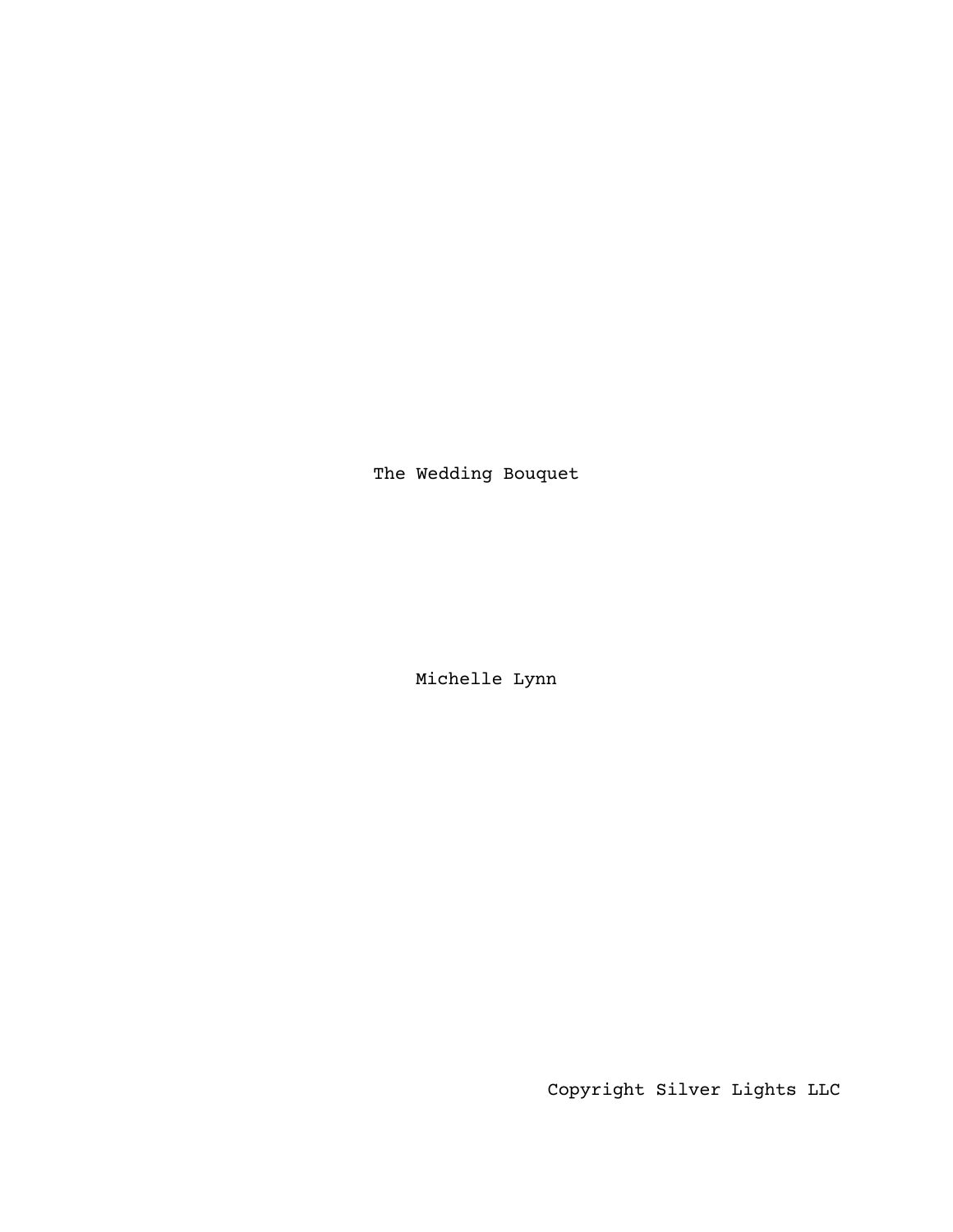Act 1

White Graphics against a black screen "Everything is Coming up Roses"

Act 1, Scene 1 Outside standing near an alter Evening

(voiceover below will be played during this picture)

The camera is focusing on Sienna in the wedding dress being left at the alter. There is an officiant and her guests. Pachebel Cannon Music is playing but there is no Antonio Mancini walking down the aisle. There is an ordained minister there.

Sienna Crawford: Addicted to Wedding Dresses and Anything related to finding her forever man. Makes her living hosting at a restaurant, selling her art and prints. She also works at a Bridal Company during the day.. Part Italian and Irish. Early 30's , naive, hopeless romantic at heart- long blonde hair, fit, funny, free spirited, caucasian, and unlucky in love.

> SIENNA VOICEOVER About two months prior to my holy matrimony, everything was coming up Roses, but that day I was left at the alter was day the wedding bouquet withered. The seeds were planted two months prior at my sister Katherine's wedding.

Flashback to Katherines wedding

CUT TO: KATHERINES WEDDING

ACT 1, SCENE 2 BANQUET HALL TABLE WEDDING RECEPTION

Katherine Crawford: 30's -Sienna Sister who is always trying to be sienna's matchmaker , and dating coach. She is married to Carmine, he is In lending and does Business with the mafia . She is bossy, opinionated, and meddles into Siennas life, and is condescending and jealous of Sienna.

SCREEN GRAPHICS: 2 Months prior to Sienna's Wedding

KATHERINE Sienna, did you see Luke O' Brian?

SIENNA I caught a glimpse of him at the dessert bar.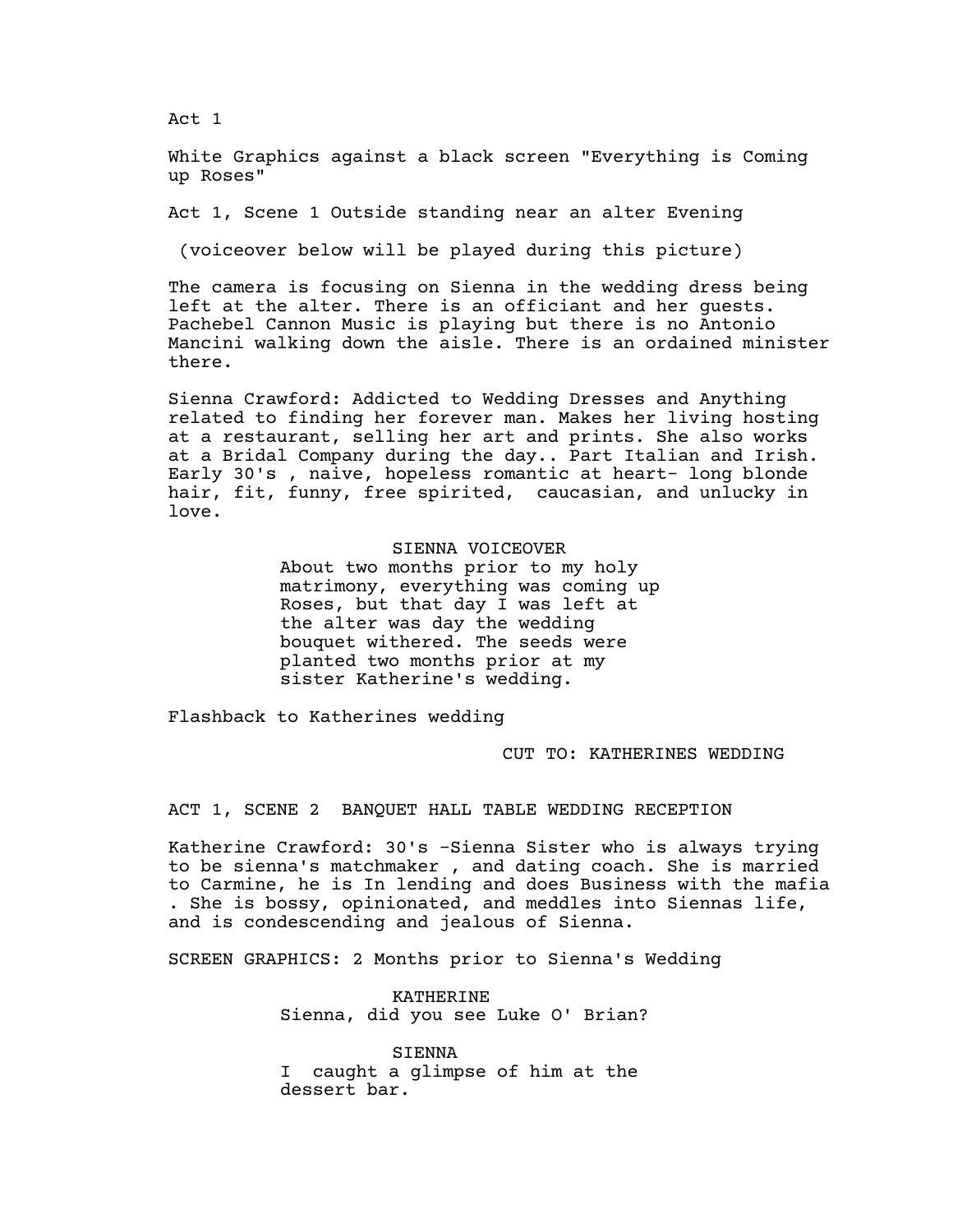## KATHERINE

Now you are talking. That would be a great conversation piece.

## SIENNA

Dessert?

## KATHERINE

Yes the dating bible says desserts or sweet bars are the perfect place to break the ice.

## SIENNA

If I'm correct isn't dessert supposed to come past warm starters? Last time I was doing Dessert I got dumped.

### KATHERINE

Sienna, for the fifteenth million time, read the chapter again on desserts, and maybe your ass wouldn't of been dumped . If I didn't obey these guidelines,I wouldn't be here married to Carmine.

## SIENNA

I'm doing the best I can.

### KATHERINE

You messed up with Vincent Cantu because you became an easy booty call.

### SIENNA

Give me a break, I mean he is hot, and whats a girl going to do I have needs too. I never claimed to be Virgin Mary.

### KATHERINE

Sienna, Time and place as the dating bible notes.

## SIENNA

I promise I will squeeze the dating bible sessions in between my night job at Giovanni's and my day job at Modern Day Bridal.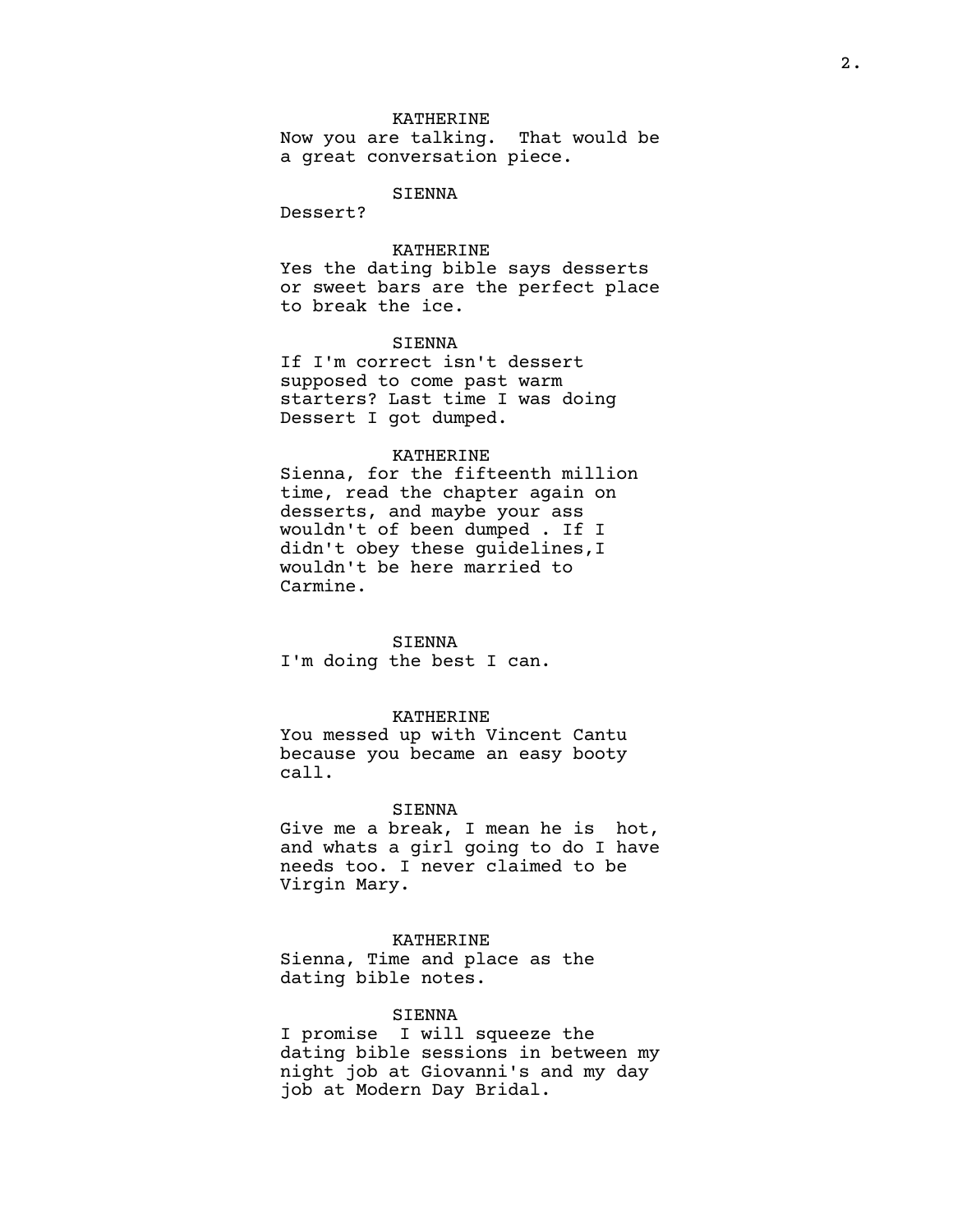## KATHERINE

So while you are hosting at Brooklyn's finest Italian restaurant you better be putting those dating bible skills to work.

#### SIENNA

You may want to look into getting a dog leash for carmine.

Camera cuts to carmine and shows him flirting with a two ladies .

> KATHERINE It's important that Carmine networks for business.

SIENNA At his own wedding?

#### KATHERINE

Enough. You are just avoiding the fact you are still single in your thirties and you may end up an old maid if you don't listen.

SIENNA VOICEOVER Those words "still single in your thirties" and "old maid" felt like a ton of bricks just hit me.

Camera begins to shift focus on the room, and Sophia Crawford coming over to join her daughters.

Sofia, Katherine and Sienna's mother come to join in the conversation interrupting.

Sofia Crawford: Traditional Italian mother. late 5os. Dark hair to the shoulder She is somewhat neurotic about stuff. She tries to be the voice of reason, and bonds with her daughters in all areas. She has a nice demeanor and is Italian in mannerisms. Italian accent would be nice.

> SOFIA Awww Katherine are you at it again? For god sakes leave Sienna alone. With your dating bible shit.

KATHERINE You know I'm right.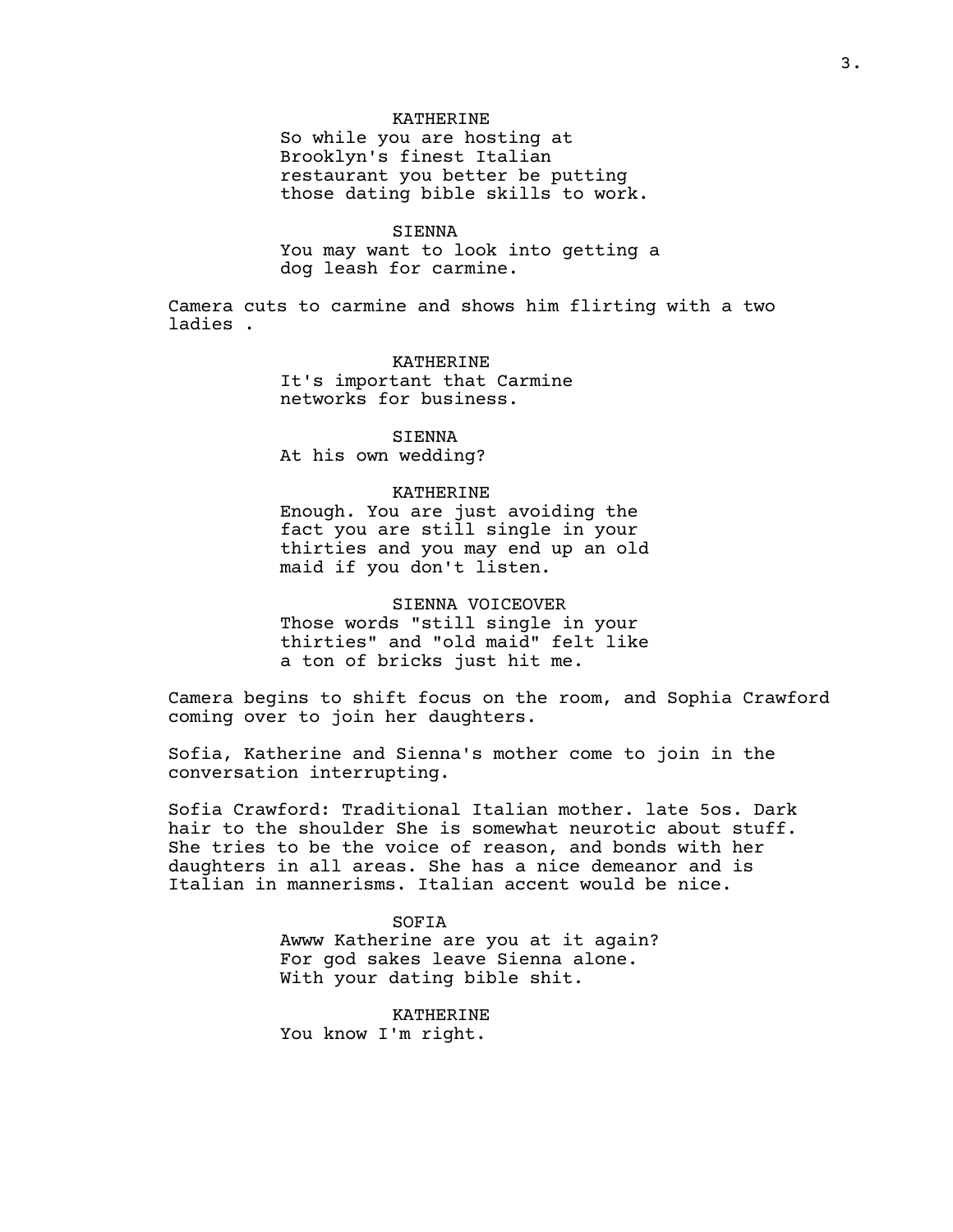### SOFIA

All She needs to do is scout Little Italy in Brooklyn and she will have a husband in no time.

### KATHERINE

If she spent less time painting, and watching steamy soap operas of men that are out of her league, then maybe she would land one of the neighborhood guys.

## SOFIA

Giovanni is interested in a few her paintings for the gallery, and the soap opera stuff is more important than your dating bible.

### KATHERINE

How so?

## SOFIA

The dynamics of romance are rooted in a great soap opera. How to be a good charmer, kisser, and of course lover. I actually borrowed some tips for the honey moon night with your father.

### KATHERINE

I don't need hear about your sex life, mother. Sienna, get over to Luke O'Brien his Rolex is ticking away.

SOFIA

Luke is Irish, He's not Italian. I want two for two.

### KATHERINE

He is newest Vice President at McDonald Investments. He is in the same line of work as Carmine.

## SIENNA

I don't even know if he remembers me.

SOPHIA CRAWFORD No one can forget my Sienna.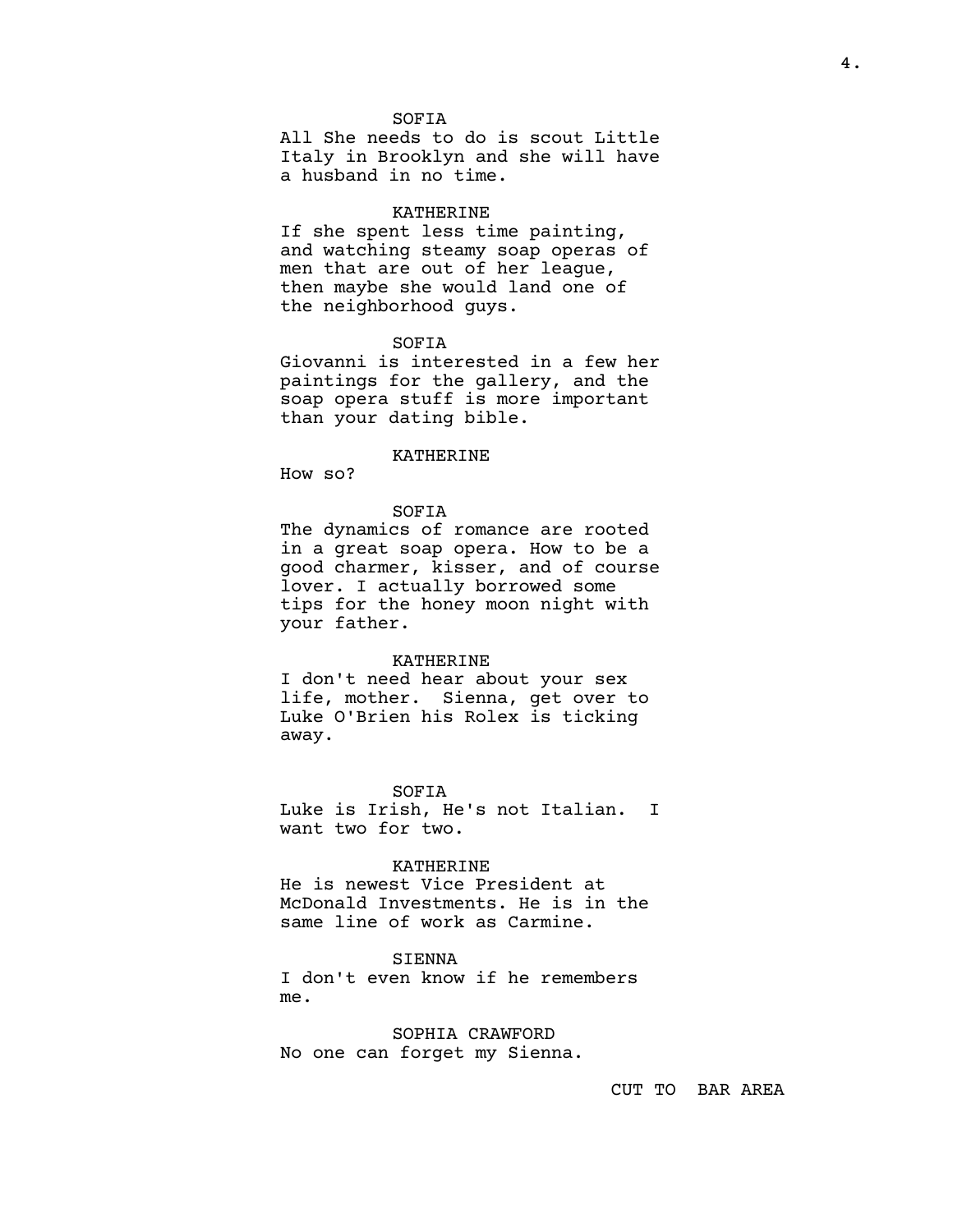It's a busy bar scene and Sienna just bumps into Luke O' Brian.

Luke 0' Brian- IRish good looks: Light brown hair, New York accent. Investor and hedge fund guy. He is confident, and a bit of a player. He knows Sienna from grade school.

> SIENNA Excuse me. Mr. Wall Street, what do I owe this honor.

LUKE O' BRIAN Wow. What do I owe this honor? You look amazing. How's life treating you?

SIENNA Everything is coming up Roses, and what about you?

LUKE O' BRIAN Just making moves on Wall Street, and unlucky in love.

SIENNA When did the most popular guy in high school, and college quarterback become unlucky in love?

# LUKE O' BRIAN

My last girlfriend broke up with me because I'm married to my work, and apparently I don't have the traits of a modern day Cassanova.

SIENNA You may need to read the dating bible?

LUKE O' BRIAN What the hell is the dating Bible?

SIENNA

Just ask the bride, Katherine. She followed it word for word and she landed Carmine.

LUKE O' BRIAN Jesus, if that's the case then I need to get the Bible of how to pick up Italian Artist named Sienna. (MORE)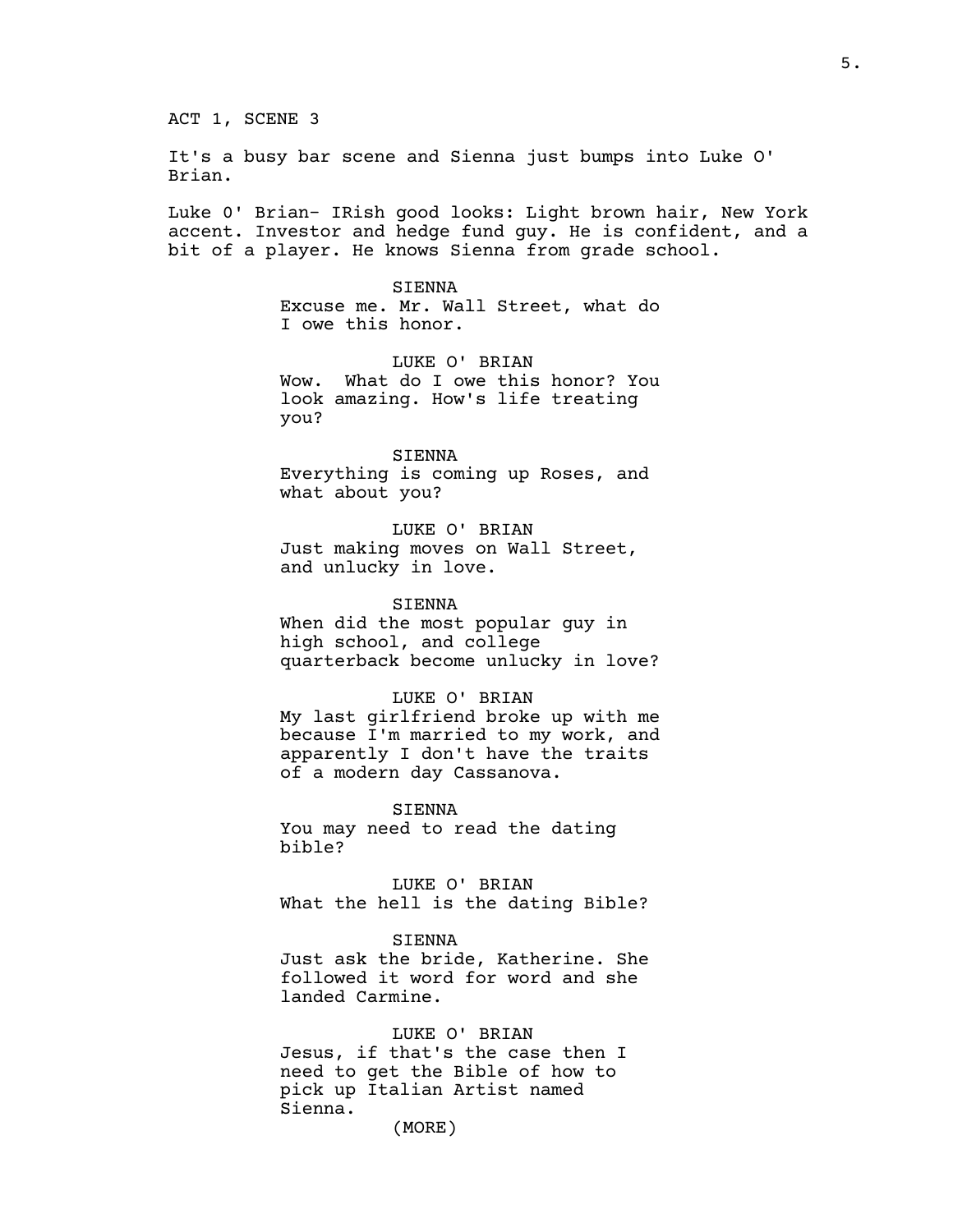LUKE O' BRIAN (CONT'D) How does Dinner at that new Greek Restaurant Alexandros Grill sound this Wednesday at 7:00 Pm.

SIENNA It sounds amazing. (she hands him a business card) My number is on the card, and you can check out my website with all of my art pieces.

ANNOUNCEMENT All single Bridesmaid, and single girls come to dance floor and get ready for the tossing of the wedding bouquet.

Sienna is heading off in the direction of the bridesmaid area.

CUT TO THE BRIDES MAID BOUQUET

ACT I ,SCENE 4,

### KATHERINE

I want to thank everyone for coming tonight. A big special thank you to my parents for making this special day happen. One last thing before we dance the night away. I'm going to be tossing my bouquet. If you guys know me, then you know who I want to catch this. (looks at Sienna) One, Two, Three

She tosses the wedding bouquet from behind, and Sienna Catches it. During this the edits on the camera are going to be slower when she catches the bouquet and some editing of sounds shift tone and highlight the bouquet magically changed her luck.(voice over on after ) the girls head back to the seating and the camera turns back to Katherine after the voice over )

> SIENNA VOICEOVER The moment I caught the wedding bouquet, something magical happened. Over the next month my love life was moving at the speed of lightning.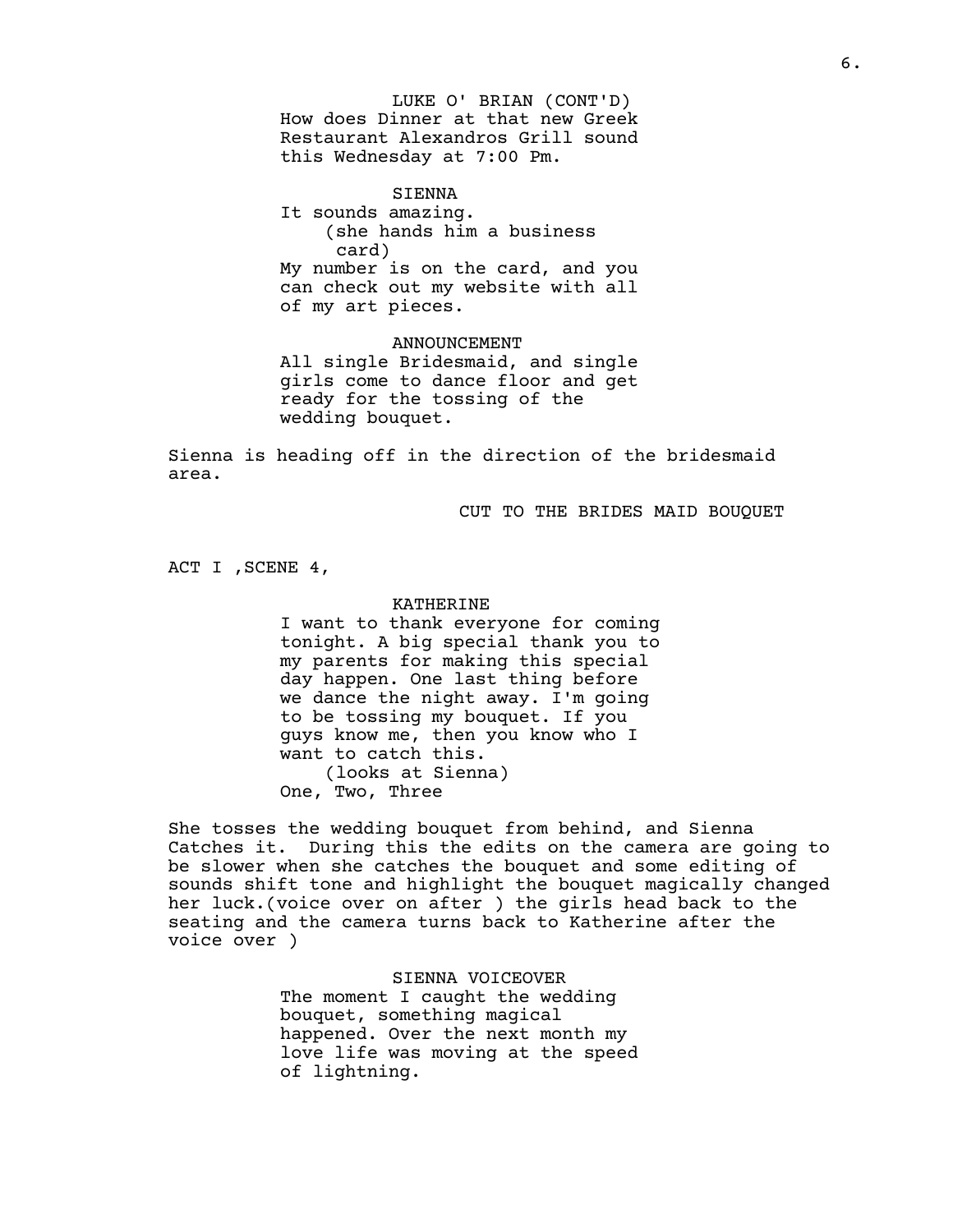Patrick Crawford: Sienna's father- Late 50's Irish roots, blue collar fellow, Police Captain of the nyc precinct. He is protective and doesn't support her art career and wants her to quit her job at Giovanni's because it's mob related. He prefers if she gets a better paying office job or goes back to school. He is funny and serious. His personality is dry compared to his wife. He lets his wife call the shots but he knows who is really in charge.

There is loud talking and then the crowd looks to Katherine and her parents for the speech. They are gathered in front of the room.

#### KATHERINE

Sienna your next, so get to studying my dating bible. (looks to Sienna from across) Before we get moving and grooving. My father Patrick, and Mother Sofia just want to say a few words. (gives the microphone to Patrick)

#### PATRICK

I just wanted to thank everyone for coming tonight, especially all my officers who work hard day in and day out to Protect the city. In honor of Katherine's irish side, I would like to do an old Irish toast to Katherine and Carmine.

> (he looks over to them and they raise their glasses )

May you always walk in sunshine. May you never want more. May Irish angels rest their wings right beside the door. Cheers to Carmine and Sophia.

EVERYONE

Cheers. (raise their glasses and drink)

### PATRICK

I'm going to hand over the mic to the woman who made this night possible, my amazing wife Sophia.

#### SOPHIA

I wanted to thank you guys for all coming.

(MORE)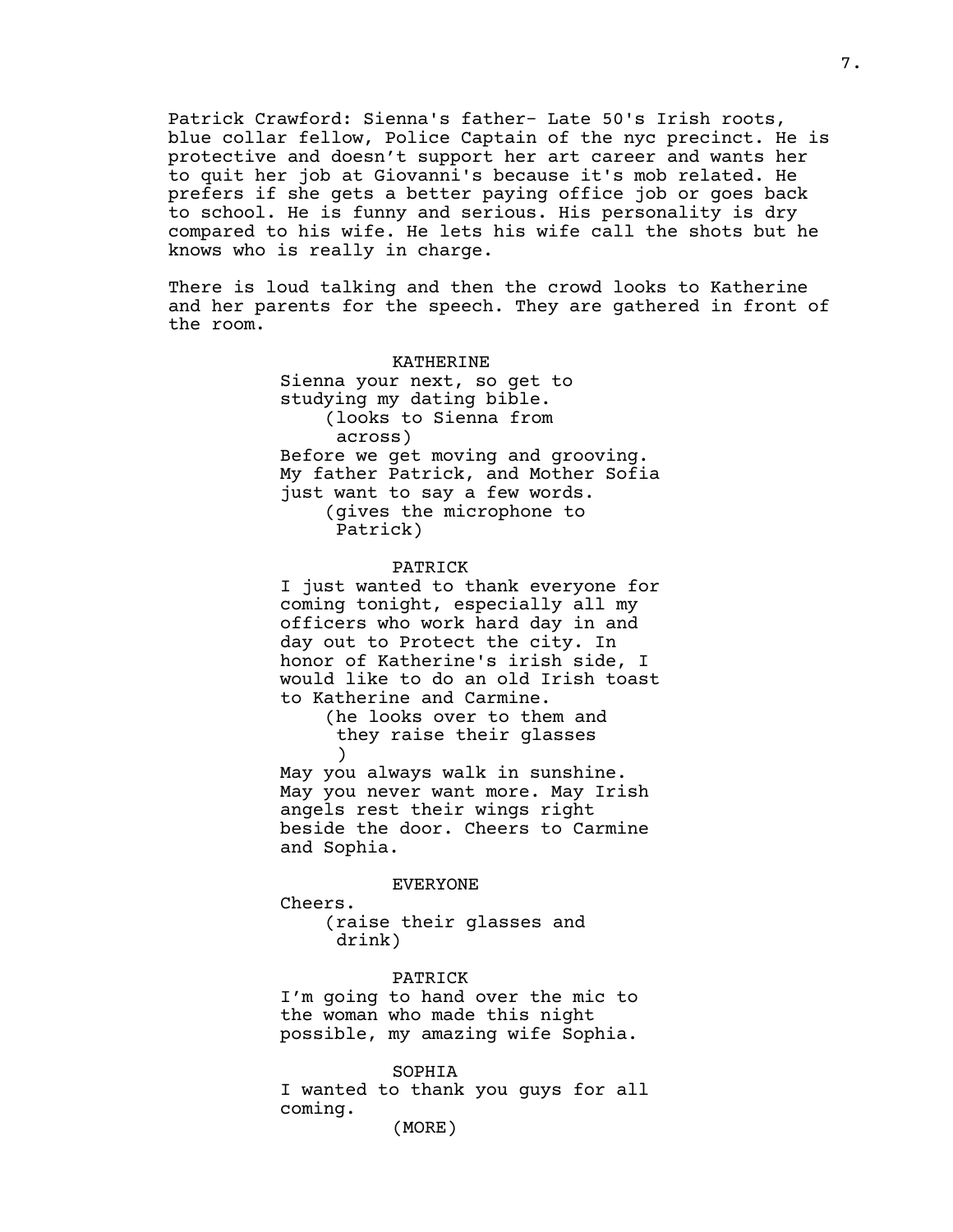SOPHIA (CONT'D) Each and everyone one of you tonight hold A special place In our family. In honor of my italian heritage all the desserts are from the Amaro's bakery. Take a shot of limoncello with the tiramisu cake before you say ciao. "festeggiamo" Let's celebrate.

Camera begins to focus on everyone starting to dance and get on the floor. (The song it's a celebration comes on)

ACT II

FADE IN

SCREEN GRAPHICS - Black Screen " She is like a Wildflower, unassumingly beautiful, free, and stands out from the rest"

ACT II, SCENE 1 : GIOVANNIS RESTAURANT

SCREEN TEXT : 2 Days after the Wedding

The restaurant is busy, and Sienna is busy at the host stand, when customers seem to be taken more notice of her. She is checking in with the owner Frankie Mancini to see if he needs her help in other areas of the restaurant besides the host stand.

Frankie Mancini- Early 60's or late 50's. - He owns the iTalian restaurant Sienna waits tables at and is Antonio's Uncle. He part of the mob, and he loves to be flirty with woman customers and everyone knows him as "The Restaurant king" of little ITaly. Sarcastic sense of humor. He is married and Lilly is his mistress. He is like a father to Sienna.

Frankie and Sienna are talking near the host stand.

FRANKIE MANCINI Hey bella, did you have a good time at the wedding?

#### SIENNA

The time of my life. Let me tell you. I had a few limoncello shots, and I got lectured by Katherine about mastering the dating bible. If I don't then I doomed to be an old maid.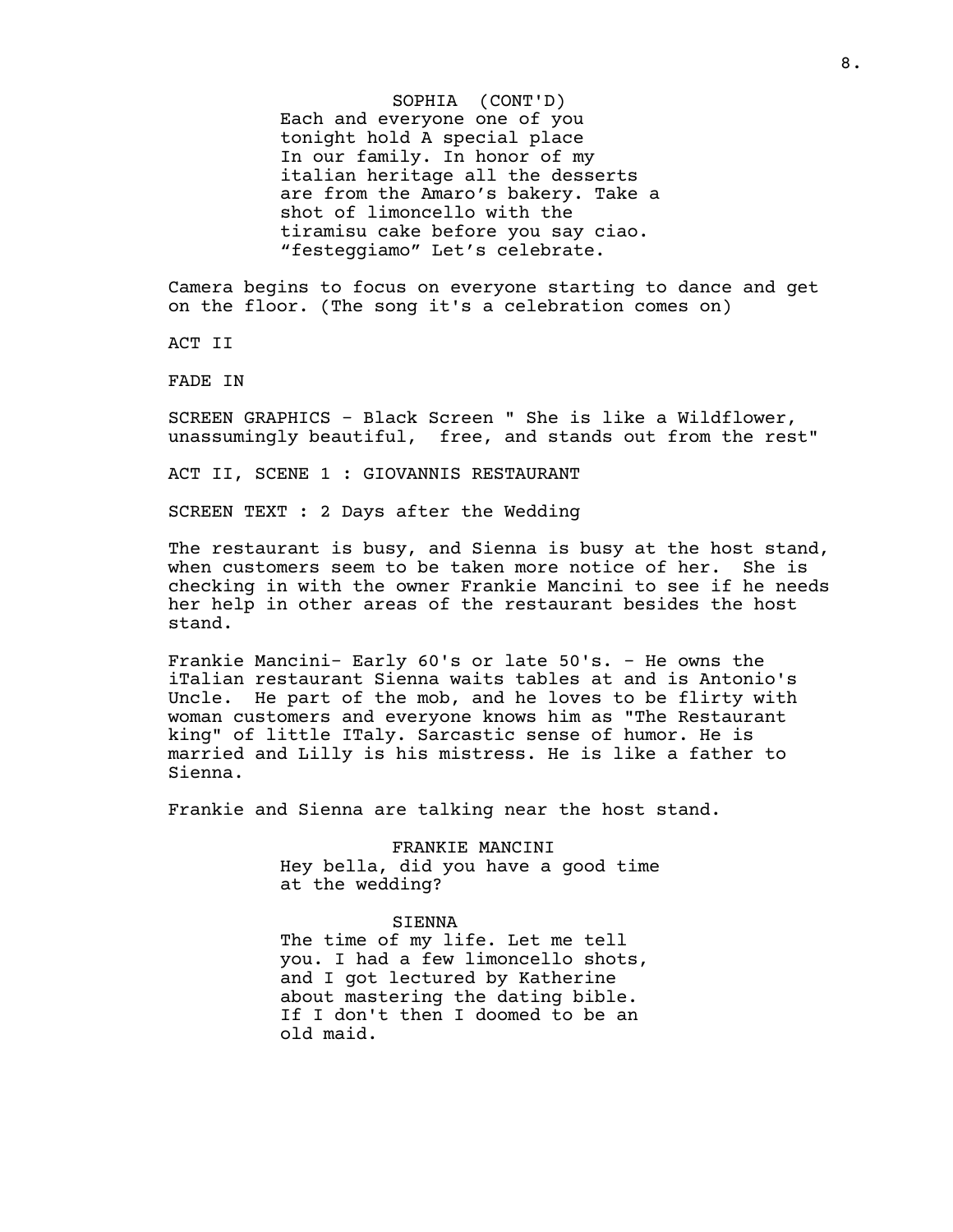## FRANKIE MANCINI

Nonsense. The only one that may be alone forever is her if she keeps nagging. She must be really good with that mouth of hers because she sure wasn't with her hands when she worked her.

### SIENNA

You and Katherine?

FRANKIE MANCINI She couldn't handle my package.

## SIENNA

Excuse me? Did you just say something about a package.

### FRANKIE MANCINI

Oh Yeah. I meant the packages that we are expecting of powder in a few from Salvatore Sabato.

## SIENNA

Awww ok.

## FRANKIE MANCINI

Before she met carmine, she couldn't get with the program. I never had so many broken dishes and dry cleaning bills of customers at the restaurant. You on the other hand are a stand out employee.

## SIENNA

Anyone I should be on the look out for tonight in terms of seating and providing that extra customer service experience.

## FRANKIE MANCINI

Yes there is a a big group of fellow Italians, including my nephew, Antonio from Miami. He is going to be coming in shortly. He is the tall handsome one with gold chains that will get you blushing at "Ciao Bella". Just seat them in the back at the long table.

### SIENNA

Should I bring over our house wine?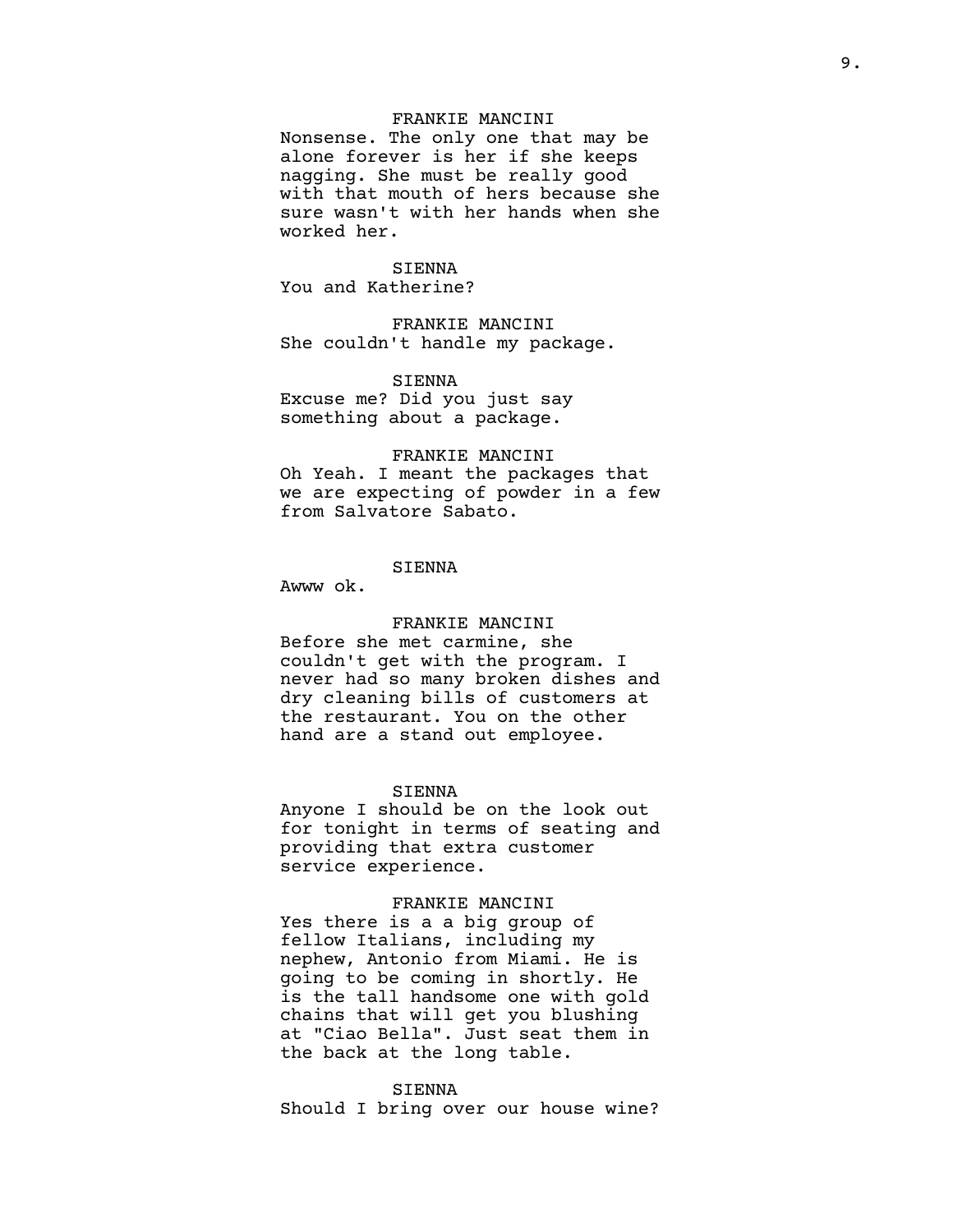## FRANKIE MANCINI

Of course, and flirt up a storm with Angelo Amara, the one who owns the bakery. He just got divorced. If you make him happy, I may put a few of your paintings on display in Giovanni's Gallery.

### SIENNA

Oh my god. That would be dream. My paintings could finally be seen by some of the best art collectors. (takes a deep breath)

## FRANKIE MANCINI

Relax, it will all work out. Just look at Angelo Amaro as eye candy. Do the batting of the eyes when you say it's from "The Restaurant King."

## SIENNA

Let me try. It's from the restaurant King. (Doing the batting with the eyes)

FRANKIE MANCINI Perfect Bella!

## SIENNA

Is this Angelo Amara handsome?

#### FRANKIE MANCINI

He is a real looker! By the way you are just glowing. The only time a girl glows like that is when they are either pregnant or in love.

## SIENNA

Neither, and pregnant would be impossible unless it's immaculate conception with a vibrator.

### FRANKIE MANCINI

Sienna, for god sakes throw out the vibrator and get yourself a frankie junior who can satisfy all your needs.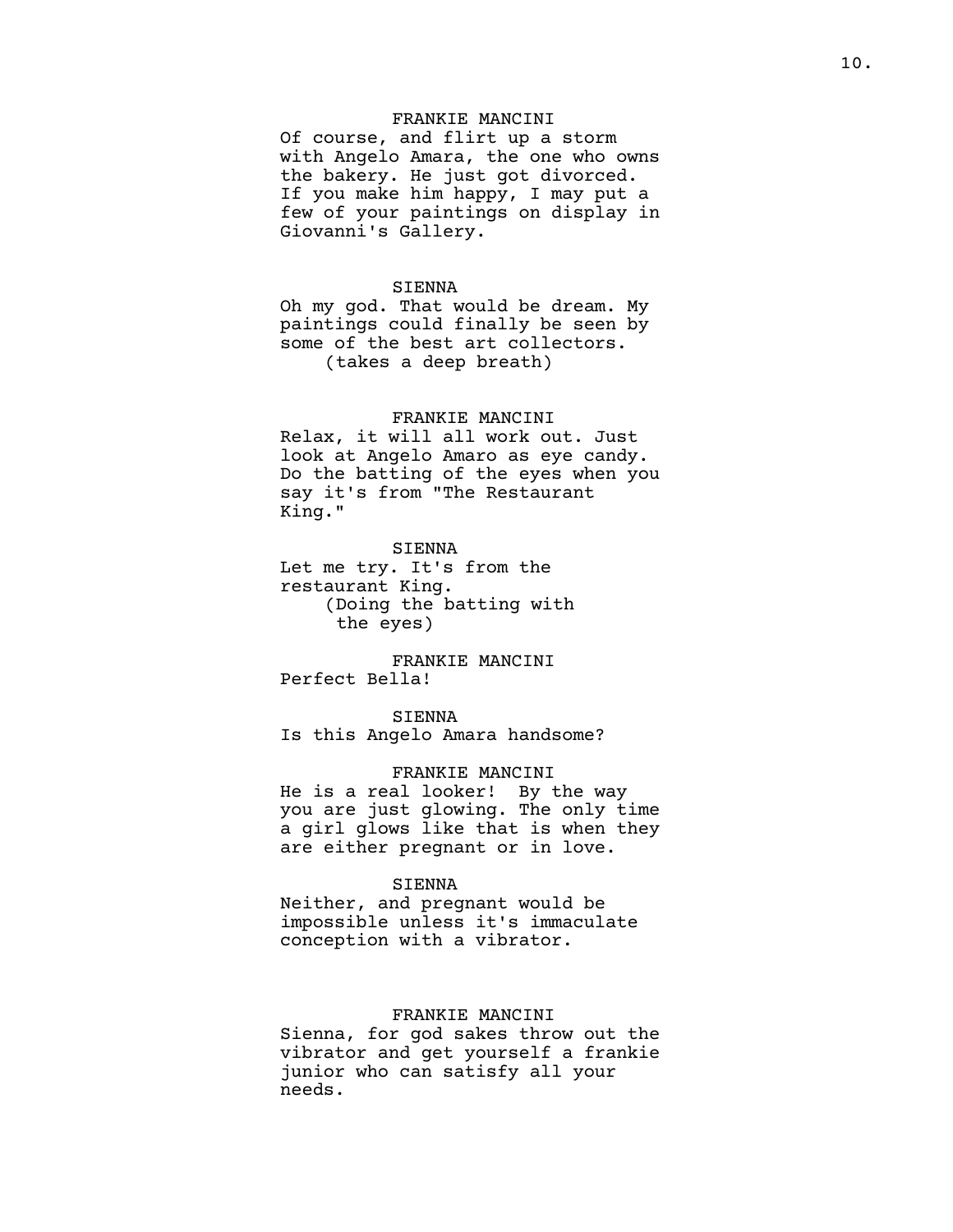I am on the lookout. I'm getting paged to the host stand.

Sienna is running to the host stand, and to her surprise it's Luke O' Brian. He is with his boss James McDonald .

James McDonald: Late 40's, Wall Street Tycoon. Somewhat serious but dry sense of humor. He is grooming Luke for running the investment firm.

CUT TO THE HOSTESS AREA

ACT II SCENE 2

Sienna is somewhat caught off guard that Luke is at her restaurant.

> LUKE O' BRIAN What a surprise?

SIENNA What are you doing here?

LUKE O' BRIAN Business meeting with the boss. I thought you work for the monster of Brides. The Greek woman who goes by...

SIENNA Claire Canellakis.

SIENNA (CONT'D) She owns Modern Day Bride. I sell the advertising for the magazine.

LUKE O' BRIAN Are you on her team for designing her new wedding dress line?

### SIENNA

Claire only lets her VP of Design, Athena Angelopoulos do that. She would never have someone like me help with the design.

JAMES MCDONALD They called our firm up for funding regarding there couture dress line. (MORE)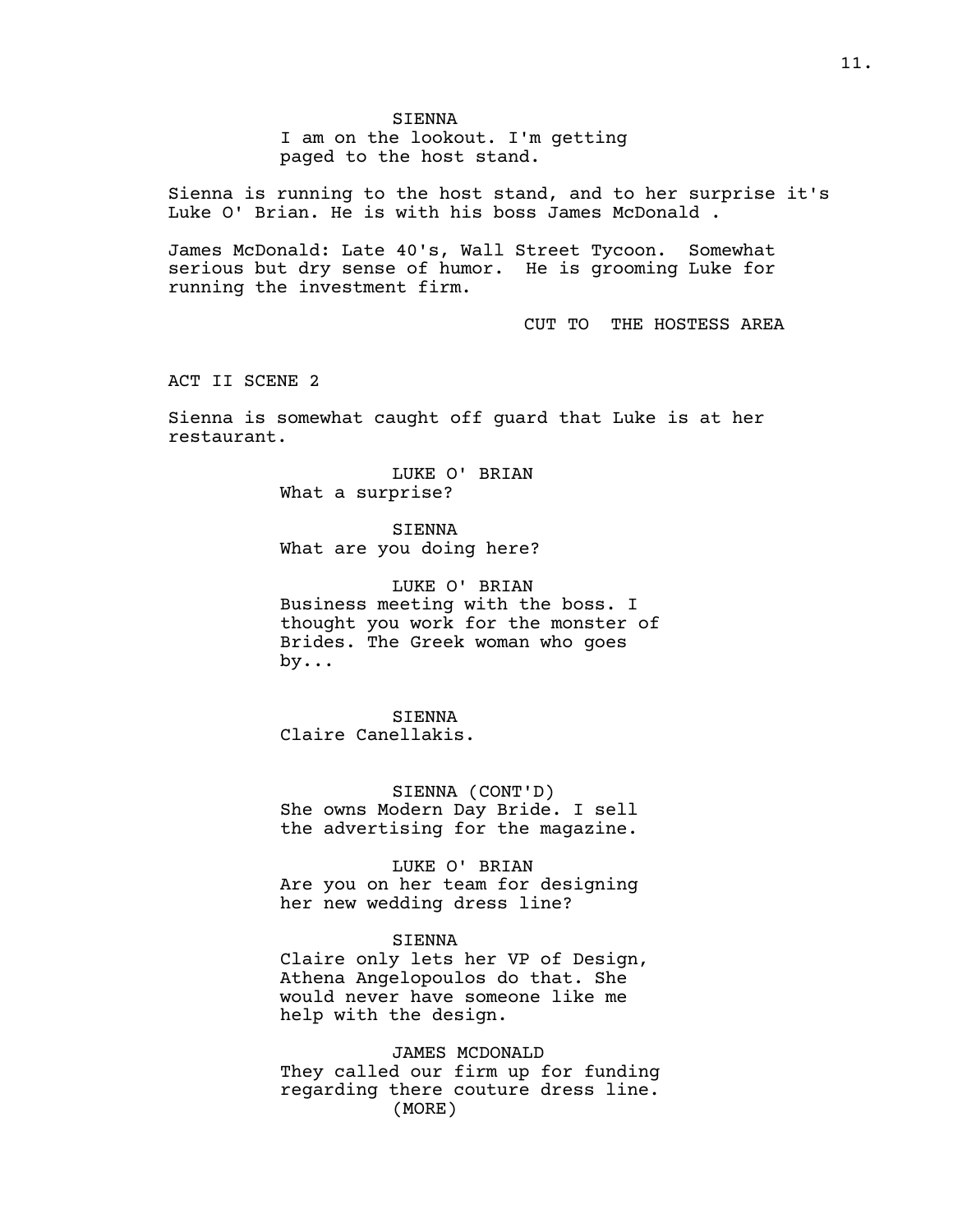JAMES MCDONALD (CONT'D) Why don't you get us seated and make our night amazing, and I can see what I can do for you if we fund them.

### SIENNA

That would be amazing. What are you guys drinking tonight? I will get the first round on the house.

#### JAMES MCDONALD

Jameson on the rocks! I'm James by the way. His boss. Can we sit over there .

> (looking across from where Antonio Mancini's party will be)

SIENNA Sure thing. Come right this way.

She takes the menus and seats them directly across the table reserved for Antonio Mancini and Angelo Amara.

> SIENNA (CONT'D) Your server will be right with you.

> > CUT TO HOSTESS STAND

SIENNA VOICEOVER If one shock wasn't enough for a night, I was about to have a jawdropping surprise.

Sienna goes back to the host stand and checks out the tables, and just as she looks up, she hears the smooth talking Italian Antonio Mancini talking to Giovani, Angelo Amara, and Carmine, Katherine's Husband and Stephen Russo.

There is a group of loud talking Italians.

Giovanni- Anthony Mancini's business partner, distant cousin and owns the biggest art gallery in New York City. He id former con man and is a head capo that runs with the mafia. HE dresses well and is in his late 40's.

Antonio Mancini - mid 30's to early 40's. Tall, dark, and handsome. Smooth talking player, sharp, sneaky, and appears to be a big time jewelry owner and art dealer. He is a bit of sham.

Angelo Amara- Early 40's, Part Mobster, and Business man. He owns the largest Italian bakery and catering company.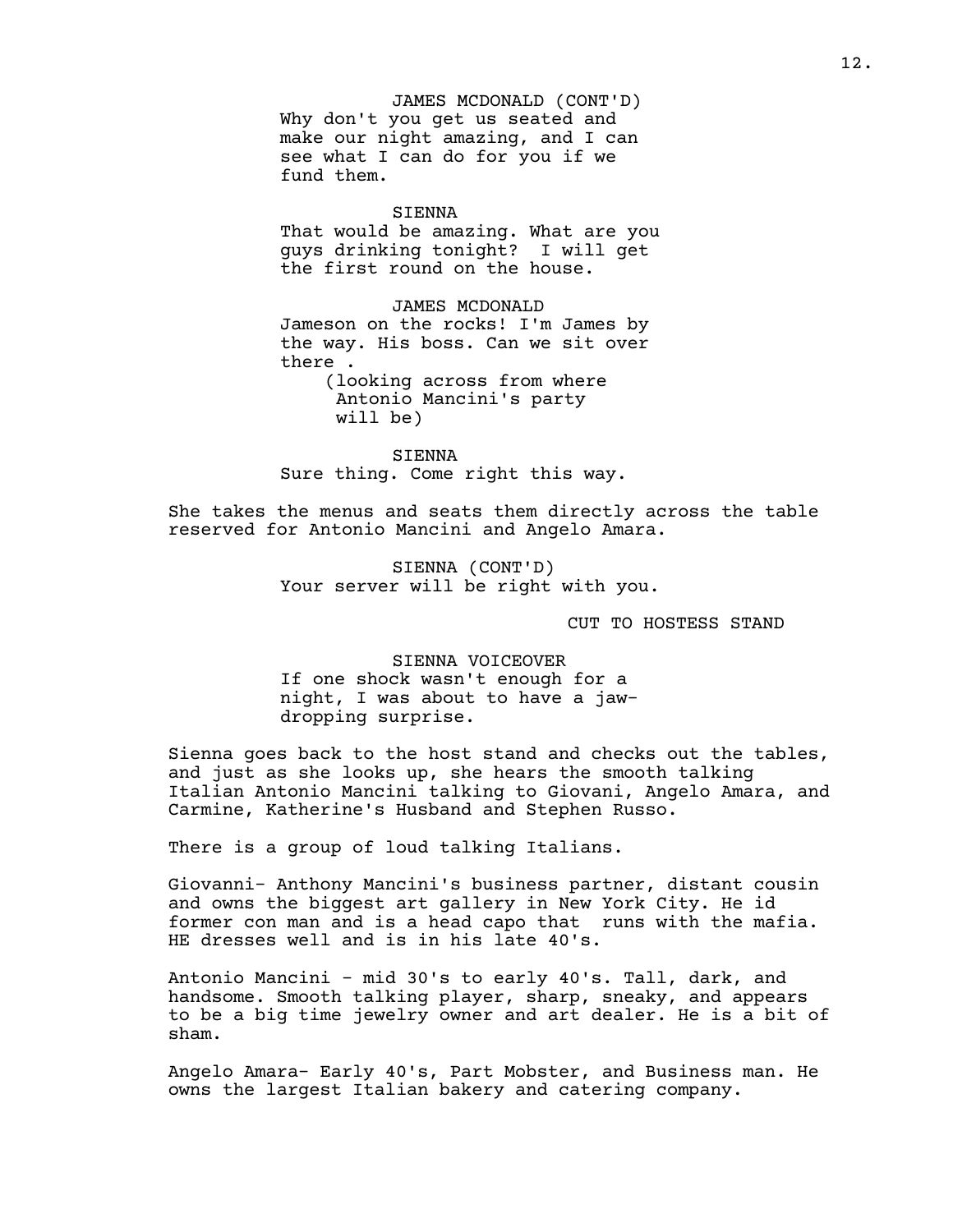Part of the mafia . He is very heavy set guy and loves to eat. Somewhat loud and comical.

Carmine Catalano: Late 30's, attractive, Katherine's Husband, and works with the mob for funding. He is somewhat conceited, but doesn't have the best common sense and is bossed around by Giovanni. He idolizes him, and will do whatever it takes to get in good graces with them. He is flirty with other girls.

Stephen Russo: Mid 30's, polished business guy, and more calculating of the bunch. Part of the mafia. He has a light sense of humor, and he is observant of everything. He doesn't trust anyone, and he owns the largest tomato sauce company.

ACT 2, SCENE 3

ANTONIO MANCINI Wow. Did you come from heaven ?

SIENNA Not exactly . I was born 10 blocks away.

#### ANTONIO MANCINI

You are Italian royalty. A woman of your class, beauty, and grace, and those hands should be sailing the Amalfi coast with a man like myself.

CARMINE

Antonio, not with this one. She is my sister in law.

### GIOVANNI

Frankie has spoken highly of her. For once mind your business, and let me show her a true King.

ANTONIO MANCINI I Have a present for you Bella . Do you like jewelry ? (looks at Sienna)

SIENNA Of course what gal doesn't. I'm Sienna by the way.

Frankie is walking over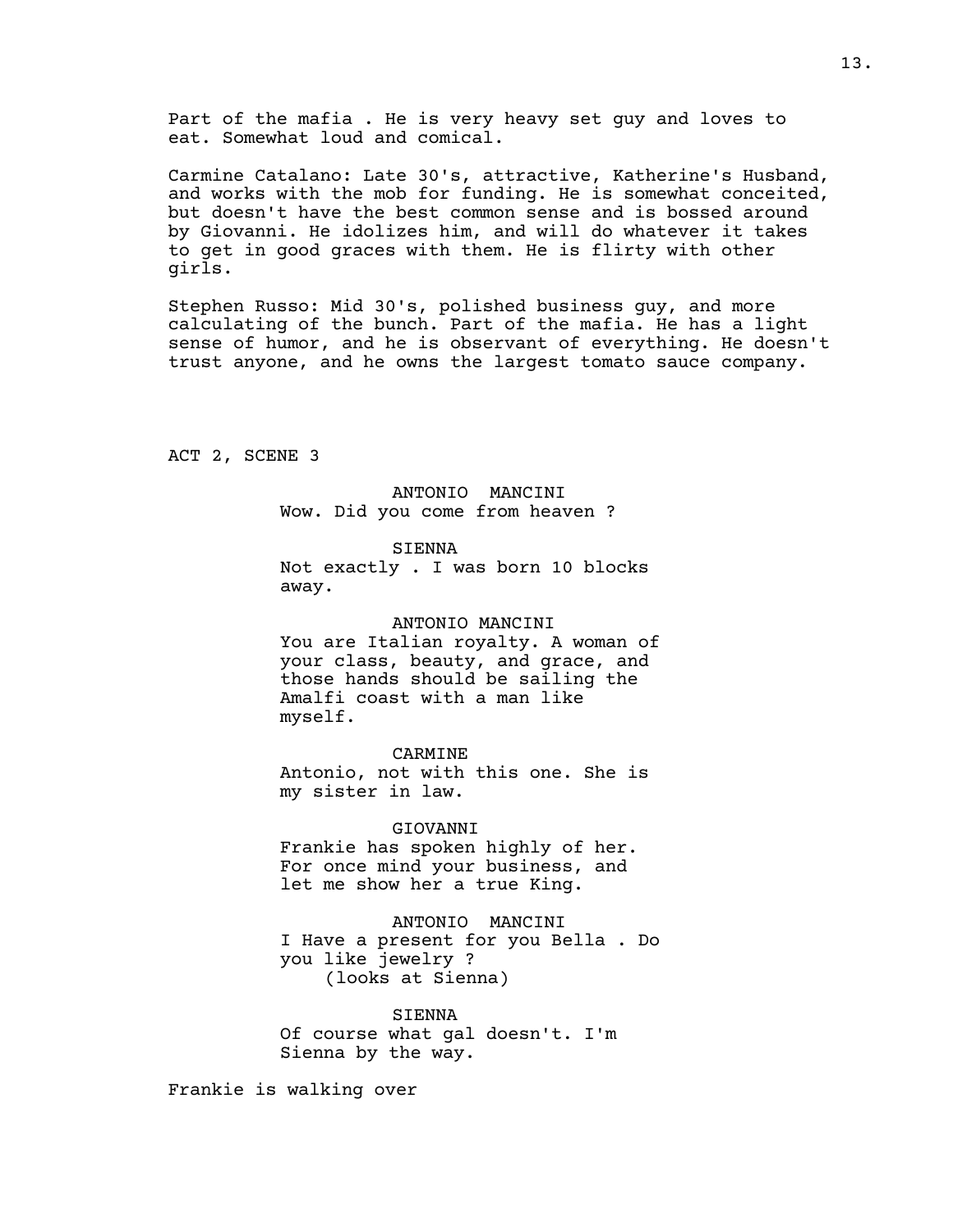## ANTONIO MANCINI

I'm making you my la Donna, which means Queen in Italian. After we get a round of drinks circle back, and I will give you a new design from my eternal love collection.

Frankie interrupts

FRANKIE MANCINI I see you met Sienna.

ANTONIO MANCINI You didn't tell me how beautiful Sienna is. She is a piece of art.

#### GIOVIANI

She is also quite the artist. We may use some of her paintings for future exhibits for emerging artists.

### FRANKIE MANCINI

Before she blows up as a famous artist I still need her help at the restaurant. She is of great value to us.

## CAMERA SHOWING SIENNA BLUSHING

## ANGELO AMARA

She would be of great value to our healthy cupcake line as well. A woman with your body would be the perfect model for my dessert line and bakery.

#### ANTONIO MANCINI

She is my girl. Her tattas and booty don't need to out there.

#### ANGELO AMARA

Come on Antonio. It's not going to be a playboy shoot it's going to be a tasteful bikini or lingerie shot with our cupcakes. If they took one look at me with the skinny cupcakes our company would go out of business.

## SIENNA

You want me as a model?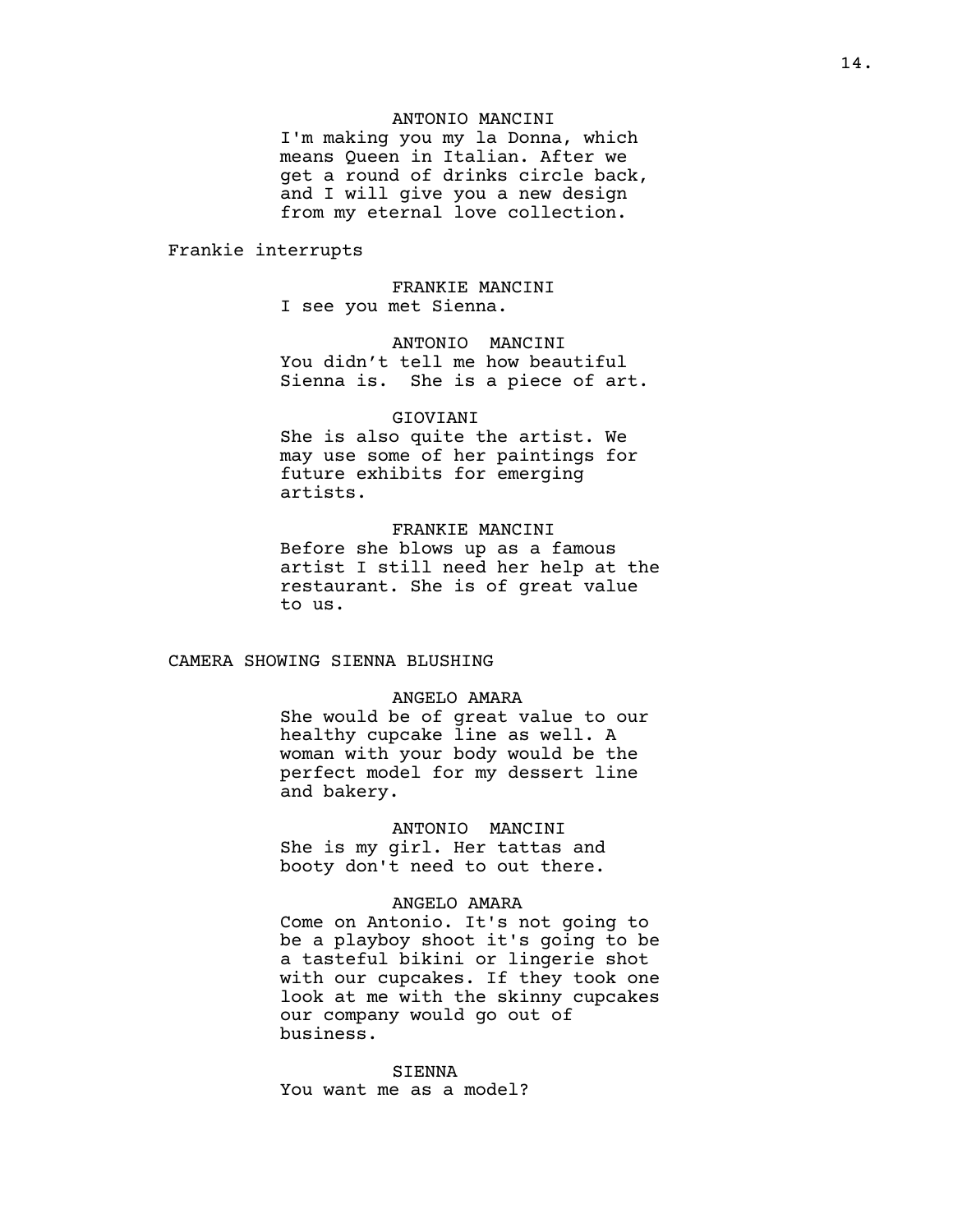THE CAMERA IS ON SIENNA'S DISBELIEF EXPRESSION.

CARMINE Her sister Katherine has more experience modeling.

ANTONIO MANCINI He only needs one model. Sienna has a great look.

ANGELO AMARA Too much false advertising can make our Bakery get investigated. One Italian woman is more than enough.

STEPHEN RUSSO Alright gentleman enough of Sienna. Let's get down to business, and get some chicken parm with my company's red sauce.

FRANKIE MANCINI Your table is ready. Come right this way.

Frankie Mancini seats the table right across from Luke O'Brien and James Macdonald.

CUT TO: LUKE'S TABLE

ACT 2, SCENE 4

JAMES MCDONALD Look who is in the house. It's the Mancini Clan.

LUKE O' BRIAN Aren't they part of the new york city mafia?

JAMES MCDONALD Shhh. Keep it down we don't need to get killed tonight.

LUKE O' BRIAN Mcdonald, come on don't believe everything you hear.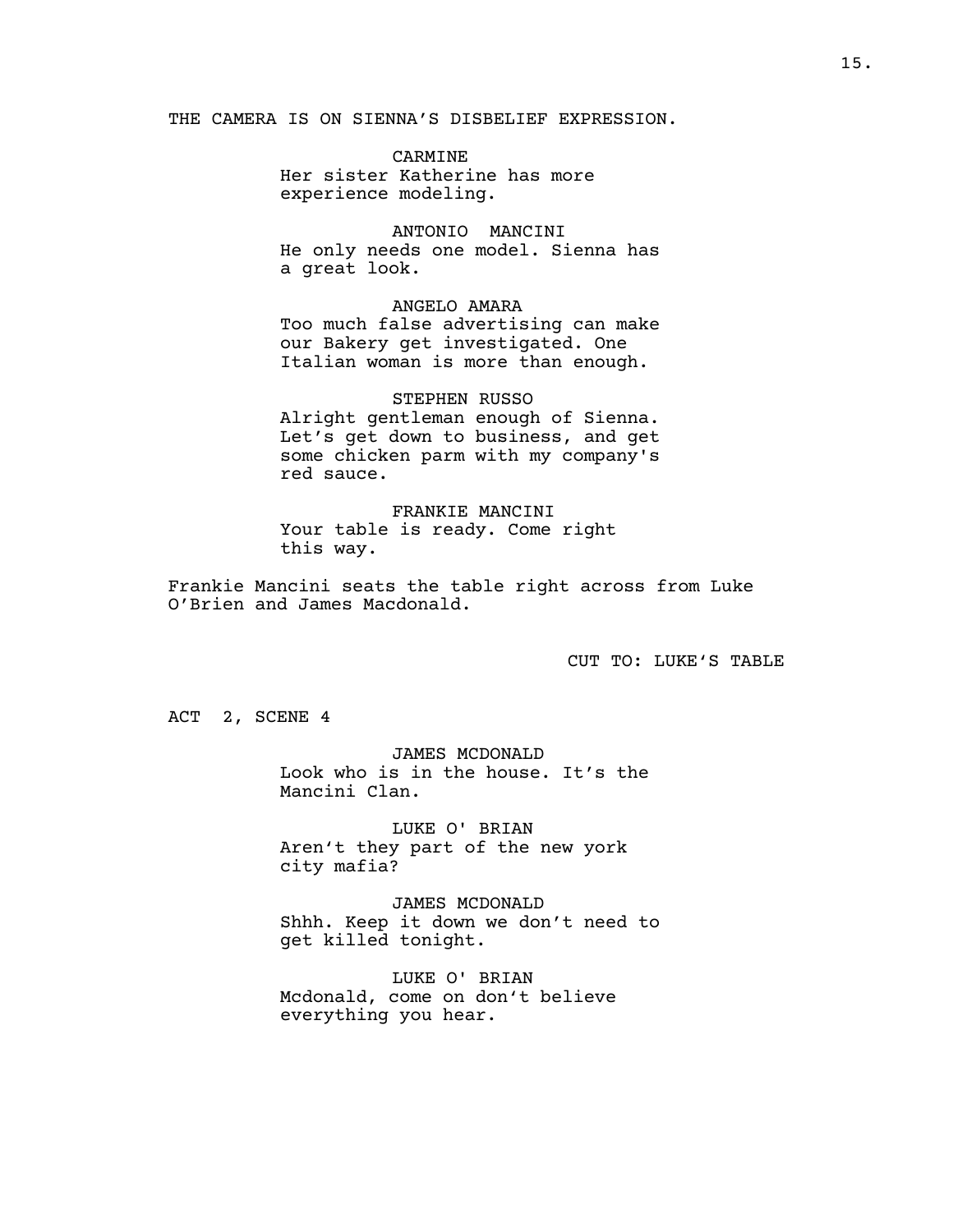## JAMES MCDONALD

A close contact of mine, an artist from Giovanni's gallery was eavesdropping in the back office and heard about their deadly garbage runs.

## LUKE O' BRIAN

Don't listen to gossip. Speaking of business ,Giovanni's commercial building, the one with the gallery is up for sale due to his late mortgage payments, and Tom Murphy from the Accenture group is looking To acquire the building. Is that something we should speed towards?

## JAMES MACDONALD

Speed with caution. Tom Murphy won't back down, so we can sweeten the deal to satisfy both parties.

## LUKE O' BRIAN

You know that may be tough when dealing with hot headed Italians. What about Modern Bridal and Claire Cannellakis dress line? Sienna works there as an advertising rep but her talent is in art and design.

### JAMES MCDONALD

Speaking of your high school sweetheart it looks like Mr. Italian stallion has taken the lead.

Camera shows Sienna and Antonio flirting.

## LUKE O' BRIAN Scratch that thought.

Waitress Lilly comes to take the order for the table.

Lilly : Asian American and is frank's mistress . She is early 30's and is fun, and loves to joke . She dresses in short kimono and wears her hair like a geisha. She has an Asian accent .

> LILLY I see that Frank started you guys off right. I'm Lilly your waitress tonight. (MORE)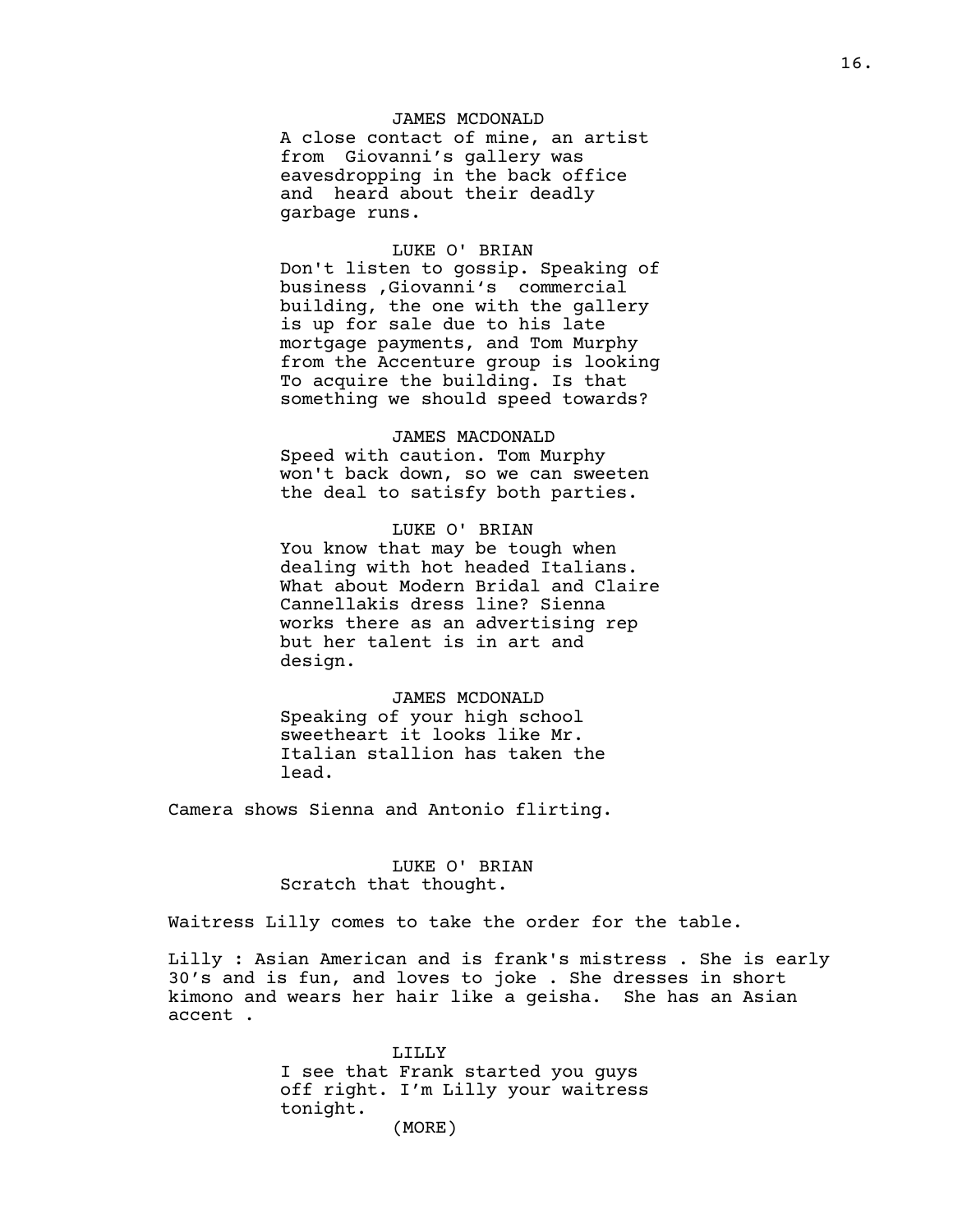LILLY (CONT'D) (She bows)) We have a great special On Oysters tonight and the Asian salmon is my favorite. LUKE O' BRIAN Do we look like we would order oysters? LILLY A lot of our business men love oysters, and our Asian dumplings too. JAMES MCDONALD This is a business meeting My dear not a rendezvous! Oysters are for couples and he is ONLY my associate. LILLY Pardon me. I did not mean to offend you . (she does a bow againin Asian culture) Lay lam buon (sorry in Vietnamese) LUKE O' BRIAN

I thought this is an Italian restaurant. Whats with the Asian entrees and kimono?

## LILLY

Asian and Italian are the best flavor pairing.It makes it michelin restaurant by offering unique flavor pairings.

## LUKE O' BRIAN

The best of both worlds: asian and italian. By the way I like your kimono.

### LILLY

Thank you. Sienna designed it. What can I get you guys to eat?

### JAMES MCDONALD

Just some of Giovanni's spaghetti and meatballs, and another round of Jameson on the rocks.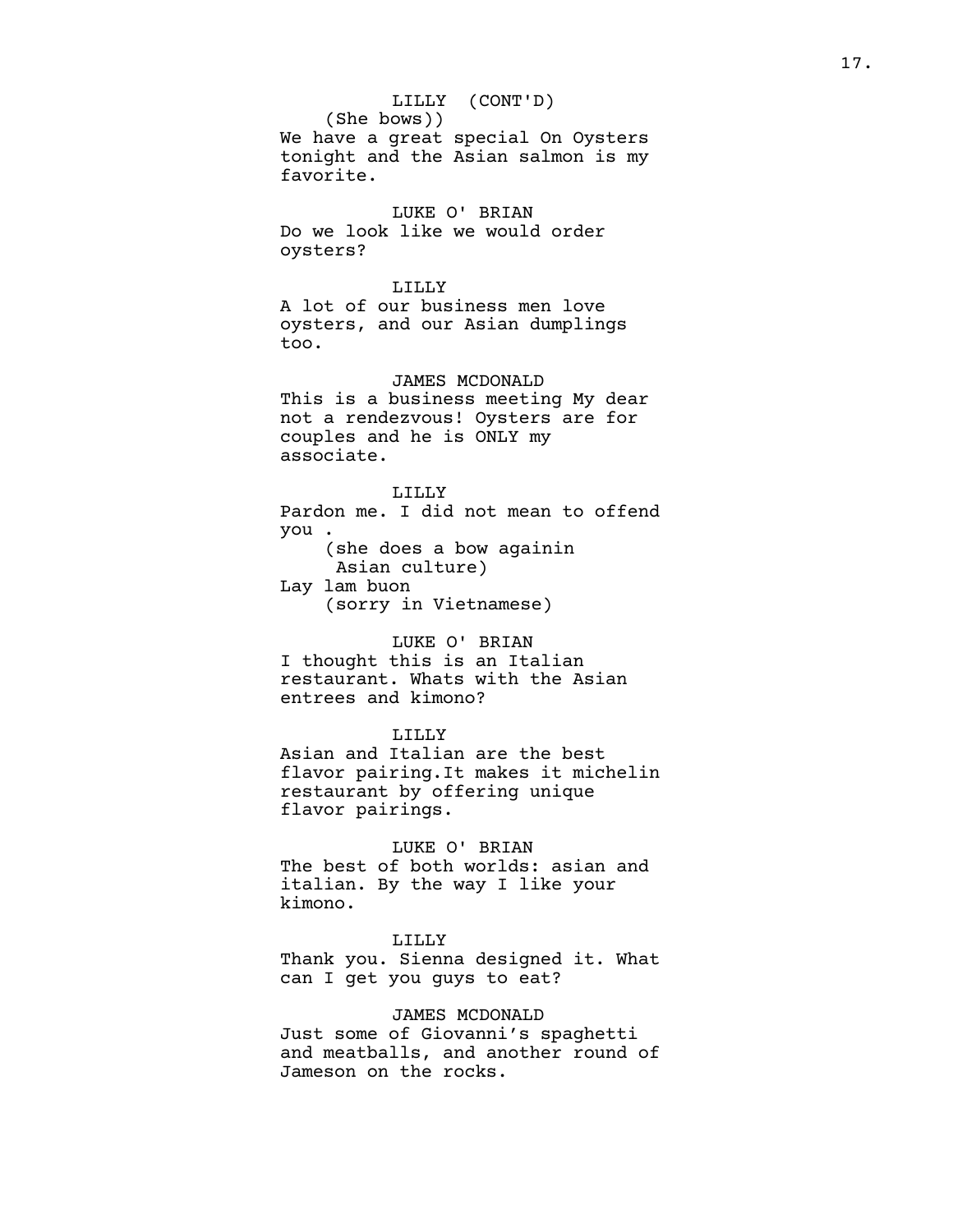# LUKE O' BRIAN

I will not be ordering tonight.

LILLY Ok. If you change your mind just shout at me.

# JAMES MACDONALD

He won't shout at you. We are not at a sporting event.

## LILLY

Well then you never dined in a real authentic italian place. This isn't a japanese style restaurant.

## LUKE O' BRIAN

I just thought it was a minute ago because of your Kimono, and the asian dumplings and asian salmon.

LILLY Excuse me I'm going to put in the order.

(she bows)

## LUKE O' BRIAN

I have to cut the meeting short on a serious note , because my dog Mcguinness is having some male issues. He not doing well from the neutering.

JAMES MCDONALD It's still going on.

## LUKE O' BRIAN

Yeah he hasn't felt right since the operation. I need to keep a close eye on him. It's my manly duties.

## JAMES MCDONALD

I thought your manly duties are drinking beer, playing the stock market and getting laid, not nursing dogs who had their manly hood sniped.

LUKE O' BRIAN It's 2022, manly duties have changed. (He starts to get up)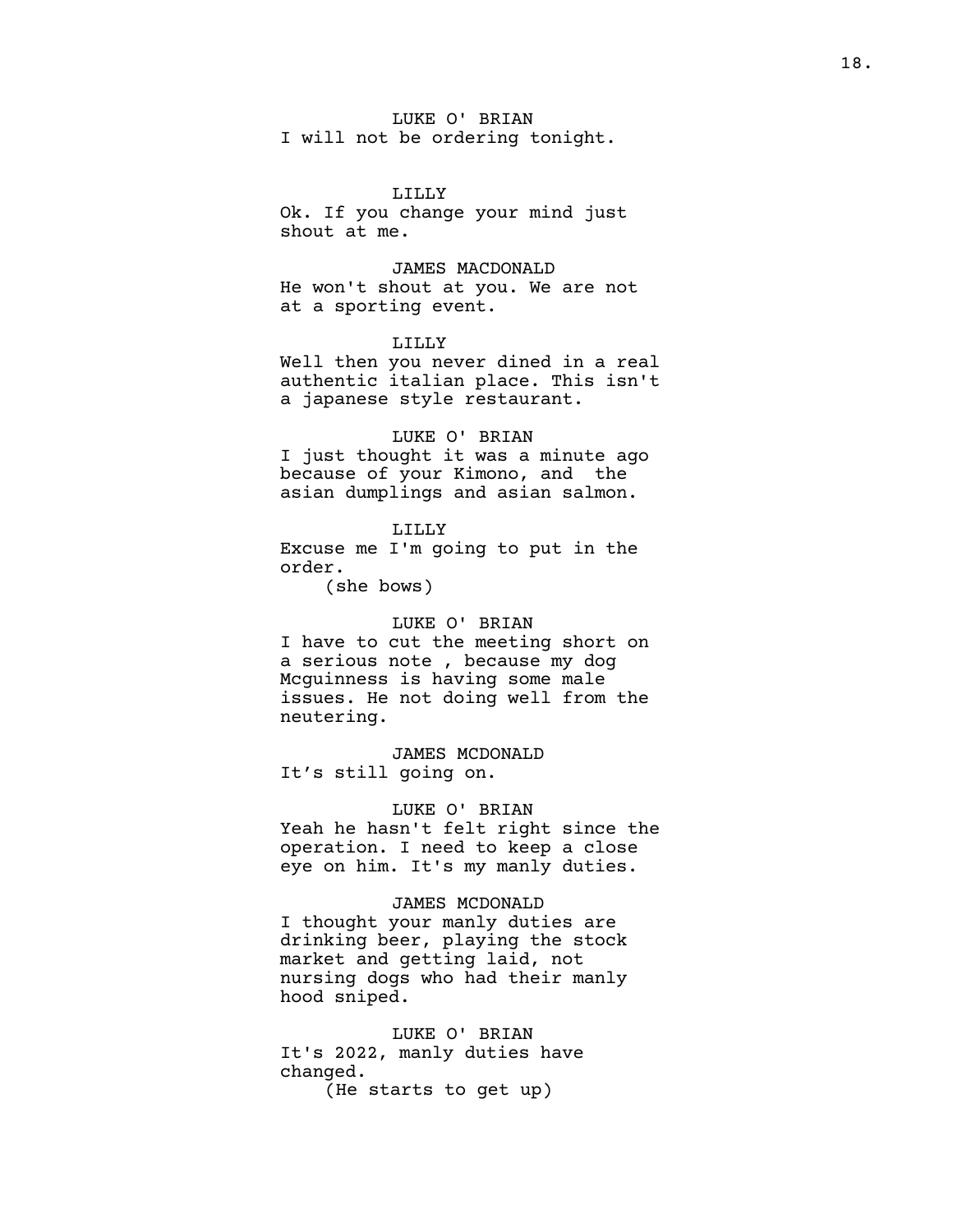James heads out of the restaurant.

## CUT TO THE TABLE WITH THE ITALIANS

ACT 2, SCENE 5

CAMERA SHOWS SIENNA PRESENTING THE TABLE WITH FRANKIE MANCINI WITH WINE . SHE BEGINS TO POUR THE WINE FOR ANTHONY.

> ANTONIO MANCINI Wow. I can't get enough of you. Is your birthplace heaven?

SIENNA I have some bad news it's mother earth.

ANTONIO MANCINI But Women like you are made in heaven.

SIENNA If that was the case then why am I always a bridesmaid not a bride?

GIOVANNI You haven't met the right Italian Prince.

ANTONIO MANCINI It's her lucky day. She met me.

## CARMINE

Go easy that's my sister in law, and if there is any heavy flirting I have to report it back to to the Queen boss.

#### SIENNA

Carmine, keep this between us. I'm sure Katherine wouldn't want to know about your addiction to strip clubs and illegal gambling.

#### CARMINE

My lips are sealed. Can you let the waitress know I want the Asian Dumplings.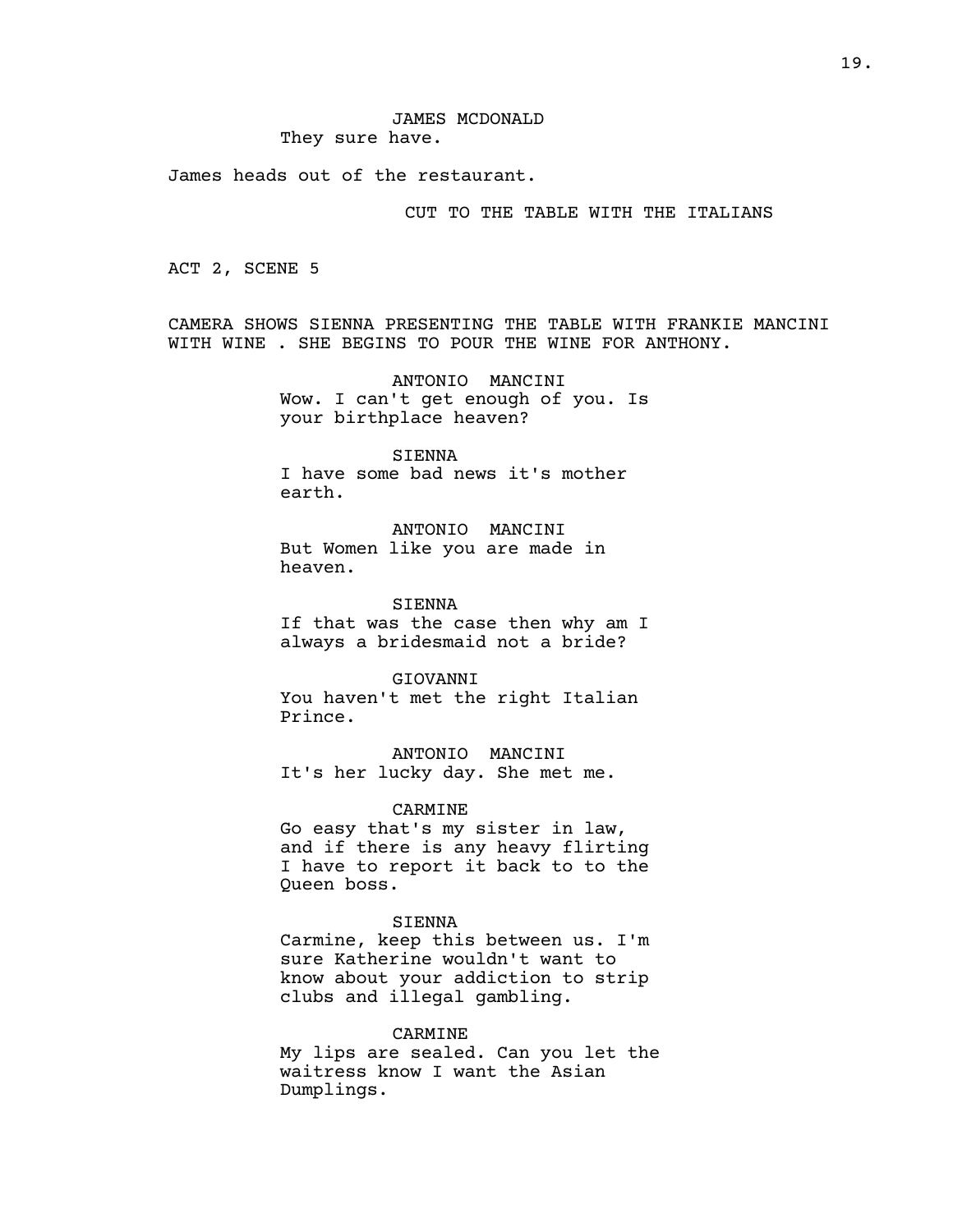## ANGELO AMARA

What about the mozzarella sticks and calamari? When did an old style Italian restaurant start to serve Asian food?

ANTONIO MANCINI Since he hooked up with Ms. Kimono.

Camera on Lilly for a second and then goes back to the conversation.

> STEPHEN RUSSO When did The Restaurant king, Frankie start getting kinky with the kimonos?

## GIOVANNI

When wasn't he? Frankie gets kinky with all the international dresses.

STEPHEN RUSSO

I"m a sucker for flamenco dresses. They get me everytime.

### ANGELO AMARA

I haven't had rhumba since my last spanish baker. It was a rhumba that broke the dishes in the bakery. All this naughty talk is getting me super horny and hungry.

CAMERA IS LOOKING AT FRANK GIVE THE SIGNAL TO LAY ON THE FLIRTING WITH ANGELO

### SIENNA

Tell me Angelo, what you are you hungry for tonight? Are you craving more dessert, over a Dinner Feast?

### ANGELO AMARA

I'm dessert all the way. Your voice is reminding me of the spanish baker Lucinda. I mentioned earlier tonight I would love for you to be our lingerie model for our healthy cupcake line. What do you say?

SIENNA Are you serious? (she is pouring the wine)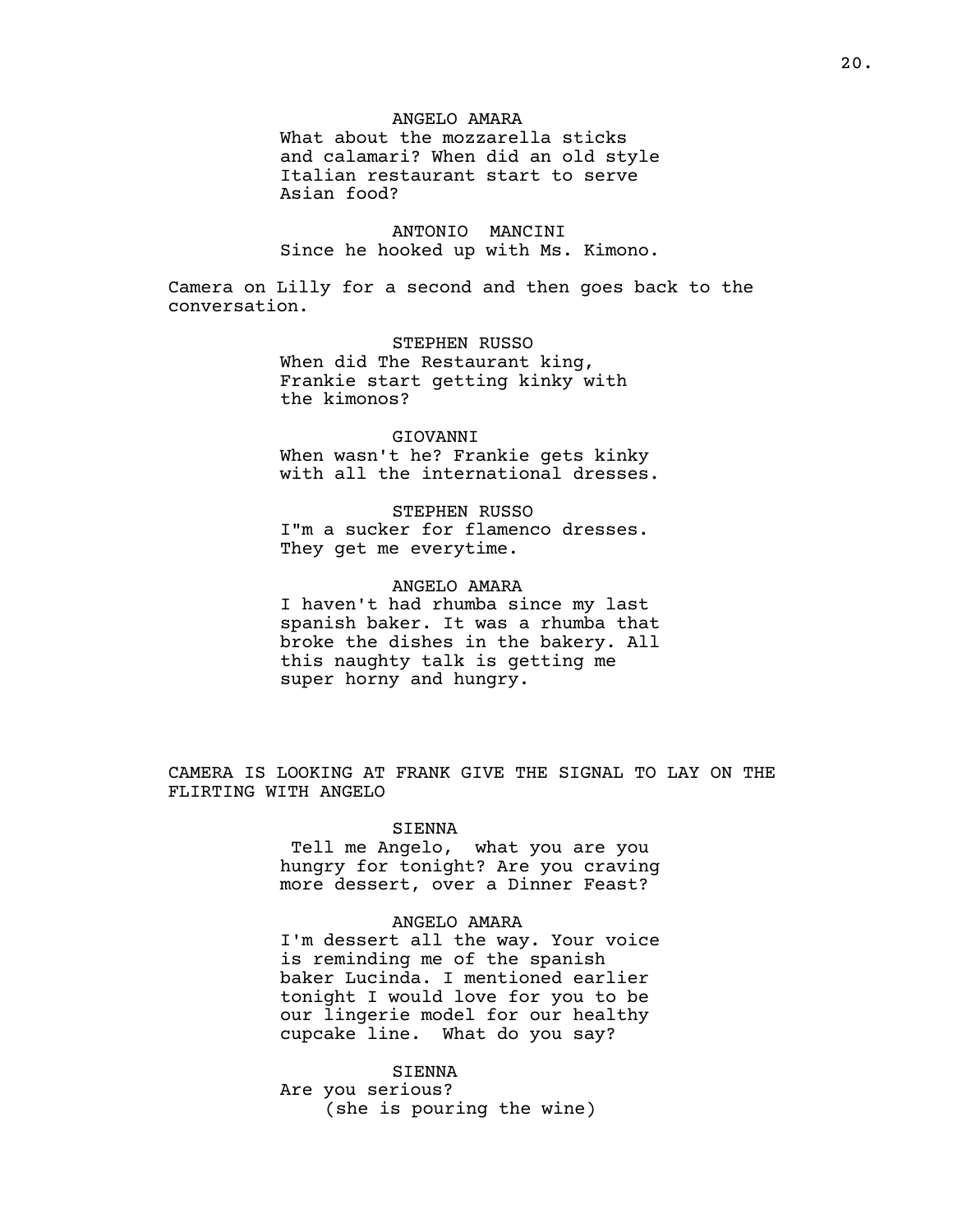## ANGELO AMARA

I'm as serious as what I'm about to order tonight.

SIENNA Wow. I would love to be! Finally, my instagram followers can see a different side of me besides the art.

ANGELO AMARA They are going to many sides of you.

(looking at her butt)

#### SIENNA

A man of your status, deserves some special treatment. Is there a food or drink you have in mind? (gets close and flirty)

## ANGELO AMARA

Limon Cello shots for everyone, and bring one to the Irish guy sitting by himself. (looks to James) I want to toast to new partnerships.

Lilly comes to interrupt, while Sienna talks to Lilly about the limon cello shots.

> SIENNA Tell the bartender we need 6 limon cello shots.

LILLY Who is the sixth for?

SIENNA

James, Luke's boss. Where is Luke ? What happened? (looking over to him)

### LILLY

He seemed upset after I recommended him and James order the Oysters, and I did a sacred bow to pay an apology forward.

#### SIENNA

Oysters are for romantic couples Lilly. By no means are those two together.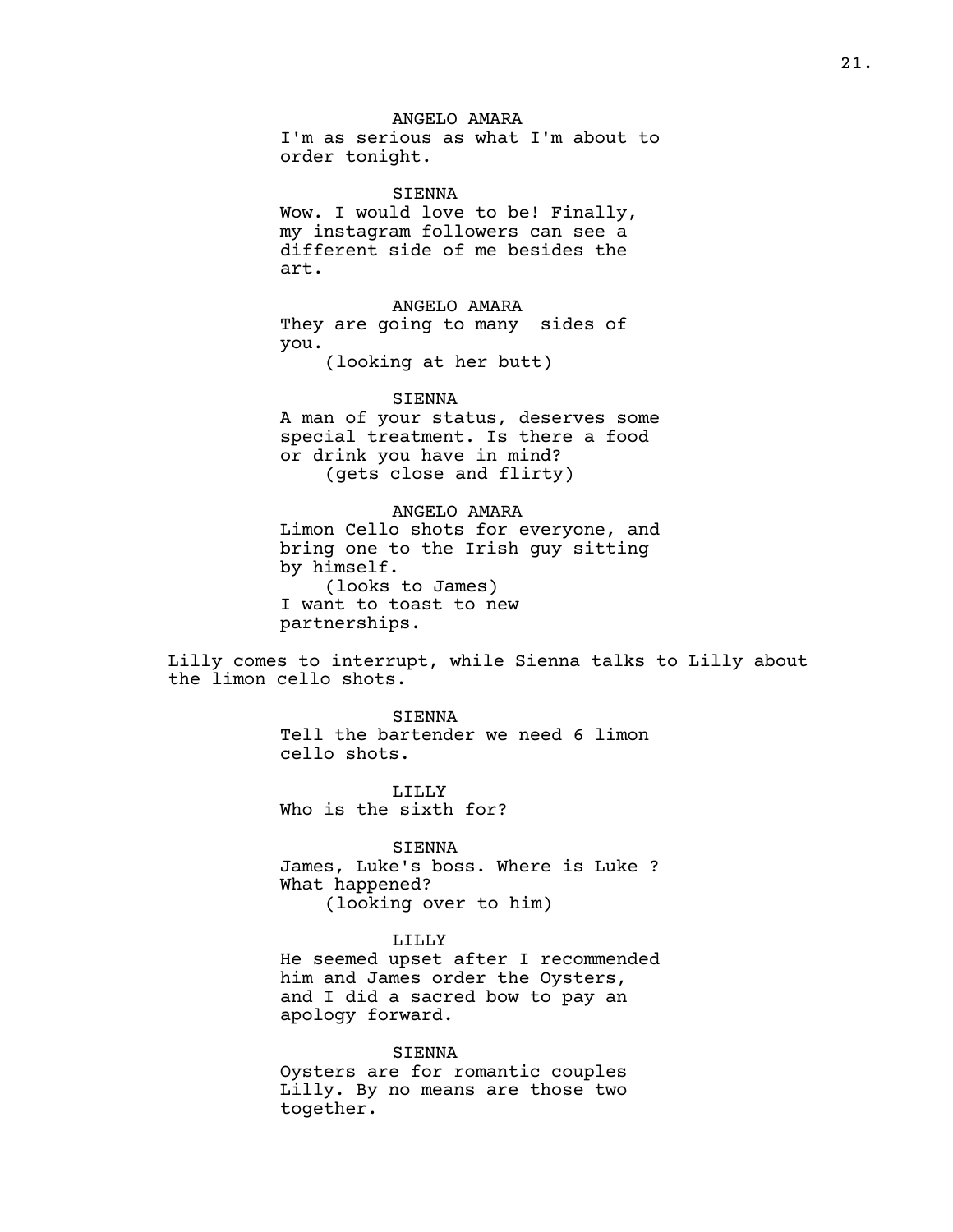LILLY

Frankie had recommended that I do it. Because it's his frenemy.

SIENNA

Elaborate.

Frank comes right in between.

FRANKIE MANCINI Keep up the good work. I'm serious about your paintings being displayed soon in the gallery. I have a lot of clout with my brother.

Sienna goes to host stand, while Lilly goes to the bartender to get the shots. he camera focuses on James.

> SIENNA VOICEOVER When life presents you with a loud group of Italians, you give them limoncello shots.

Lilly is starting to serve the shots, and Giovanni yells out to James.

> GIOVANNI Hey Why don't you join us in our toast.

JAMES MACDONALD I'm fine thank you.

GIOVANNI Please join our tradition. No one turns us down.

JAMES MACDONALD If you insist. (He gets up and sits down)

ANTONIO MANCINI Welcome to our group. I'm Antonio Mancini, silent partner in the restaurant and art gallery in Brooklyn.

JAMES MCDONALD I'm James MCDonald, President of McDonald Investments. Nice to meet you.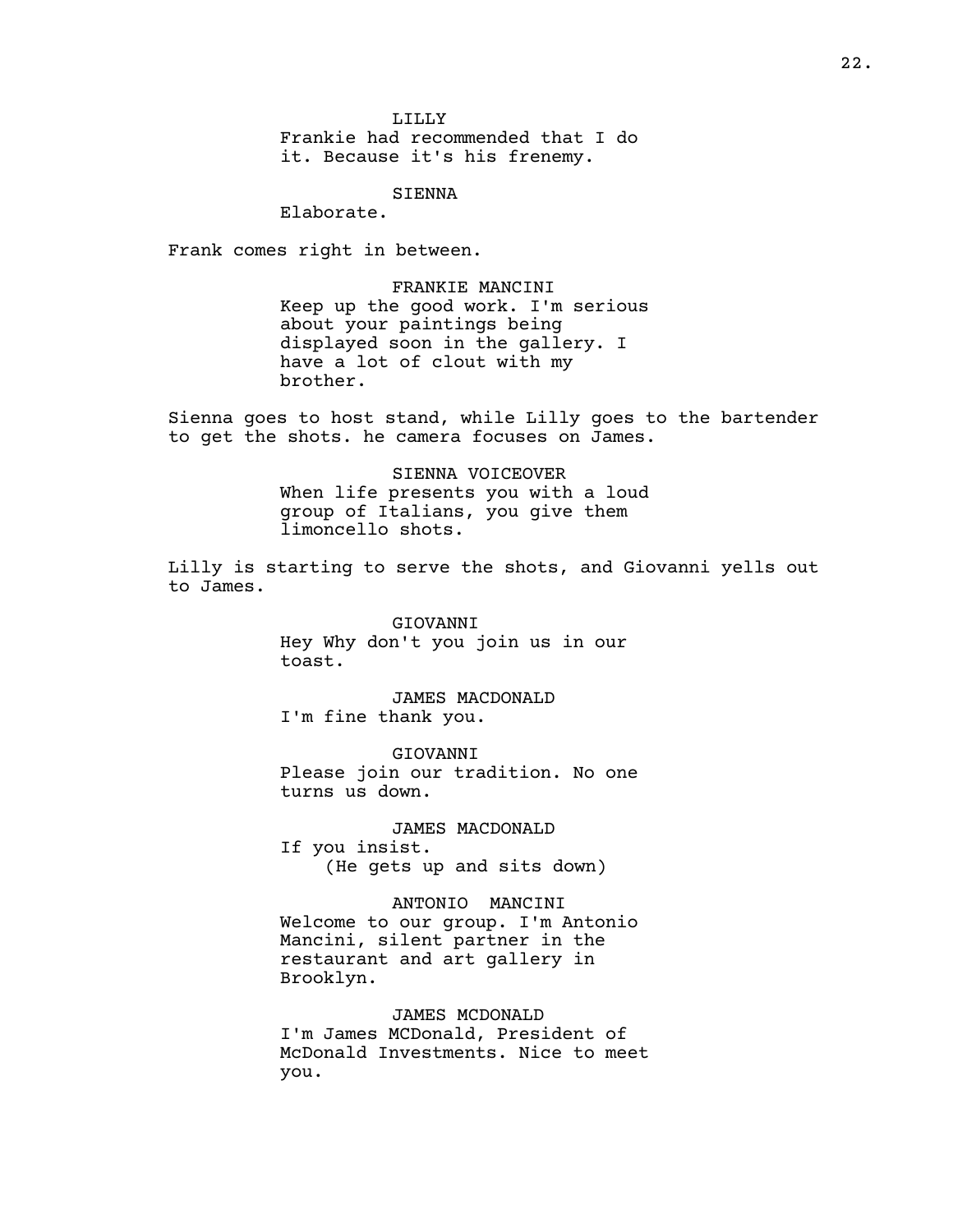## GIOVANNI

Are you the same McDonald Investments that has been looking to buy our building?

### JAMES MACDONALD

I'm not familiar with your building. Our company does indeed fund commercial real estate transactions.

Frankie comes to the table.

### FRANKIE MANCINI

This is the big shot, hedge fund president, James Macdonald. We could use someone like you to fund our business ventures.

## GIOVANNI

We don't take no for an answer Mr. Macdonald. Things usually go south if someone turns us down. (He takes out a gun revolver so James sees it)

## JAMES MACDONALD

I can see what I can do in the office. Give me your contact details and we can make it happen.

### STEPHEN RUSSO

Mr. Macdonald I'm going to start the toast off right. You are going to be part of our new food business. Our next meeting is in a 6 weeks at Amara's bakery. To new partnerships.

EVERYONE To new partnerships. Salute!

### FRANKIE MANCINI

Mr. Macdonald also let Tom Murphy know the building can longer be sold to him. You know the deal I'm talking about.

Frankie Mancini is holding a gun. Sienna is surprised.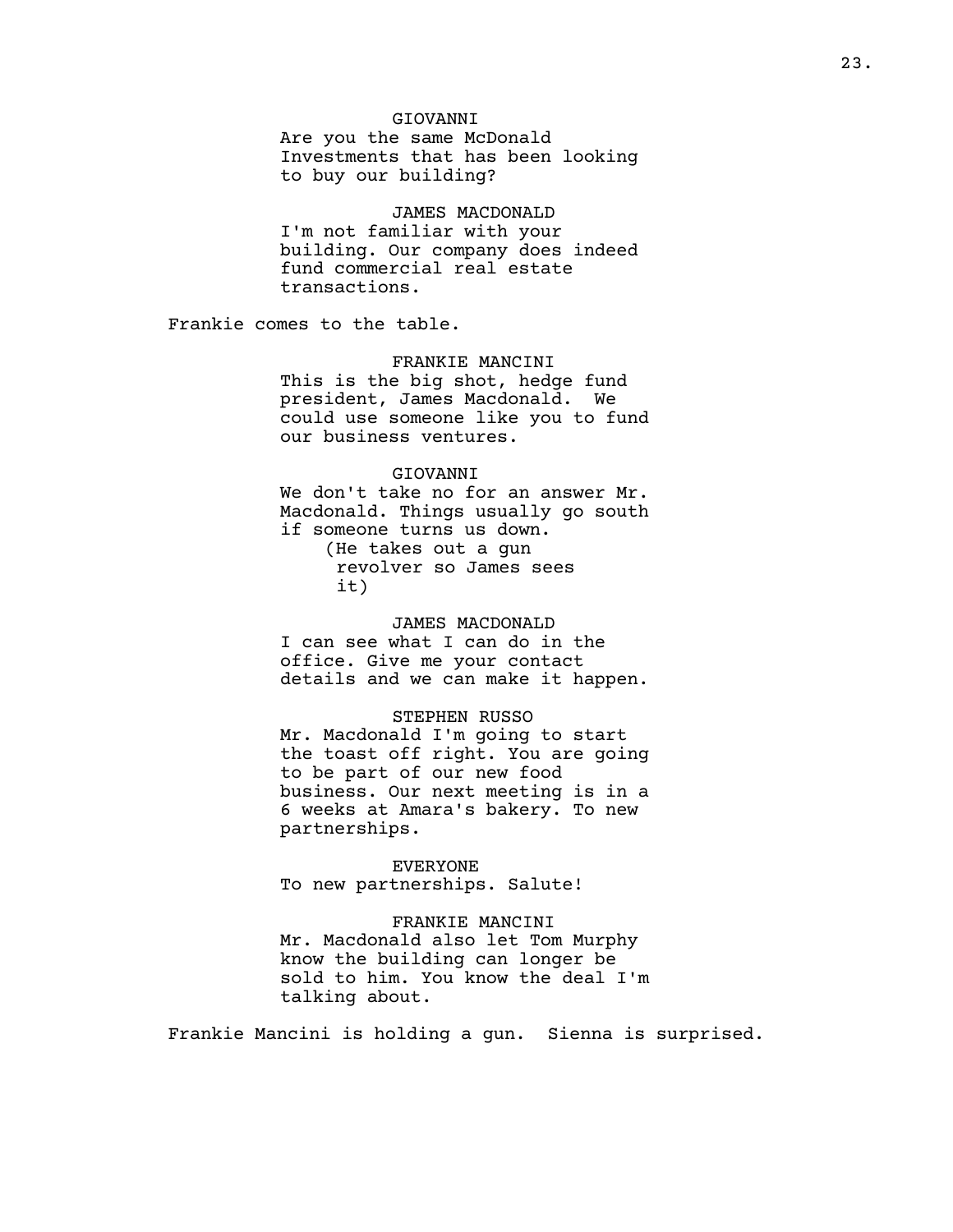JAMES MACDONALD Sure thing. I will do that immediately.

Another waiter comes out with a round of asian dumplings.

## LILLY

Gentleman, Our soon to be famous asian italian dumplings is here. Mr. Macdonald our famous spaghetti and meatballs is on it's way.

## ANGELO AMARA

I will be the judge if these dumplings are taste worthy. Let Big A, dig in.

He begins to take a few bites

ANGELO AMARA (CONT'D) They are decent but it's missing something. It needs some some of Russo's Marinara sauce.

STEPHEN RUSSO Our sauce James is number one in the retail market, and we are looking to expand to restaurants and franchise food groups. We would need your funding.

JAMES MACDONALD I can make it happen.

All of sudden Antonio stands up...

#### ANTONIO MANCINI

Attention Everyone, I want to make a second toast to Sienna. A breath of fresh air, a true bella from heaven and a special artist. Frankie showed me your paintings , and I would love to talk about them over dinner next week. Salute!

## EVERYONE

Salute!

Camera is focusing on Sienna excitement and shock.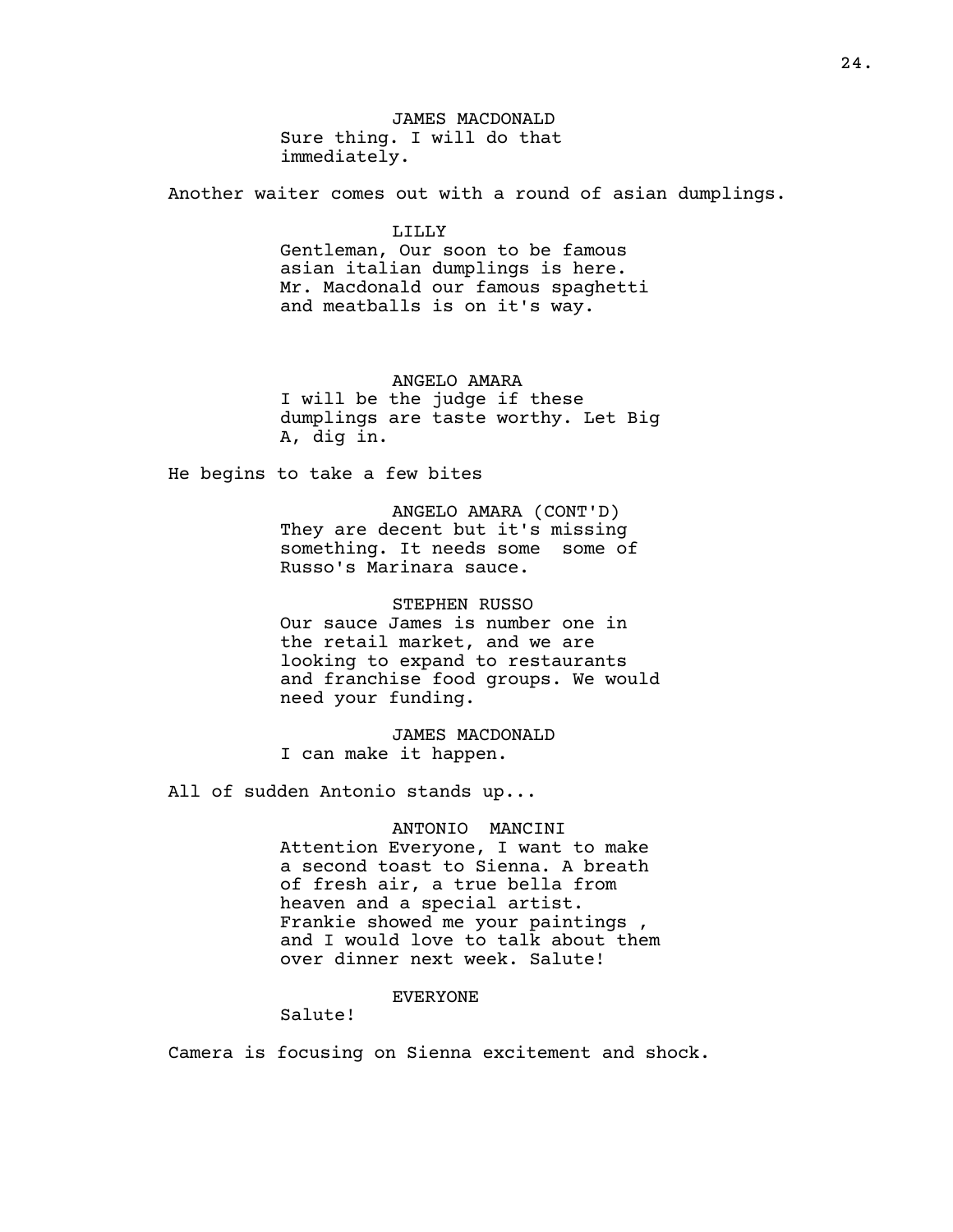### ANTONIO MANCINI

Come over here Sienna, I want to give you a present you can open up when I leave. It will have my number so we can set up our first date. I will be back in town next week from Miami, and I will make sure Frank gives you Tuesday off.

#### SIENNA

Thank you Mr. Mancini. (she gets the box)

### ANTONIO MANCINI

Call me Antonio. I will be your Italian prince. Just give me a chance and I will make you forget you were ever once a bridesmaid.

### FRANKIE MANCINI

By the time he is finished with you my darling you will be burning every bridesmaid dress you ever wore.

CARMINE Katherine would love that.

The men carry on their conversation and camera focuses on the men conversing and James looks scared. The camera then focuses on Sienna opening the gift box near the hostess stand. The camera shows a rose gold heart shaped necklace with his business Card and a note that says " An Unforgettable piece for an unforgettable girl. I look forward to exploring our future together."

> SIENNA VOICEOVER "The future" was enough to show my destiny was changing in every way possible since I had caught the wedding bouquet. It was just a matter of time before my days of being a bridesmaid were to expire.

ACT III, SCENE 1

Int: Kitchen Breakfast Table At the Crawfords

GRAPHICS: NEXT DAY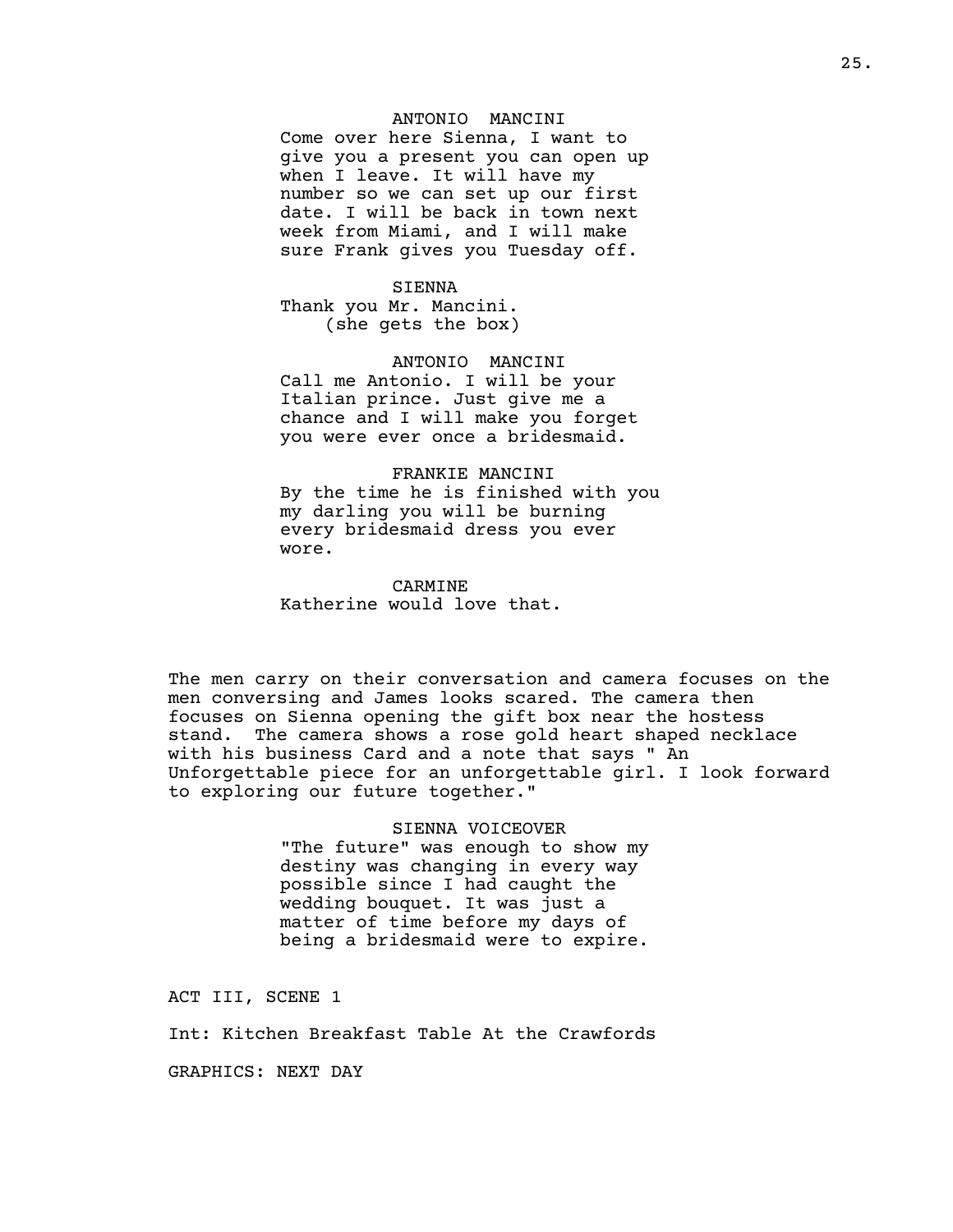Sienna is eating breakfast, and her dad is reading the paper, and her mom is at the kitchen sink. The graphics below pop on.

GRAPHICS: " Life isn't a bed of roses, or is it?"

## PATRICK

Someone seems to be happy today. How was work last night?

#### SIENNA

It was amazing.

## SOPHIA Did you meet the Italian man of your dreams?

#### PATRICK

Can't she be ok with an Irish cop like her dad?

## SOPHIA

I made that mistake, and I won't let her repeat it. She needs a real Italian man with an estate on lake Como.

#### PATRICK

All the Italians I know are either money laundering, running ponzi schemes or in slammer for dirty garbage.

#### SIENNA

Dad, the man I met is just different. He owns a high end jewelry company, and is a known art dealer.

## SOFIA

Well Patrick, you can finally get that diamond tennis bracelet you still owe me from our tenth anniversary.

## PATRICK

Sienna, don't be naive and believe every word someone tells you. You know the expression, Life isn't a bed of roses. When it looks too good at first, it's unlikely real.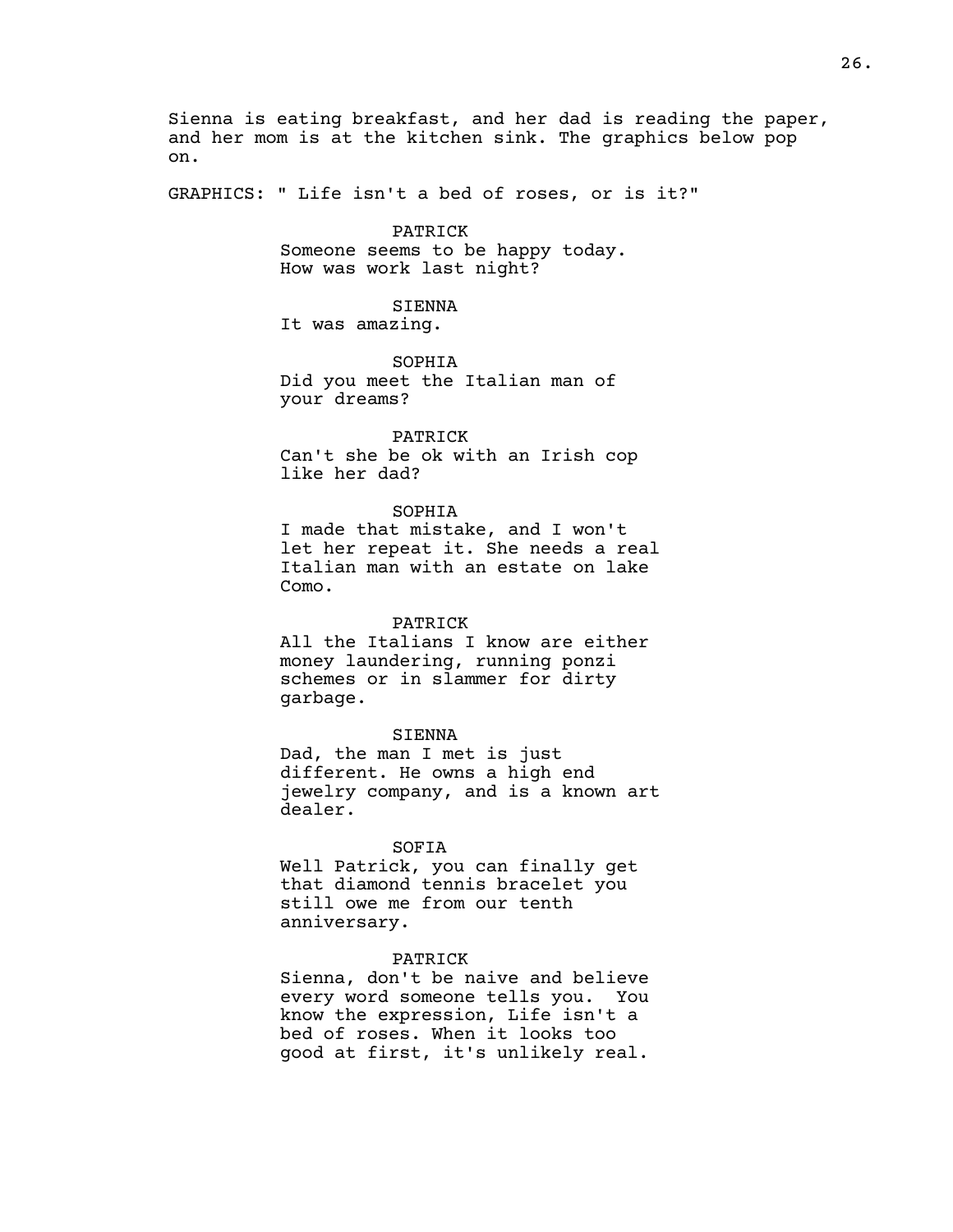#### SIENNA

This guy is different. He is the real thing. He is google and social media verifiable.

### SOFIA

He is a sharp Italian with a national jewelry brand, and a big shot art dealer, and hopefully a hunk of handsome.

## SIENNA

He is a true Italian God. His hair, his smile, his muscles, and the way he calls me la donna.

#### PATRICK

It sounds like one of those guys from those cheesy Italian Soap Operas you and your mother watch.

## SIENNA

For once can you not be a cop, and just be supportive.

#### PATRICK

I am supportive. I just worry about you because you are not thinking clearly. Just because a person is google and social media verifiable it doesn't mean they have good intentions. The guy I arrested last week was scamming woman online for money. Keep your eyes wide open.

#### SIENNA

You met mom during a donut run? You picked her up at the bakery. How is the way I met Antonio so different. In fact it's better because it's through the Mancini family.

## PATRICK

That scoundrel. That itself should be enough for you to run. He is a washed up car sales man that is only in business because of his mafia connections.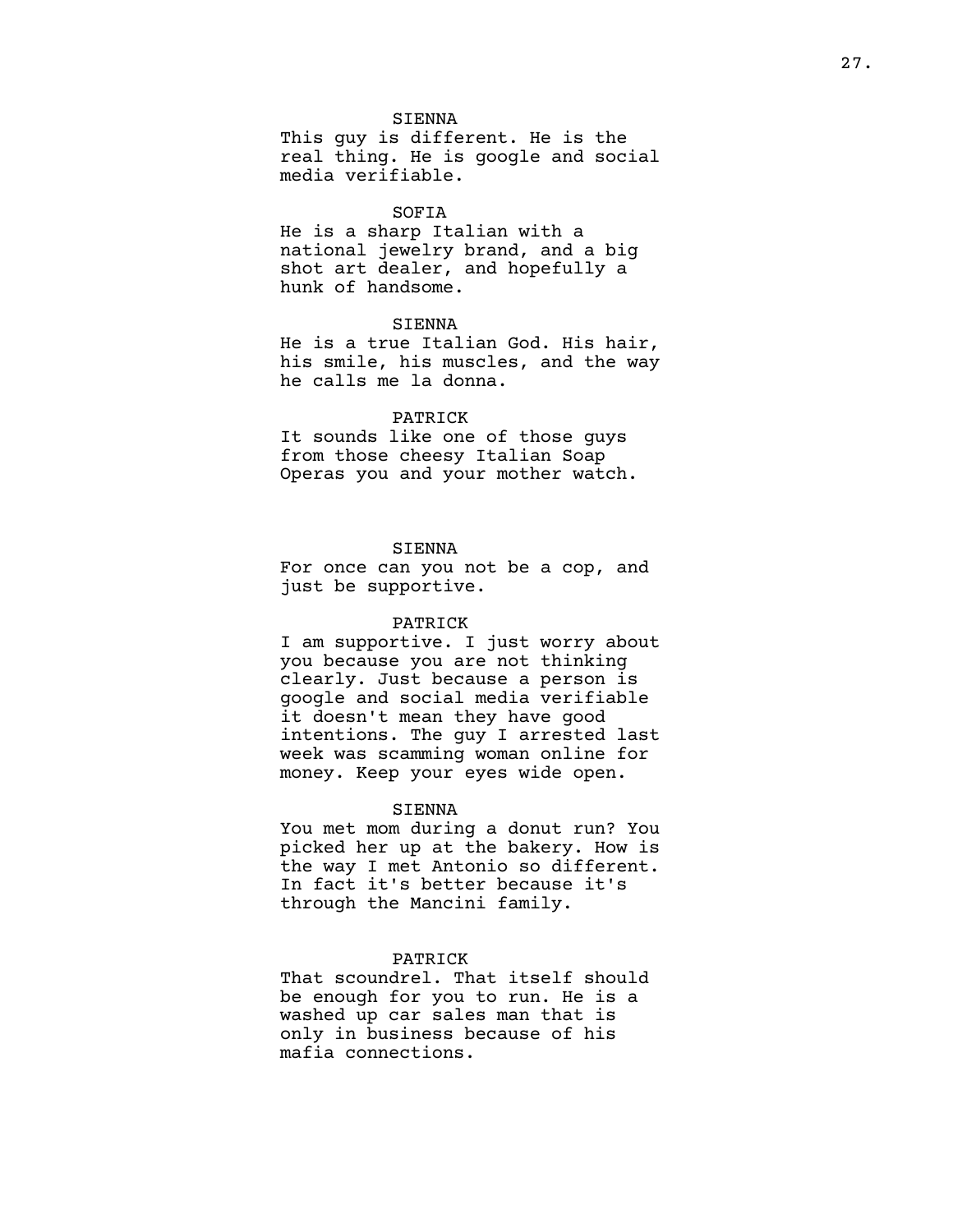### SIENNA

He is in business because his food is the best in the city, and he is great guy. My art is starting to get noticed because of him.

#### PATRICK

I just don't want to see you go through another broken heart, or worst get involved in illegal stuff. That gallery is just a front for their illegal gambling and their money laundering business.

### SOPHIA

Patrick, let it be and have some faith in her. The restaurant has been good for her. She wouldn't be working at Modern Bridal if it wasn't for Frankie's connections.

### SIENNA

Dad, for the record, to calm your Irish blood, he gave me this necklace to show his commitment. It's from his eternal love collection and we are going out next Tuesday for our first date .

Patrick Crawford phone is ringing and he looks down, and acts with urgerncy.

### PATRICK

I have to go they need me at the station. The conversation will be continued. (He is getting up to go) Sophia, don't forget to pick up my dry cleaning.

Patrick heads out the door.

### SOPHIA

Now that your father is not here. Give me the details of this Italian Hunk.

SIENNA I don't even know where to begin. He looks like an Italian God.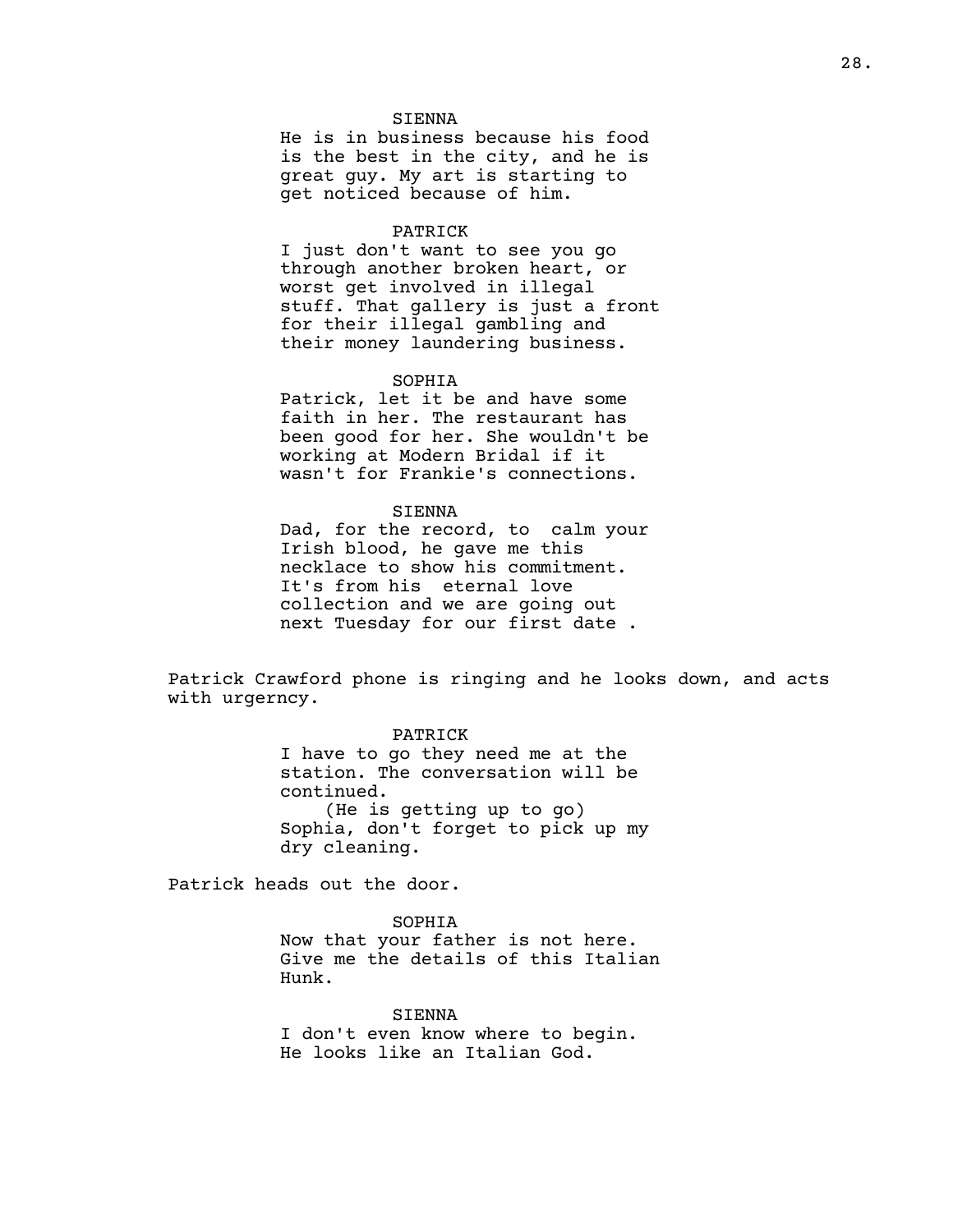SOPHIA

Like the men in the Italian soap operas ?

SIENNA

Yes, and more.

## SOPHIA

When are you seeing him next?

SIENNA

I'm seeing him next Tuesday at Giovanni's.

SOFIA While you are working?

#### SIENNA

No I have the night off. It's a date, but please don't tell Katherine. I know how she gets about the dating bible.

SOPHIA CRAWFORD My lips are sealed.

### SIENNA CRAWFORD

I'm running behind. I have to pick up some treats at Moonlight Coffee for Miss Socialite.

SOFIA CRAWFORD Has Claire seen any of your bridal dress designs?

SIENNA Speaking of the devil. (looking down at the phone)

ATHENA (TEXT) Make sure you get the vegan muffins for Claire.

SOFIA CRAWFORD Whats going on?

## SIENNA

Athena Angelopoulous, Claire's assistant is messaging me pick up Vegan Muffins at Moonlight Coffee.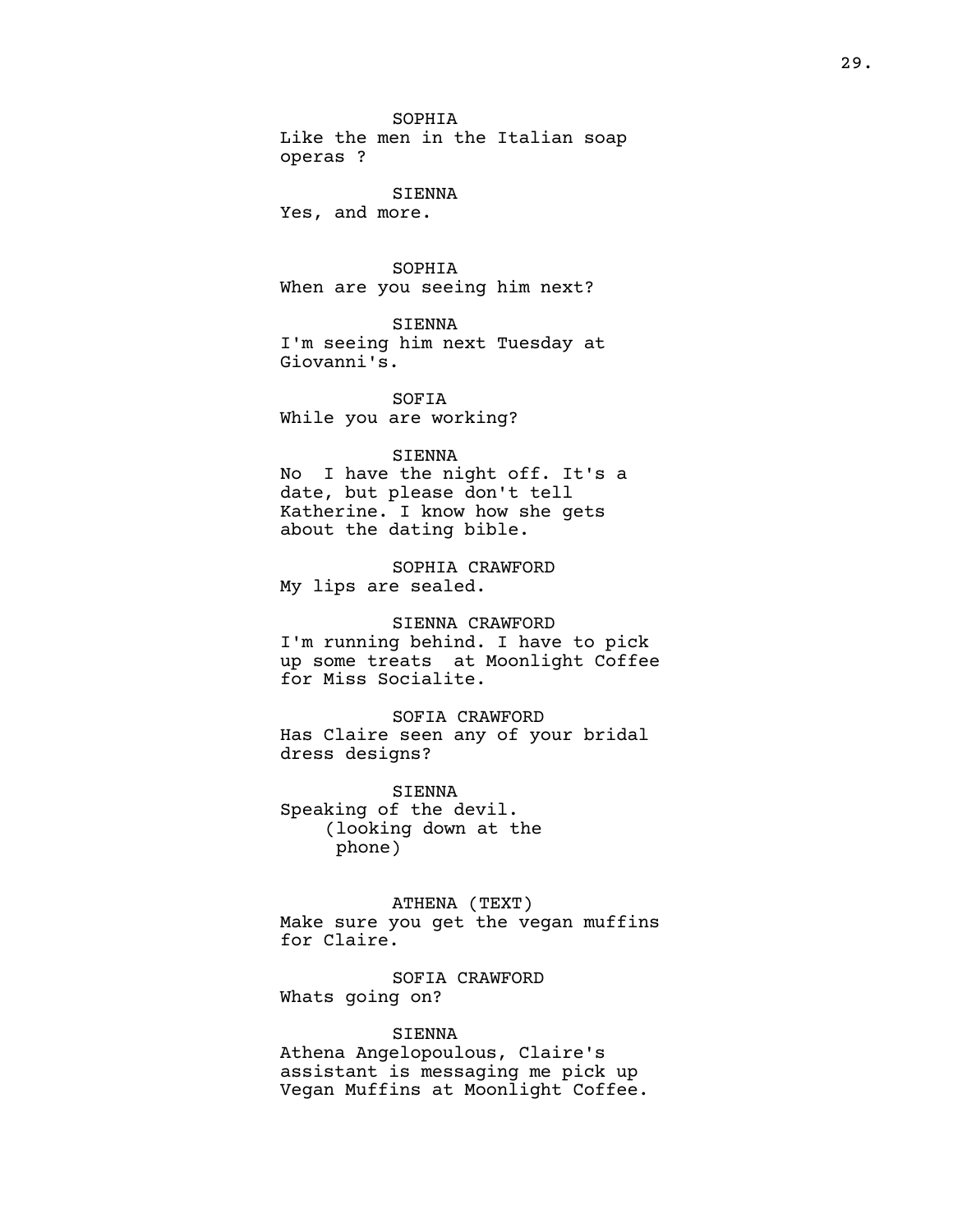SOFIA CRAWFORD Why aren't you going to Amara's Bakery?

SIENNA CRAWFORD I can't show my face there, because it has to do with a project I will share once I sign a contract.. (she is getting up to get her jacket and bag )

SOPHIA CRAWFORD You know I hate when you keep secrets.

SIENNA Don't think about it like that. It's just I can't say anything. Love you. See you later.

#### CUT TO MOONLIGHT COFFEE

## ACT III, SCENE 2

Inside the coffee shop, showing baked goods, and Sienna about to order with the barista. In front her is a Jean Luc. Sienna realizes that Jean Luc is right in front of her so she is trying to be quiet so he doesn't realize she is behind.

Jean Luc Spatas: Largest distributor of Spatas Diamonds in the world. Roots are from Greece. He is of royal lineage. He inherited his wealth, observant, polished, and well mannered. His uncle is the NYC Mayor Greg Spatas, and is Claire's Boyfriend.

> BARISTA How could I help you?

JEAN LUC Cappuccino and croissant.

Jean Luc's Phone is ringing.

BARISTA \$6.20. Your cappuccino will be ready over there. (hands Jean Luc the croissant).

JEAN LUC ( on the phone) Greg, I won't be able to make it tonight. (MORE)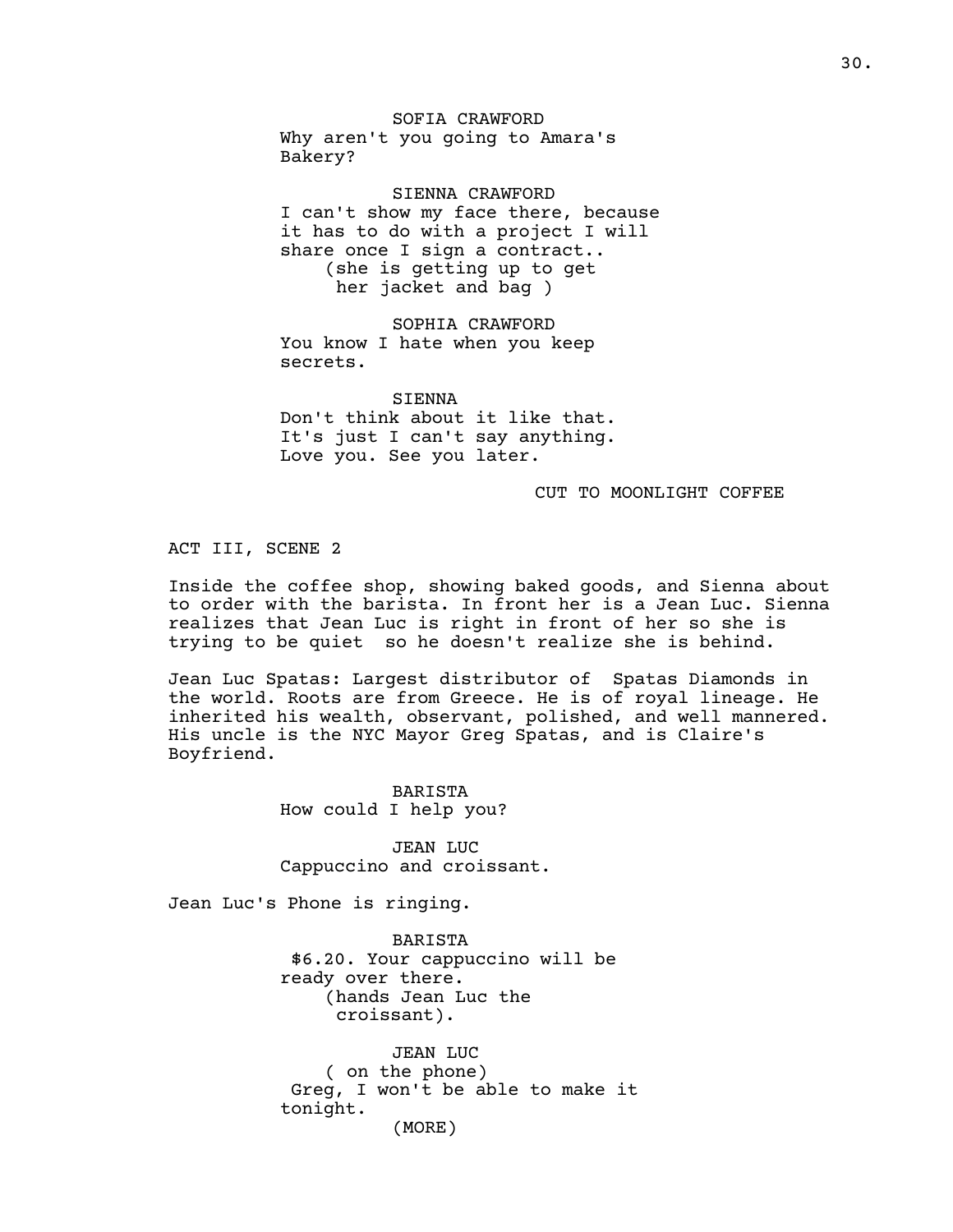JEAN LUC (CONT'D) Let's push the meeting back to next week at Milo's. I have a romantic evening with Claire.

BARISTA Sir, Your holding up the line. I need to take her order.

Jean Luc turned around and to his surprise it's Sienna.

JEAN LUC Greg, I will call you back. I just saw someone I know. (hangs up phone) Sienna, always a pleasure to run into you. Are you heading into the office?

### SIENNA

I'm actually heading there after. Athena, wanted me to grab some vegan muffins for our morning meeting.

BARISTA Mam, are you going to stop flirting with the hunk and order already? You are holding up the line.

Sienna's face is getting bright red. She is slightly embarrassed.

> JEAN LUC I will pay for what she is taking.

> SIENNA CRAWFORD Uhhh I want 2 croissants, 3 vegan blueberry muffins, and 2 pieces of the vegan banana bread.

JEAN LUC Here keep the change. (He hands her a \$20)

Sienna is astounded.

She is getting the baked goods.

SIENNA Thank you. Do you work in the area?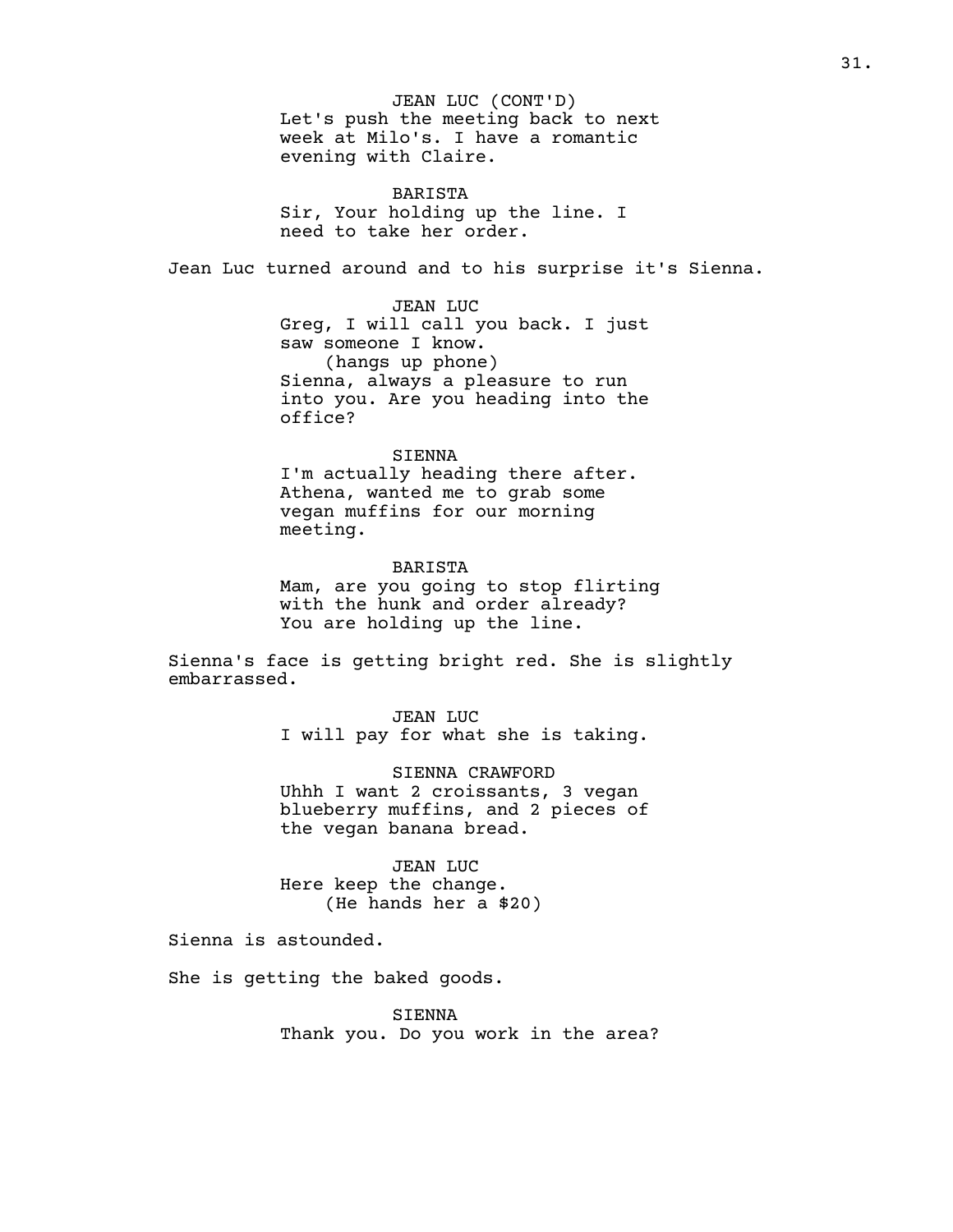## SIENNA

Of course.

## JEAN LUC

I'm going to propose to Claire tonight. I'm heading to her office to give her tickets to the theatre and then we are heading to dinner at Milo's where I'm going to propose.

## BARISTA 2

Cappuccino for Jean Luc.

JEAN

I can give you a ride to work.

SIENNA

Sure, but you go in first. We can't look like we came together if you know what I mean.

## JEAN LUC

Not sure what you are talking about.

#### SIENNA

Claire runs a tight ship. She would go off on me in a heartbeat if she knew I was even talking to you.

JEAN LUC

That's odd.

### SIENNA

Claire and I are worlds apart. I shop at TJ Max, and she shops at Louis Vutton. I paint art, and she buys picasso. Do you get my drift?

### JEAN LUC

I do. Your secret is safe. I have my driver waiting outside. Let me get the pastries.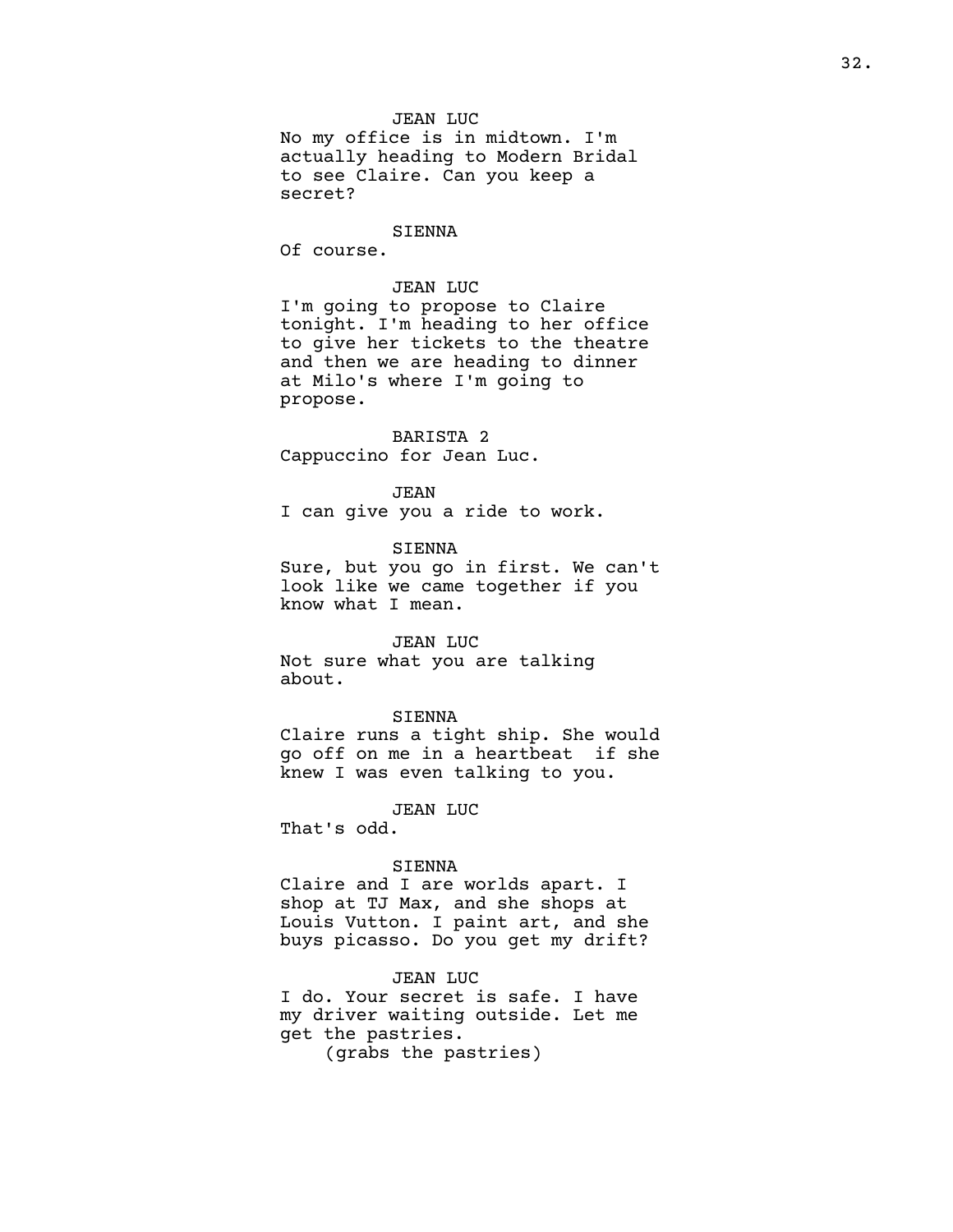### CUT TO THE OUTSIDE

They are walking to the black car.

ACT III, SCENE 3

JEAN LUC (CONT'D) Something looks different about you. Did you change your hair?

## SIENNA

No I haven't done anything. I was actually going to give myself a mini makeover before next week, because I have a big date.

#### JEAN LUC

I knew it. The way your glowing shows you found agape which in Greek means love.

SIENNA It's not love yet. We have to get through 10 dates to decide.

## JEAN LUC

Love is instant. It's not even going to take 10 or 20 dates for him to get down on one knee and propose. Don't forget to tell him to shop Spatkas Diamonds for the special day.

SIENNA

He owns his a jewelry brand. Mancinni Fine Jewelry.

## JEAN LUC

I know of them. They do crooked business dealings, and they launder money, and don't pay back their wholesalers on time. Be careful.

#### SIENNA

Thank you. I always am. I'm not going into business with him, I'm falling in love with him.

JEAN LUC Well when you fall in love his world becomes your world. (MORE)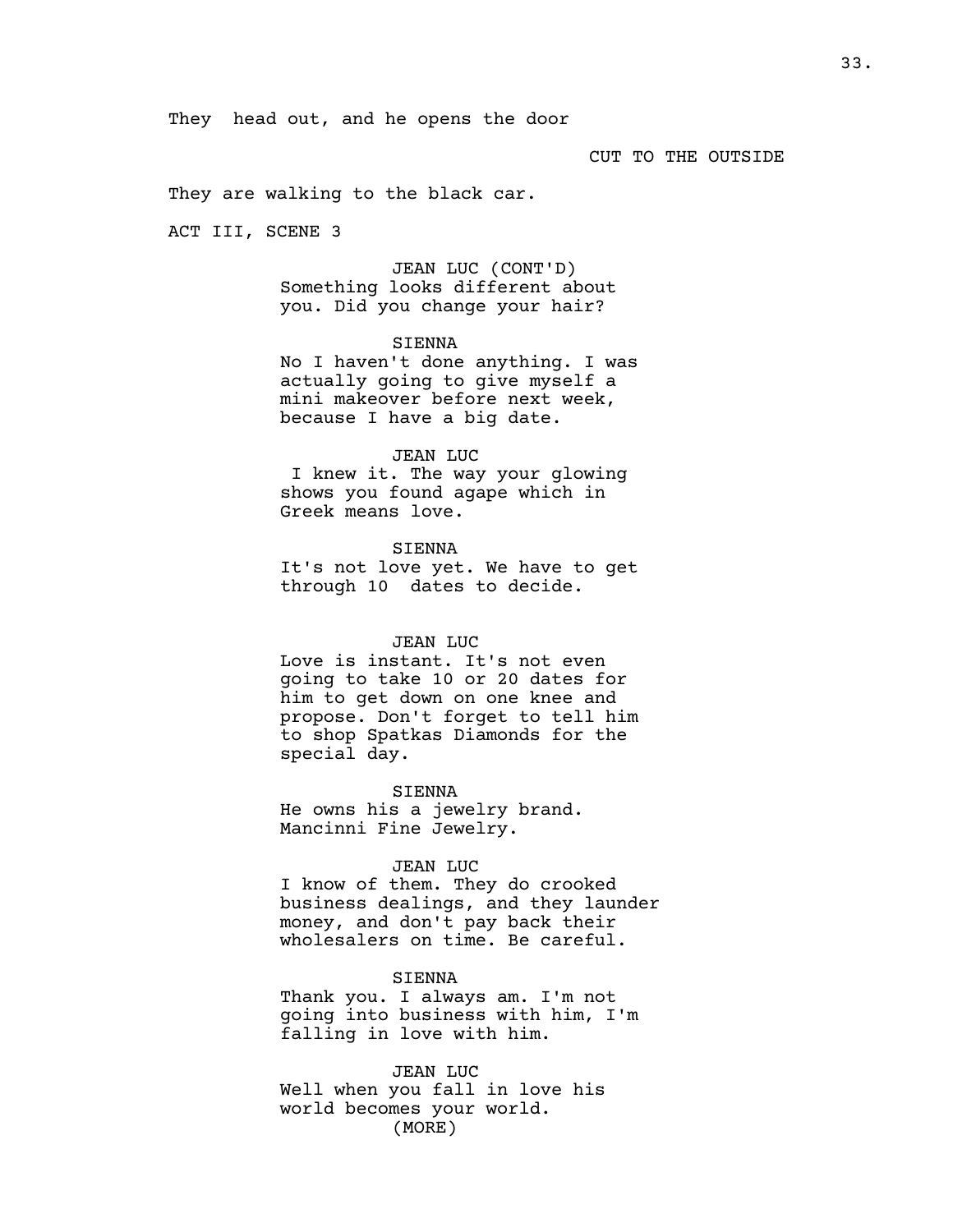JEAN LUC (CONT'D) By the way do you want to see the diamond I'm going to pop the question with to Claire ?

SIENNA

Yes.

JEAN LUC Flawless Radiant 5 carat.

SIENNA Wow, It's beautiful. I'm sure she will love it.

JEAN LUC I hope so, it's three carats shorter than her dream ring.

SIENNA If your love is real the size of the ring won't matter.

JEAN LUC A woman so wise beyond her years. Ladies first, watch your step.

They step into the Black Car.

CUT TO INSIDE THE CAR

ACT III, SCENE 3

JEAN LUC You mentioned you paint?

SIENNA Yes I paint abstract. I'm going to be in Giovanni's Gallery this spring. Here are some of my paintings (she shows him her phone screen that has the paintings)

JEAN LUC Exquisite. I love the colors. Quite the renaissance woman. (phone is ringingincoming call from NYC Mayor Greg) Just a minute.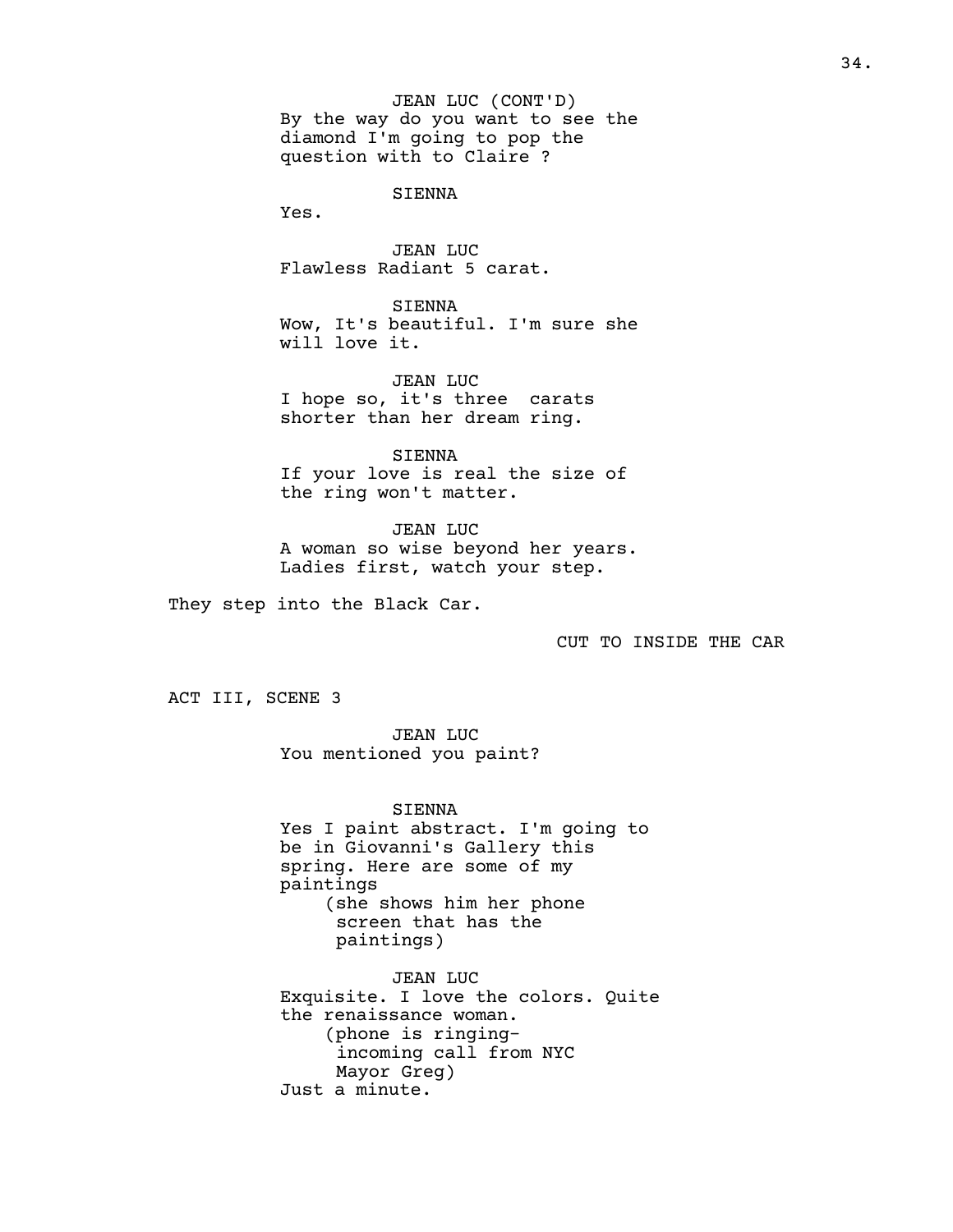NYC MAYOR GREG: Prominent Business Leader in his early 60's or late 50's. Greek Background, philanthropist Domineering, Sarcastic, and runs nyc Politics. He is against organized Crime. He is quite forward and says what he thinks even if it's offensive.

CAMERA SHOWS TWO GUYS TALKING SIDE BY SIDE SHOT

NYC MAYOR GREG (PHONE) I thought you were going to call me back.

JEAN LUC Sorry I got side tracked.

NYC MAYOR GREG What Brod is she? Let me guess is she the New York City Knicks cheerleader.

JEAN LUC No cheerleader just a colleague of Claire's that I'm giving a ride to.

NYC MAYOR GREG Isn't it a little early to have office sex?

Camera on Sienna's shocked expression and then back to jean Luc & and Mayor Greg.

> JEAN LUC No office Sex. I know whats on your mind.

NYC MAYOR GREG You know Greek men are wired differently when it comes to the bedroom. Where are you heading to?

## JEAN LUC

I'm heading to Modern Bridal to drop off tickets for the opera. Whats on the agenda for today?

NYC MAYOR GREG Wall Street stock exchange meeting thursday at Ciprianis, and then planning the Mayor's Charity Ball in June. I'm giving you 8 tickets , so choose wisely.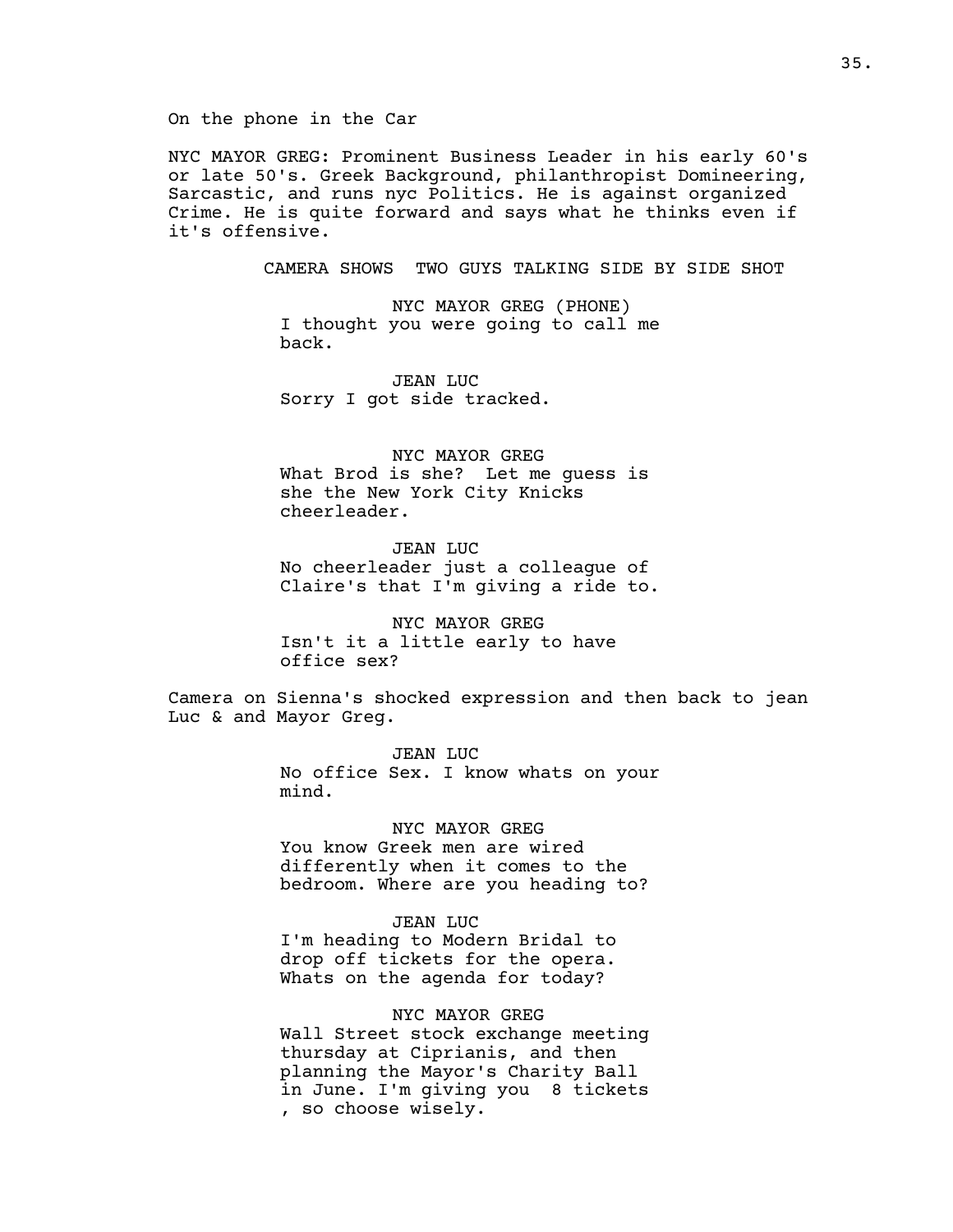The limo comes to a stop, Camera goes to Sienna and Jean Luc

JEAN LUC I always do. I may be in Greece during that time, but I have a few people I plan to give the tickets to. (pauses, he nods to Sienna to go first) My lips are sealed (whispers to Sienna)

NYC MAYOR GREG Hello, are you there?

JEAN LUC Sorry about that, The driver needed my attention for a moment.

NYC MAYOR GREG I have no patience, unless I'm drinking Ouzo with gyros, or sailing in Mykonos in a yacht.

#### JEAN LUC

Sailing in Mykonos is what I have in mind for Claire and I for a honeymoon. I'm going to propose tonight after the opera.

# NYC MAYOR GREG

I would think twice about that if I were you. If I had to do it all over again, I would be a bachelor.

JEAN LUC Not me. I'm a hopeless romantic.

# NYC MAYOR GREG

Just promise me this Jean Luc. Make sure before you get married, you look her straight in the eye and ask her the question if she will cook greek food, and dress in a sexy lingerie two nights a week till death do you part. If she looks you in the eye and says yes , she is a keeper. If she looks away or laughs, and responds is this for real?, then run.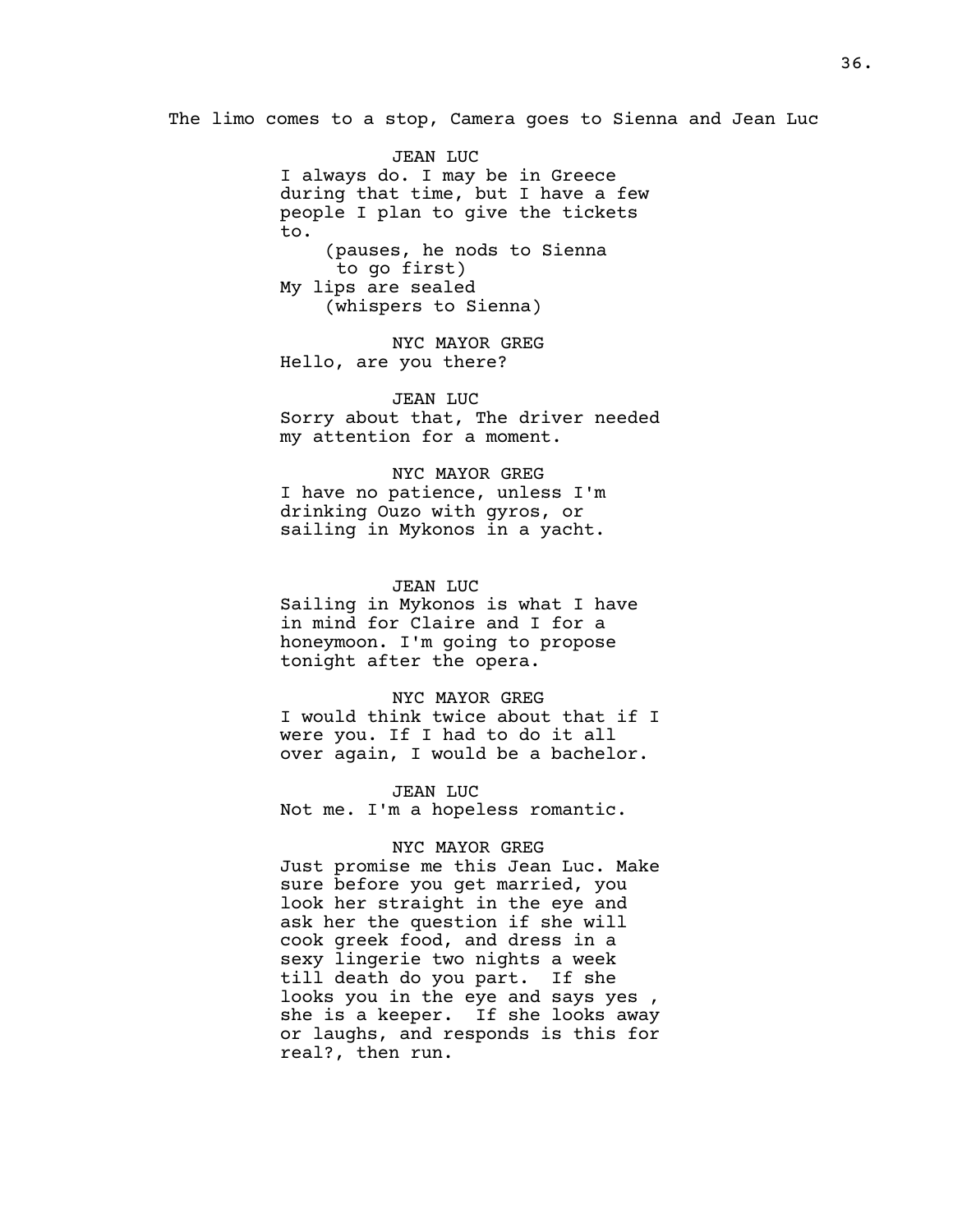JEAN LUC Thank you Greg. I can always count on you for q advice. (sarcastic) I just pulled up to Modern Bridal. I have to run.

ACT III, SCENE 4

The office of modern day Bridal. Claire is talking to Athena about dress orders. Tiffany, Claire's peer is at the desk working on advertising for the magazine. Sienna Come storming in with the pastries,

Claire Canneliakas: NYC soicaliate, and Greek background. Owns the Bridal shop. Mid to early thirties. She is snobby, and is difficult to work for. She has a big ego. She Bossy, uptight, and pretentious. A caucasian with brown hair.

Athena Angelopoulos: Claire's Sorrority sister from College, and right wing person. She pretends to worship Claire but is two faced. She has her own agenda, calculating, and exaggerates about her love life. She is in her early thirties. She is a drama queen. Preferably a red head with fair skin.

Tiffany: African American, wears more bright colors, and was a former pageant Queen. She follows pop culture, and one day dreams of starting her own business. She is funny, high energy, but also a chameleon.

Claire is goes to her desk area right next to Tiffany.

TIFFANY Hey girl You are late. You better have some good treats.

SIENNA I do.I'm late for a good reason. You will never guess who I ran into at Mooonlight.

TIFFANY

Who?

Sienna goes in the pastry and gives her muffin.

SIENNA The Greek God.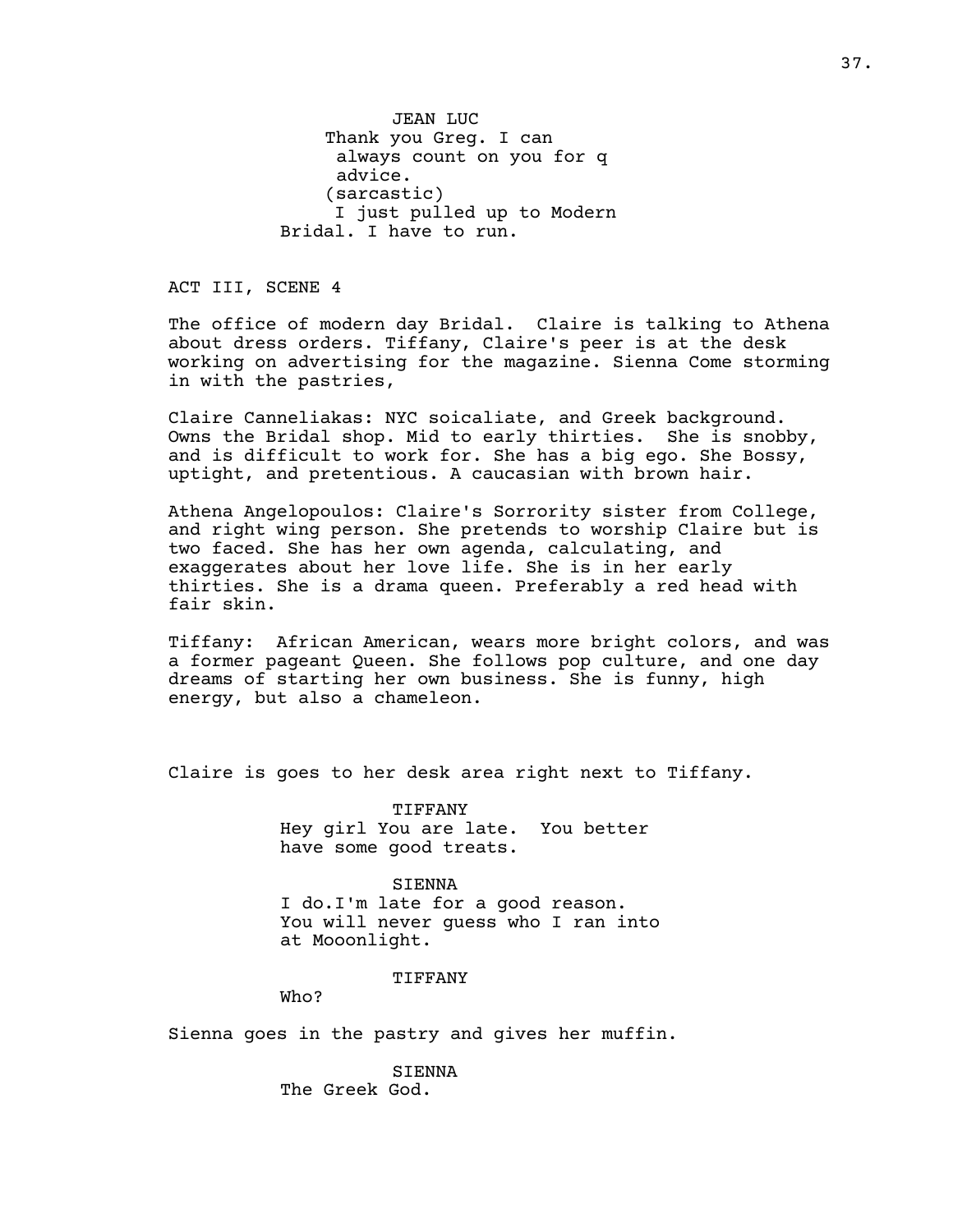TIFFANY You mean Giovanni from the Art Gallery?

SIENNA No, He is italian. Let's just say he will be making entrance any moment.

In that moment, the camera moves to Jean Luc coming in, and everything goes in slow motion.

The camera show from a distance Jean Luc kissing Claire.

### TIFFANY

The Jean Luc. I hope he proposes soon, because Claire has been a real witch lately.

## SIENNA

I do have a secret but you can't tell anyone.

#### TIFFANY

Girl, you know me I can keep secrets. I have a million friends because I keep secrets.

#### SIENNA

No you have a million friends because you are the Queen of Pop with your podcast.

# TIFFANY

True that.

# SIENNA

Jean Luc is going to propose tonight at the opera.

# TIFFANY

I was thinking a Cardi B concert would be more fit. She has verses that will shake their shit up. (she laughs)

Athena Comes in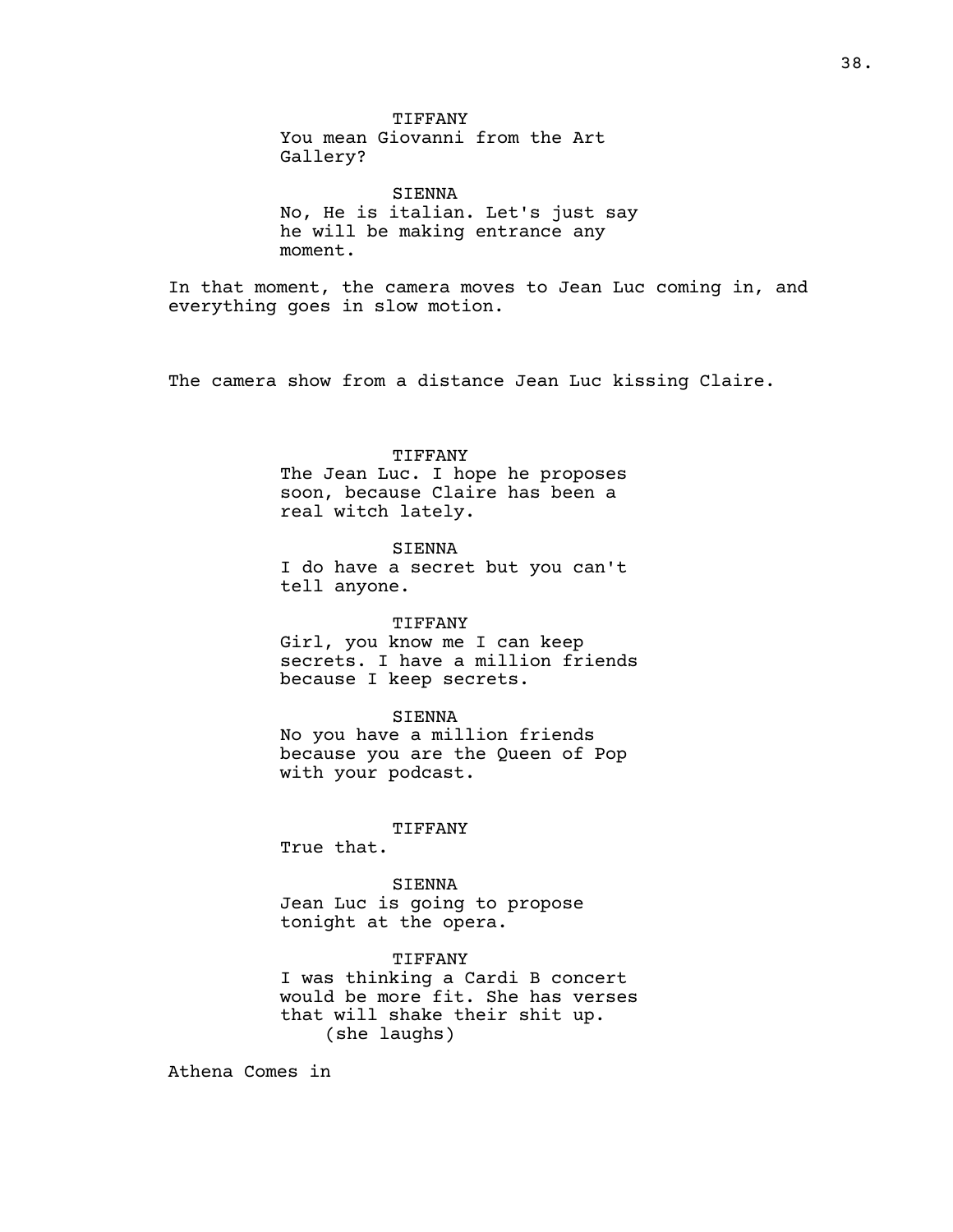ATHENA Whats so funny?

TIFFANY Just about someone I had on my podcast.

# ATHENA

No laughing girls. When Claire comes in the meeting. It will start in 15 minutes. Jean Luc came in unexpectedly to give Claire Tickets for the opera tonight. Make sure you have the numbers ready from last week and the vendors we plan on partnering with.

# CUT TO CONFERENCE ROOM

ACT III, SCENE 5

The Camera cuts to the conference room where Jean Luc just presented Claire with some flowers and opera tickets.

> CLAIRE Thank you my love. I have the perfect dress for tonight.

JEAN LUC My Queen anything for you. How is the dress line coming?

# CLAIRE

It's coming along. A bit slow, but we have a few vendors we are going to partner with for the material and fabric. Athena has been working on the designs for the the upcoming bridal expo.

# JEAN LUC

What about the other girls? I heard Sienna is a fantastic artist. She may have some unique dress designs.

CLAIRE

Are you serious Jean Luc? How would you know that?

JEAN LUC

My friend John Drakos saw some of her paintings in Giovannis Ristorante.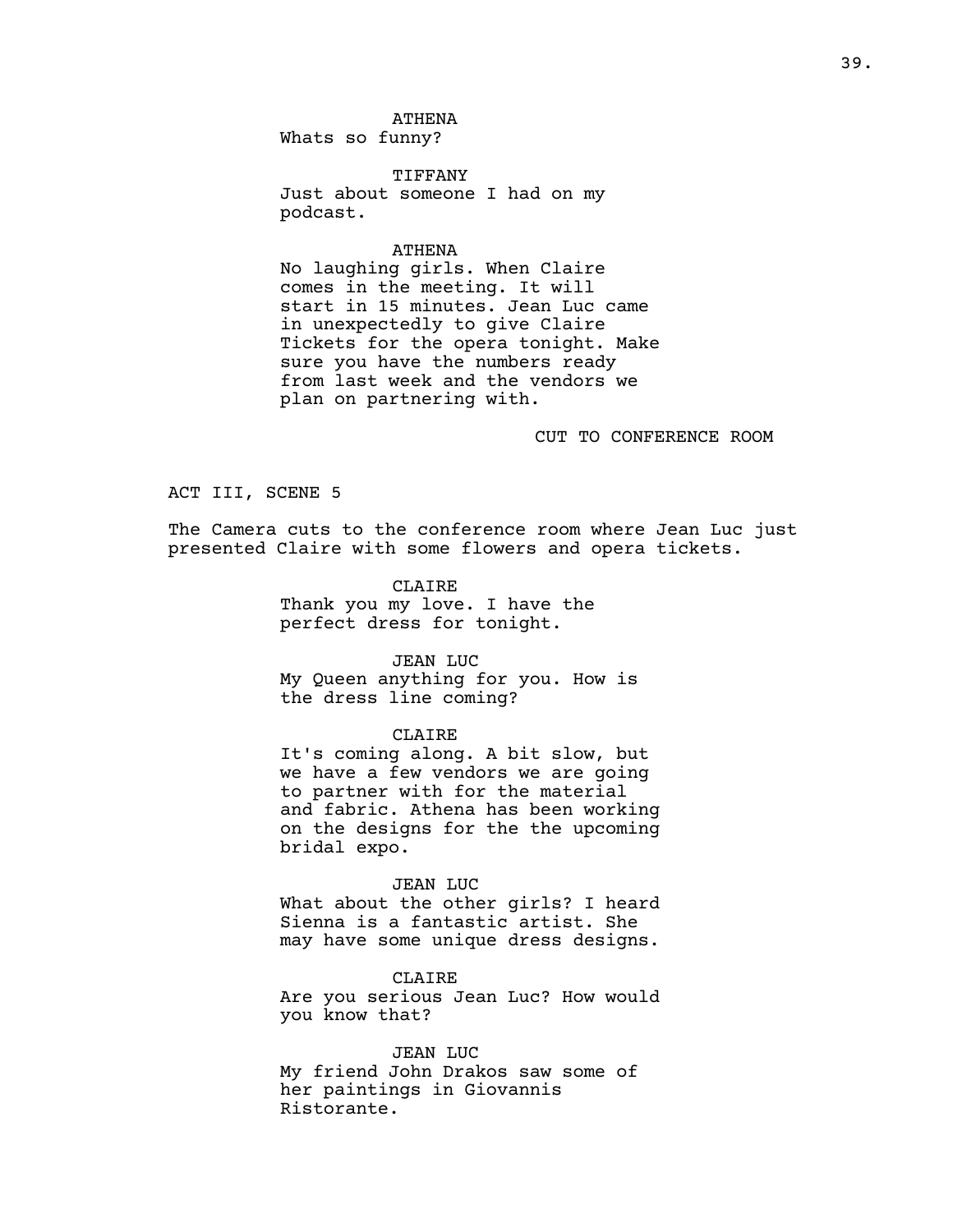CLAIRE Why would a Greek guy be hanging out in an Italian run mobster joint?

JEAN LUC My love, forget I mentioned that. I have to run back to work. My driver will pick you up at 7:00 tonight.

All of a sudden Athena, Tiffany, and Sienna head into the conference room.

> CLAIRE Ok honey. I will see you later. (kisses him)

Sienna sets up the pastries and Tiffany brings the coffee drinks. Jean Luc makes eye contact with Sienna and nods, and Athena is aware of that, while Claire isn't.

> JEAN LUC Bye ladies have a wonderful day.

Claire is looking around and Athena whispers in her ear. Claire just stares at Sienna, and notices her love necklace given by Antonio.

> CLAIRE Sienna, nice necklace. Who gave that to you?

SIENNA Just one of my guy friends.

CLAIRE Does this guy friend have a name?

SIENNA Yes, Antonio Mancini, owner of Mancini Fine Jewelry.

ATHENA I heard of him. He is a big shot in the fine jewelry community. Why is he mingling with you?

SIENNA I met him through my job at the restaurant.

CLAIRE Did you tell him you work for Modern Bridal?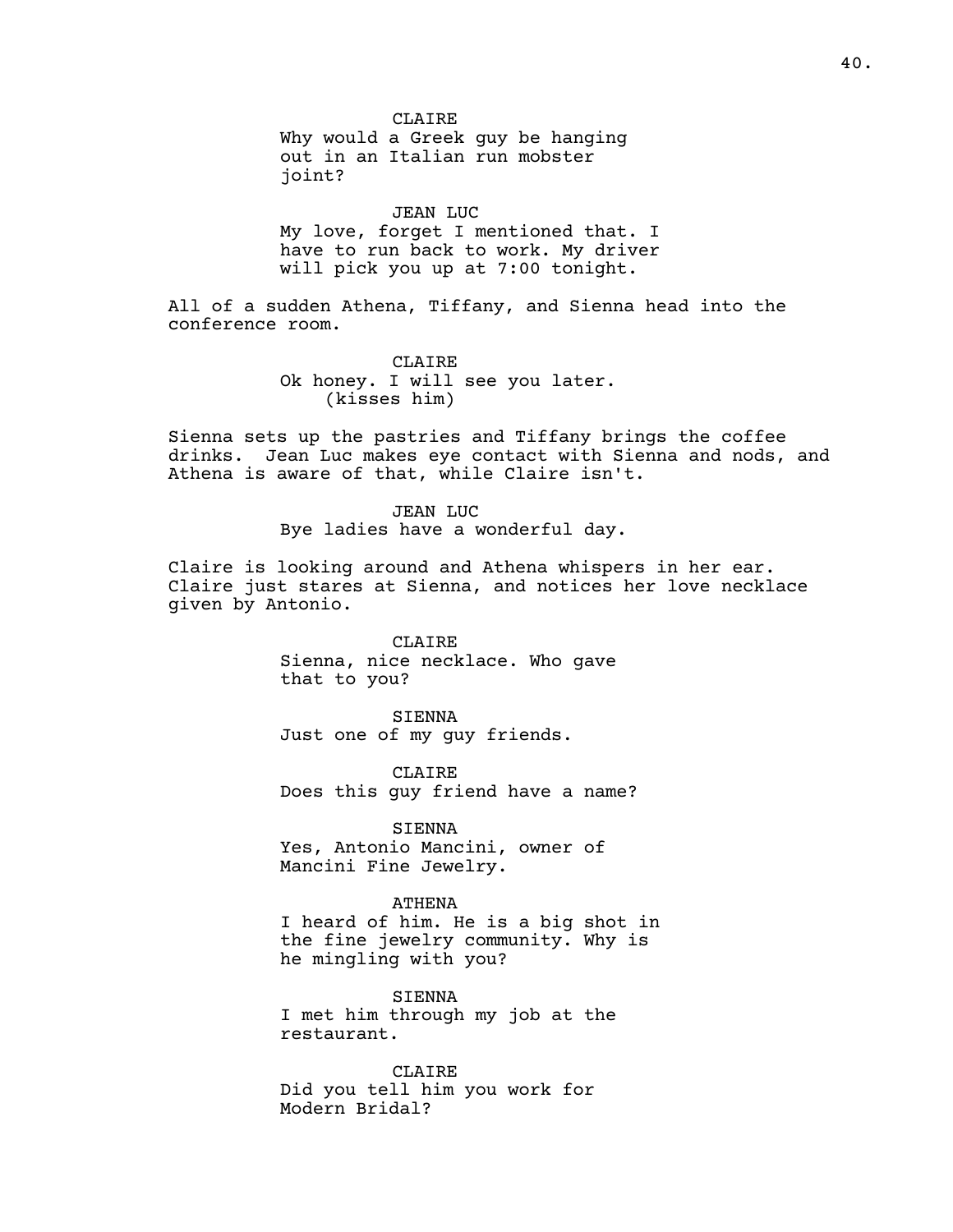# SIENNA

No, because it's new and light.

# CLAIRE

Well thats good. For your information I'm not blind, Keep your beady eyes off my man, and if you see him out, stay 50 feet away or you won't have a job anymore, and worst case scenario your reputation as an artist will be ruined.

## ATHENA

I'm watching you Sienna.

#### CLAIRE

Now that we got that out of the way. Tiffany, what vendors do we have for the wholesale fabric and the dress designs?

# TIFFANY

I have a place in florida called Isabella's they are one stop shop for wedding dresses in design, wholesale, and fabric. Isabella, the owner is ready to give us swatches and some dress designs to choose from, or to modify.

#### CLAIRE

Great, work on that with Athena. Sienna, How are the numbers in advertising and partnerships going for the magazine?

#### SIENNA

I just signed up The largest Banquet Hall in Brooklyn, The Vineyards Hall, and I'm working on a few catering companies.

## CLAIRE

Sienna, Try to get your friend Antonio Mancini aboard to advertise.

SIENNA It's a new relationship.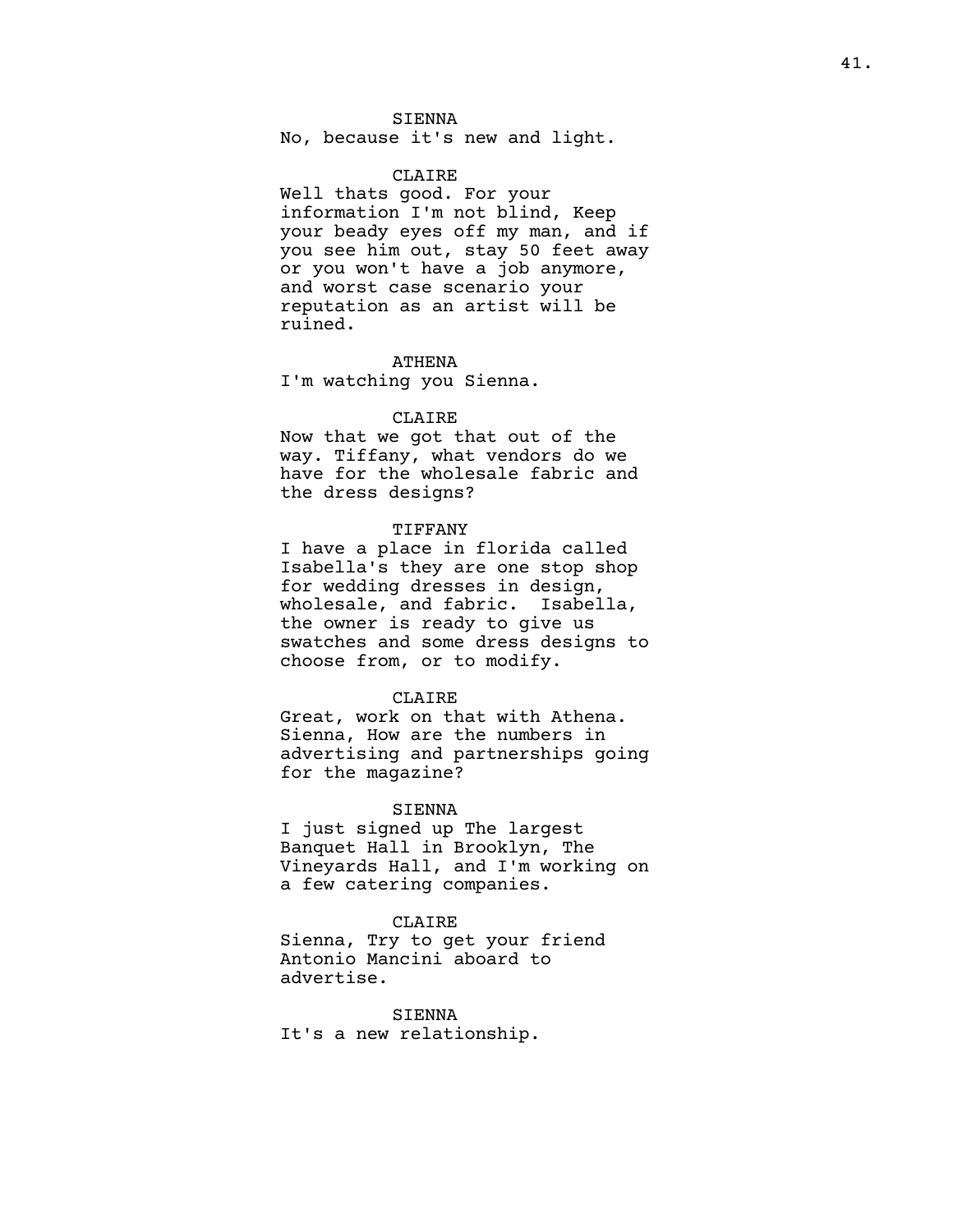## CLAIRE

New relationships are the best. If you can bring him on as a monthly customer at \$2000 a month or more for advertising, you can be promoted to work on the dress designs with Athena. I'm leaving the office early in a few hours, because I'm going to the opera with Jean Luc, so I'm going to give you girls some excel sheets to fill out data, and it needs to get done tonight.

#### TIFFANY

Miss Claire, today is the one day I can't stay late. I have my podcast "Queen of Pop" today, and we are having a new hip hop artist on.

# CLAIRE

Sienna, You can take over the work and stay later.

#### SIENNA

Hmmmm ok. Tonight I was supposed to have a first date.

#### ATHENA

Cancel and move it to another night.

#### CLAIRE

Sienna, remember what I told you about priorities. Work should be number one if you want to move up the social ladder, and your love life should be last. You have a better chance of changing your fortune in the office over the bedroom.

# ATHENA

Claire, be careful of the language it could be an HR issue.

# CLAIRE

There are no hr issues when I own this company, and what I say goes. Ladies, are we clear on our assignments?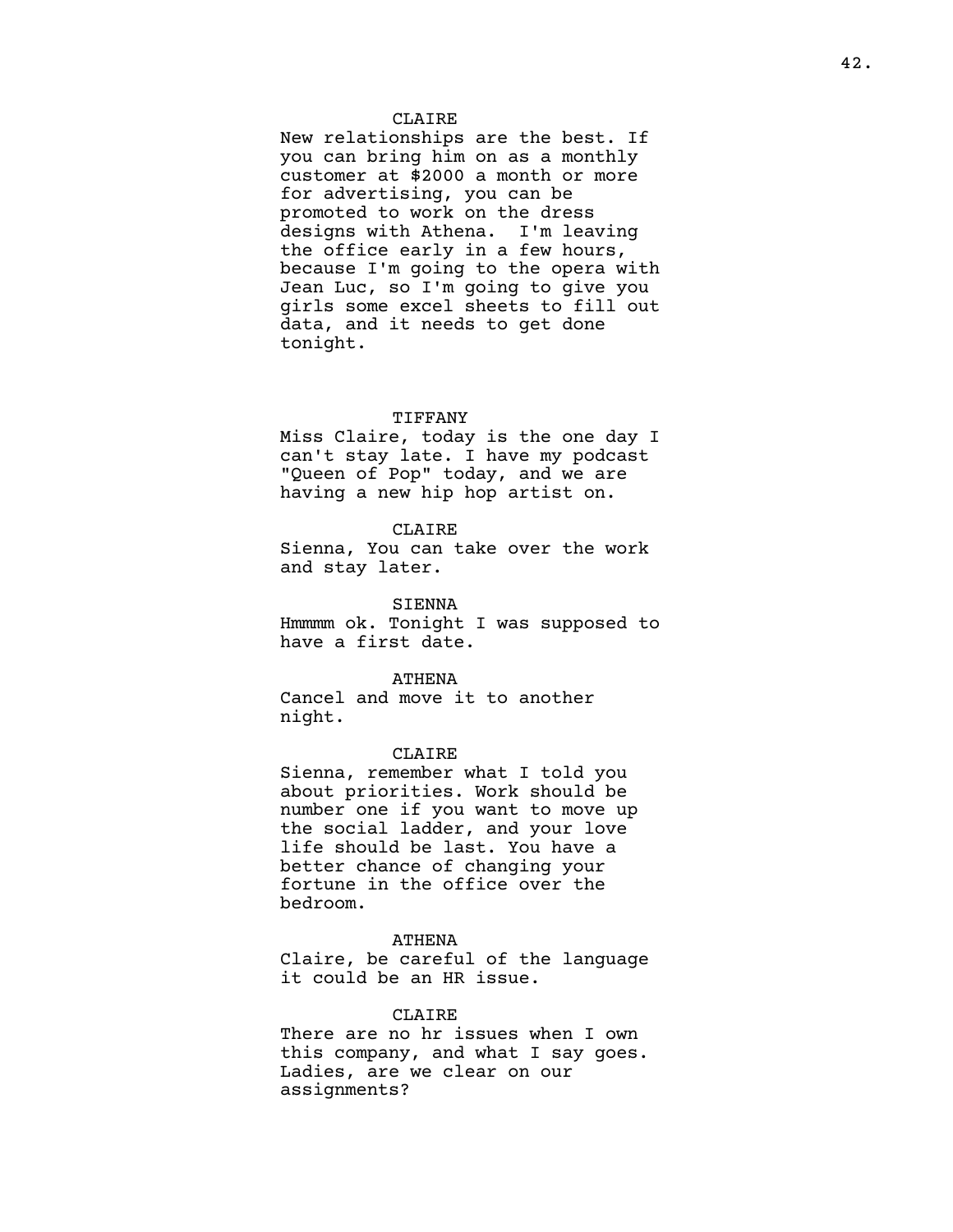GIRLS (TIFFANY AND SIENNA) Yes Claire.

CLAIRE Good. See you next week.

Claire exits the room.

# ATHENA

Sienna, nothing goes past me. I saw the way Jean Luc nodded to you. I have eyes everywhere. You better have the report on my desk manana.

Athena Exits the room.

The camera shows Tiffany's phone is recording the meeting.

# TIFFANY

Girl, I can't believe the way they treat you, and that "bedroom" comment. If she was on my podcast and talked that way to me she would get her ass chewed out.

#### SIENNA

She preys on weak targets. I am one them. She knows my love life is non existent. Always a serial dater and bridesmaid, never a bride.

#### TIFFANY

Did you see the way Jean Luc looked at you though? That's why they are acting like crazy sorority bitches. I have your back.

# SIENNA

It's not enough. Last time they blamed me for the advertisement dollars. Everything I have been working towards, moving out of my family's home and starting my own business would just crumble.

#### TIFFANY

This time it's different. I have been voice recording the meetings. (shows her the phone with the recordings)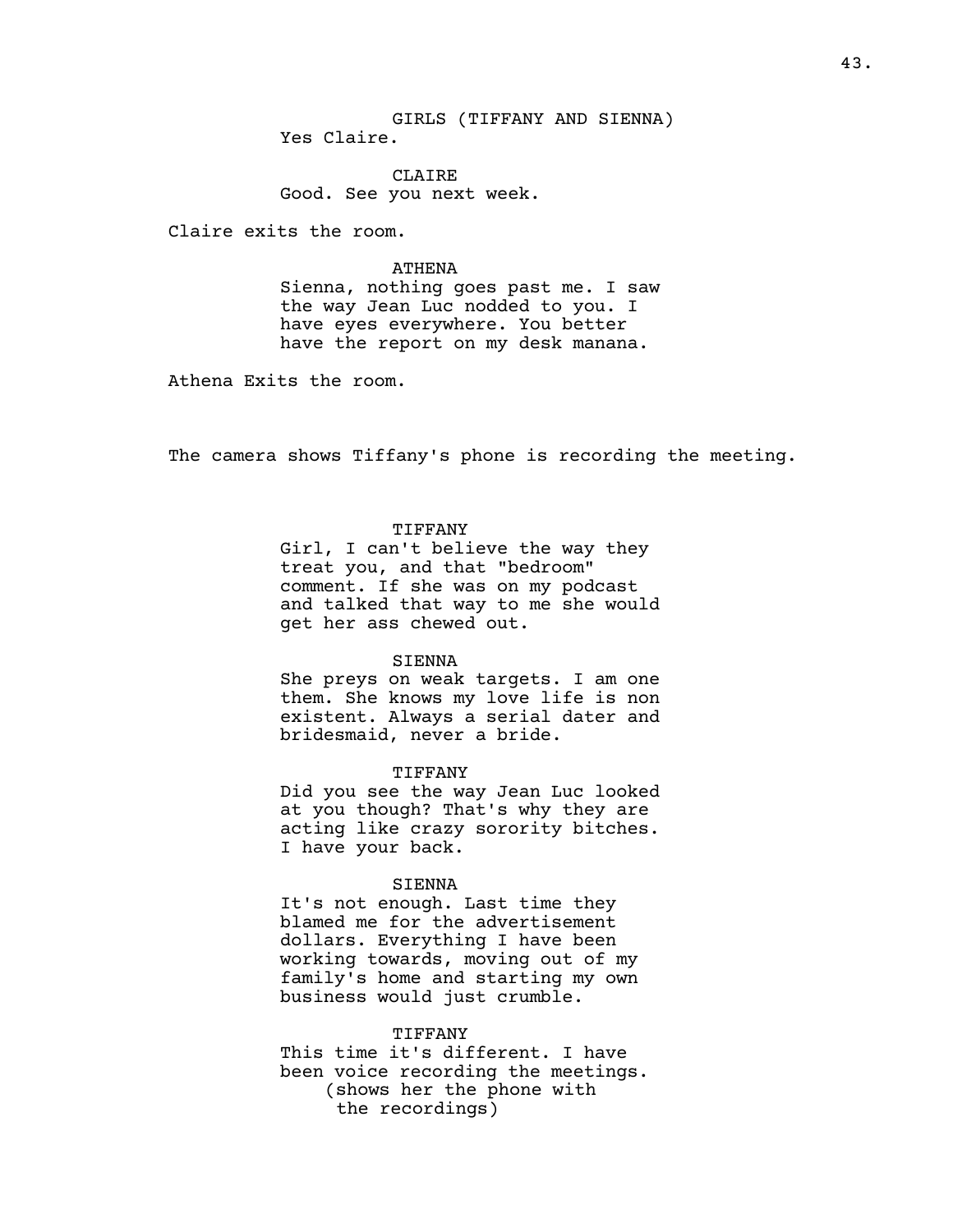SIENNA Just make sure you don't show that to anyone else, and you have a difficult password to guess.

TIFFANY Of course, I majored in cyber security.

SIENNA I feel like I can relax and enjoy my date tonight.

# TIFFANY

With who?

Sienna is getting a text from Luke about tonight.

LUKE (SCREEN TEXT) I Can't make it tonight. An important meeting came up. Sorry again I will reach out soon.

# TIFFANY

What's wrong?

#### SIENNA

My date, Luke just ditched me. The universe is just confirming what Claire said, so problem resolved I can work late.

TIFFANY

Don't listen to that witch. Just listen to some R&B or pop to get you groovin Girl!

SIENNA You know my rock n' roll gets me going.

# TIFFANY

Girl, you need to get with the times it's all about the pop.

Text is coming in from Sienna's sister about her date with Luke.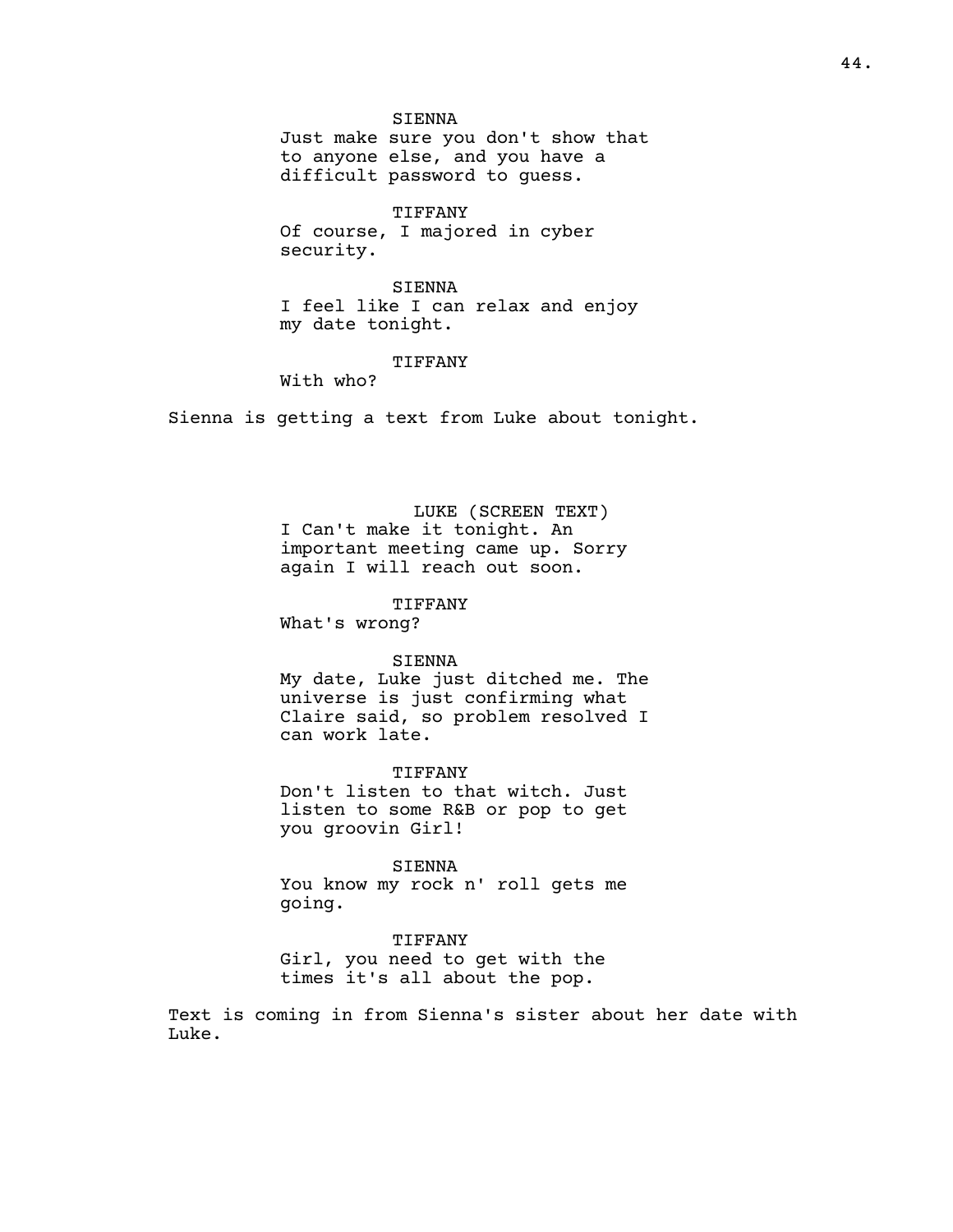KATHERINE (TEXT) Good luck tonight with Luke. Don't forget to go over the rules of the Dating Bible.

CUT TO RESTAURANT

ACT III, SCENE 6 TNT; MILO'S RESTAURANT NIGHT

SCREEN : CAPTION : LATER THAT NIGHT AT MILO'S RESTAURANT

Music is softly playing the backround. Claire and Jean Luc are dining outside at Milo's. The waiter comes around with the dessert tray.

> WAITER How's dinner?

JEAN LUC Amazing. What's for dessert?

WAITER We have our famous flourless chocolate cake, strawberry shortcake, pumpkin cheesecake, chocolate mousse and strawberries and cream .

JEAN LUC We will have the Chocolate Cake and

strawberries and cream with the best bottle of your champagne.

WAITER Great Choice.

option.

CLAIRE Babe, you know I have wedding season coming up. Dessert is not an

JEAN LUC Tonight doesn't count. I want to celebrate our future.

He nods his head and raises his hand. Out of nowhere, a male singer comes out to serenade Claire. There are two waiters, one with a sparkler, and the champagne bottle opens, and the waiter pours the champagne, and puts it on the table. The waiter puts a plate of strawberries and whip cream next to the chocolate cake.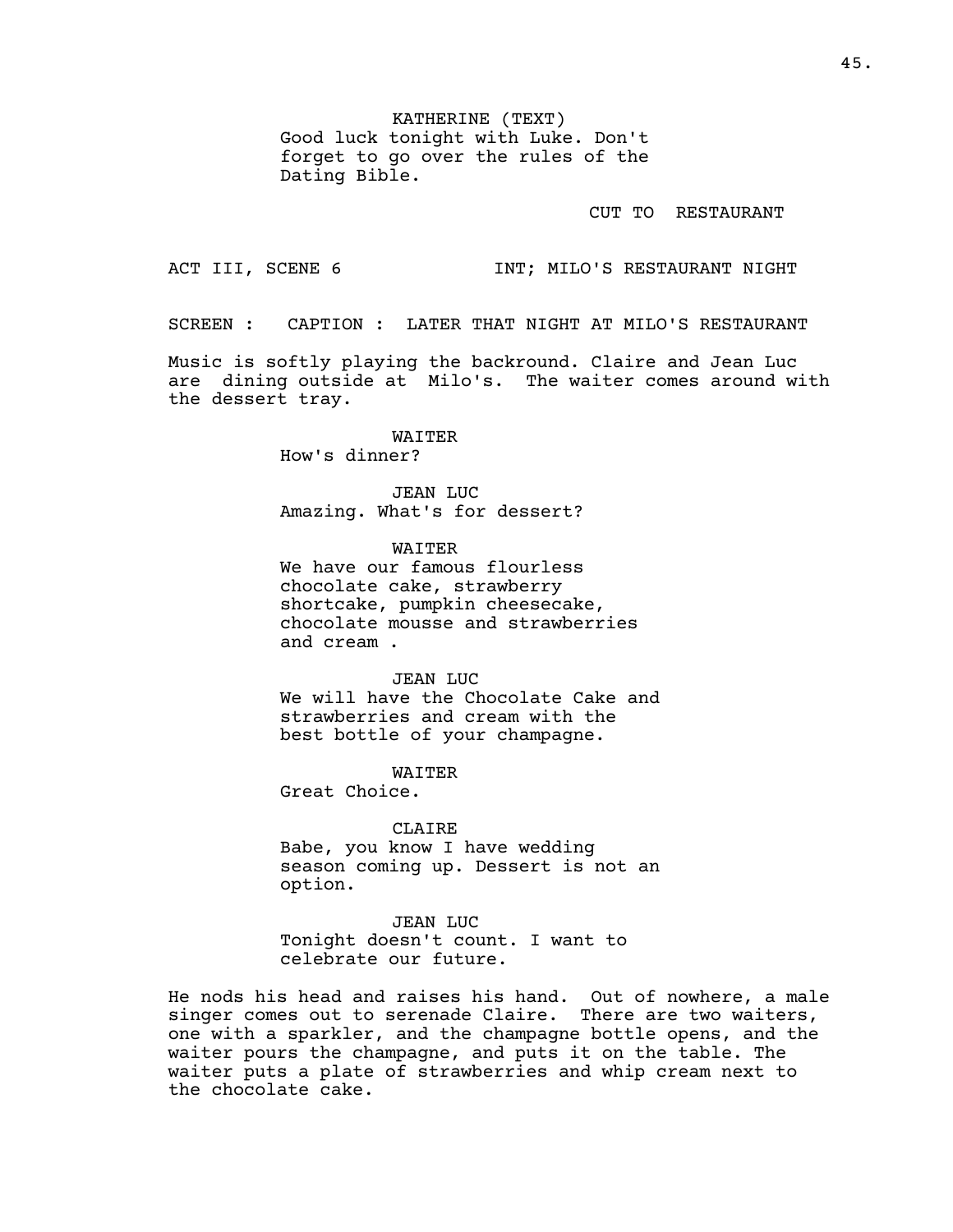Jean Luc, signals her to be quiet He hands her a card. She opens it, up and it says, Will you feed me a strawberry ? She confusingly then begins to feed him. And he takes out the box of the ring. The music begins to stop.

#### JEAN LUC

Claire, there is no one that I rather spend my life with. Getting to know you over the past year has been nothing more than amazing. I love your wit and refined taste. I love how you work hard at Modern Bridal, but still find time to attend charity balls. I see how dedicated you are to our relationship, and I want (takes out the ring) To ask something . (pauses)) Will you sail away in the sunset of the Greek islands this summer as Husband and Wife?

CLAIRE

Are you serious?

JEAN LUC Greek honor my dear.

CLAIRE

Yes, of course. Oh my god! The ring.

He puts the ring on her, and she is in shock.

JEAN LUC A flawless diamond for a flawless woman.

CLAIRE Is that 8 carats ?

JEAN LUC We only had flawless in 5 carats .

CLAIRE Okay. I thought it was going to be 8 carats.

The waiter comes back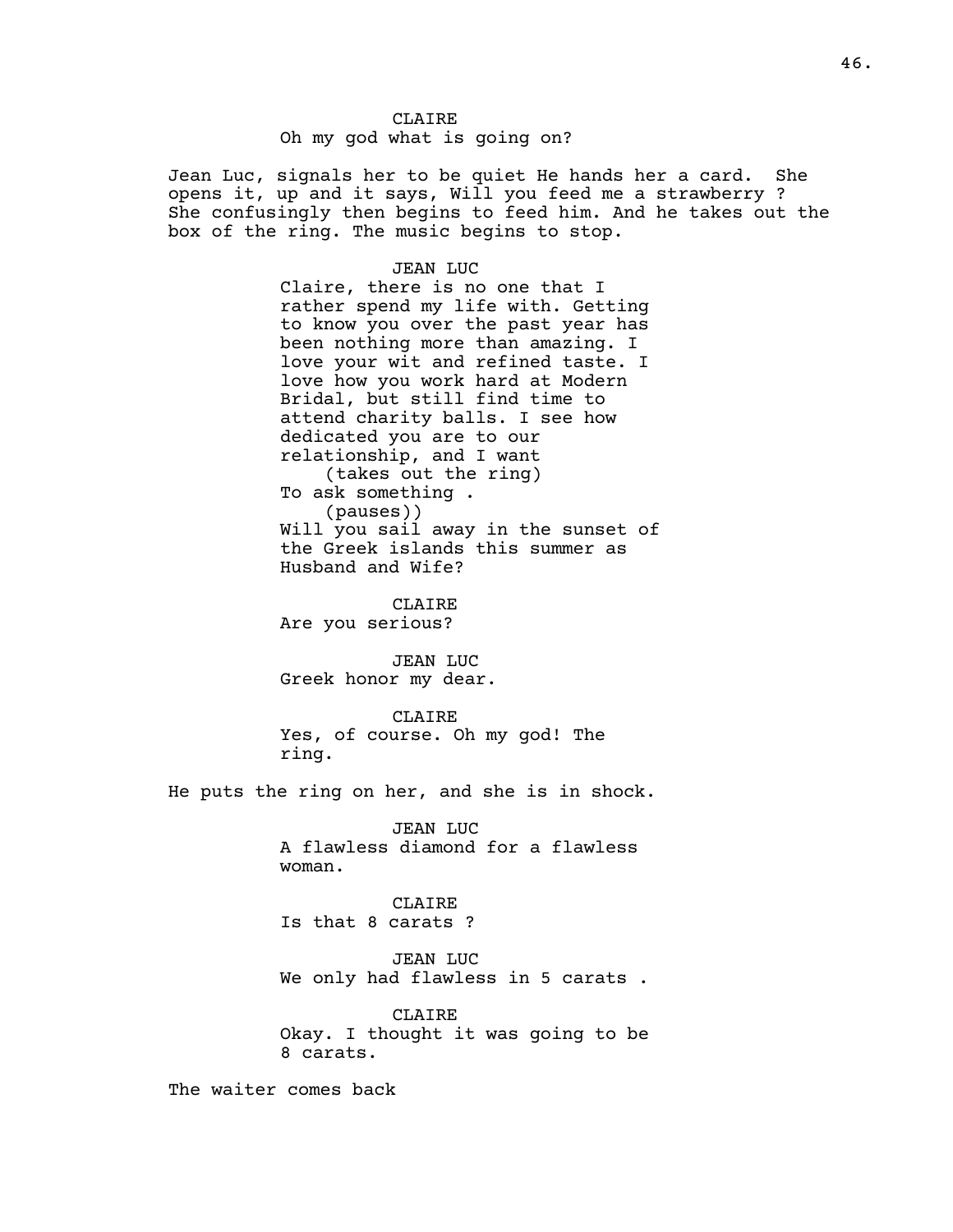WAITER Gorgeous ring. Can I snap a pic of you guys?

#### JEAN LUC

Sure.

## CLAIRE

hold off on the picture. I want to wait to share the details of the engagement to the public before I share with family and friends.

# JEAN LUC

Really ?

## CLAIRE

Babe, we can do that at our engagement party. Plus my lips look like a blowfish from the filler I just got today. I don't want people to assume my lips are not natural.

# JEAN LUC

In Greek culture we celebrate! So if you opt for no pics then you must taste. Babe, open your mouth ? (he takes some with his spoon and tries to feed her)

# CLAIRE

Babe, Stop my lips are lIke a blowfish, and I told you have I have to watch my ass.

### JEAN LUC

Real men love thick lips and big booties.

# CLAIRE

I will make up to you later when I get out the French lingerie I just bought.

Text is coming to Jean Luc

# MAYOR GREG (TEXT) How did the engagement go ? Did you get a pic to send to family in Greece?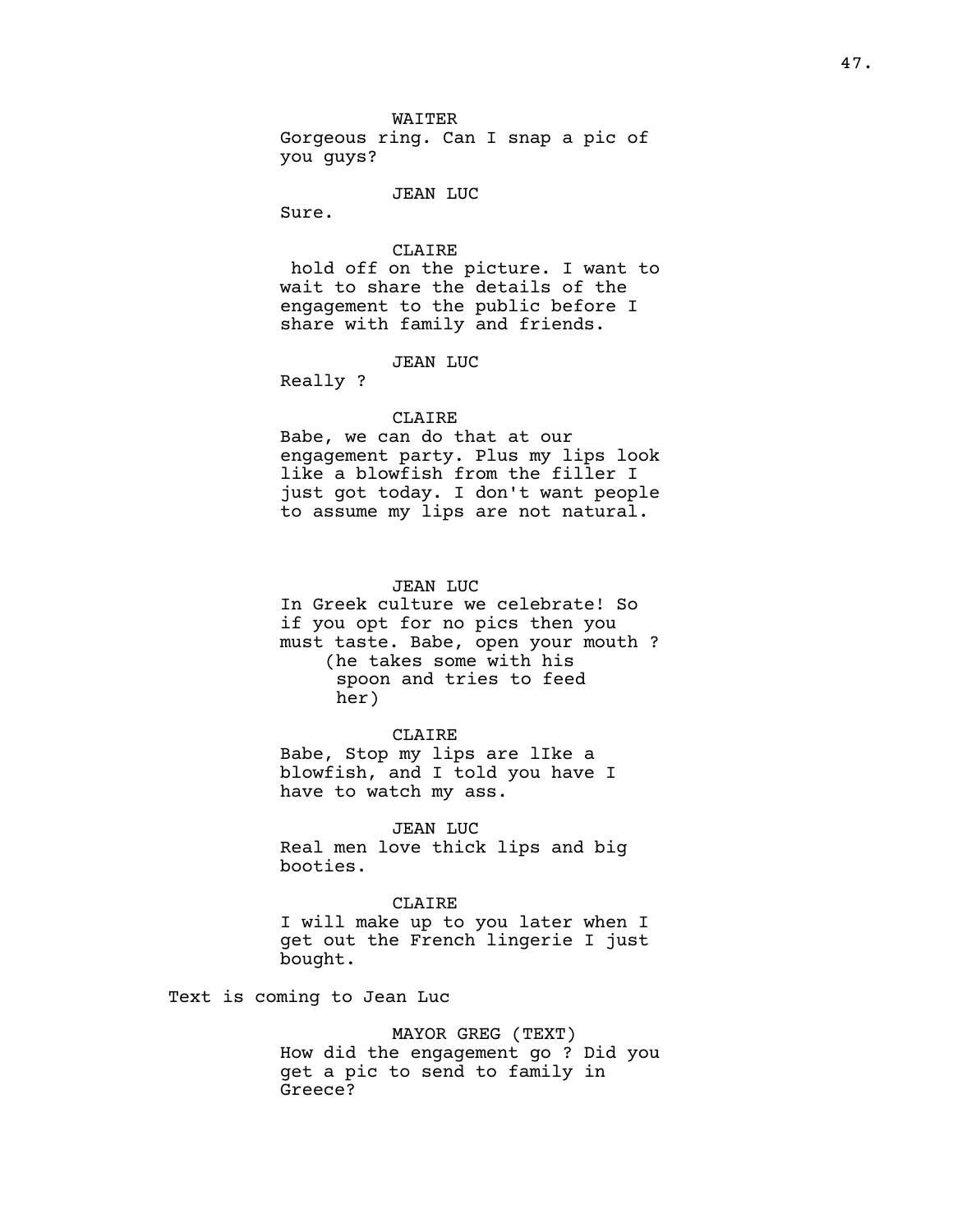# CLAIRE

Who is it?

JEAN LUC Just someone from the corporate headquarters regarding logistics. Excuse me, I have to make a call.

Camera moves away getting the whole picture with music as John Luc leaves the scene, with Claire looking at her ring in disappointment.

> SIENNA VOICEOVER Soon Jean Luc will realize that all that Glitters isn't Gold as one Socialite was on a mission to upgrade her rock.

ACT 4, SCENE 1 INT: THE CRAWFORD HOME

SCREEN: BEFORE THE DATE WITH ANTONIO: A WEEK LATER

INT: SIENNA'S BEDROOM

Sienna is looking at her closet trying to figure out what to wear. Her sister Katherine is in her room.

KATHERINE

So have you figured out what you are wearing?

SIENNA

It's either between the skinny denim with heels and the black top or this lovely floral print dress.

KATHERINE

Sienna, you wore the denim on the last first date and he ended up ghosting you, and the floral dress doesn't fit the dating bible guidelines.

SIENNA Here we go again with the dating bible bullshit.

There is a knock at the door.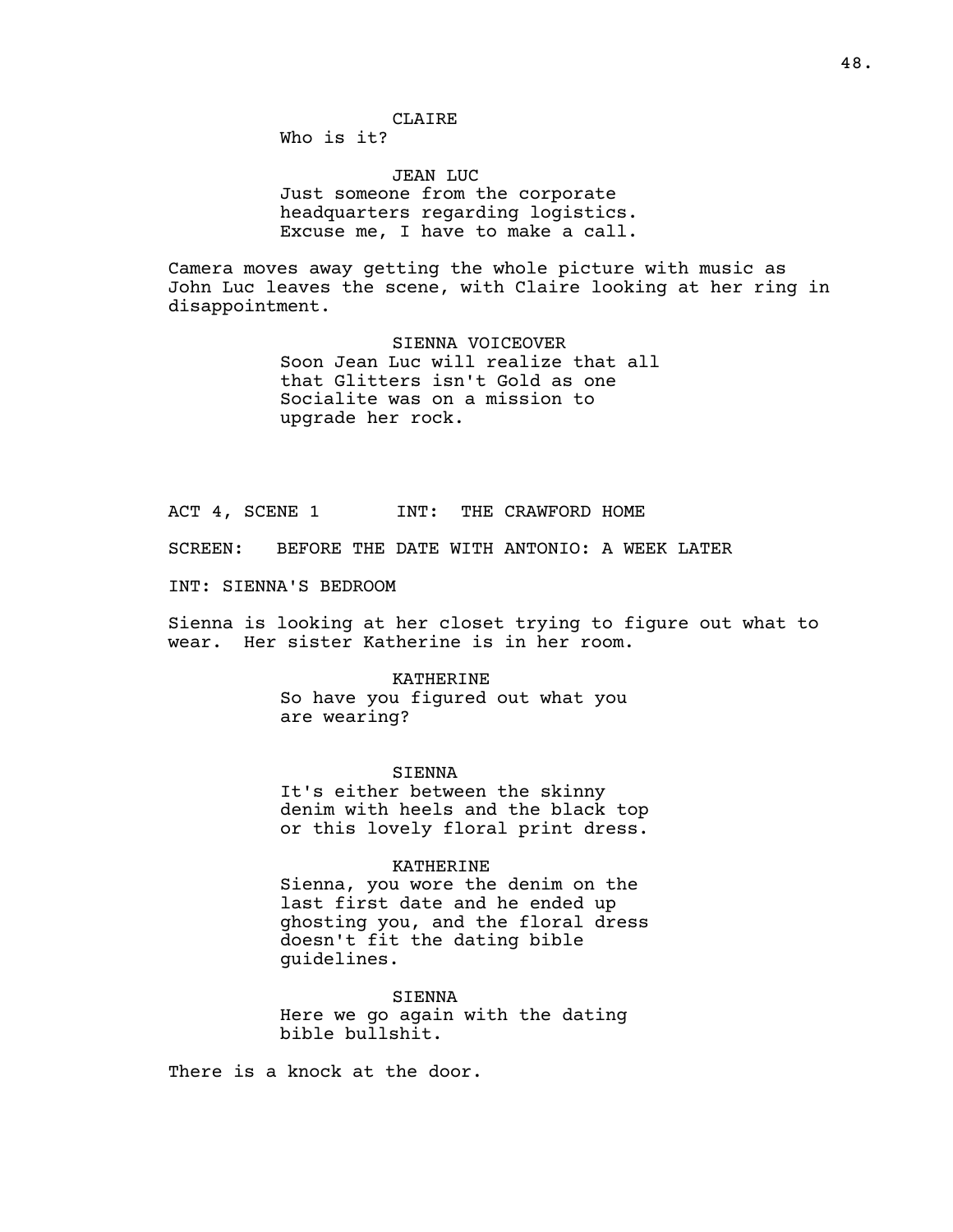# SOPHIA

It's your mother. I'm coming in. (opens the door) You guys I just finished baking some fresh bread. I wanted to know if you wanted to bring some to Antonio.

# SIENNA

Mom, why would I bring him bread if we are eating at Giovani's, it's carb central.

#### KATHERINE

I was just telling Sienna that her apparel choices for the evening are wrong. They don't follow the dating bible requirements.

#### SOFIA CRAWFORD

Kathrine, Leave Sienna Be. She has a great eye in fashion, and I'm not sure that the dating bible actually works.

## KATHERINE

Yes it does. When I followed it religiously I got engaged to Carmine in less than 6 months, and married in less than a year, and the same thing with Lingerie Lori.

## SIENNA

Katherine, Lingerie Lori is known to wear sexy lingerie dresses on her dates in public, and go right into discussing her studies in kamasutra and tantric sex. Nothing like that is in the dating bible. Get your facts straight.

# KATHERINE

I'm warning you now this guy will ghosts you at some point in the in the relationship, because you are not taking the dating bible seriously, and all I will say is "I told you so!"

# SOFIA

Katherine, go in the kitchen and take some of the bread home to Carmine. Please give me a few minutes alone with Sienna.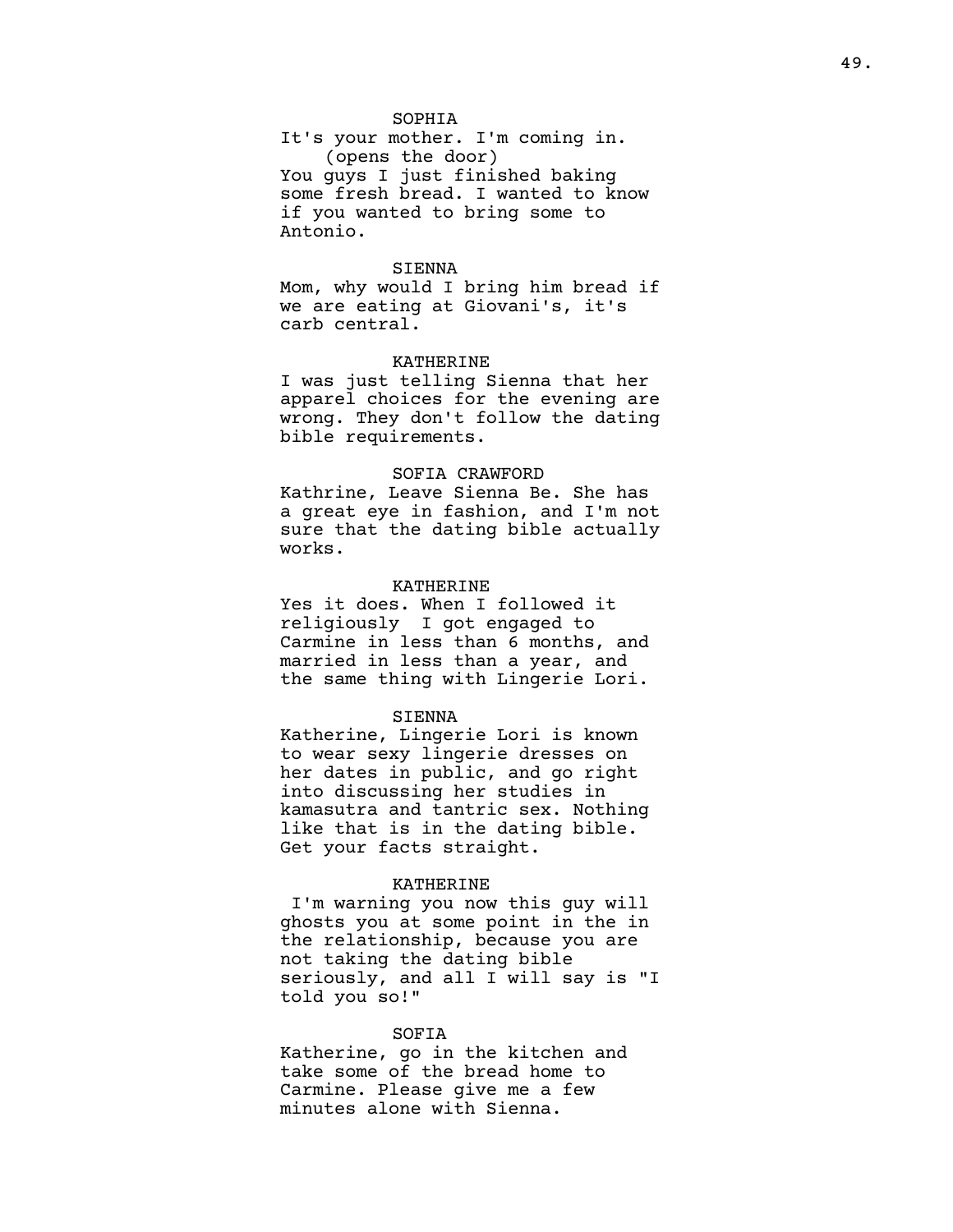# KATHERINE

You always are taking Sienna's side.

SOFIA

Honey, I'm on no one's side. I just want to have a private moment with her before her date.

# KATHERINE

Remember don't kiss with tongue on the first date. The Dating bible says so.

Katherine heads out of the door.

#### SOFIA

What do I tell you about her. Don't tell her anything about your love life. She is beyond obsessed with that Dating Bible bullshit since she landed carmine.

# SIENNA

She found out about the date from Carmine. Antonio does business with his friends.

#### SOFIA

Just keep the details to yourself and of course me. I envy you. I regret marrying an Irish Cop. If I could do it over I would marry one of these soap opera Italian men that come from the old country. The nice hair, expensive suits, and chivalrous ways.

## SIENNA

Everything you are saying describes Anotonio Mancinni. Hopefully this will be my last first date.

# SOFIA

I'm going to church to pray tonight to make sure it will be. By way I love the floral dress.

#### SIENNA

I'm going to wear it with Antonio's necklace.

Sienna is getting a message from Antonio.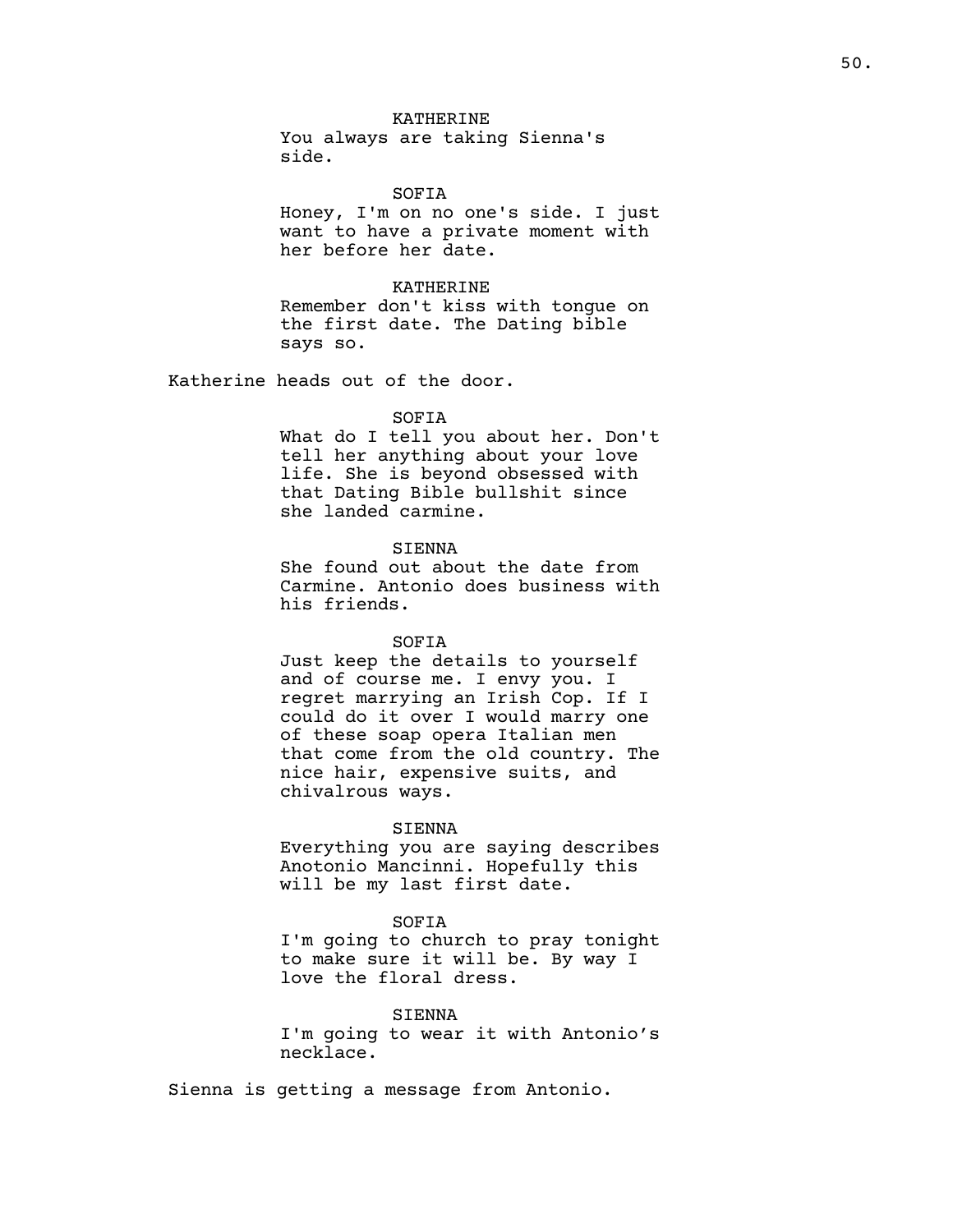ANTONIO MANCINI (TEXT) See you at Giovanni's Restaurant in an hour.

She looks at her phone.

SOFIA What is it?

SIENNA Just Anthony confirming. Excuse Me mom I need to finish getting ready.

SOFIA I will be looking at wedding venues tomorrow.

SIENNA Let's not talk about that until there is a set engagement. Don't say anything to dad about this.

> PATRICK CRAWFORD (SHOUTING IN ANOTHER ROOM)

Sofia, Dinner is getting cold, and the salad needs to be finished. I'm waiting.

SOFIA CRAWFORD

I won't. (heads out the room)

# SIENNA VOICEOVER

In less than an hour I would be in the arms of an Italian god, who could change my fate of being a bridesmaid to a bride.

The camera is just showing Sienna getting dressed for her date. She is putting her makeup on, necklace, and then looks at her bridal magazine, modern bride and puts it away.

# ACT 4, SCENE 2 GIOVANNI'S RESTAURANT

The camera shows Sienna from the outside of the restaurant all dressed up and heading into Giovanni's Restaurant. She greets Frankie, and there is a table in the back of the restaurant that is quiet where Antonio is seated.

> FRANKIE MANCINI Ciao, Bella! Antonio is waiting in the back. Follow me. By the way I love the dress.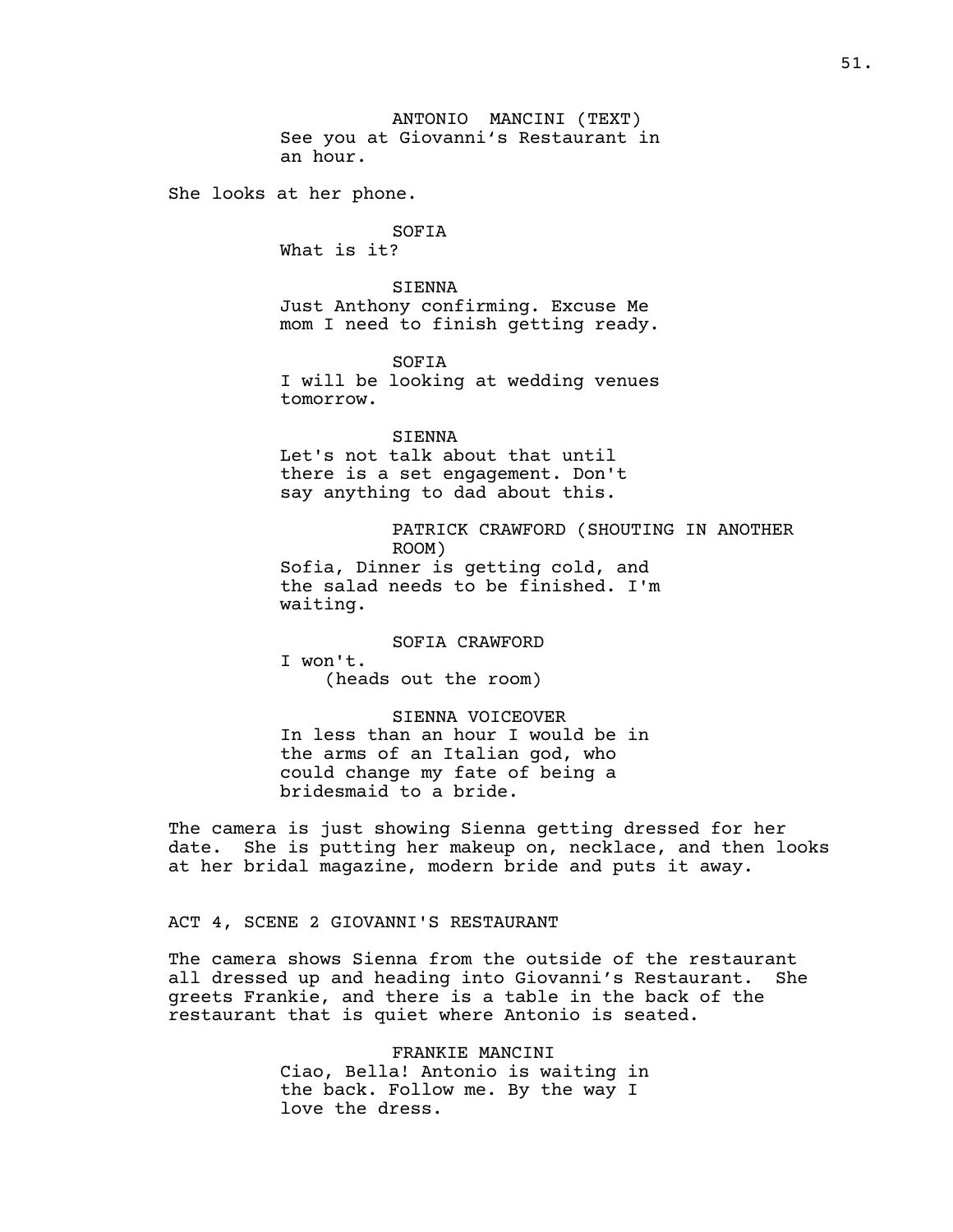# SIENNA

Thank you.

Sienna Follows Frank to the back of the restaurant. Antonio gets up from the table the moment he sees Sienna He stands up and greets her.

> ANTONIO MANCINI Frankie, I will take it from here.

FRANKIE MANCINI The wine is on the house tonight. You love birds enjoy.

ANTONIO MANCINI You look amazing. The moment I saw you a week ago I haven't stopped thinking about you. For a woman who embodies the qualities of a rare gem.

> (He hands her the rose, and the gift box)

> > SIENNA

Thank you.

# ANTONIO MANCINI

Take a seat. Relax. So I hope I didn't shock you last week with my strong come on. I'm a man that goes after what I want and won't stop until I get it. There is something so special about you. The moment I saw your beautiful face, and fit body I had to get to know you. So tell me why a girl like you hasn't met her prince?

#### SIENNA

If you ask my crazy sister Katherine, it's because I'm not following the dating bible.

Lilly comes out with the wine and pours it.

ANTONIO MANCINI I'm asking you my princess. Why hasn't a prince put a big rock on your hand?

## LILLY

The oysters and bruschetta will be right out.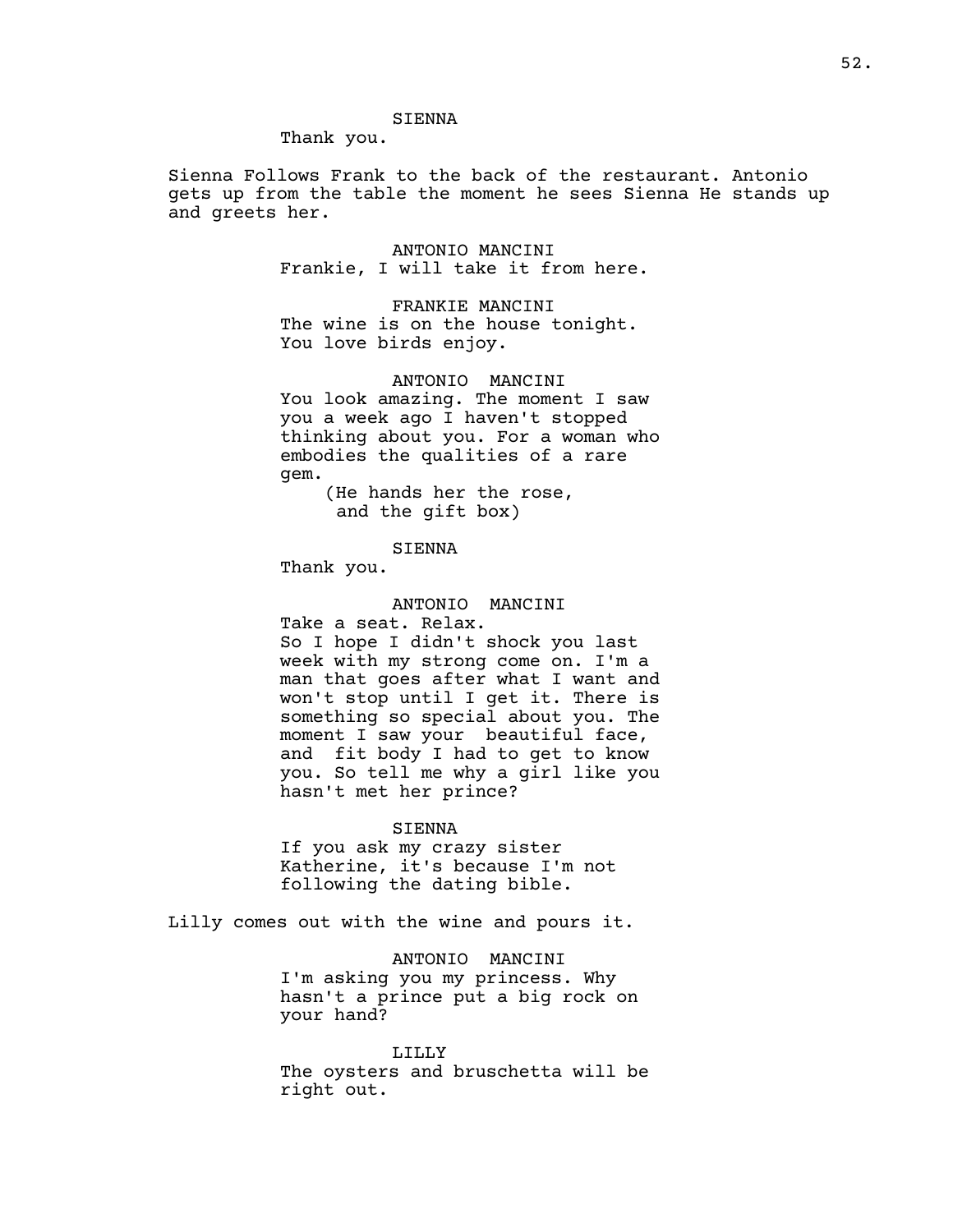Great.

# SIENNA

Are you ready for the truth? Promise me you won't leave.

# ANTONIO MANCINI

Baby, I'm not going anywhere. Your skin, the way you look at me with those beautiful eyes of yours just melt me, and your long hair is getting me super excited. I can't wait for you to accept my first proposal after dinner.

#### SIENNA

Legend has it my mother got cursed by her ancestors when she broke tradition and married outside her culture, an Irish cop, my father. The curse was to have one of her offspring be unlucky in love. I'm the unlucky one.

Lilly brings out the oysters, and Frankie comes to the table.

FRANKIE MANCINI How are my love birds doing?

ANTONIO MANCINI Amazing. I'm a lucky guy to have such an incredible woman here. (He whispers in Frankies ear)

# FRANKIE MANCINI I will get on that.

# ANTONIO MANCINI

Destiny brought us together, and your luck has changed since you met me. I will be coming here weekly and soon moving here from Florida. As you know I own one of the largest jewelry brands in the country and we are expanding here in NYC. I want to be the one you can count on, talk to, and unconditionally support you. I know these things take time but I feel a strong connection.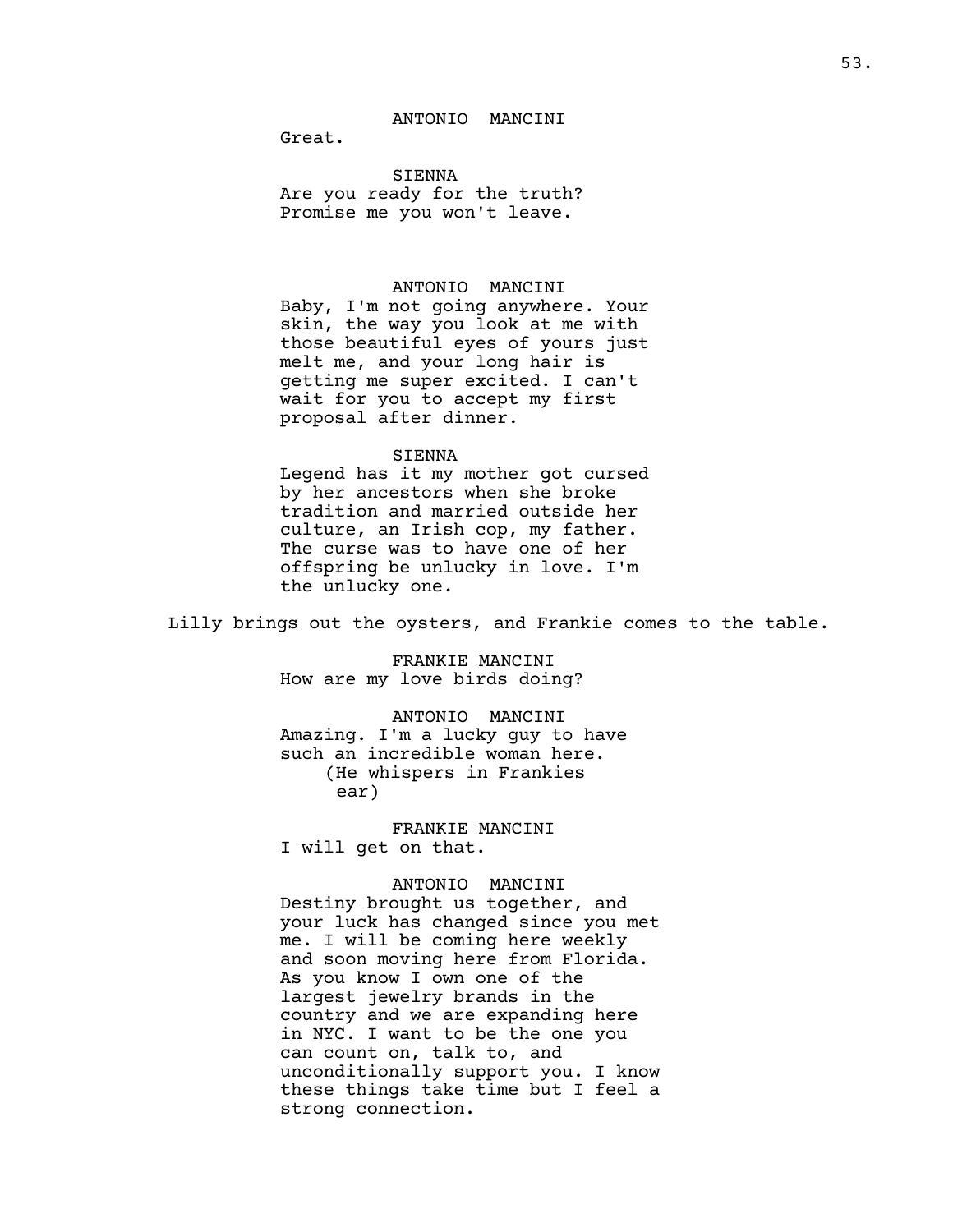# SIENNA

Are you serious?

# ANTONIO MANCINI

I have never been more serious in my life. I'm ready to find a Ms. Mancini and run off into the Italian Riveria, make love all night long, go on a yacht and sail away into the sunset. I hope this is my last first date.

# SIENNA

That's exactly what I was telling my mom before I came here.

# ANTONIO MANCINI It's destiny. Let feed each other some of the best aphrodisiacs known to man, Oysters.

They begin to feed each other and get playful.

# ANTONIO MANCINI

Now

(he snaps his fingers and a server brings out a glass of champagne for each)

Let's toast to the future Ms. Mancini. (holds the glass up) Salute !

SIENNA

Salute.

ANTONIO MANCINI Are you shocked?

# SIENNA

A little bit, but I manifested someone like you when I was younger. I know this may come off as cheesy, but I grew up watching Italian Soap operas with my mother while we would cook pasta. I learned all about the art of a true Italian Romance.

#### ANTONIO MANCINI

You Sienna, are a work of art. A masterpiece. Hold on a moment.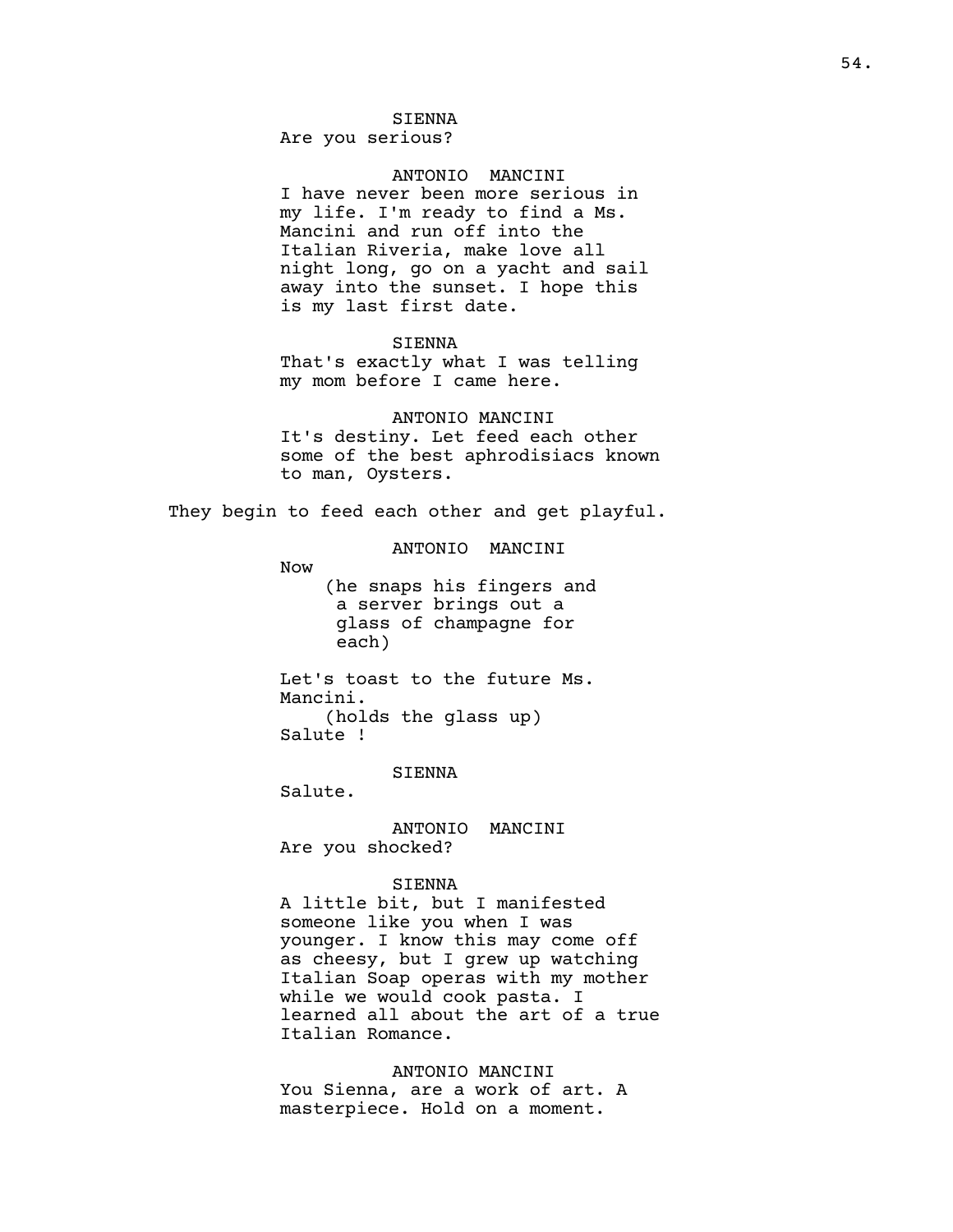Antonio goes to Frank and all of sudden Lilly brings out a cake that says "Will you be the one?"

He starts to serande her for 30 seconds, and then he gets her up, and looks her straight in the eyes.

> ANTONIO MANCINI Can I have the honor of being your man? The one you can cry to, the one who will make sweet love to you morning and night, feed you chocolate cake, and lavishly spoil you like an Italian Princess. What do you say?

SIENNA Yes. Of course. Oh My god.

He then grabs her and they kiss passionately for 15 seconds.

ANTONIO MANCINI Since you are now my Italian Princess. I'm going to give you a key to my palace here which you can stay at while I'm in town. It's a large townhome in Brooklyn.

Sienna is in a day dream.

SIENNA

I can't believe I'm in a relationship before the date is even over.

ANTONIO MANCINI This is just the beginning, my princess. Also, let me know in a month what style engagement rings you like. Only the best for my princess. Take a seat so I can feed some of the cake.

The music comes on, the camera begins to zoom out showing them eating dinner, and the voice over was coming in.

> SIENNA VOICEOVER From that moment on, my love life was no longer in a detour, but heading in the route of holy matrimony.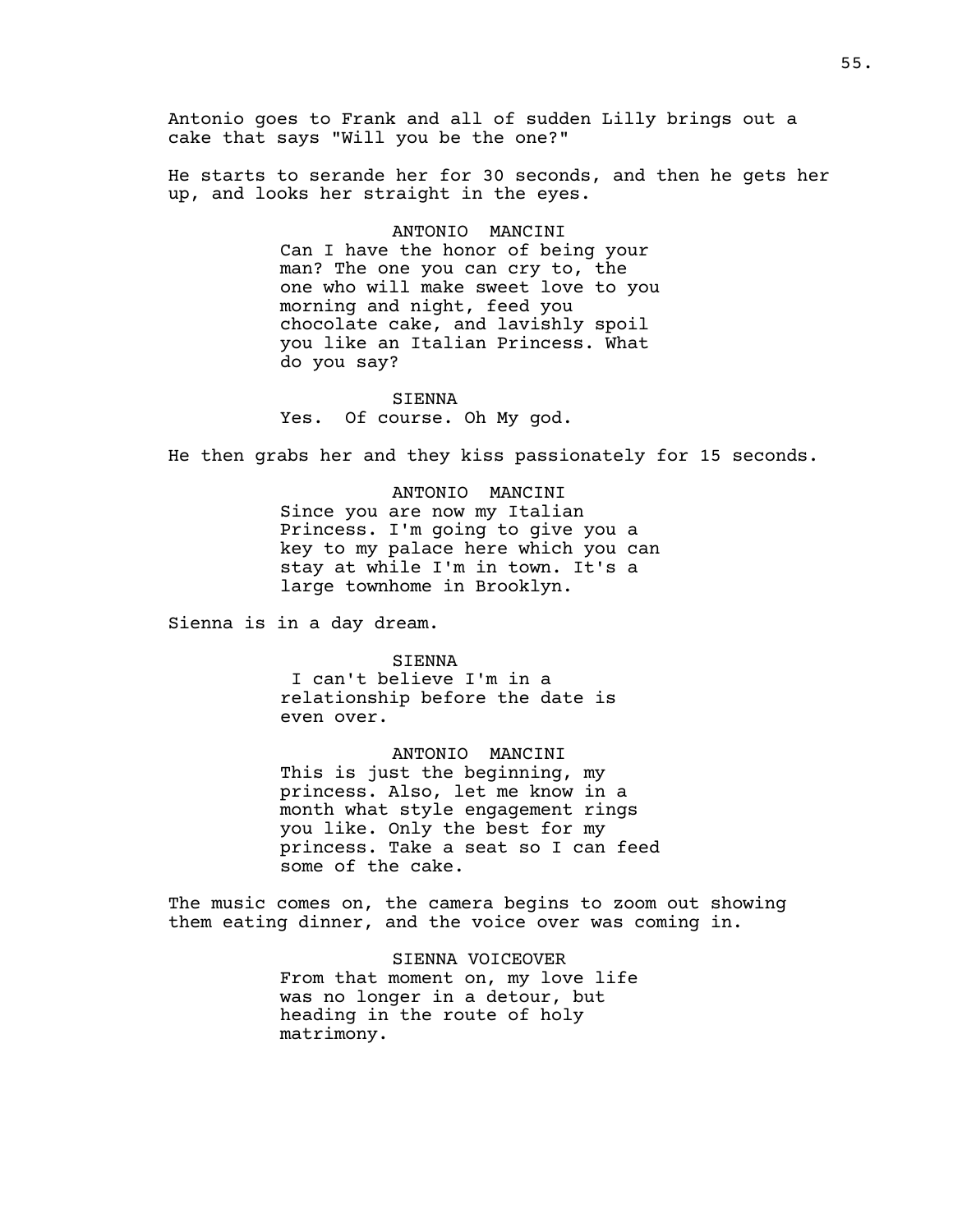ACT 4, SCENE 3, SCENE 4, SCENE 5 INT MOONLIGHT COFFEE GYM, AND ANTONIO TOWNHOME

# SIENNA VOICEOVER

After our first date we became inseparable. When he was in town. We did everything together. We would get coffee together. We would work out together, cook together , and attend art exhibits with my paintings. For the first time in my life I felt like I had true love and it was with an Italian Prince. Everything was amazing, including the bedroom which was like a steamy soap opera.

The Camera will take footage of Sienna And Antonio getting coffee together and then holding hands down the street. The Camera will show them working out together, cooking together, making out too (kissing playfully in lingerie), and attending art galleries together.

(This is going to be around 4- 5minutes of footage)

ACT 4, SCENE 5 INT: ANTONIO'S TOWNHOME 5 WEEKS LATER

The camera shows Sienna in lingerie and apron and Antonio in his dress clothes just coming in from work. She just finished cooking for him. She is serving him a classic antipasta salad appetizer, and getting the pasta together.

> ANTONIO MANCINI What is my sexy princess cooking up tonight?

SIENNA The menu has all your favorites, including a special treat for dessert.

ANTONIO MANCINI I like what I'm hearing. You look beautiful as always. I have a present to give you in a few.

SIENNA

Well sit down babe, and relax. I want you to feel like a King tonight. Red or White Wine?

ANTONIO MANCINI Red Wine.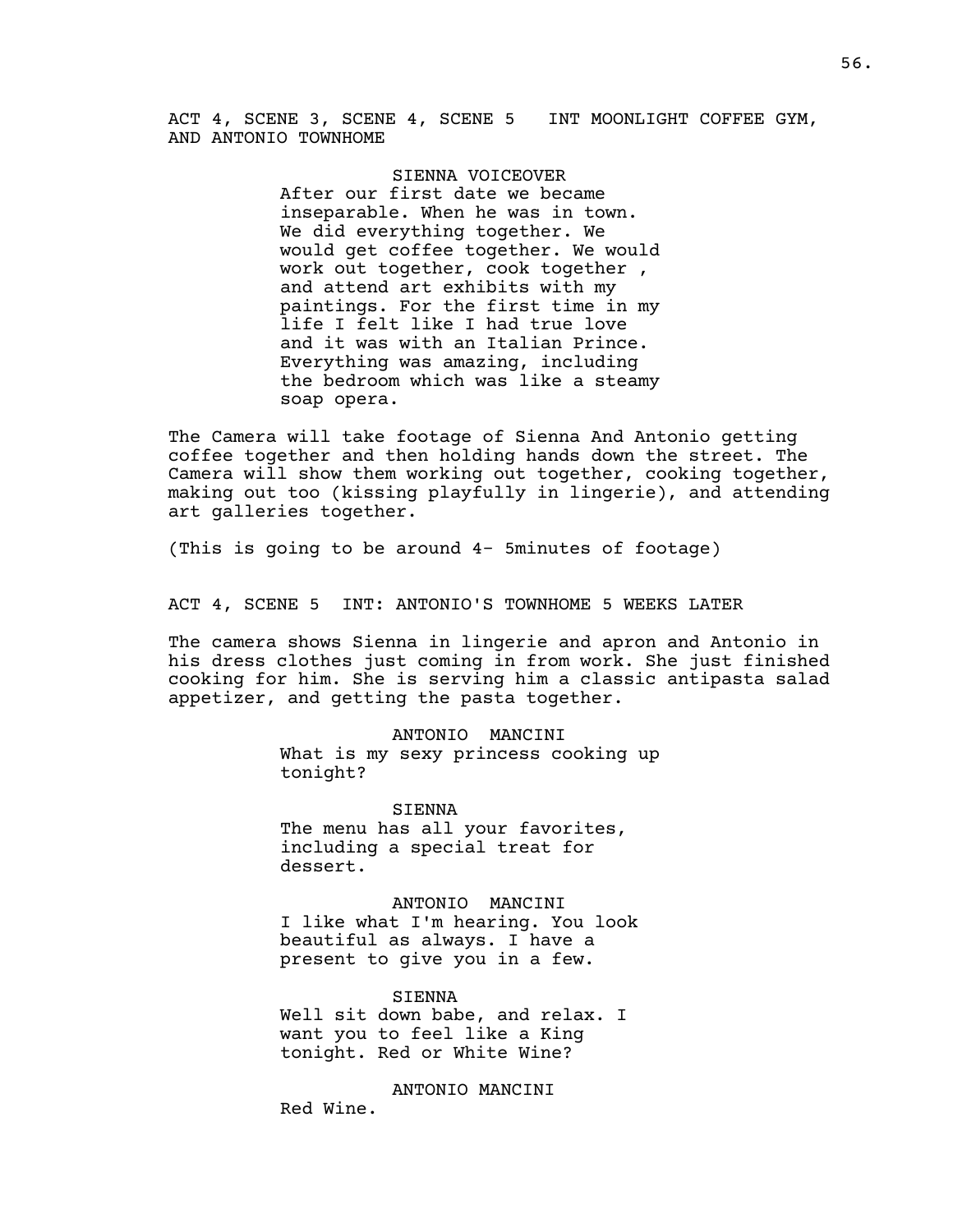SIENNA CRAWFORD How was work?

ANTONIO MANCINI Work has been crazy busy. Speaking of work (his phone is ringing) I have to take this. Excuse me.

He steps in the patio area, and she could hear the name Gia, and he seemed stressed.

CUT TO THE OUTSIDE PHONE CALL

ANTONIO MANCINI (CONT'D) I told you I won't be back in Florida until Monday. Is it that big of an emergency that it can't wait?

GIA: Antonio's wife in Florida. She is italian, controlling, and she owns half of the jewelry brand. She is in her early 40's and is brunette. She has a jealous and controlling side.

> GIA (PHONE CALL) Yes Antonio Junior is misbehaving in school, and I'm falling behind with the clerical work in the office. The house looks like a war zone. You need to get your ass back here, Or I will get your mother involved.

Camera shows Sienna listening by the door.

ANTONIO MANCINI I will be on a plane first thing Saturday morning. I'm in a business meeting at the moment. Tell Antonio Junior he better behave or he is going to get his iphone, and game station taken away.

CUT BACK TO THE KITCHEN

The phone hangs up, and Sienna scurries back to cooking. Antonio walks through the door.

> SIENNA Is everything ok?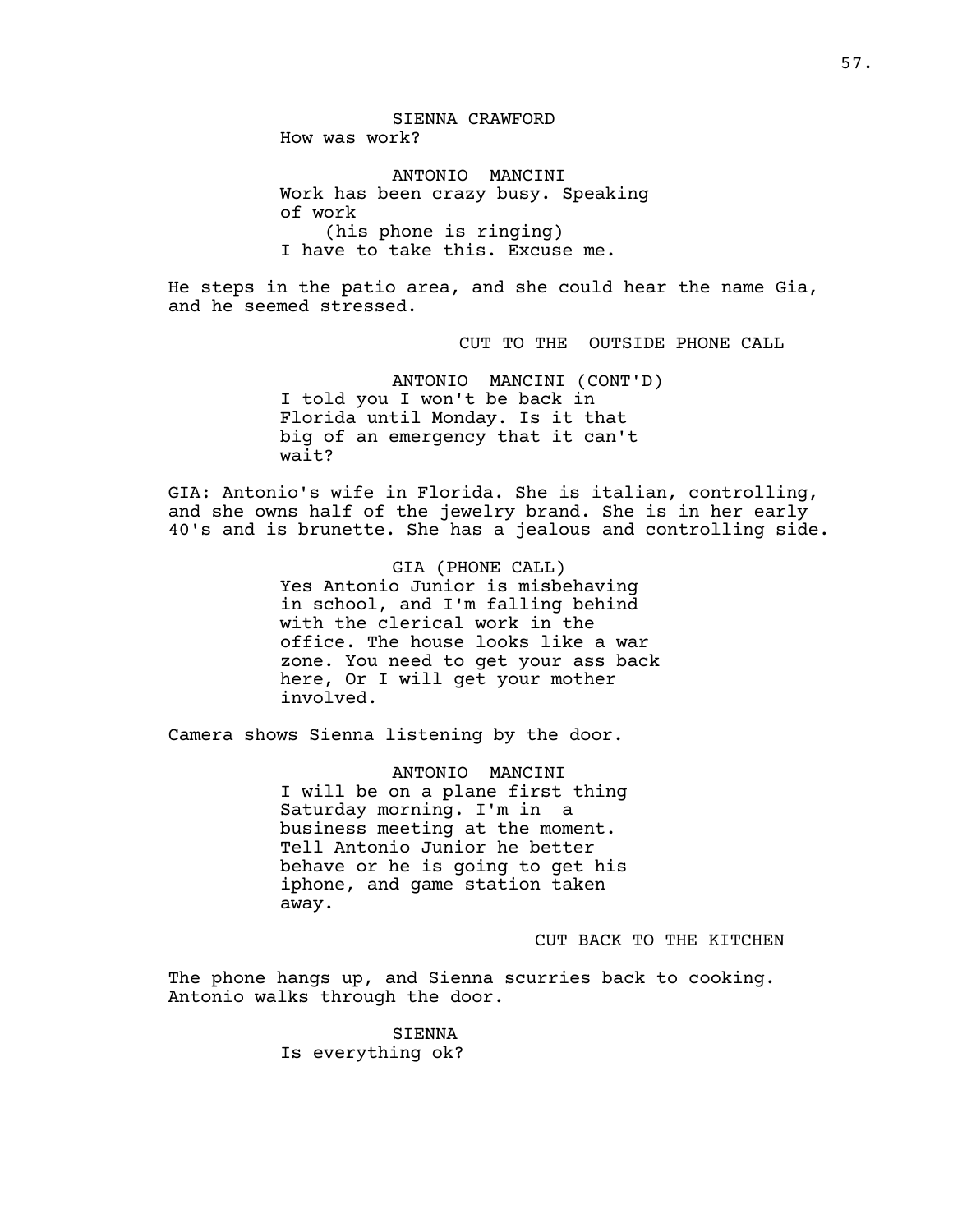# ANTONIO MANCINI

Yeah just some drama in the Florida office which makes it impossible for me to stay until Sunday and meet your family.

# SIENNA CRAWFORD

That sucks. My mom was really looking forward to meeting you, and my sister Katherine is going to be lecturing me about this dating bible stuff since your not there.

## ANTONIO MANCINI

There will be plenty of other times. What is the dating bible stuff?

#### SIENNA CRAWFORD

It's a dating book with set rules a single woman needs follow in order to marry the man of her dreams.

# ANTONIO MANCINI

Sounds like a Dr. Phil show. All you need is a man that understands your heart, your dreams, and doesn't want you to be with anyone else. That man is me Sienna. From the moment I met you at the restaurant a month ago I knew there was something special about you, beyond your beautiful face. The more I got to know you, the more I can't stop thinking about you when we aren't together. I'm going to make you a promise. Wait right there. I have to go get something.

He leaves, and then comes back with bag that has monogram of SM.

> ANTONIO MANCINI (CONT'D) Go to the couch babe, and get relax.

Antonio gets out the champagne, and glasses and then brings them to her and the bag.

> ANTONIO MANCINI (CONT'D) First off I want to make a toast to you Sienna, the woman of my dreams. Salute!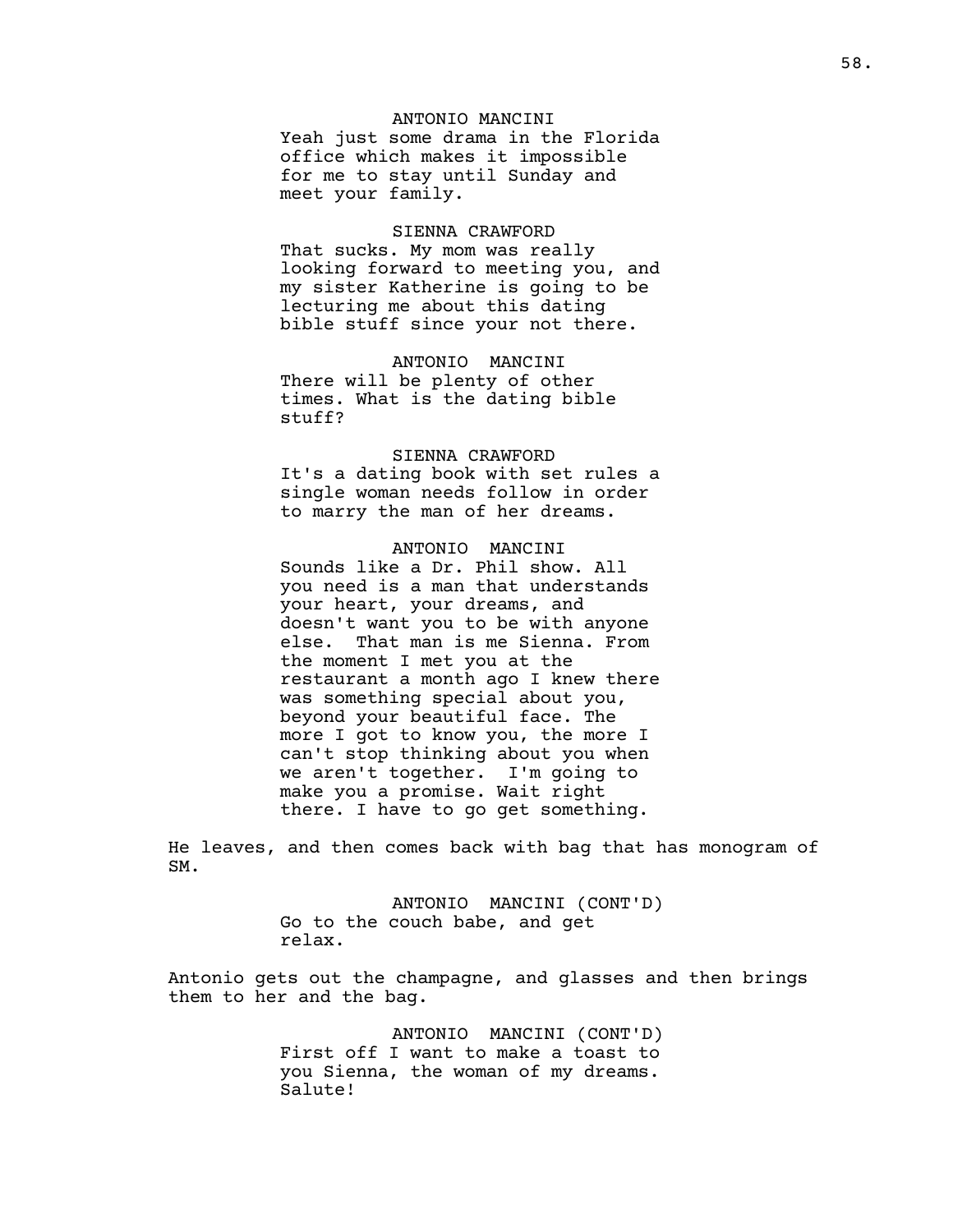# SIENNA CRAWFORD

Salute!

# ANTONIO MANCINI

From the moment I locked eyes with yours, I saw our life before our own eyes. I have never met any woman as special as you. The kind gestures when I come home every night, the wonderful dinners, and of course (he goes into for a long kiss) Our chemistry is off the charts. Open the card bella, and then the

Sienna starts to open the card.

presents.

SIENNA CRAWFORD To my one and only, I hope I can be your steamy Italian soap opera god forever. The sweetest surprise awaits.

Sienna begins to open the bigger present and she takes it out and it's a beautiful black dress.

> SIENNA CRAWFORD (CONT'D) I just love it. I don't know where I'm going to wear this too.

# ANTONIO MANCINI I have a place in mind, but before I tell you please Open the next present.

She opens the next present, and in it, there are chocolates, and then she sees a sparkling diamond ring. She begins to freeze and then take a few breaths.

> SIENNA Is that what I think it is?

Antonio gets down on one hand and takes the ring to ask Sienna's hand in marriage.

> ANTONIO MANCINI You have been the sweetest delight in my life. You are more than I ever could of dreamed of. (MORE)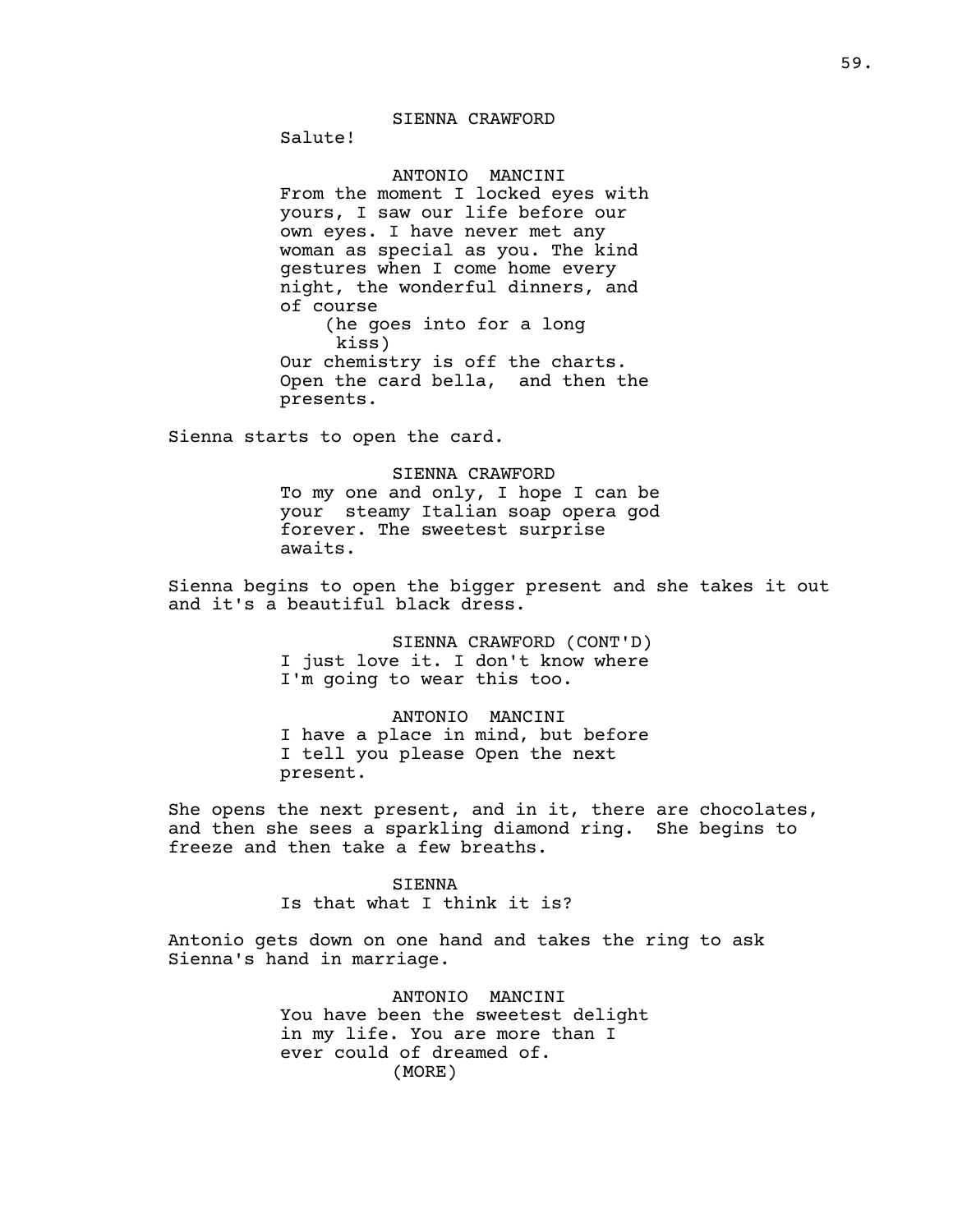ANTONIO MANCINI (CONT'D) I want to make you my wife, will You ,Sienna Crawford become Sienna Mancini and give me the sweetest love for the next 50 years?

# SIENNA

Oh my god. Yes! The ring it's beautiful.

# ANTONIO MANCINI

(he kisses her) The ring is fit for a Queen, and the dress will be worn for your art gallery debut, and our engagement party.

#### SIENNA

Wow. I'm so happy. Not only am I going to be a bride, but I finally will get my chance to shine as an Artist. Nothing can ruin this.

# ANTONIO MANCINI

Yes, only if you let it. Remember people may talk about me negatively once we our engaged. There is always two sides of a story. Do you understand bella?

#### SIENNA

Yes Babe. By the way this fabulous dinner I cooked is getting cold.

ANTONIO MANCINI Forget about dinner. I'm ready for dessert.

SIENNA Hold on a moment. I will be right back.

She gets out the vanilla cake with strawberries, and then sits down, and begins to feed him. The music comes on they begin to make out.

Antonio phone is on the table and the camera zero's in on the screen shot, and it's from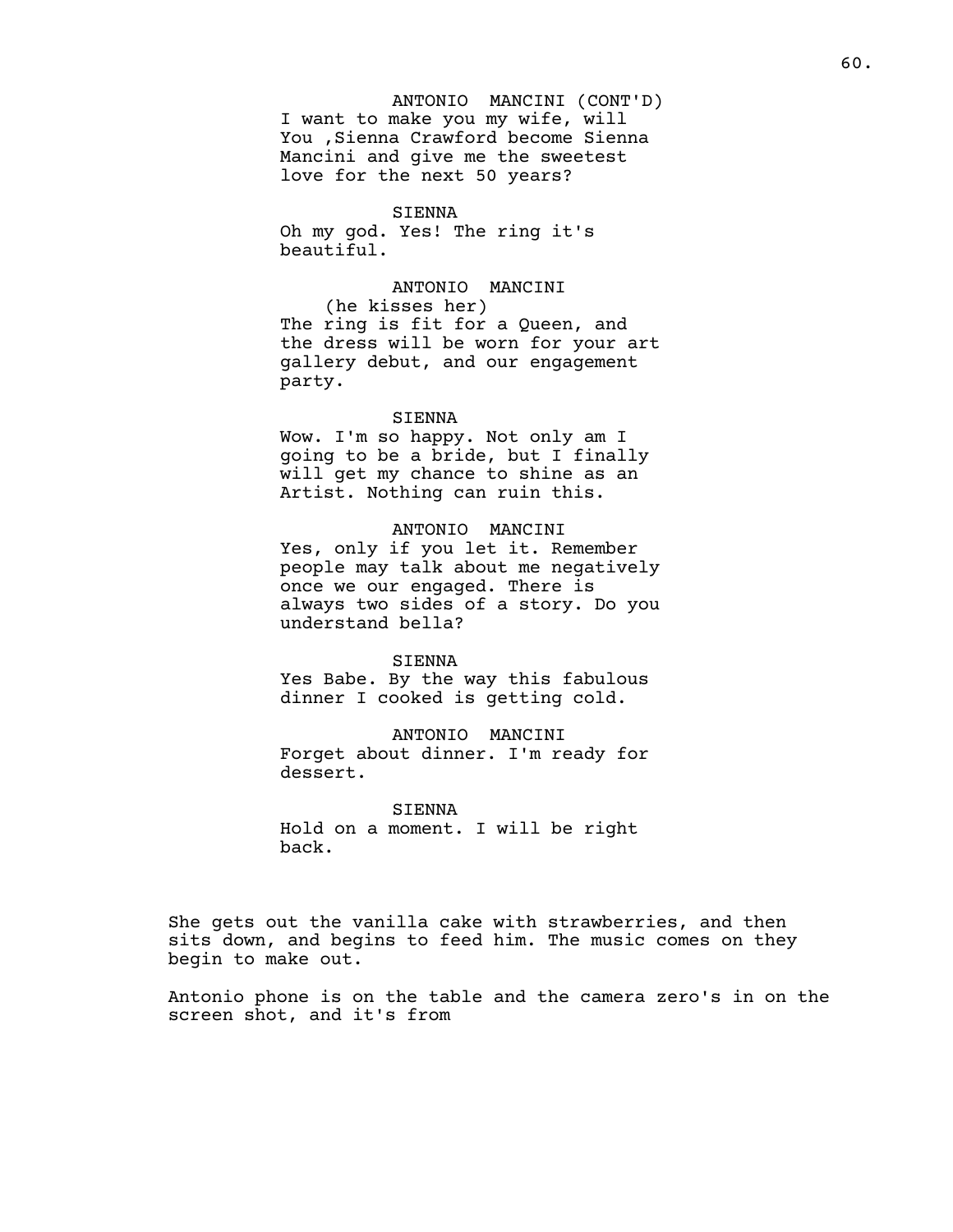# GIA (TEXT)

I forgot to tell you the cops, and the IRS have been to the store asking questions about the stolen jewelry, and looking into our gross revenue last year. You need to take care of that ASAP.

# ACT 5, SCENE 1 INT SIENNA'S FAMILY HOME SUNDAY DINNER

Screen: 2 Days Later

Sophia Crawford is about to serve dinner. Patrick Crawford, Katherine Crawford, and Carmine are all seated at the dinner table. Italian music is playing subtly in the background. Katherine whispers something into Carmine's ear.

#### CARMINE

What the fuck? Antonio is not coming here. That degenerate.

KATHERINE Watch the Language Carmine.

PATRICK Apparently he had some business in Florida to attend to.

## KATHERINE

I was looking forward to meeting this Italian God. I mean for once Sienna took my advice with the dating bible, or maybe she didn't because he ditched our Sunday Dinner.

#### SOPHIA

Katherine ,ease up with the dating bible. Remember to let Sienna figure it out. She has some news to share with us tonight.

KATHERINE A work promotion?

SOPHIA She hasn't told me what it is.

Sienna comes in the room making an entrance. All eyes are on her, and it's quiet.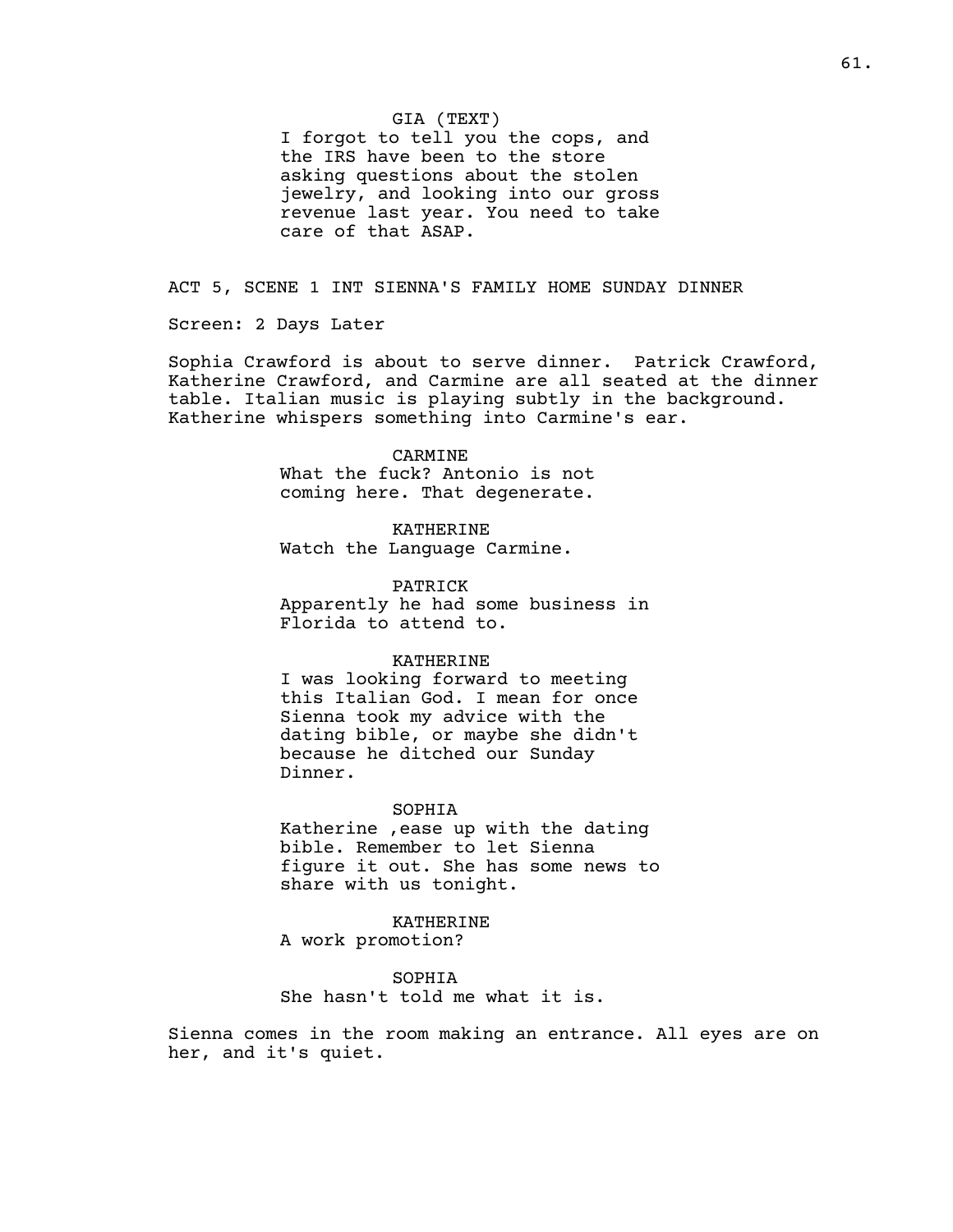You guys I'm engaged. (she is showing her 5 carat ring)

Everyone is quiet for a few seconds and then Sienna's mom shocked but happy.

## KATHERINE

I never thought I see this day. I thought you would be forever unlucky in love.

# SOPHIA

Oh my god. The ring is gorgeous. I'm so happy for you. It must be four carats. We are going to have a big Italian wedding.

### SIENNA

Five carats.

## PATRICK

The ring is gorgeous. You know how I feel about quick engagements, there is always something shady when they happen that fast. Are you sure he is the one?

#### SIENNA

Yes he is the one.

## PATRICK

I can run a quick criminal background on him at the police department to make sure he is squeaky clean.

#### KATHERINE

All that matters is that Sienna finally applied the dating bible and it worked.

# SOPHIA

We can celebrate and have a spotlight story in Modern Day Bridal about your engagement and wedding plans.

#### CARMINE

Antonio does not roll that way. The Mancini family is notoriously private with their dealings. (MORE)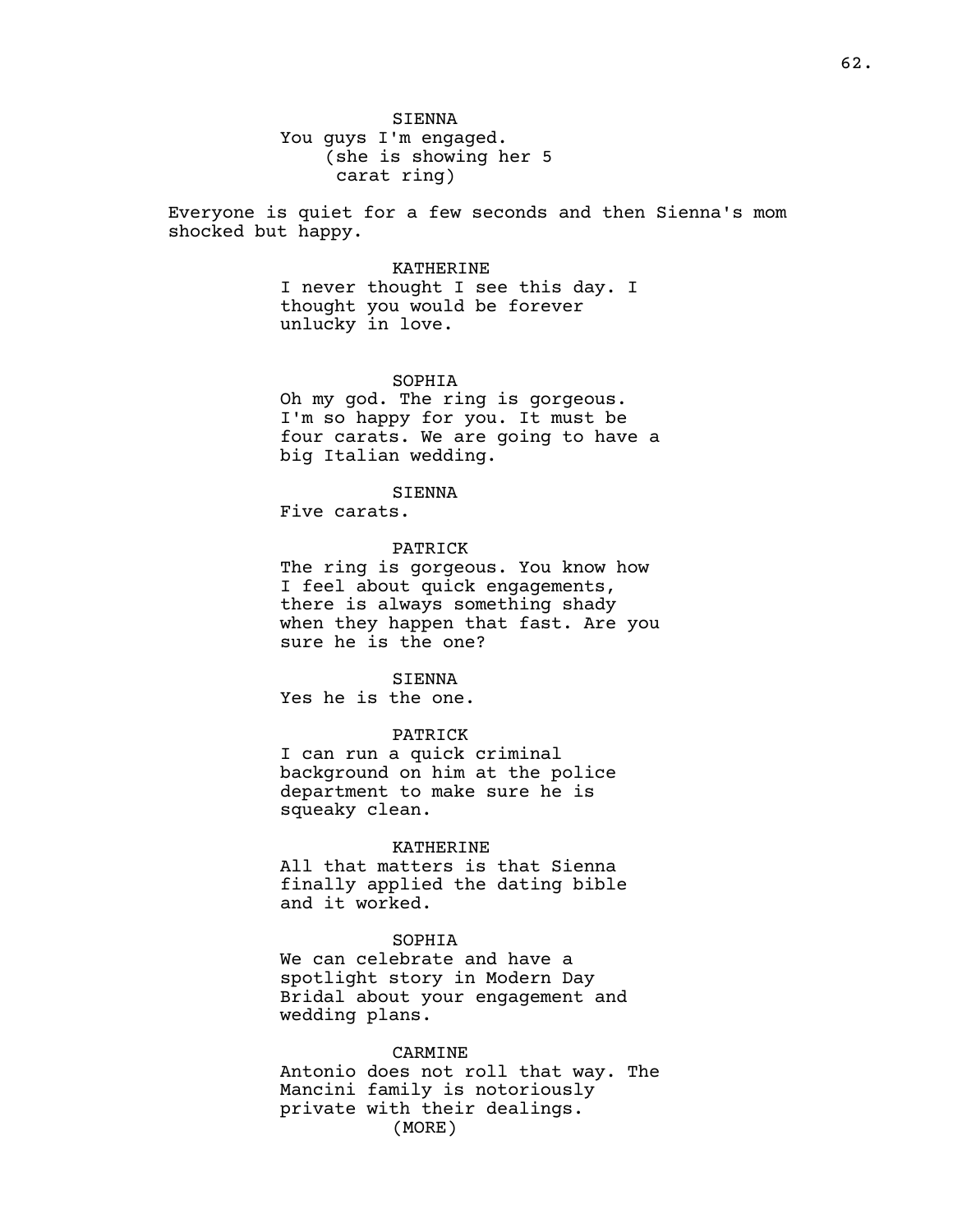# CARMINE (CONT'D)

If you get my drift. They run their dealings like the Godfather. They will not want a spotlight story in Modern Day bridal.

### SOPHIA

Carmine shut your mouth. You aren't going to stir up drama. I don't need Patrick doing one of his police investigations.

# CARMINE

Changing the subject , look what I brought from Angelo's bakery.

(He brings out the

tiramisu and cannoli's.) Sienna, did you get a call yet from Angelo regarding the diet cupcake line he wanted you to model for.

#### SIENNA

Not yet. I don't think he has my number.

### KATHERINE

Carmine, you never mentioned to me a modeling job. How come you didn't bring my name up.

#### CARMINE

It was over business dinner, and they liked Sienna's look. It went past me that night with the limon cello shots.

#### SOPHIA

This is so exciting. Not only do we have a wedding to look forward to but also a future modeling career.

#### SIENNA

Mom, relax it's nothing more than . A spokesperson gig for their healthy cupcake line. Some professional photos are part of the gig, and a video for their website.

# KATHERINE

No Cannolis or tiramisu for you Sienna. You have to watch that waist of yours. You know models are a dime a dozen, just like engagements. They can vanish at the blink of an eye.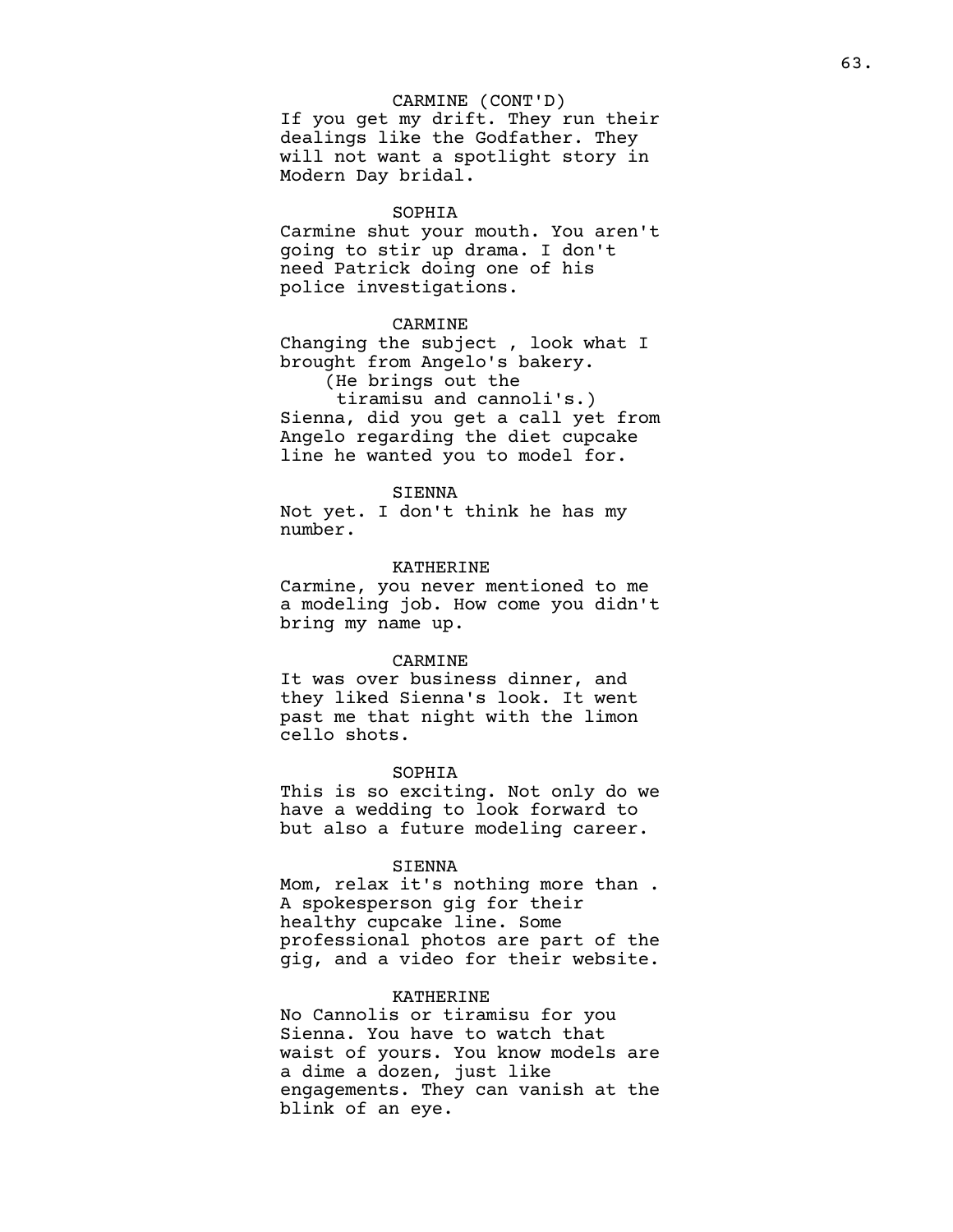# SIENNA

Just because you married Carmine doesn't mean your marriage is untouchable.

## SOFIA

Girls stop bickering. Your father and I have some news to share with you. Patrick tell them.

# PATRICK

We are going to start a catering business next year after I retire. We are starting to look at banquet halls, and are talking to lenders.

#### CARMINE

Pops, I can give you some funding options if you need lending.

#### PATRICK

Call me sergeant not pops. I approached McDonald Investments.

### CARMINE

Ok Sergeant. I would stay away from them them, their interest rates are high, and they are looking to take down small businesses.

## PATRICK

I will keep that mind. Follow up with me in two months and I will know where I'm at.

#### SOPHIA

Sienna, you may have an opportunity to be a freelance wedding planner with the banquet.

# SIENNA

That would be amazing. I want to wait at least a month after the wedding before I decide.

# KATHERINE

I thought your art was on the waitlist to get into Giovanni's gallery.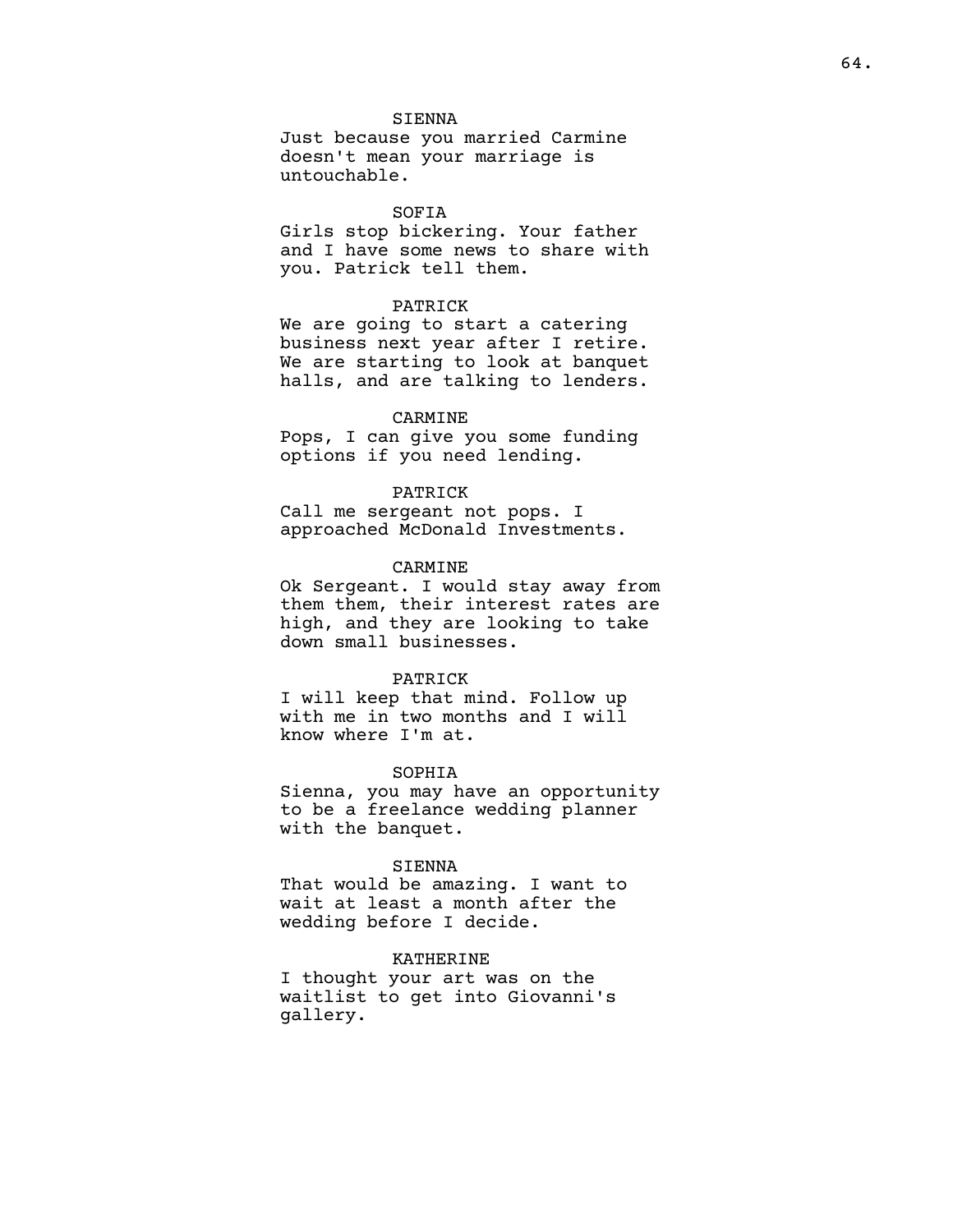## SIENNA

It's not anymore. We are having an engagement party at Giovianni's gallery displaying my art this Friday, and there will be art collectors and dealers there too.

#### SOPHIA

This calls for us to get out our Sunday Sangria, and make a toast.

The music starts to come on, and everyone is looking excited except Katherine seems a bit jealous, and doubtful. Katherine goes up to her dad and whispers

> KATHERINE You better run a background check. He is a "Fugazi". Mancini Fine Jewelry is in the Diamond District in Florida.

# PATRICK CRAWFORD

Done.

ACT 5, SCENE 2 MOON LIGHT COFFEE MORNING

Graphics : 4 Days until the Engagement Party

Sienna is walking into Moon Light Coffee with Antonio Mancini. At the table is Jean Luc having coffee by himself. Sienna tries not to see Jean LUc. Jean Luc gets Sienna's attention.

> JEAN LUC Sienna Crawford ?

SIENNA Jean Luc, what a surprise. This is my fiancee Antonio MancinI.

JEAN LUC Nice To meet you. (looks to Antonio ) Congrats on the engagement. Last time we ran into each other there no talk of any engagement.

ANTONIO MANCINI Well I found a rare diamond, and in my business when that happens we get it and never let it go. Rare diamonds have a distinct beauty and sparkle all the time.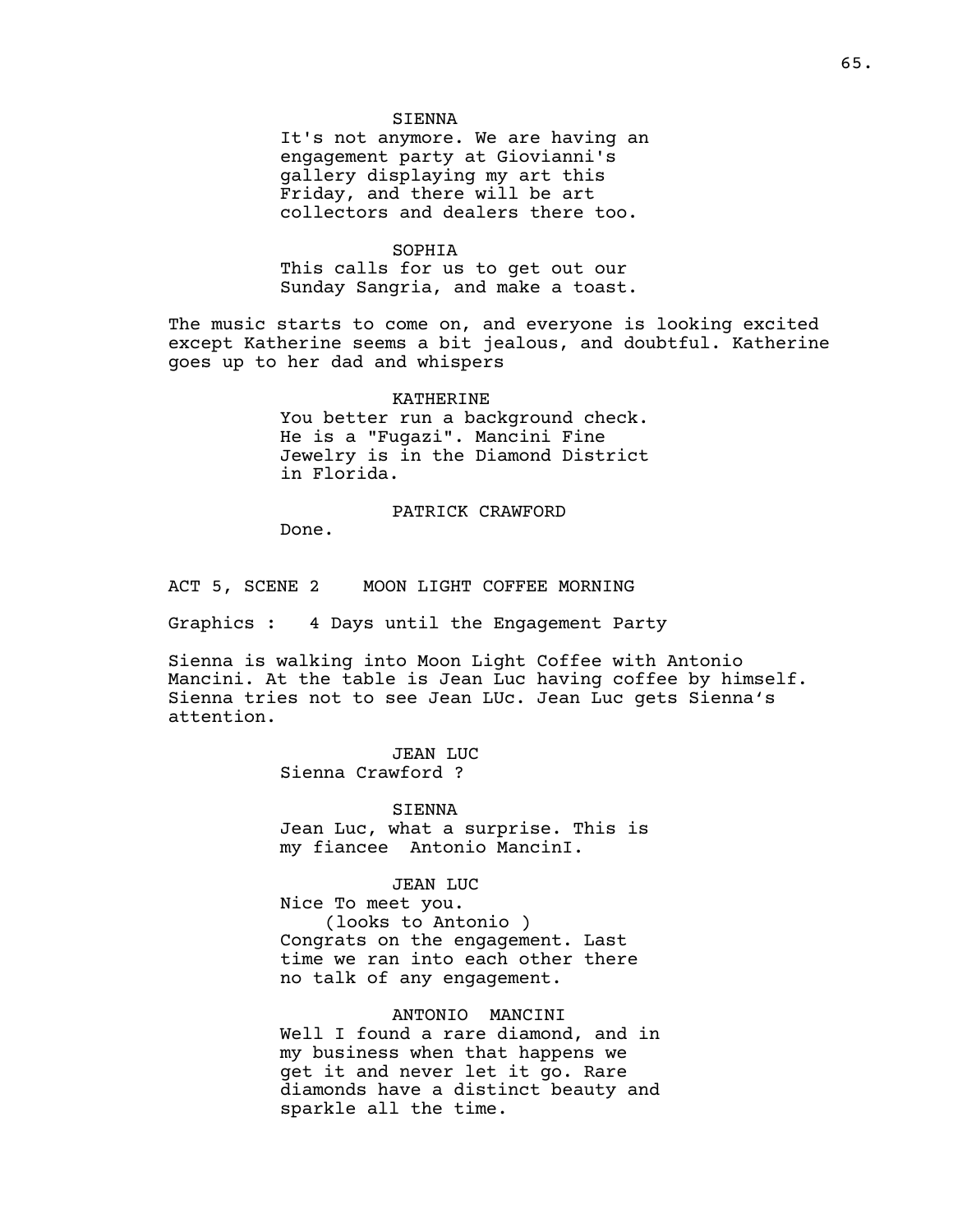# JEAN LUC

Indeed they do. Nice ring. I bet that is 4 carat radiant k color.

# ANTONIO MANCINI

You have the color and carat wrong it's a 5 carat, almost an F color.

## JEAN LUC

I own the biggest distributor of diamonds worldwide , Sptakas diamonds. Diamonds and precious stones are my first language.

# ANTONIO MANCINI

Well they are my second language. My first is romance, and I'm also in the jewelry business as well, I own Mancini Fine Jewelry. For someone who claims diamonds are their first language you got the color wrong, and carat.

#### SIENNA

Hon, it doesn't matter the color of the size of the ring. It could be the most colorful diamond and all that matters is I love you. Jean LUc, is Claire's fiancée, my boss at Modern Bridal.

## ANTONIO MANCINI

So I guess you get a hall pass with me, because in my neck of the woods, you don't discount an expert, and if you do you get whacked.

#### JEAN LUC

I'm not trying to discount you. My history in the diamond business is a legacy. Let me make it up to you, and give you a 50 percent discount on our wholesale diamonds that are 6 carats or less.

# BARISTA 2

Is someone going to place an order you all are holding up the line.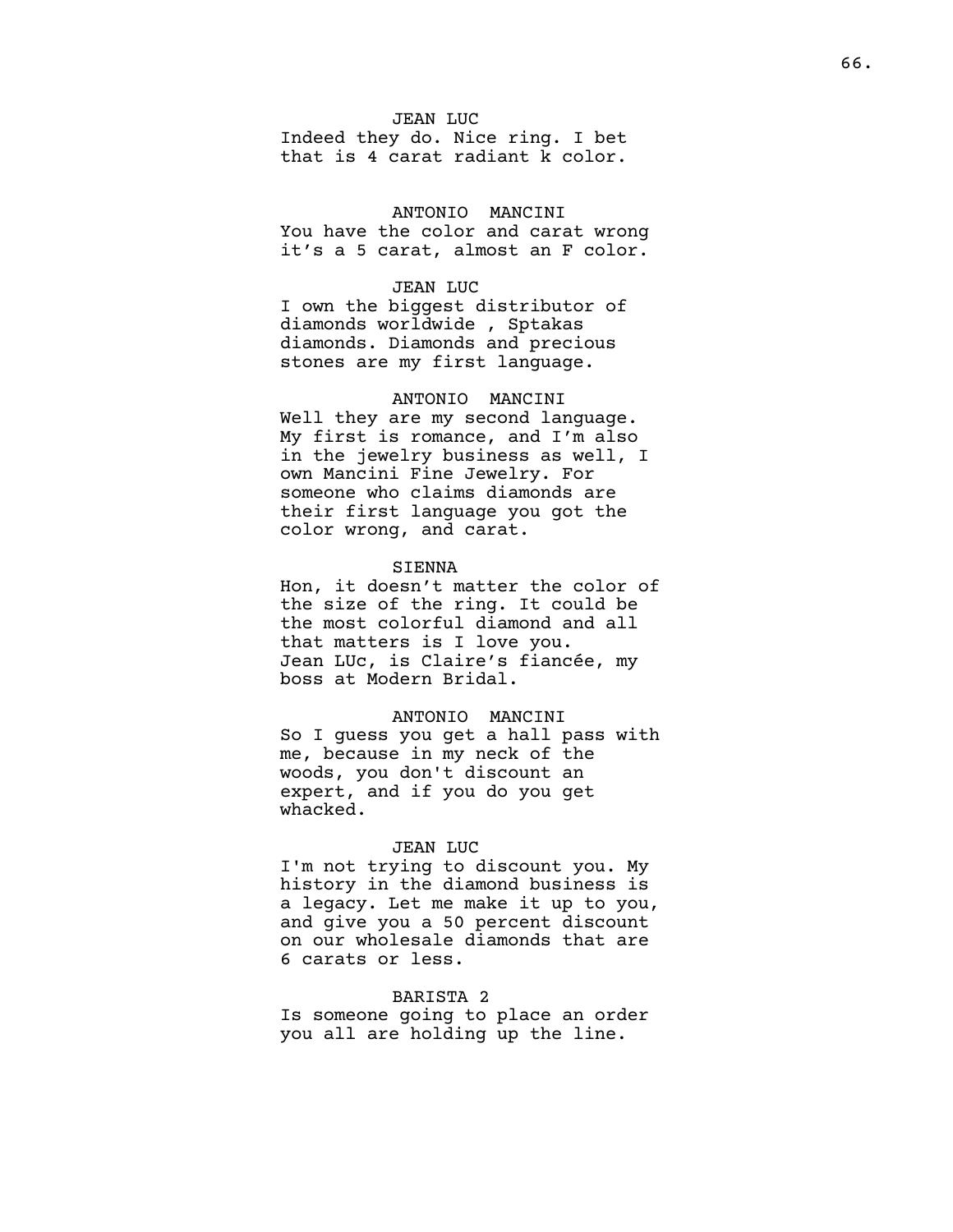## ANTONIO MANCINI

Why don't you bring your fiancée this Claire to our engagement party this Friday at Giovanni's Gallery, and we can talk more business.

Jean Luc goes back to sit in his seat and is just staring at Sienna with shock and desire. The camera goes back to the order.

> ANTONIO MANCINI (CONT'D) Two cappuccinos. Bella Donna do you want anything else?

SIENNA Some of those vegan muffins and croissants for the office Meeting.

BARISTA 2 Can I get names for the order .

ANTONIO MANCINI Romeo and Juliet .

BARISTA It will be Ready shortly.

The barista hands the pastries to Sienna, and the two walk to where the coffee are being called which closer to the exit

> ANTONIO MANCINI My BellA Donna you are my Juliet forever. Don't let a Greek Socialite with yuppy type clothes cloud our love story. He is one lucky motherfucker. Your my girl forever, and his love story could of abruptly ended tonight.

SIENNA What does that mean ?

ANTONIO MANCINI Use your imagination. (he shows her his gun)

BARISTA 3 Romeo and Juliet.

The two head out and as the two go outside Sienna looks back quickly at Jean Luc as she opens the door to the exit.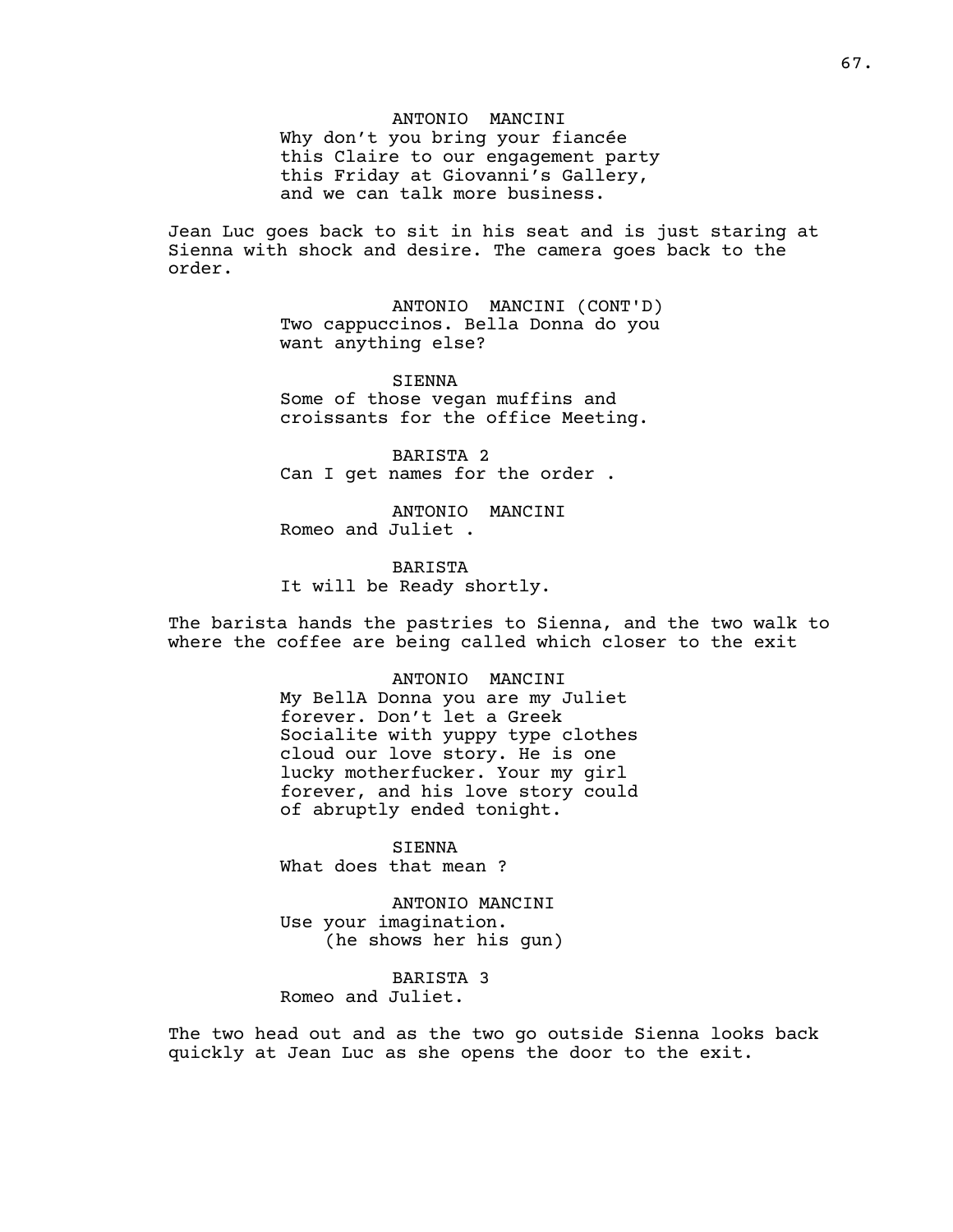# VOICEOVER

The story of Romeo and Juliet was just beginning between a Greek Magnate and Italian girl from New York City.

# ACT 5, SCENE 3 INT: MODERN BRIDAL

Tiffany and Claire are in the conference room. There is coffee, and muffins set up with desktop computers.

> TIFFANY Are those the vegan muffins ? You know I'm trying to watch the waistline.

# SIENNA

Yes but those are healthier they don't have refined sugar and are made with date sugar.

Tiffany notices the sparking Ring.

#### TIFFANY

Girl, Oh my god ! You beat me to it! Tell me how it happened? Was it at Giovanni's Ristorante?

## SIENNA

No it was Antonio's town house when I was cooking. From out of nowhere he surprised me with a gift in which inside was a box of chocolates with my engagement ring and it just happened so fast. He got down on one knee and the rest was history.

## TIFFANY

Can I be a bridesmaid?

# SIENNA

Of course but you have to be ok With Katherine's barking orders.

# TIFFANY

I'm the Queen of Pop, as my audience knows me, there is nothing this Queen can't do for a bestie. Speaking of engagements, Miss Claire is not happy with her ring. She has been bitching It's three carats short.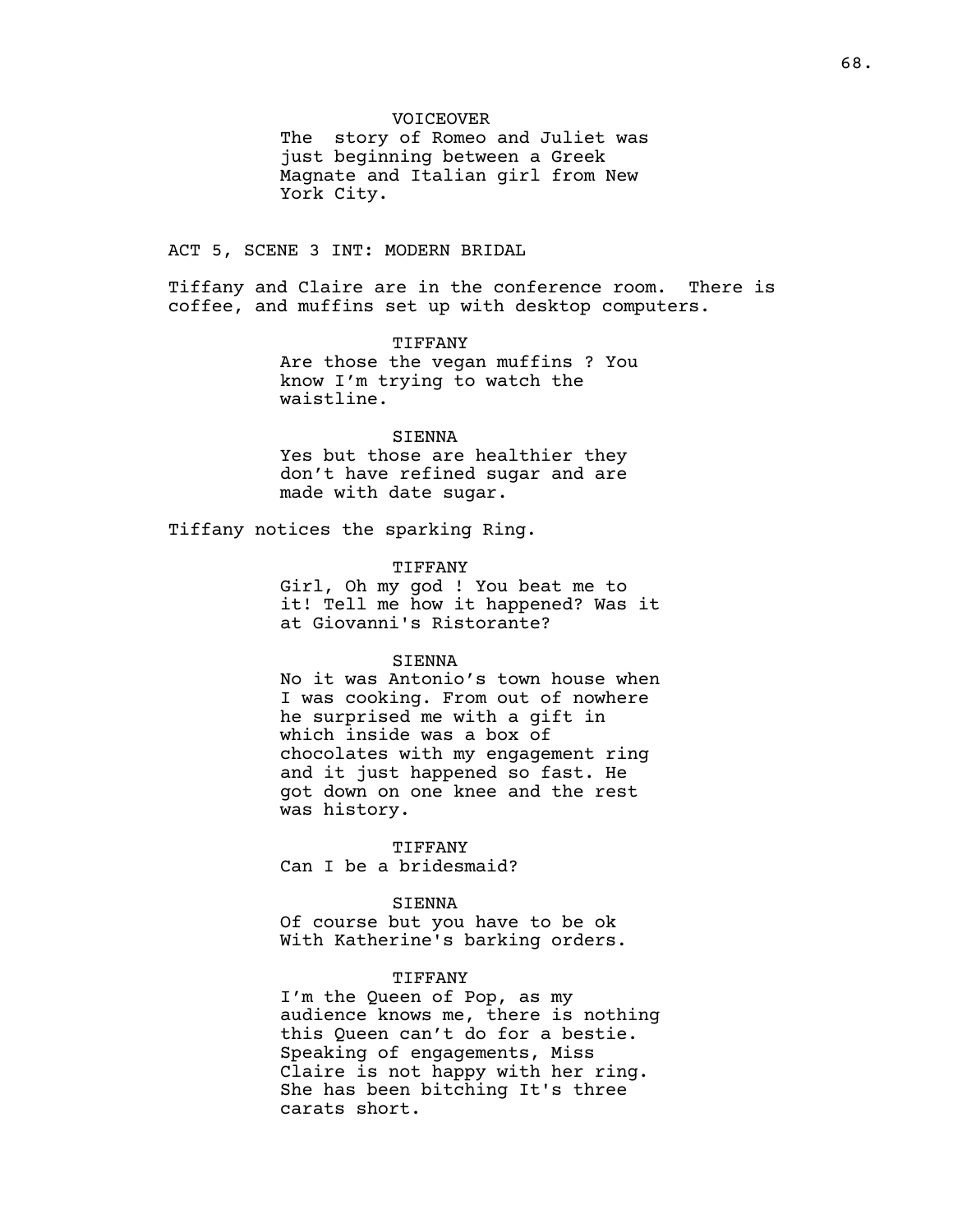# SIENNA

Typical East Coast Socialite , a woman who has never had to work hard for anything, will find bitterness in life's sweetest moments.

# TIFFANY

This would be a great opportunity to do a spotlight article on you picking the dress.

# SIENNA

Let's not jump ahead of ourselves. First off I need to focus on the engagement party it's four days away. Antonio gave me a dress to wear. I hope you can come it's this Friday at Giovanni's Gallery.

#### TIFFANY

It's in my schedule girl!

#### SIENNA

Also, all the characters from Giovanni's restaurante will be making an entrance, so just keep the gossip between us. My art will be on display to be sold, and part of the proceeds will go to a local woman's shelter.

Athena just comes in and hears the words "Art sold to the local woman's shelter", and then noticed Sienna's ring.

> ATHENA What about "Art will be on display to be sold?"

## TIFFANY

Sienna is throwing an engagement party at Giovanis Gallery this Friday, where her art will be on display to be sold. Part of the proceeds will benefit a local woman's shelter.

Athena is shocked

ATHENA

You got engaged? You are already having an engagement party and art show?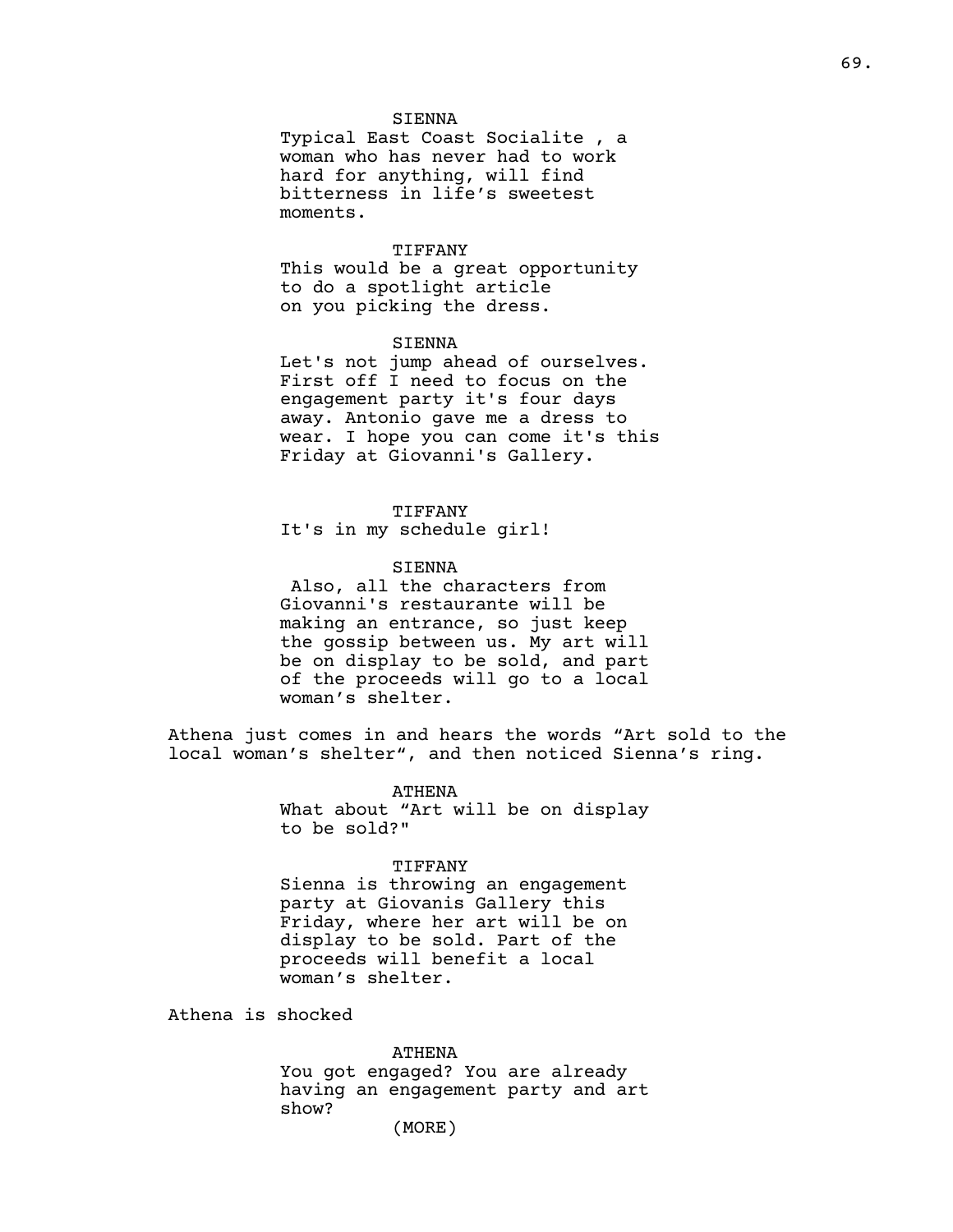# ATHENA (CONT'D)

Is new york going to be invaded by aliens too? Either I don't have a clue to what's up or you just won the lotto!

## SIENNA

I have been dating someone quite extraordinary. He is everything I dreamed of and more. He surprised me this past weekend with my beautiful ring, and the fairytale is continuing this Friday.

#### ATHENA

Sienna, Fairytales are for children at Disney World.

# TIFFANY

No they aren't. We should do a spotlight on Sienna choosing a wedding dress with Modern Bridal.

Claire comes in and is looking around and notices Sienna's ring.

# CLAIRE

No one is doing a spotlight without my approval. What the hell is going on?

# ATHENA

Sienna just got engaged this past weekend.

TIFFANY She would be the perfect modern bridal spotlight story.

# SIENNA

I would love that, of course with your approval Claire.

#### CLARIE

I will think about it. Congrats on the rock. It looks around 4 carts. It's not a colorless diamond, but it's decent. Whose the guy?

## SIENNA

It's 5 carats to be exact and Antonio Mancini, owner of Mancini Fine Jewelry. (MORE)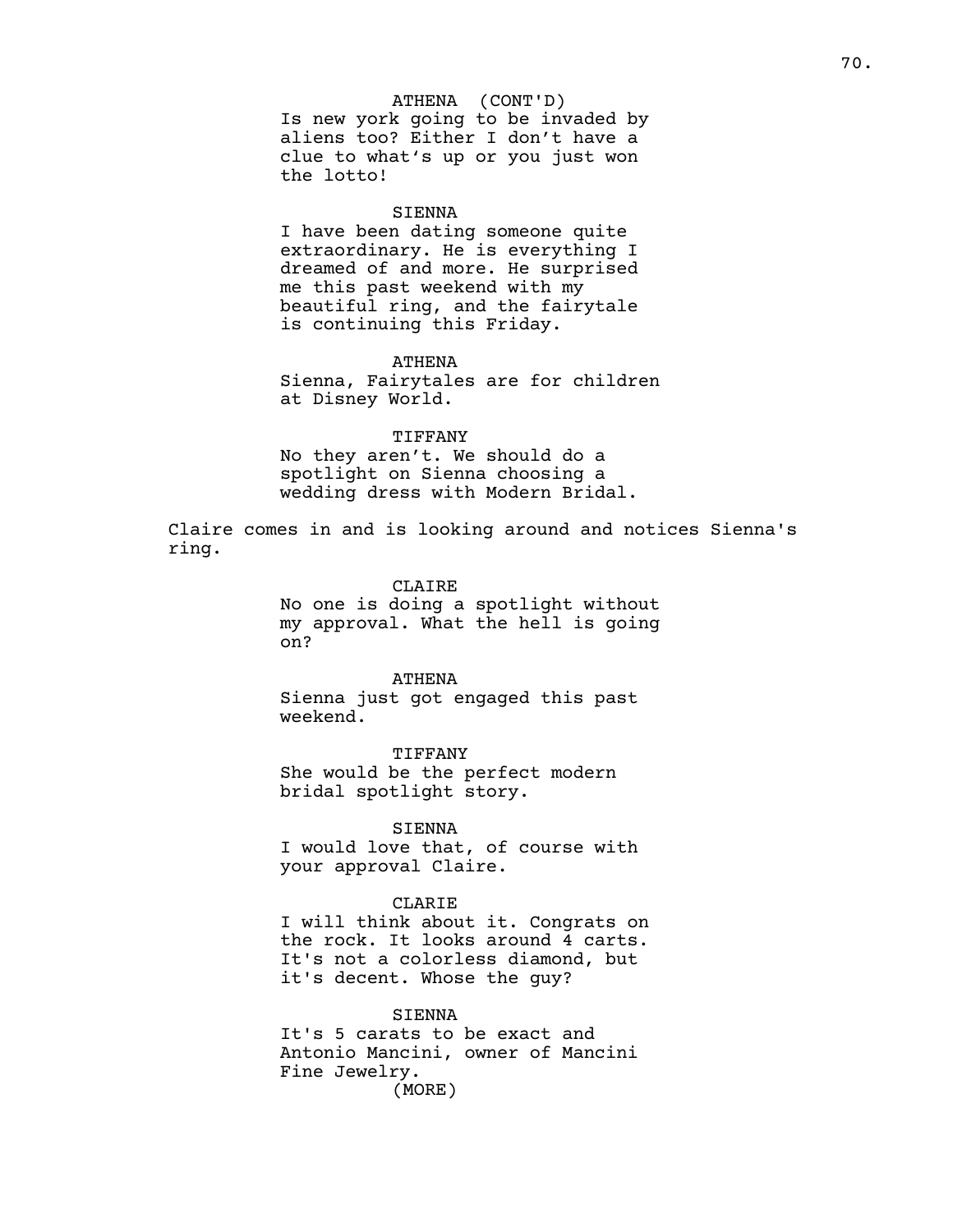# SIENNA (CONT'D)

We are having an engagement party this Friday at Giovanni's Gallery where I'm debuting my art. You and Jean Luc and the whole office are invited.

#### CLAIRE

I haven't spoken to the prince, Jean Luc for two days since I told him he needed to upgrade my ring. He is royalty for god sakes And he gets me a ring less than 8 carats. I'm going to send him some nudes this evening so maybe dialogue can start.

#### TIFFANY

I think there is going to be more than dialogue going on.

#### CLAIRE

Only if makes me royalty, and that starts with a fancier engagement ring. Let's get to the agenda ladies. Sienna, How are sponsorships looking for the magazine?

#### SIENNA

We are up 20 percent from last year on the quarter and I just got Dominicks Florist to come on, and I'm also in the process of getting Amara's bakery to advertise wedding cakes.

# CLAIRE

How come the only advertisement sponsors you can land are ones connected to that mob restaurant, you work at. What is it called?

# SIENNA

Giovanni's. That's not true Claire, I have secured plenty of non mob affiliated sponsors.

# CLAIRE

For once Sienna, Try to step out of your comfort zone, and go for something that is out of reach. Show me your not scared to take risks to get results.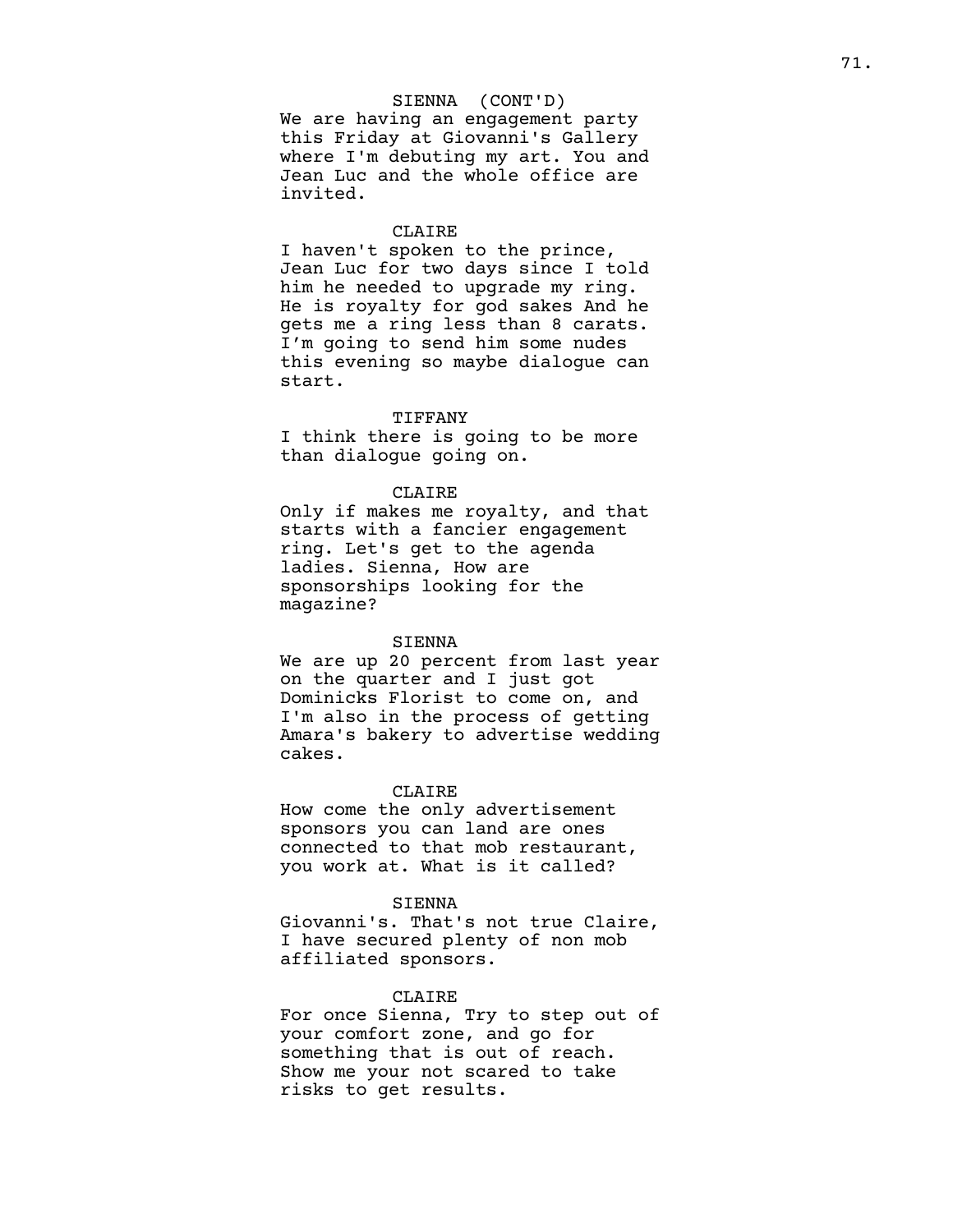## ATHENA

Claire, I don't mean to interrupt but I'm getting urgent messages from MacDonald Investments about the dress line funding. Luke needs the business plan as soon as possible. He can come in next week to go over the documents, and business plan for funding. What should I tell him?

## CLAIRE

Tell him he can come into our afternoon meeting a week from now.

## ATHENA

Sure, and I think we should give Tiffany the opportunity to write spotlight stories of brides to be.

#### CLAIRE

If she can cut down on her podcast shit I would give her the opportunity to do a spotlight.

### TIFFANY

I can see what I can do. I can't just quit cold turkey. I signed a contract.

## CLAIRE

You are addicted to that Queen of pop crap. You need to get addicted to Modern Bridal. Who do you have in mind for the spotlight?

TIFFANY I would love to do Sienna.

CLAIRE Let me think about that.

Claire's phone is ringing, and it's Jean Luc

CLAIRE (CONT'D) Speaking of the devil.I need to take this

She walks outside into the hallways

CUT TO RECEPTION AREA FRONT SIDE BY SIDE CONVERSATIONS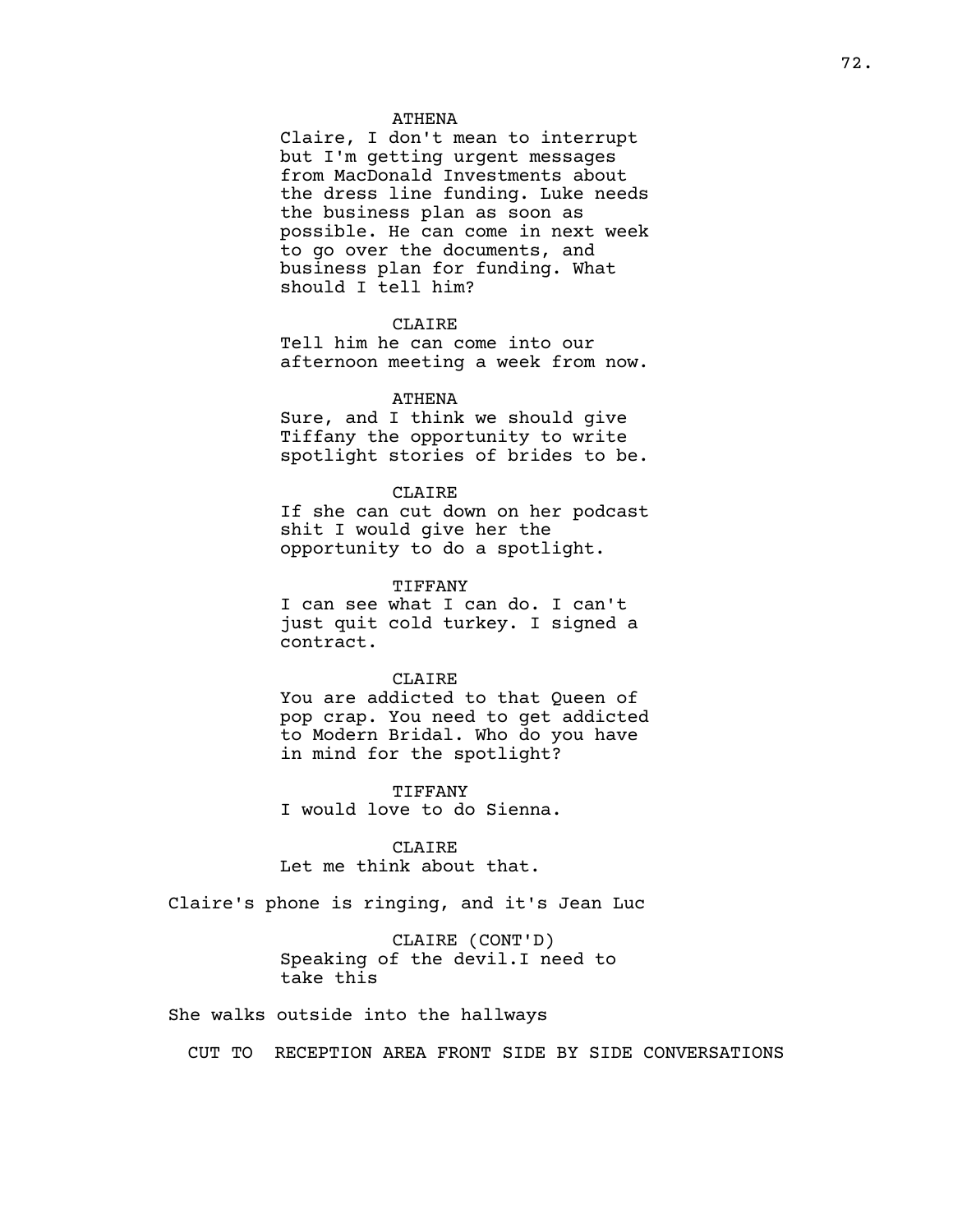ACT 5, SCENE 4 INT HALLWAY MODERN BRIDAL

JEAN LUC Claire..Are you there?

### CLAIRE

Yes. I just got out of a meeting. How have you been ?

JEAN LUC Just staying busy, working around the clock and thinking about us.

CLAIRE

And....

#### JEAN LUC

I want to tell in person this Friday at Moonlight Coffee.

#### CLAIRE

That will work, however I have Sienna's Engagement party at Giovanni's Gallery to attend to.

JEAN LUC

That's old news.

## CLAIRE

How did you know that she was engaged?

#### JEAN LUC

I ran into her and Mr. Rico suave at moonlight coffee this morning.

#### CLAIRE

Why didn't you tell me ? I'm always the first person to know all the gossip. What else are you hiding?

#### JEAN LUC

My princess, I'm not hiding anything. I was in between meetings and I forgot.

#### CLAIRE

Just like you forgot my wish list for engagement rings. Did you know That Sienna who comes from the boroughs of nyc, and still lives at home with her blue collar parents, has the same size ring as me. (MORE)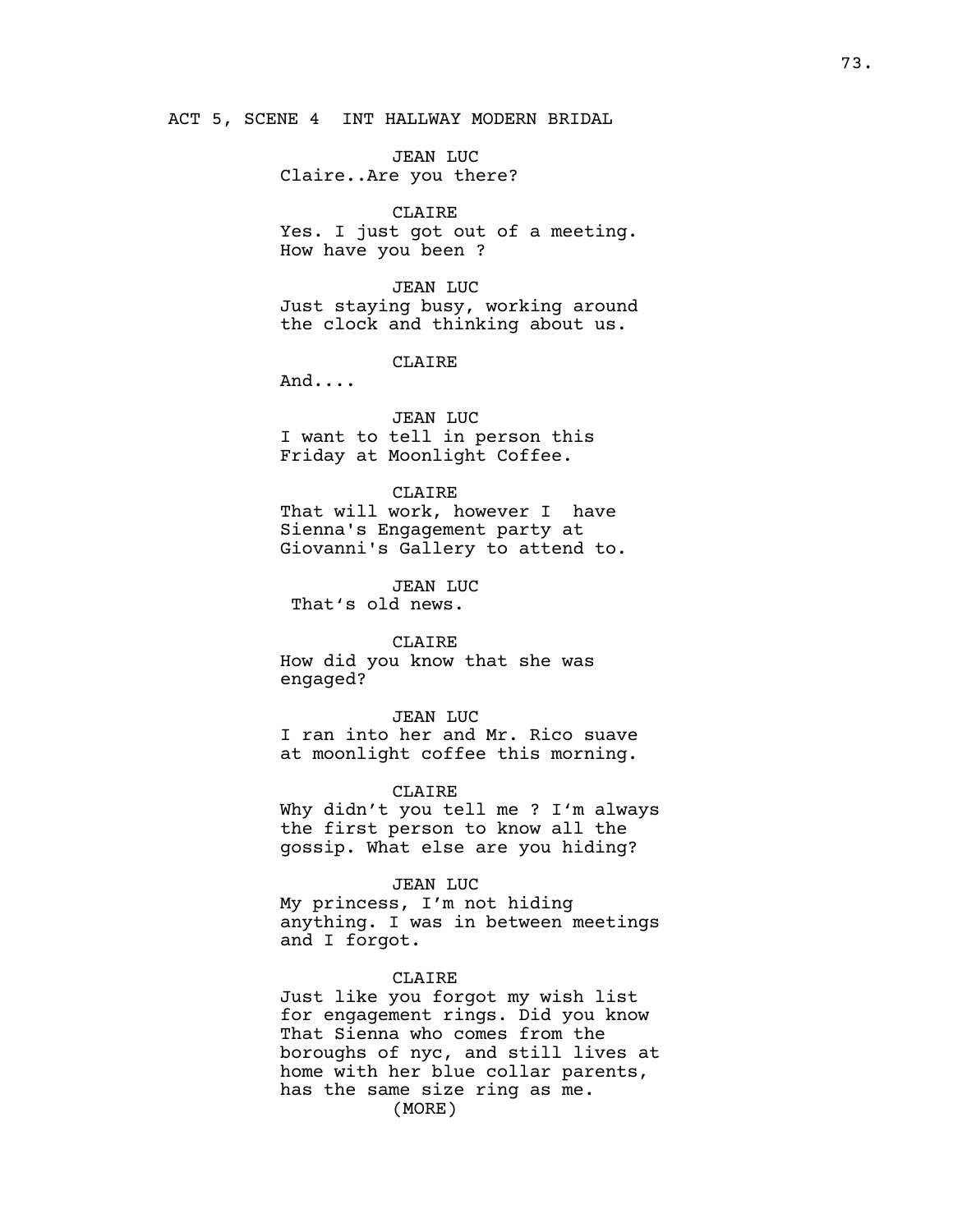## CLAIRE (CONT'D)

Her fiancée goes by the name of Antonio Mancini.

## JEAN LUC

Yes,The machismo Italian guy who owns Mancini Jewelry Designs. Why does it matter what her parents do or what area she lives in ?

## CLAIRE

I come from a long line of aristocratic wealth. It matters to me that my employee is now on the same playing field as her boss and known socialite of the upper east side. Are you keeping any other secrets from me? I still know nothing about your royal family from Greece.

## JEAN LUC

That will all come in time. We can finish this conversation up at Moonlight Coffee this Friday at 7:00.

Camera then shows Claire go back to her office and her ring out on her desk. Music comes on.

#### VOICEOVER

Sometimes Roses aren't red, Violets aren't blue, and that's when little white lies come true.

Act 5, scene 5 ext: streets of Brooklyn

Graphics : 3 Days before Sienna's engagement party

Sienna is walking in the street and she happens to bump casually into Jean Luc. She passes him not realizing it's him , and he calls her name.

> JEAN LUC Sienna Crawford is that you?

Sienna turns around ..

SIENNA

Yes.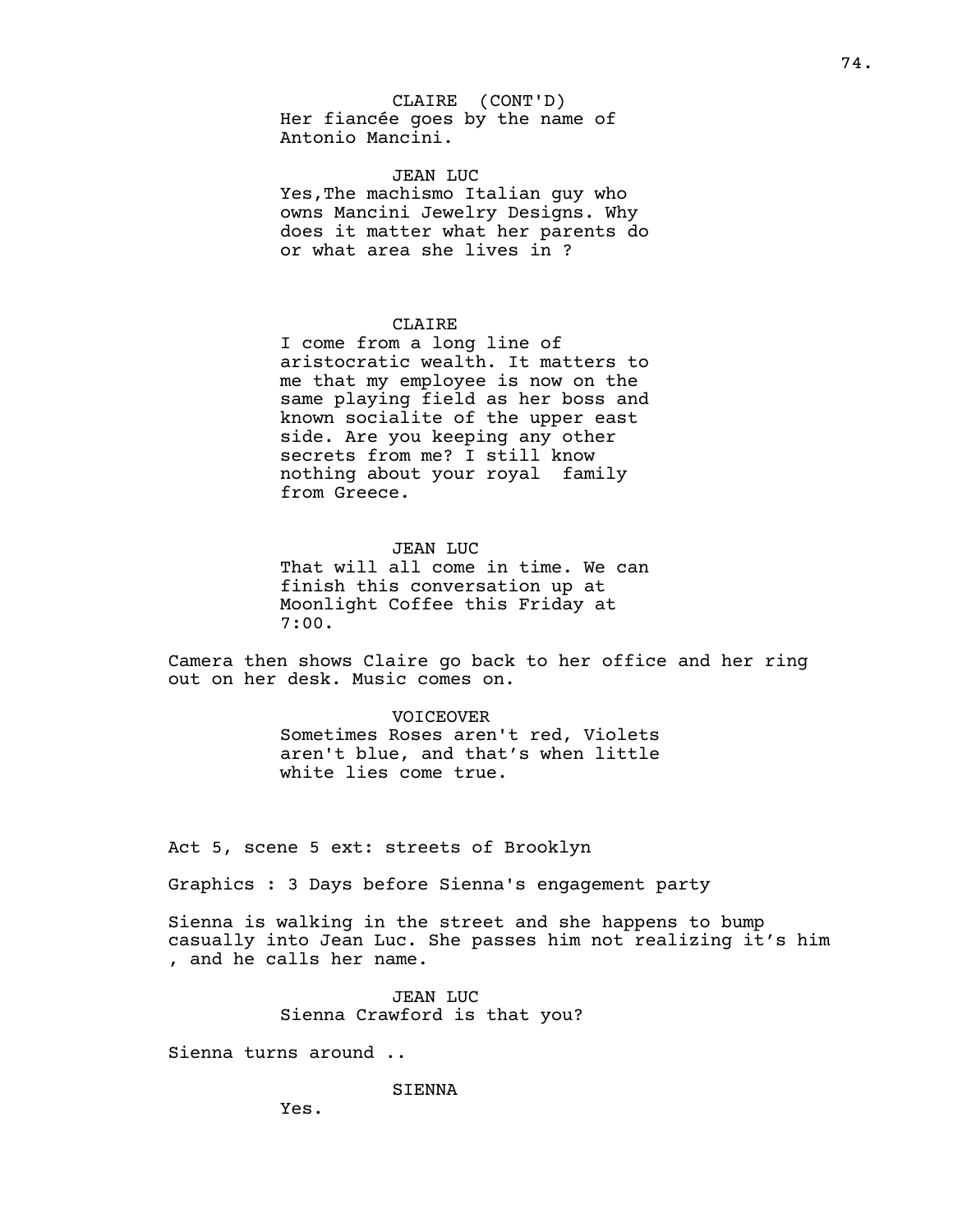## SIENNA

I am.

JEAN LUC Yes.Where are you heading ?

#### SIENNA

The art gallery to get my paintings ready for display for our engagement party this Friday and then work.

## JEAN LUC

Geez, Claire has you working night hours too.

### SIENNA

No it's my second job at Giovanni's restaurante. I don't make enough money at Claire's to quit Giovanni's.

#### JEAN LUC

I thought Claire took care of you guys in the compensation department.

## SIENNA

I wish that was the case. I can't even afford to live on my own with Claire's pay rate. I don't want to bash your fiancé and my boss, because it's not my style. I focus on what I can change.

JEAN LUC I'm not sure if she is my fiancé.

## SIENNA

What do you mean ?

## JEAN LUC

Things took a turn for the worst when Claire didn't gracefully accept my engagement ring. She has been making an issue about the size of the carat , even though the clarity is perfect and it's colorless for the past 6 weeks. (MORE)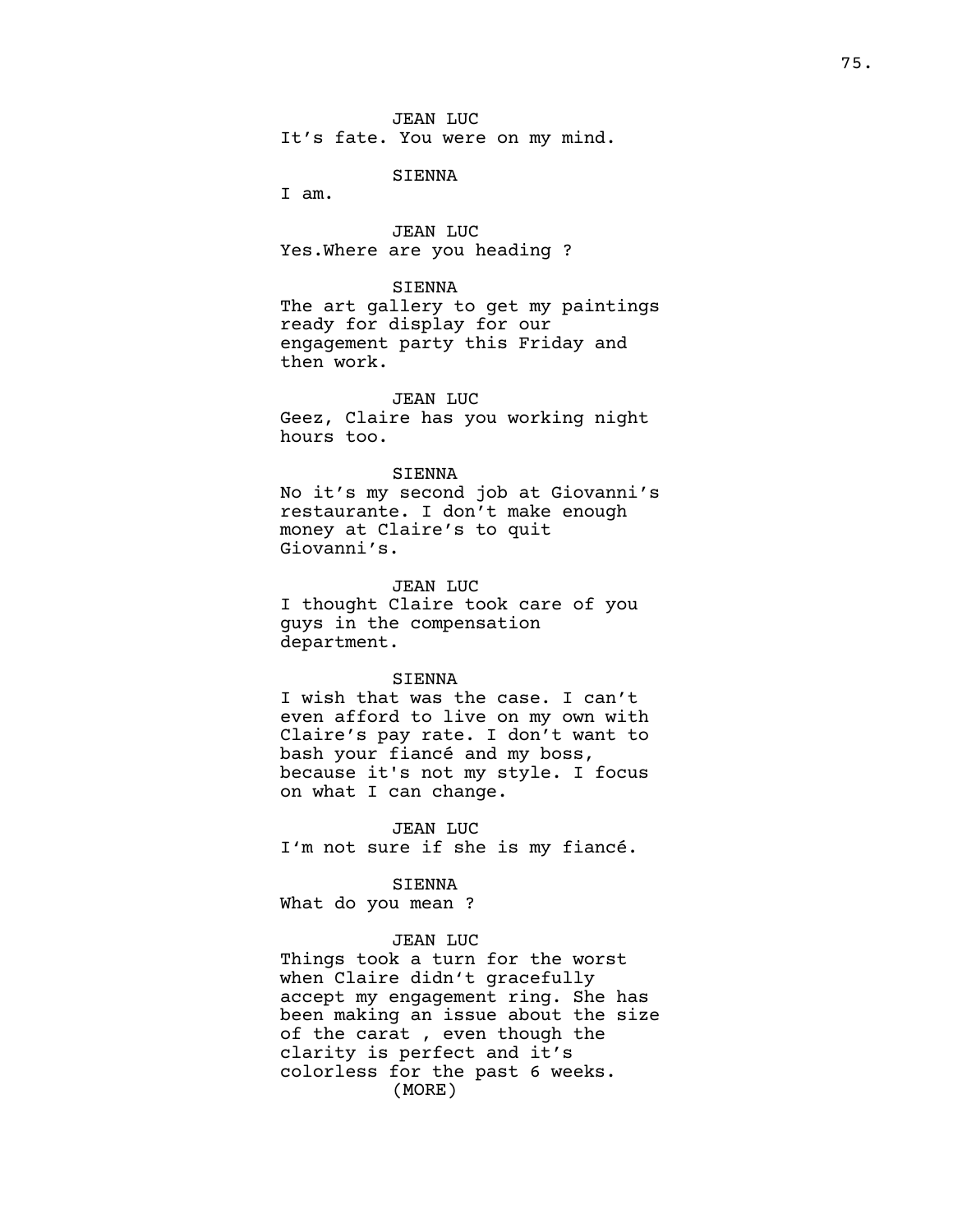## JEAN LUC (CONT'D)

Where I come from, it's unheard of to make an ordeal about the size of a ring.

SIENNA Where do you come from?

## JEAN LUC

I am of Spartas Lineage. My bloodline dates back from the roman times, all the way from Athens. In my country when a prince like myself with royal blood lines dates a commoner like Claire they should definitely be more gracious and easy going. Like if you and I were together and I presented you a colorless 5 carat ring with perfect clarity , how would you react?

#### SIENNA

I would be Jumping for joy , speechless for a moment that someone like you would make someone like me a princess. I may be taken ,but if I wasn't you are my dream man. Oops I shouldn't of said that.

JEAN LUC Yes you should. (He leans in to Kiss her . They kiss for a few seconds and he pulls back )

JEAN LUC (CONT'D) I'm sorry I couldn't help myself.

## SIENNA

Oh yeah.

## JEAN LUC

I know I shouldn't of but I couldn't help myself. I'm super drawn to your presence. Just forget this ever happened.

#### SIENNA

I forgot already.

JEAN LUC Just don't be a stranger When I see you next time.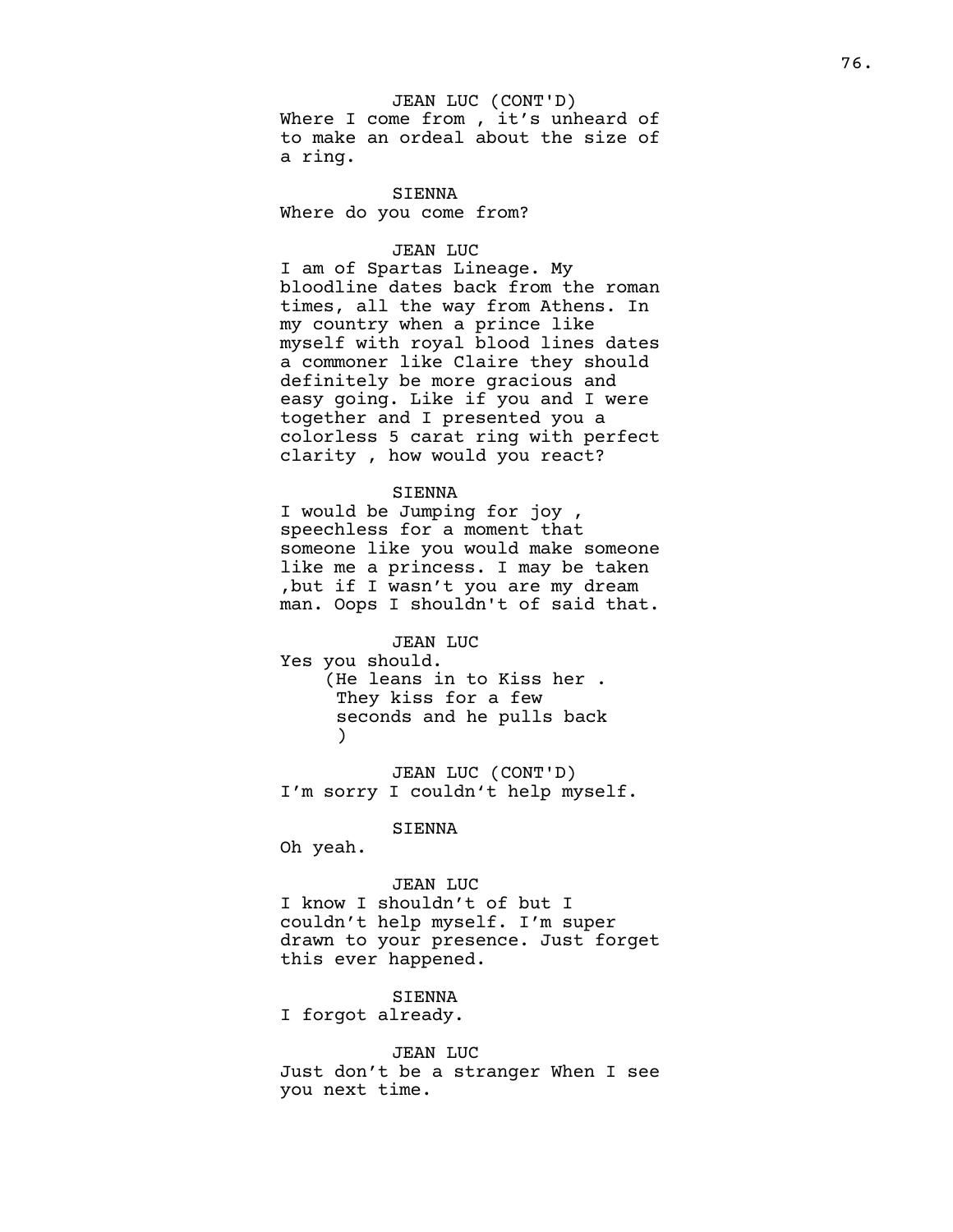SIENNA

I won't.

JEAN LUC Ta Leme, in Greek it means "Until Next time." (In Greek until Next time)

## VOICEOVER

I couldn't believe I just cheated on Antonio with a Greek God. The kiss was electric but I had to shift my focus to my engagement party. All of sudden I came upon a sign that read "Fortune teller," drawing me like a magnet towards the door.

Music comes on showing Sienna walk down the street and intently staring at the window with the sign " Fortune Teller". There was window. She walks in and the Fortune teller name Valentina who goes by "VaL'' Comes to the front .

ACT 5, SCENE 6 INTERIOR : FORTUNE TELLER BUSINESS

Fortune Teller Val: A gypsy who practices black magic and does palm or face readings . She has European roots, and has an accent. Caucasian 30's-50's. Assertive, direct , and is an expert at Love Readings

> FORTUNE TELLER VAL My dear I can already tell you need our top of the line life reading it's a face reading with our crystals. I'm an expert in love and I'm picking up two very masculine men with two different personalities chasing you.

> > SIENNA

That's freaky. How do you know that?

FORTUNE TELLER VAL I'm born with my gift. It's your lucky day I will charge you only \$50 if you promise you come back after you get married for another reading. I take cash only.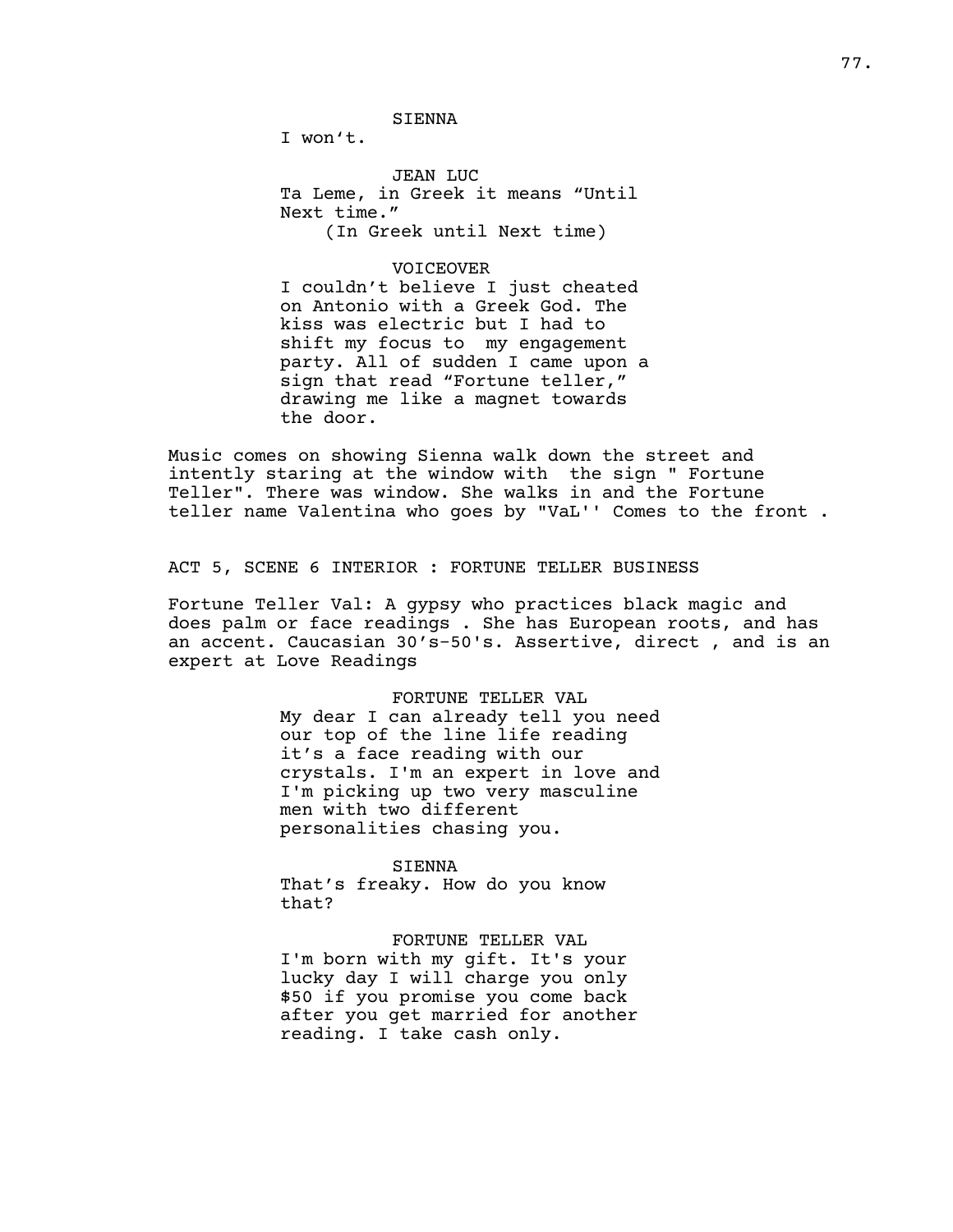SIENNA CRAWFORD Here you go. I promise. (hands her the cash )

FORTUNE TELLER VAL Take seat and get comfortable.

Sienna takes a seat at the table with the crystals.

FORTUNE TELLER VAL (CONT'D) Tell me your zodiac sign , first name , and where your great ancestors are from . This is how I begin my face readings.

SIENNA Well my name is Sienna. I'm a cross between Italian and Irish but I favor my Italian side.

The Fortune teller begins to close her eyes and talk to the spirit.

> FORTUNE TELLER VAL Spirit please come in, and talk to Valentina about Sienna's destiny, especially her future in love, or anything she needs to be aware of.

Val is chanting and then waits around 8 seconds before giving Sienna her reading.

> FORTUNE TELLER VAL (CONT'D) First off, spirit is telling me you are a woman of many talents : design, art , and acting . You act different with everyone you are around. You have been unlucky in love the past ten years, but recently you caught a magical boutique that brought two men out of the woodwork. One begins with a J and the other comes from a family of Royalty. Think Prince William type, and the other begins with an A and comes from a family of mobsters.

SIENNA What do you mean he comes from a family of mobsters?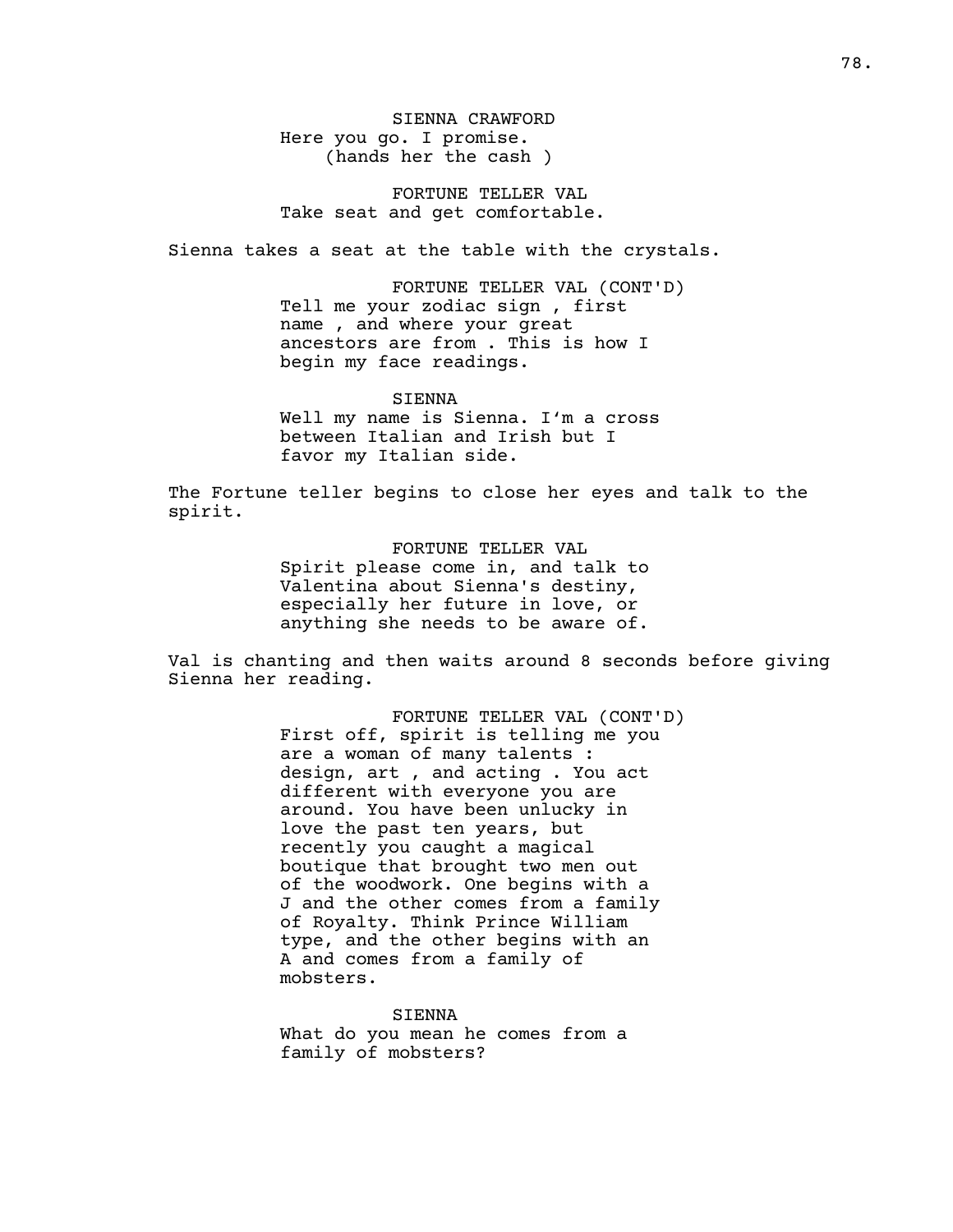## FORTUNE TELLER VAL

You can ask questions once I finish with the reading. The one with the initial A hasn't been hundred percent honest with you . Spirit is saying he needs to follow through with your wedding. I'm seeing cold feet with him, and a lot of jealousy around your relationship. I'm also seeing regret and deep feelings with the man who initial begins with J. His name sounds french. Spirit needs to know their names for me to get more clarity on the reading.

## S I E N N A

Antonio and Jean LUc.

FORTUNE TELLER VAL Ok. Let me tune in

( p a u s e )

Both men have feelings for you, however only one of them is your twin flame, and the other is your life partner. In terms of your career, you are destined for great things with design. I see a dress line in the future, and a second Home over seas. I'm also picking up something with baked goods and modeling too which could form a long lasting partnership for a new business. The last thing that is coming in strongly is the logistics of your marriage to Antonio. The message I am getting is you have a three week window to marry Antonio or else you will go back to being a bridesmaid for another ten years.

## S I E N N A

I know there is a spell from my mom's sides of the family when she married outside the culture.

## FORTUNE TELLER VAL

The spell goes back to before you were born. The spell was shut off When you caught the bouquet. T h e spell is coming from your dad's side to be exact not your mom's s i d e .

( M O R E )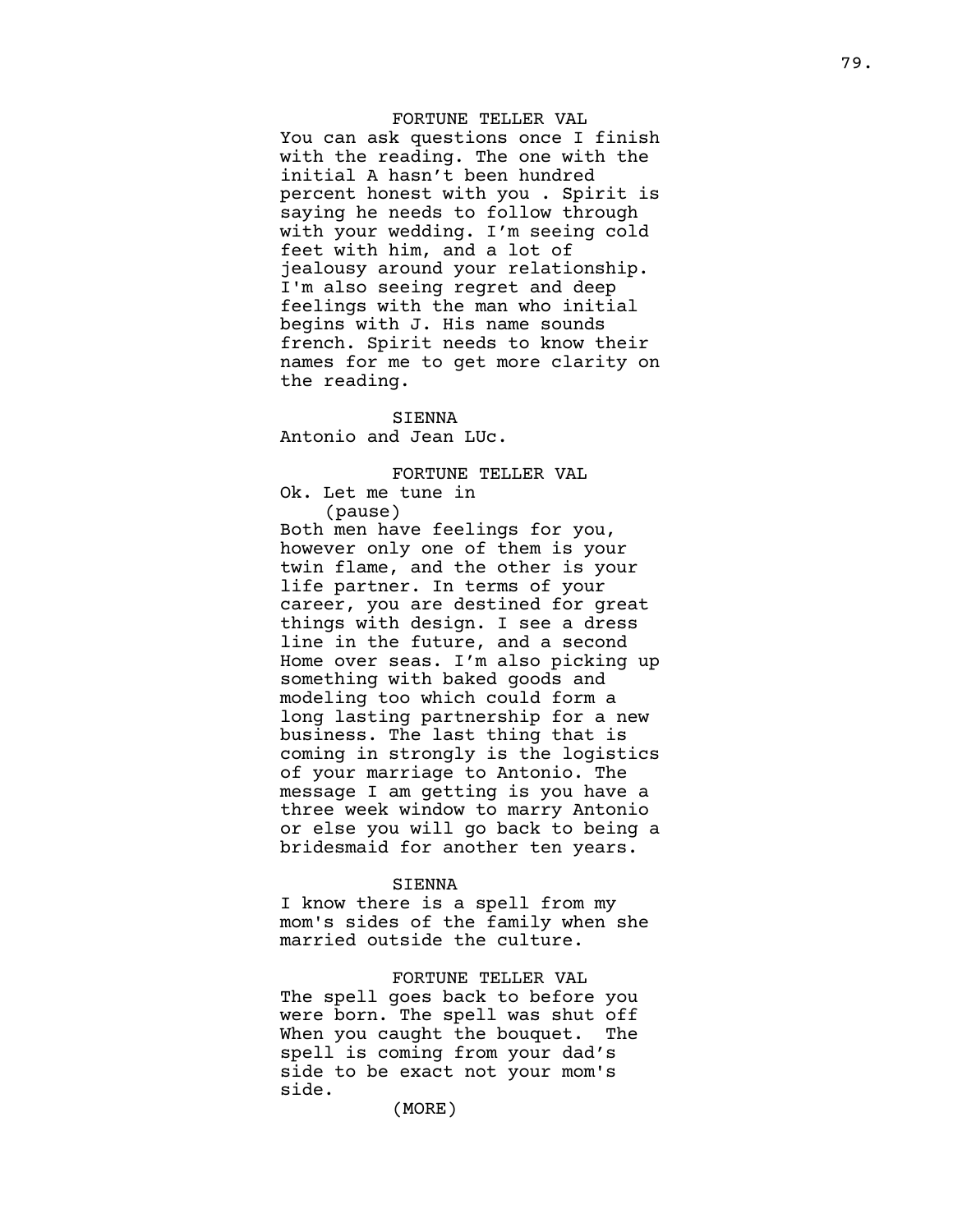FORTUNE TELLER VAL (CONT'D) A relative from his side went to a spiritual advisor who practiced witchcraft, and paid for a curse on your father's offspring. The curse I'm seeing has to do with love, and success.

#### SIENNA

Oh my god. How do I make sure the spell is switched off forever?

#### FORTUNE TELLER VAL

Listen closely, it's important that you follow my instructions. The first relates to marrying Antonio. It is imperative you marry Antonio as soon as possible, give it three weeks at most. If he doesn't marry you , the curse switches back on, and the only option to shut it off again would be to date and then marry someone from a royal bloodline.

#### SIENNA VOICEOVER

So if I'm hearing you correctly I would have to date a real prince or someone with a royal bloodline and then marry them.

#### FORTUNE TELLER VAL

Yes, and you must elope within the two month time frame from the day you become a couple.

#### SIENNA

What if I can't find a real prince or someone from a royal blood line? Am I just doomed to be single forever?

#### FORTUNE TELLER VAL

Then you would have to take a trip to the City of Love, Paris not too long after, attend a wedding there, catch a bouquet, and then go to the Eiffel tower with the wedding bouquet, and have your love story already written out on paper. Be as detailed as possible in the man you will marry, what he does, how he treats you and how you your future will be. Ask spirit to bring you him.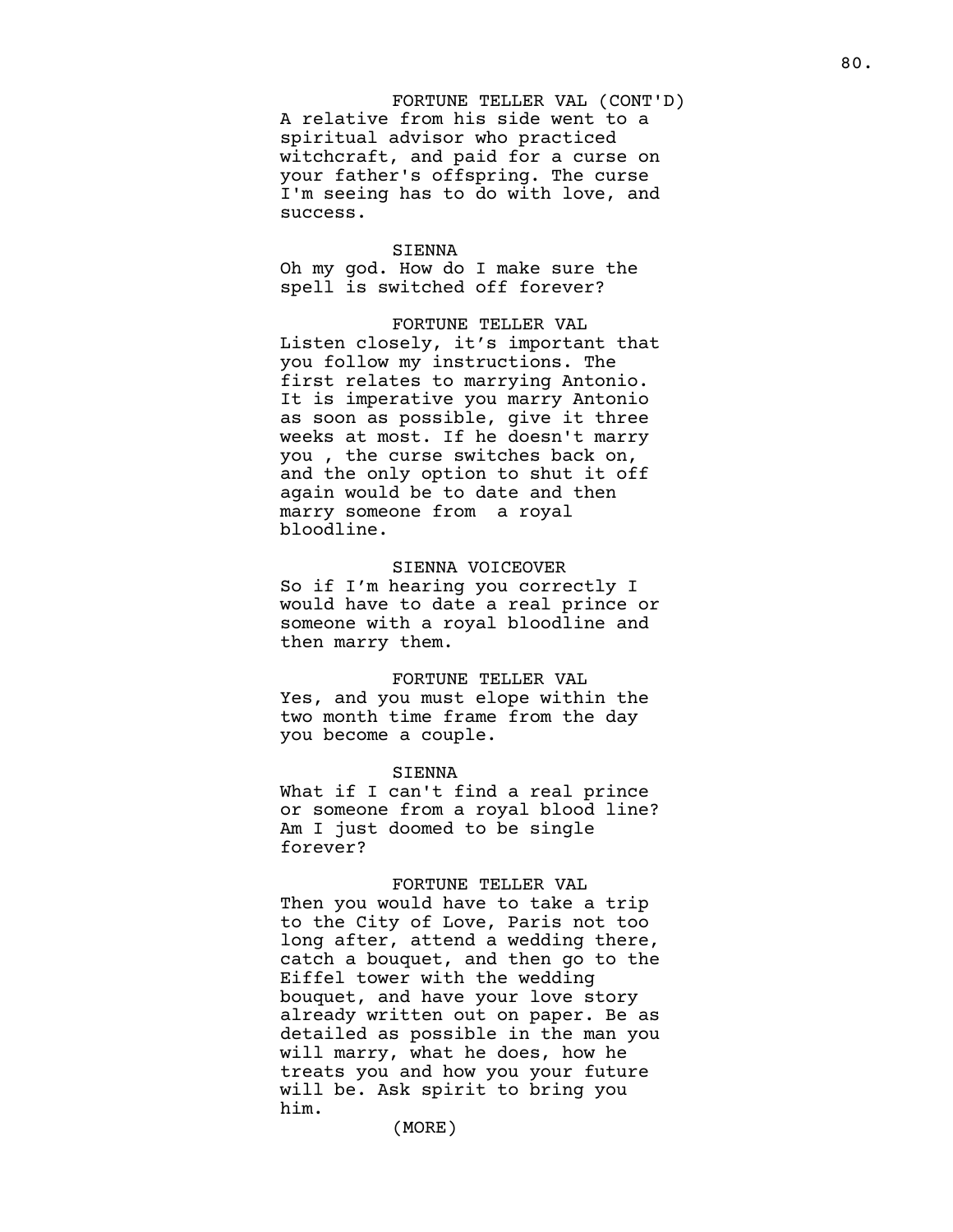FORTUNE TELLER VAL (CONT'D) When you come down, give the bouquet to someone else, and save the letter to take to the beach ocean you see yourself getting married at, put it in a bottle , close it up , and throw it in ocean and let it float into the sunset. This will break the curse for good, and bring you good fortune forever

SIENNA CRAWFORD Wow. Thank you for the reading. I have to think about.

She gets up to leave.

.

FORTUNE TELLER VAL Don't forget to come back to me after you get married.

Sienna leaves the fortune teller.

ACT 6, SCENE 1 : INT: GIOVANNI'S RESTAURANT

Giovanni- Anthony Mancini's business partner, distant cousin and owns the biggest art gallery in New York City. He is a con man and is a head capo that runs with the mafia. He dresses well and is in his late 40's, early 50's

Frankie Mancini- Early 60's - He owns the iTalian restaurant Siena waits tables at and is Antonio's Uncle. He part of the mob, and he loves to be flirty with woman customers and everyone knows him as "The Restaurant king" of little ITaly. Sarcastic sense of humor. He is married and Lilly is his mistress.

Frankie and Giovanni are discussing business at a table. Luke, James McDonald, and Stephen Russo, and Angelo Amarao are at one table discussing business. Sienna is at the hostess stand. Music in the background as the voice over comes in.

> SIENNA VOICEOVER Later that night at the restaurant The usual players were there. Giovani, and Frankie going over business as usual. James Macdonald and Luke were in business with the mobsters, and I couldn't stop thinking about this curse. (MORE)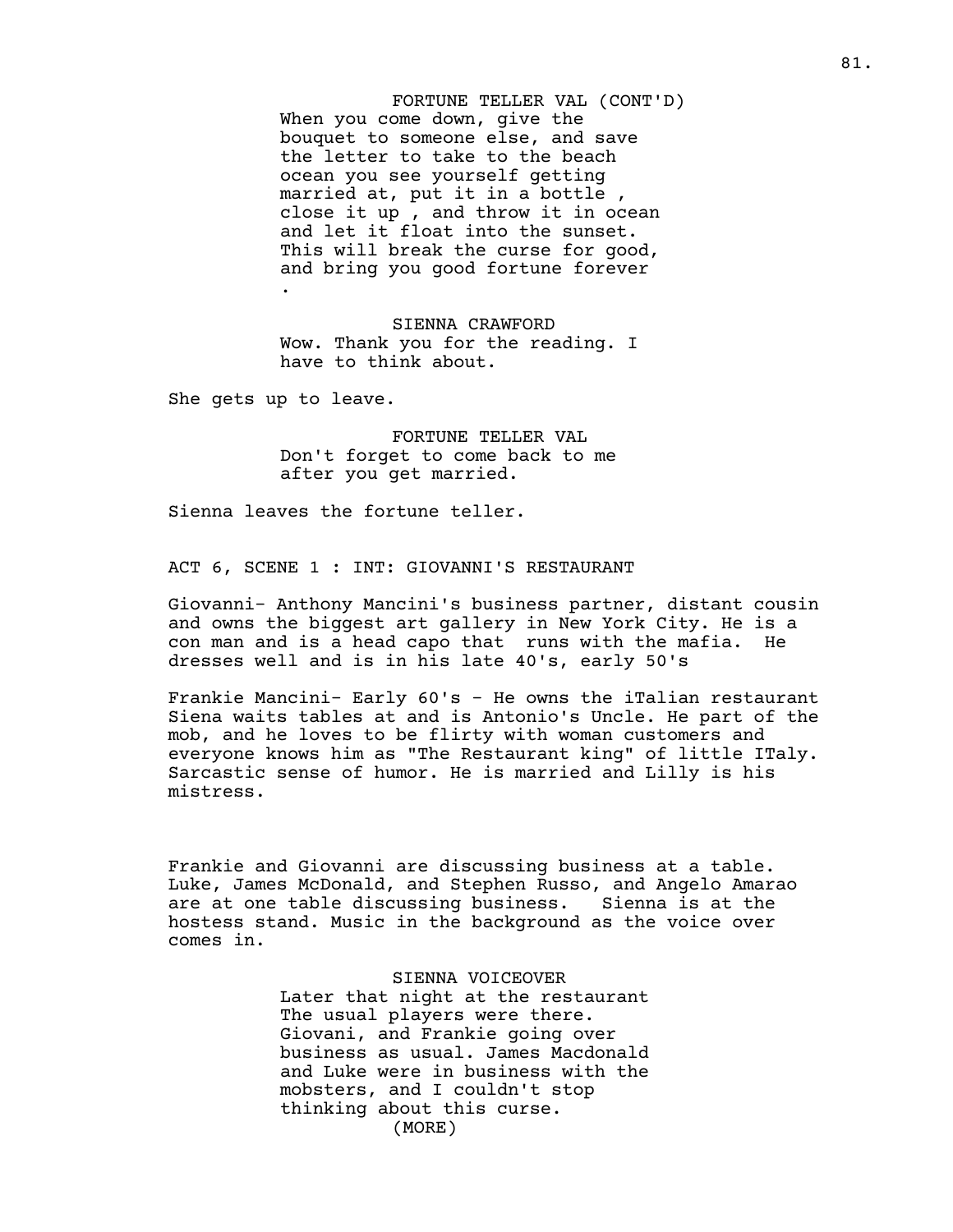SIENNA VOICEOVER (CONT'D) Just when I thought Everything was roses, I learned right there and then, there is a no rose without a thorn.

Frankie and Giovani are deep into politics of the business, and who they need to bribe to launder money. Sienna interrupts half way...

#### FRANKIE MANCINI

The numbers are on the up. The godfather of Brooklyn said we need to get one city official and cop in our favor. It would help with evading taxes, and money laundering.

## GIOVANNI

Have you tried reaching out to Mayor Greg and sitting down with him?

FRANKIE MANCINI I had Lilly call him. She left a message with his assistant

## GIOVANNI

Are you serious?

## FRANKIE MANCINI

Word on the street is that he has a thing for asian woman. Lilly just said she was trying to set up a meeting here. Do you know anyone that knows him personally that could put us in touch with him?

#### GIOVANNI

I know he has a nephew in the city by the name of Jean Luc. He is dating the owner of Modern Bridal.

FRANKIE MANCINI Calire Canellakis, Sienna's stuck up boss.

Sienna comes over.

SIENNA Hey Giovanni so nice to see you.

GIOVANNI Congrats on your engagement.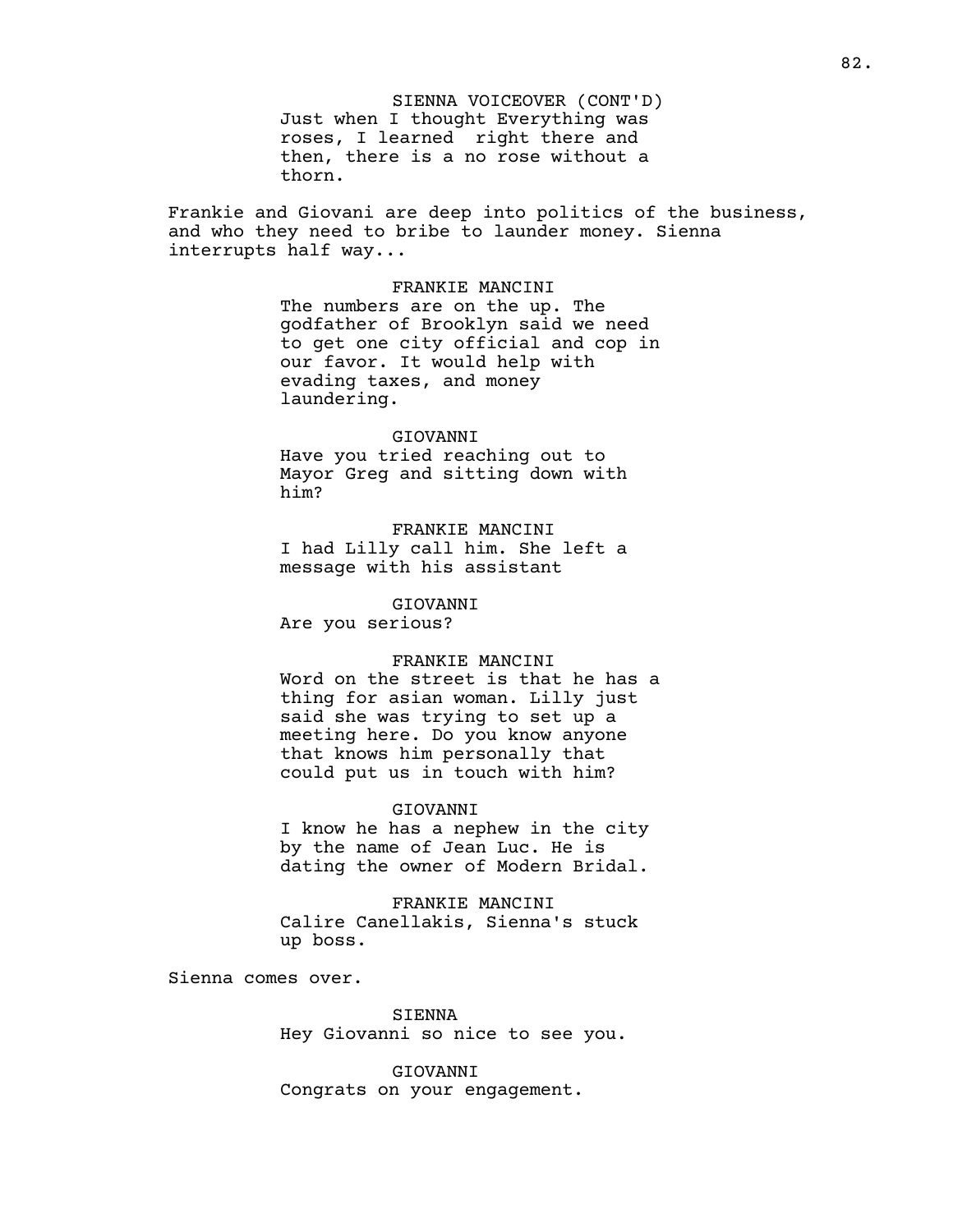## SIENNA

Thanks. You guys are all invited to my engagement party at the gallery this Friday. Stop in before the restaurant gets crazy.

### GIOVANNI

I wasn't aware that your having the engagement party at my gallery?

## FRANKIE MANCINI

Sienna is like a second daughter, so when I heard the two love birds got engaged, I wanted give her a nice engagement party and the opportunity to debut her art.

## SIENNA

I hope thats ok?

#### GIOVANNI

Yes it's fine, but make sure you invite that boss of yours, Claire and her French boyfriend Jean Luc.

#### SIENNA

He's Greek, and yes they are already invited.

### GIOVANNI

It would in your best interest Sienna to make sure Jean Luc is there. Our real estate and restaurant group heard about his family's Diamond Business.

#### SIENNA

Ok I will do my best to make sure he comes.

## FRANKIE MANCINI

Great. Before you know you will be walking down the aisle.

## SIENNA

It's actually going to be in less than 3 weeks at the Ocean Inn, May 14th..

## GIOVANNI

I'm not sure if that would be possible with Antonio's business in Florida.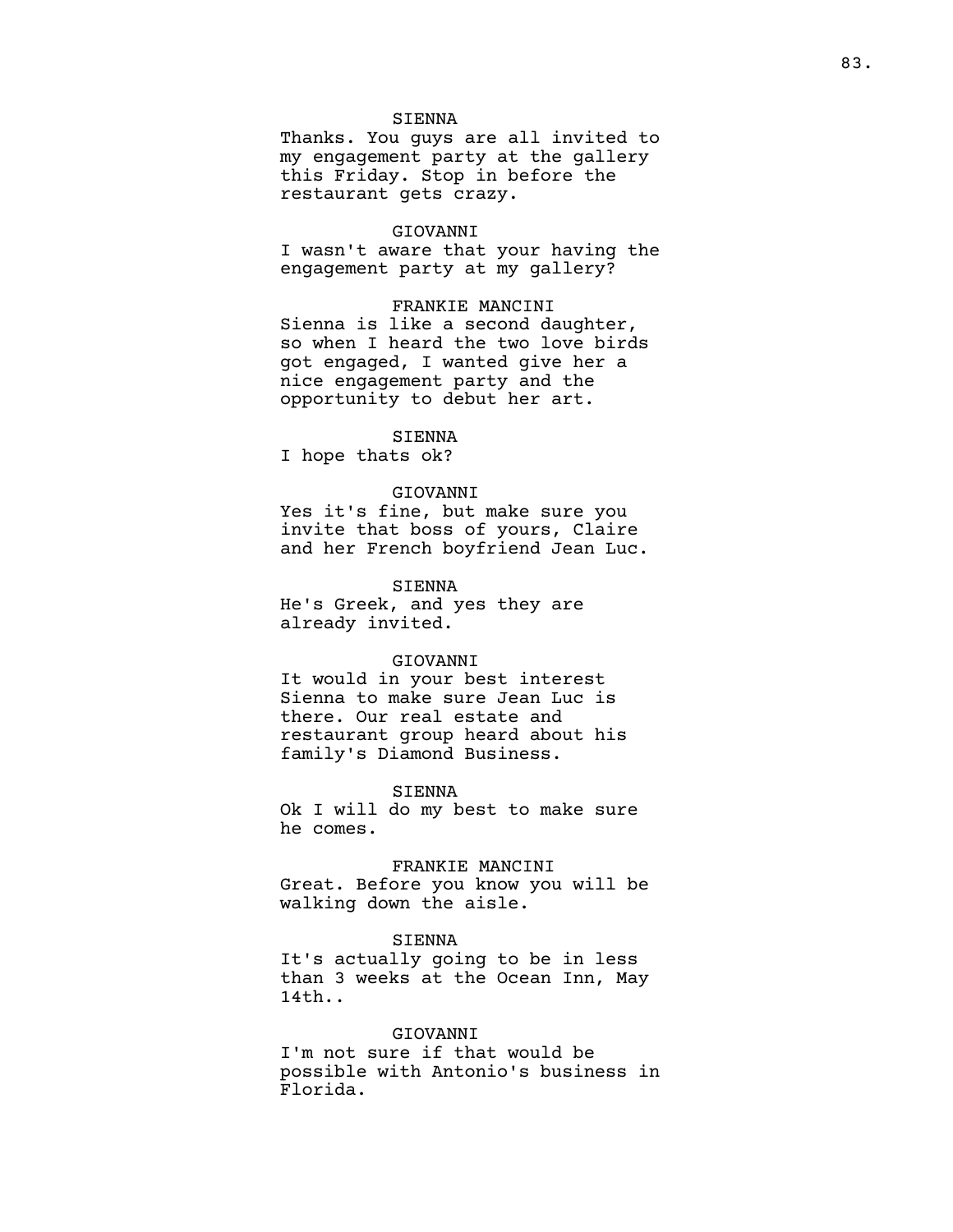## SIENNA CRAWFORD I'm aware of his business in Florida. I live with him half the time..

#### GIOVANNI

Honey, I want you and him to be together that's not what I'm saying. The deadline for him or anyone to Marry in less than 2 weeks seems a bit rushed.

## FRANKIE MANCINI

Giovanni, when you meet the one you know, and there is no such thing as as a timeline.

GIOVANNI Time will tell. I just know Antonio and his business dealings.

ACT 6, SCENE 2 INT: GIOVANNI'S RESTAURANTE

Sienna goes over to the host stand. She is talking to customers, and then she notices Luke O'brien at the table with James Macdonald, Stephen Russo, Angelo Amara, and Giovanni just joined them.

### JAMES MACDONALD

Giovanni, Tom Murphy no longer wants the building. We discussed the lending option with our company that makes sense. The interest rate will be at 12 percent.

GIOVANNI I need you to take two more points off. Can you get me an 8 percent.

LUKE O' BRIAN Giovanni, in our line of business that's not possible.

GIOVANNI In our line of business we don't take no for an answer. (holding out gun to Luke)

LUKE O' BRIAN Ok we can make it right.

Sienna is heading over with Lilly to check on the table.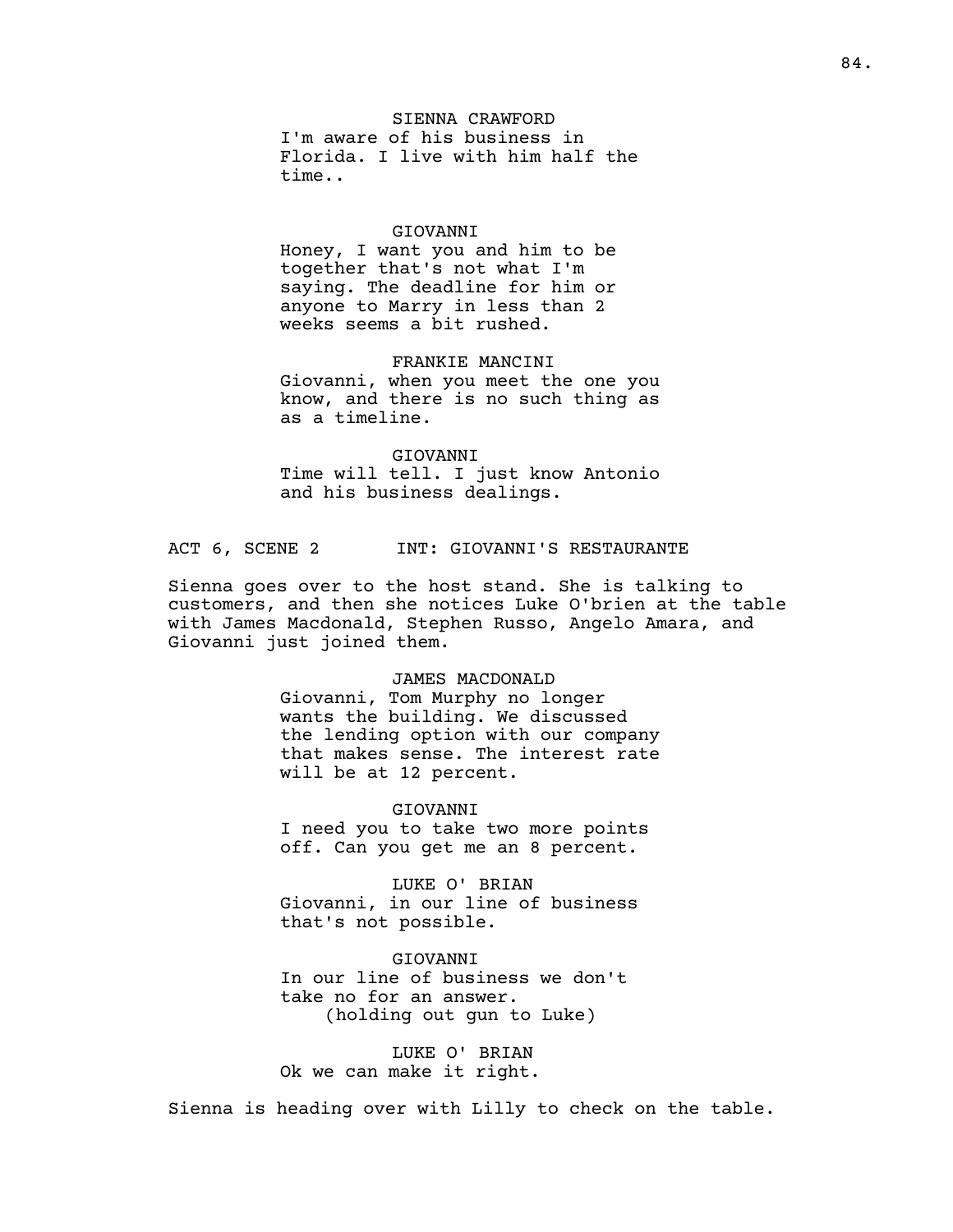#### SIENNA

How are are you guys doing tonight? Just wanted to see if I can go the extra mile for you guys. Luke , I didn't even see you come in the restaurant.

LUKE I'm just that good, no one can ever catch me.

LILLY You can't be that great, because Sienna got engaged after you ditched her. I am at your service still.

(she bows)

## SIENNA

Lilly watch your words.

LUKE O' BRIAN

Congrats!

#### SIENNA

Thank you. I can't wait to start my life with the man of my dreams.

## LUKE O' BRIAN

Was it that guy who looked like rico suave from 5 in half weeks ago?

#### SIENNA

It doesn't matter Luke. You had your chance.

#### LILLY

Yes he did.

## GIOVANNI

Lilly, put in an order for the asian dumplings, and mozzarella sticks.

## ANGELO AMARA

Not again! Hold off Lilly with the dumplings they gave me a big dump last time I was here. I only want spaghetti and meatballs. (MORE)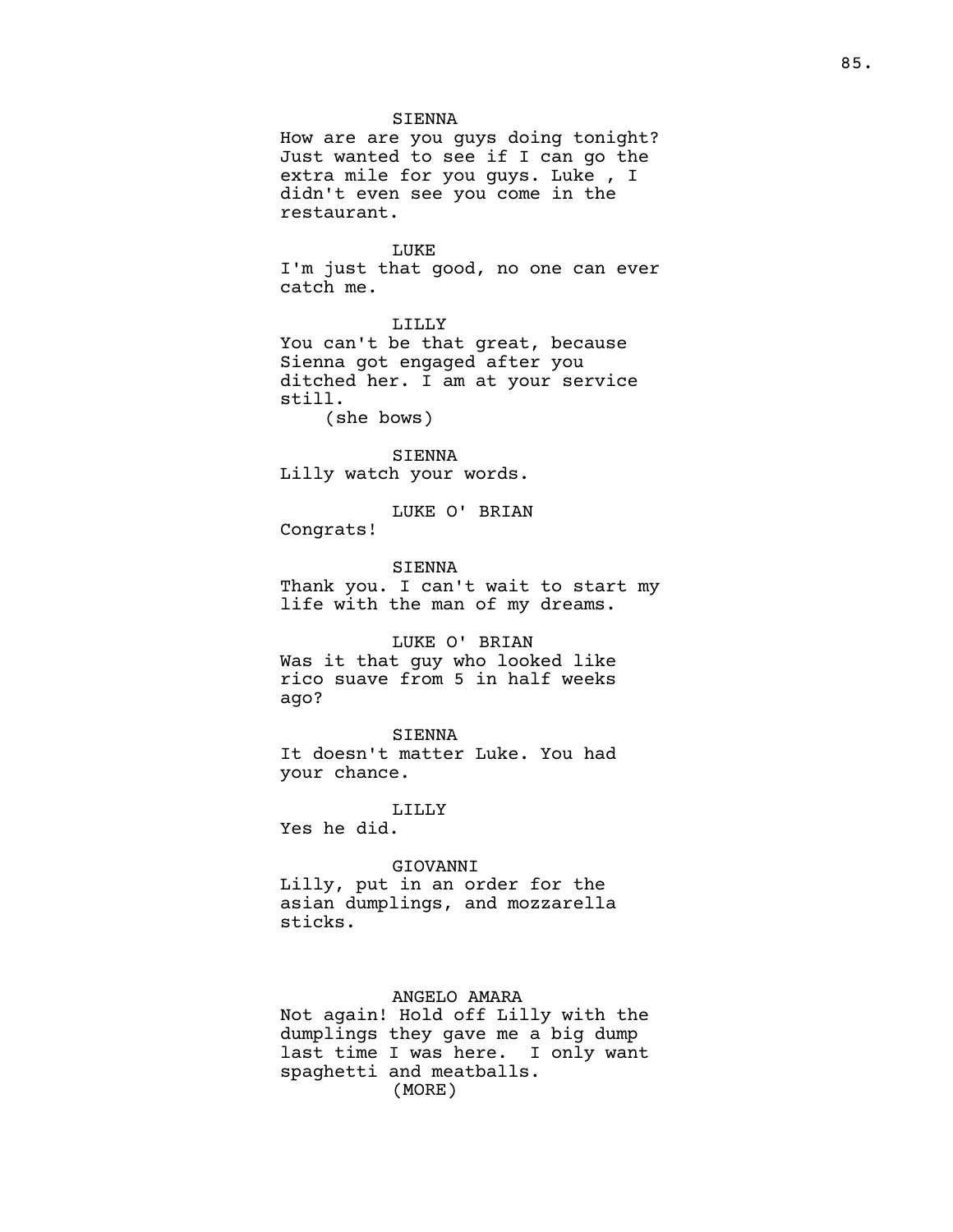### ANGELO AMARA (CONT'D)

Sienna, by the way I have been wanting to set up an appointment to go over the modeling project with the cupcakes.

#### SIENNA

I can try to schedule you in but to be honest I'm hoping to wed by May 14, so it will be tight schedule. I have my engagement party this Friday at the art gallery. You can all come by.

STEPHEN RUSSO Why rush the wedding planning?

#### LILLY

Sienna believes she has a curse because some fortune teller named Val said if she doesn't get married in less than 3 weeks she would be doomed to be unlucky in love.

#### SIENNA

Just be quiet Lilly.

STEPHEN RUSSO Sounds like a Netflix movie.

## ANGELO AMARA

Everyday is a movie when your are dealing hot headed Italianos. Especially one's with big appetites. Girls, I want a round of round of amaretto shots with cannolis.

Sienna, and Lilly head out and get the food, and drinks.

### GIOVANNI

You know us Italians are thick as thieves. No one crosses us McDonald and O' Brien. No one. (looks at Macdonald & Luke)

JAMES MCDONALD I may not be Italian, but I grew up delivering packages to the Italian restaurants. (nods his head) (MORE)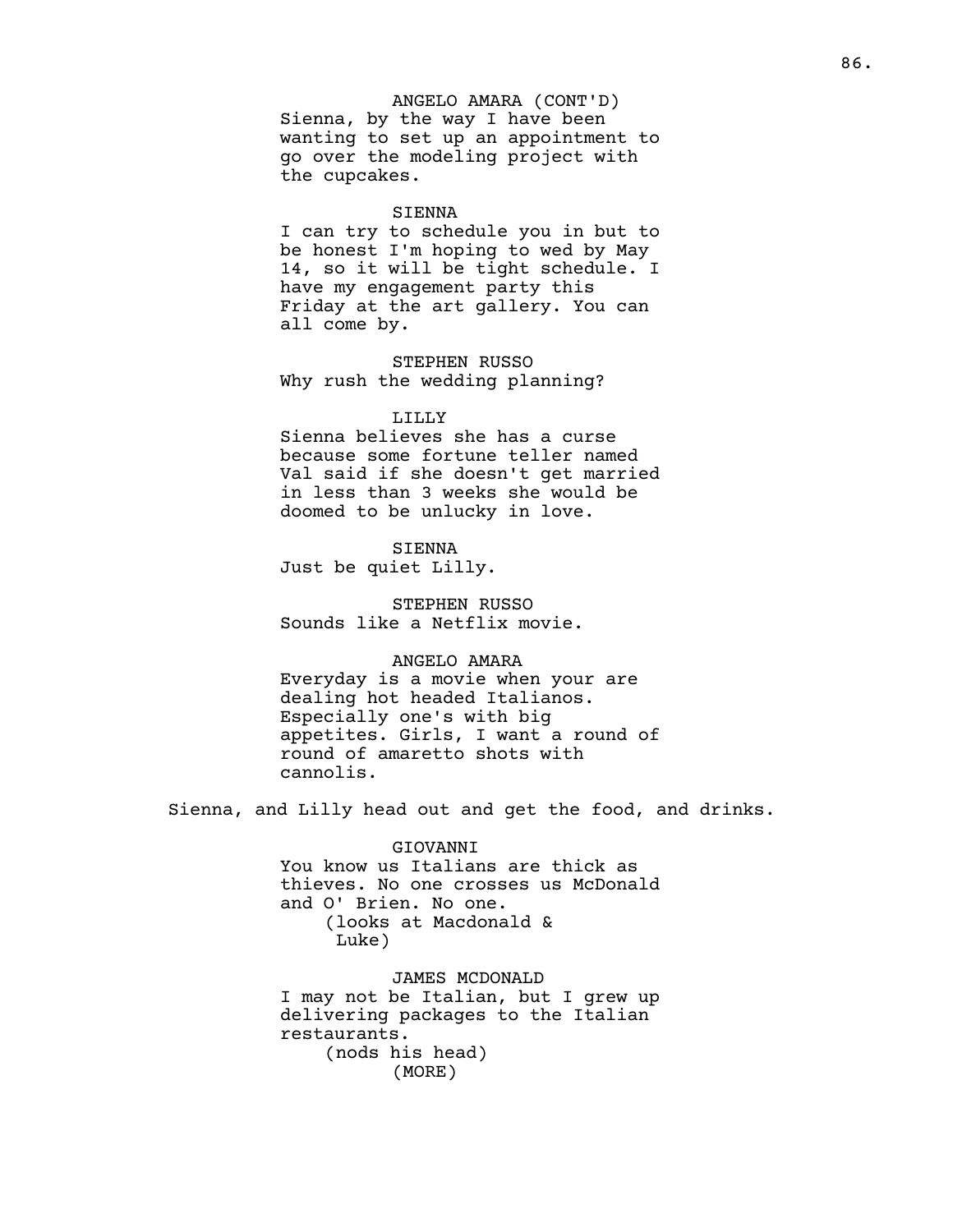JAMES MCDONALD (CONT'D) On that note, I'm ready to take to take Russo's Tomato Sauce and Amara's Bakery to the next level with our funding.

#### GIOVANNI

One last thing gentleman, is that our quarterly statements get fudged, so we can reallocate dirty money back to loan and adjust the books.

Camera is showing Luke's phone recording the conversation, and Sienna notices his phone, and then their eyes meet, and she nods showing she knows that he is recording him. Lilly brings out the shots.

> SIENNA A round of Amaretto Shots. Ciao.

GIOVANNI To Thick as Thieves (raises the shot)

Sienna goes back to the front.

CUT TO SIENNA'S BEDROOM

ACT 6, SCENE 3 SIENNA'S BEDROOM

SCREEN GRAPHICS : TWO DAYS UNTIL THE ENGAGEMENT

Sienna is on the phone with Antonio. They are discussing the details of the engagement and Wedding.

Camera shows Sienna talking to Antonio and you hear him on the phone.

SIENNA

Babe I can't wait until Friday. It can't come soon enough. My family is so excited to meet you.

ANTONIO MANCINI I'm excited to meet them babe.

## SIENNA

I wanted to talk about our Wedding. I Know I'm jumping ahead, but I was thinking we just have a shot gun wedding outdoors in two weeks. I'm ready to be Miss Mancini.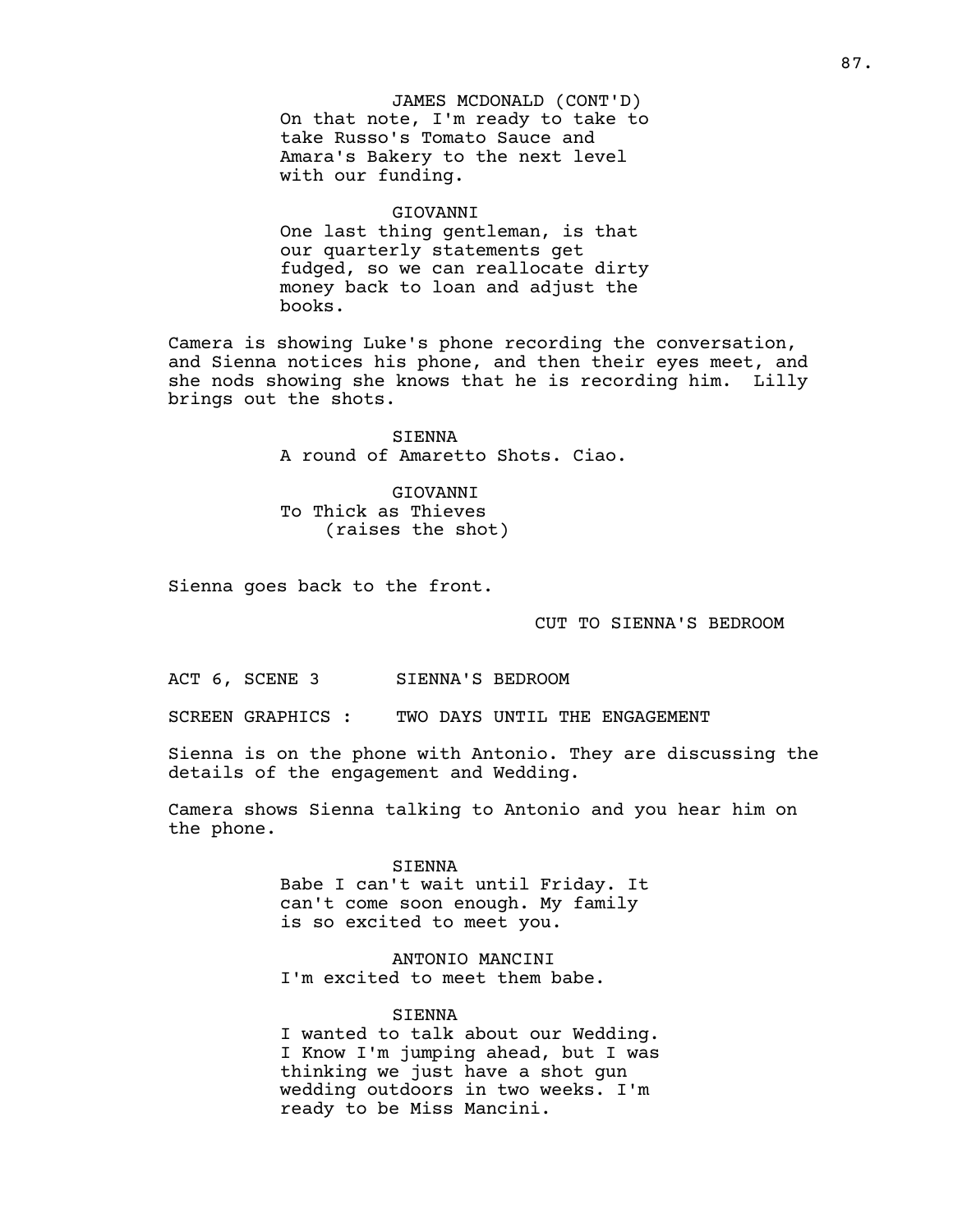ANTONIO MANCINI Babe, we have the rest of our lives to be married why rush the engagement.

#### SIENNA

It's not that I'm in a rush, but you know with my traditional upbringing I can completely move into the Townhome once we tie the knot, and it won't cost an arm and a leg.

ANTONIO MANCINI Let me think about it, and I will let you know Friday at the engagement.

#### SIENNA

I have a place near the water called the Ocean Inn, in long island. It's an inclusive wedding package for around 20 people. It's in my folks budget. I reserved it for Saturday May 14th at 4:30 PM. I put a deposit down.

#### ANTONIO MANCINI

Bella, that's a lot to ask of me considering I have a packed business schedule that has me in Florida half the time. It sounds like you made my decision.

SIENNA I have to get married by this date. Please trust me.

ANTONIO MANCINI I do trust you , but it sounds like you don't trust me.

Sophia Crawford is knocking on the door. Sienna dinner is ready. Camera is focusing on the mom.

> SOPHIA Dinner is ready. We are all waiting for you.

> SIENNA Babe, I do trust you. My mom calling me. We can talk more at the engagement.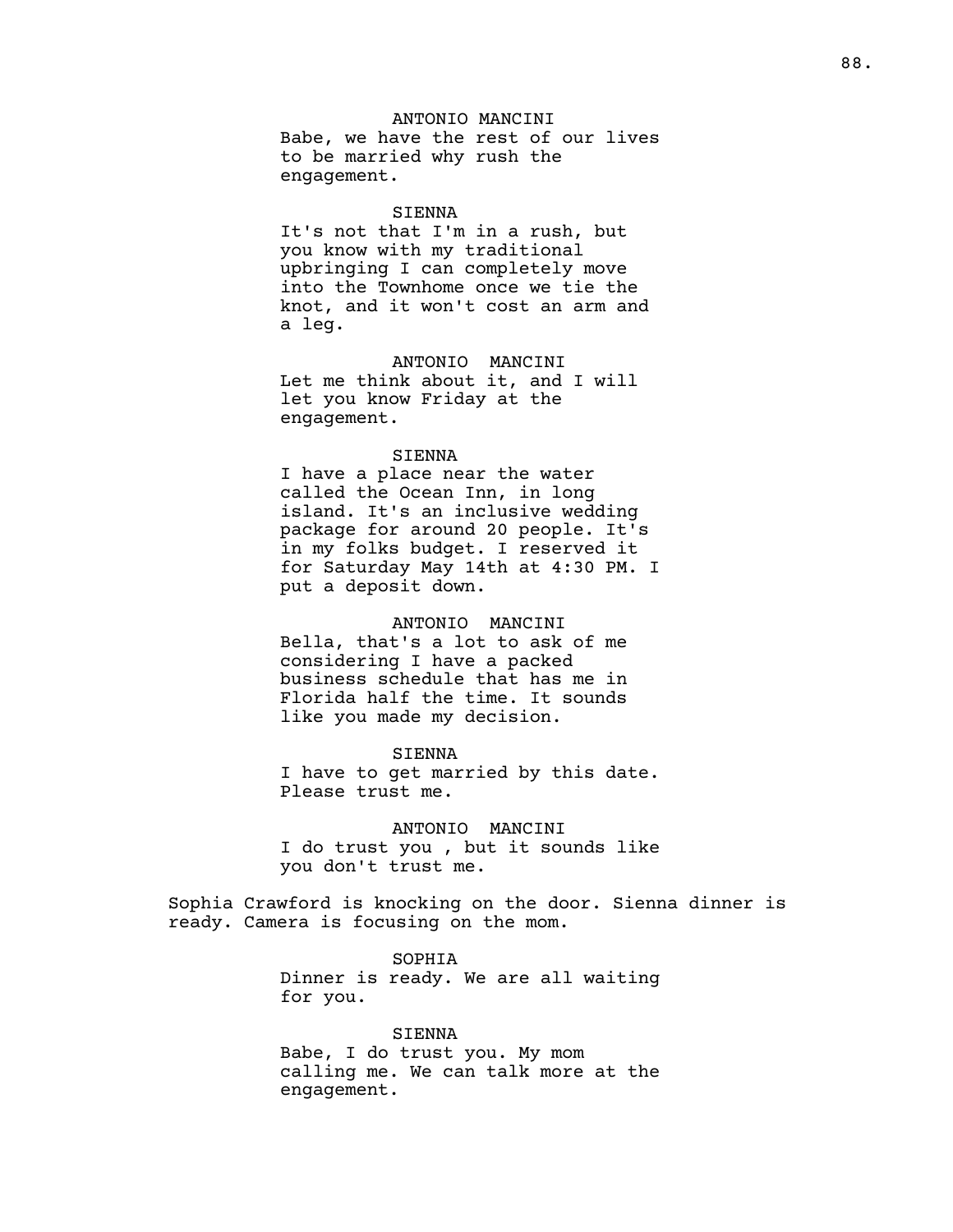## SOPHIA CRAWFORD Is everything ok?

## SIENNA CRAWFORD I will be down in a moment.

She visibly looks worried.

## ACT 6, SCENE 4 INT KITCHEN FAMILY ROOM

Katherine, Carmine, and Patrick are at the table starting to eat, and Sophia is serving food. Sienna comes in, and everyone is quiet.

## SIENNA Oh by the way I'm getting married May 14 at 4:30 at the Ocean Inn on Long Island. You guys are all invited.

SOPHIA What's going on?

KATHERINE She followed my instructions finally on the dating bible.

#### SIENNA

I'm following instructions religiously on Sienna's dating bible. How about them apples Katherine?

#### PATRICK

Watch the tone Sienna. You are still living under my roof.

#### SOPHIA

My dear, why rush everything? There are so many details to planning a wedding.

#### SIENNA

I want to keep it simple, small, intimate and basic. I don't want to go overboard. I hope mom, and dad you can both help out and be there to celebrate.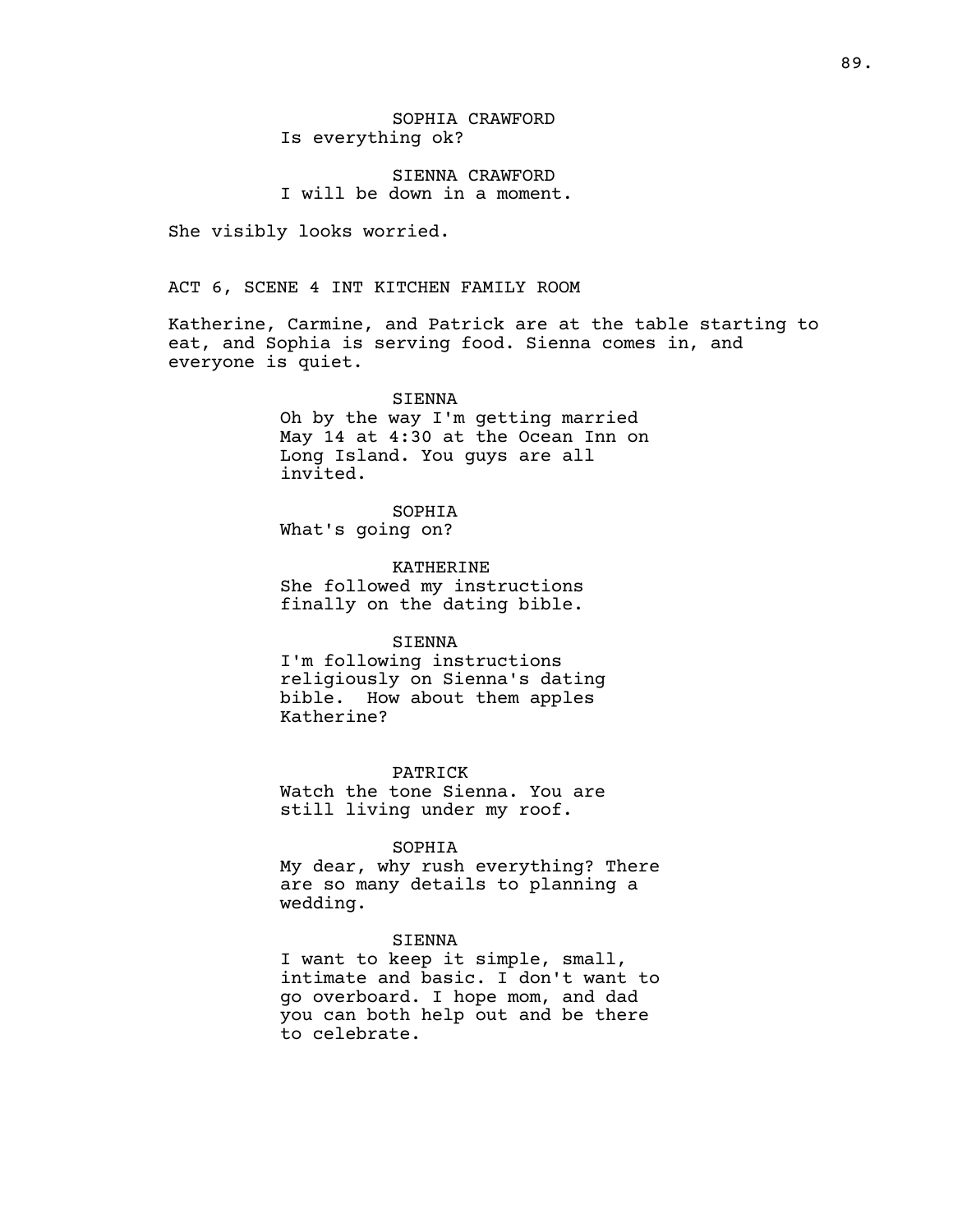## PATRICK CRAWFORD

Of course I wouldn't miss it for the world, but you may not like what I have to tell you before you rush and marry this mobster.

## SIENNA CRAWFORD

He isn't a mobster. I don't want to hear it dad. He is a big time jewelry designer and known art dealer.

## CARMINE

Let's just let Sienna enjoy the engagement, sergeant, don't ruin the moment.

## SOPHIA CRAWFORD

Patrick, i thought I told you to keep your detective work out of the home.

## PATRICK CRAWFORD

Ok if you guys say so, but Sienna don't come crying to me if this burns up before your own two eyes.

### SIENNA

I have had enough of bad mouthing my fiancee. You can either come to support me at my engagement party and wedding or not. For your information, I will be moving out the week after I marry Antonio.

Sienna Storms out. Camera is back at the dinner table

## SOPHIA

How many times Patrick have I told. You to leave your cop duties at the station. For once let Sienna make her own decisions.

#### KATHERINE

She is clueless in making her own decisions. She has been unlucky in love her whole entire life until she met Antonio. Something is not adding up.

SOPHIA Katherine for once in your life focus on yourself. (MORE)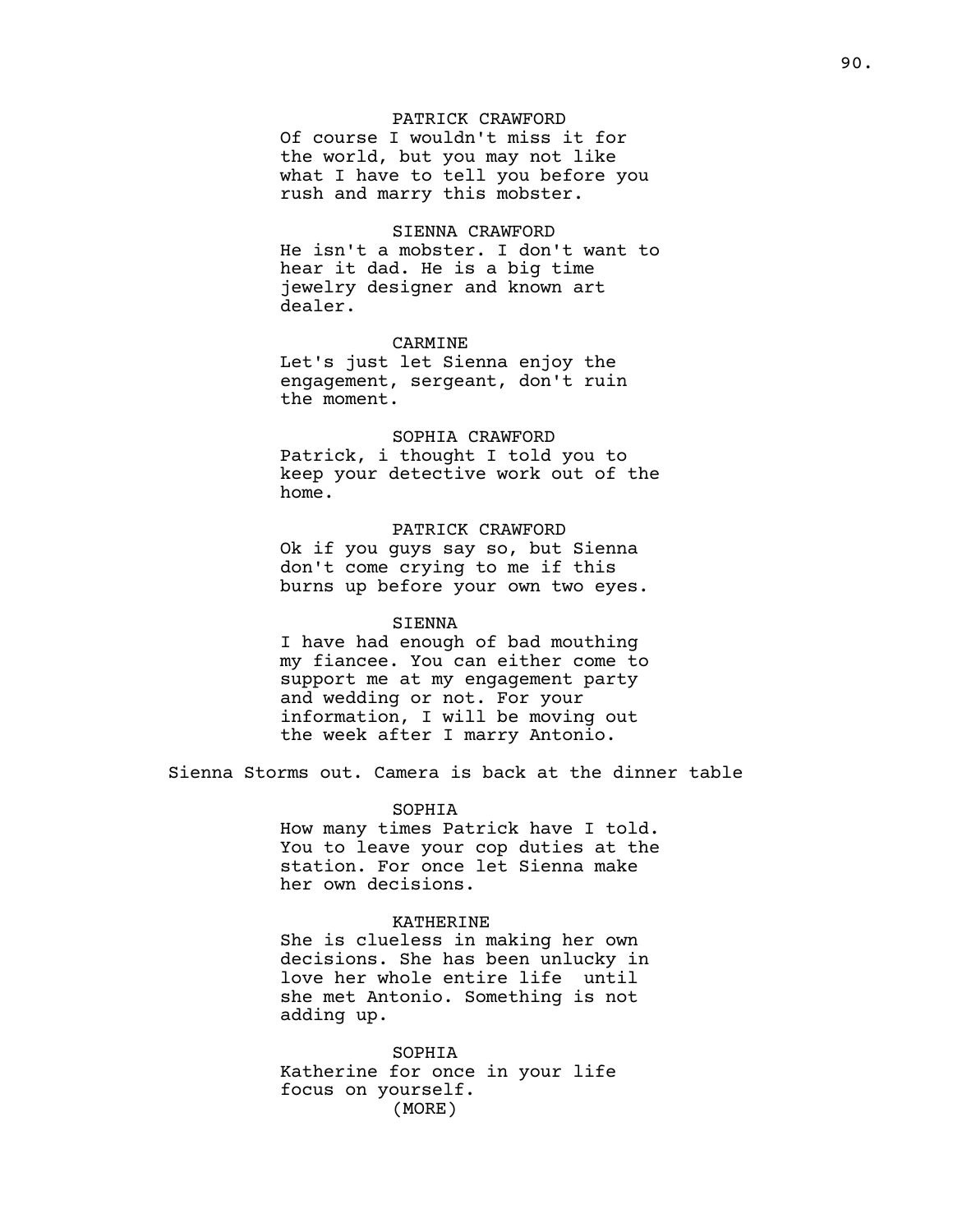## SOPHIA (CONT'D)

Worry about learning how to cook decent meals for your husband Carmine, so he won't be at strip club eating dessert. Nothing gets past my ears in this city.

### CARMINE

I don't know what you are talking about. Katherine, I told you I only went there once with Giovanni for a business dinner.

Katherine get ups.

### KATHERINE

We can talk about this later. I had enough for tonight.

The two exit.

### SOPHIA

You can sleep on the couch for the rest of the week, and make your own dinner, do your laundry, and pick up your own crap until you learn your lesson to not stick your nose where it doesn't belong.

ACT 6, SCENE 5 INT: MOONLIGHT COFFEE

SCREEN GRAPHICS: 30 Minutes before the engagement party.

Jean Luc is at the table waiting for Claire. Claire comes in.

JEAN LUC

Hey you.

CLAIRE How have you been ? You look worn out.

JEAN LUC I have been working over time with orders from Spatkas Diamonds. Speaking of diamonds, I see you are not wearing the ring.

CLAIRE I wanted to talk to you about that.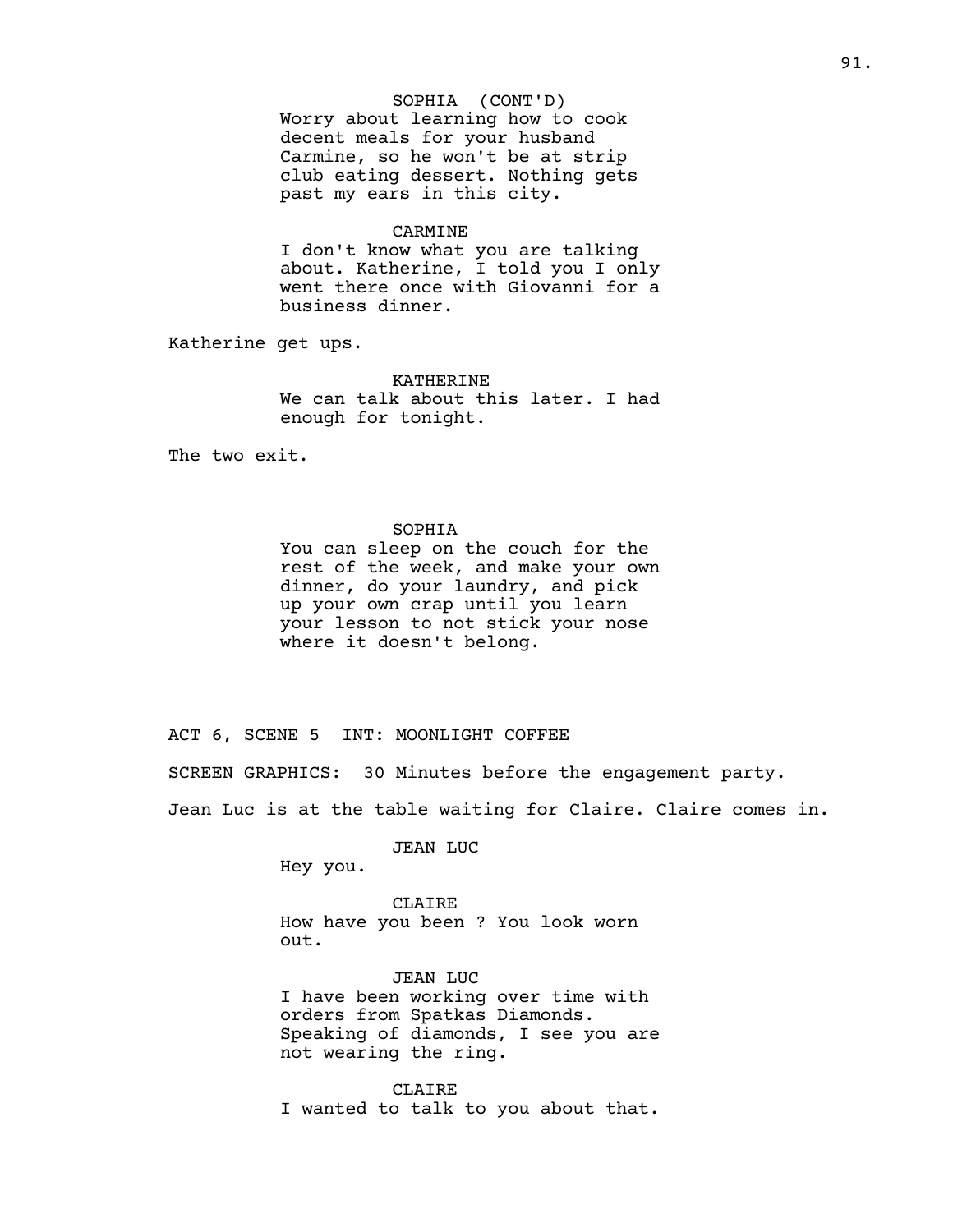## JEAN LUC

And…

## CLAIRE

I would like to resume where we left out. I would like to be engaged if i can exchange the ring you gave me for an 8 carat flawless diamond. Being in the diamond industry this should be a easy for you. I can't be The owner of Modern Day bridal with just a 5 carat ring. It says a lot about me and us.

#### JEAN LUC

I don't know about us anymore. The way you are behaving is baffling, considering I gave you a flawless 5 carat that costs over a 6 figures. Why in the world would someone like me want to pick up where we left when you are acting like a spoiled brat.

## CLAIRE

Come on Jean Luc. Your over Analyzing this. I still love you, and you know I treat you amazing.

## JEAN LUC

Answer this one question. If we get married will you cook Greek food in sexy lingerie a few nights a week until death do us part?

Claire looks at him like he is being ridiculous.

## CLAIRE

Are you on something?

#### JEAN LUC

No, of course not. Just answer my question.

## CLAIRE

No of course not. We are going to hire a personal chef for that, a heavy bald guy, so all eyes are always on me.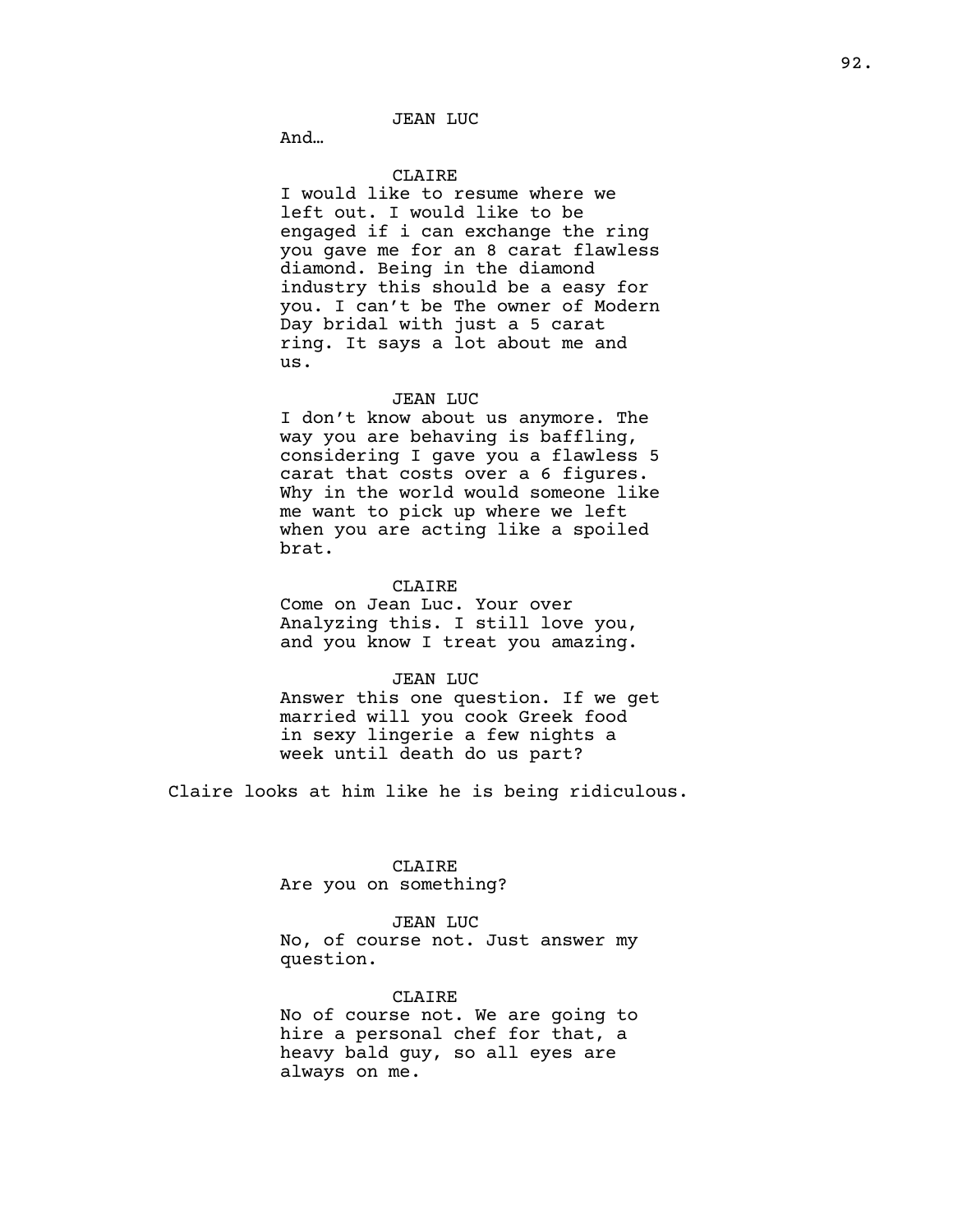Claire thanks for answering my question . This isn't going to work. Can I have the ring back ?

## CLAIRE

What? Why?

## JEAN LUC

You are not a fit for me. Your beautiful and All around great, but…

## CLAIRE

Because I won't slave away in Lingerie cooking gyros and traditional Greek food.

JEAN LUC Not exactly. I have fallen for another woman over the past month.

Claire begins to have a hissy fit.

CLAIRE Who? What's their name? They can't even compare to me.

### JEAN LUC

It doesn't matter in the scheme Of things. All that matters is that you will find someone better to give you a bigger Rock.

Claire takes his drinks and spills it on him..

CLAIRE Go Fuck yourself!

BARISTA 2 Man, You can have a cappuccino on the house.

She walks out the door angry.

ACT 7, SCENE 1 INT: ART GALLERY

SCREEN GRAPHICS: The Engagement Party

The camera focuses on crowd talking . There is music playing. Sienna's art work is on display. Sienna is with Antonio , and her parents are by her side along with Frankie and Lilly . Giovanni is near the alcohol table.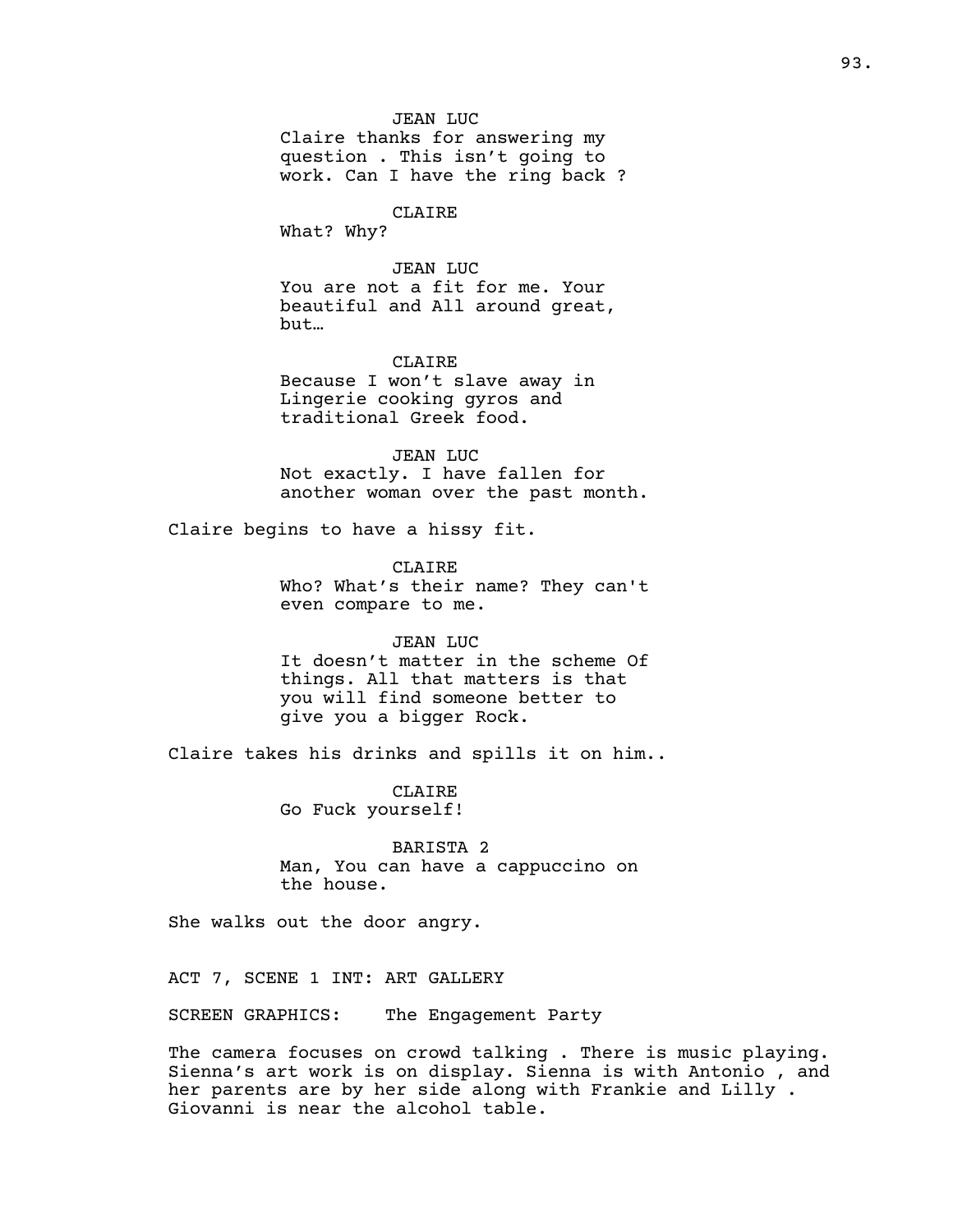Antonio, welcome to the family.

He gives him a handshake.

ANTONIO MANCINI That's a firm handshake.

## PATRICK

That's how a chief of police does it.

ANTONIO MANCINI

Just a little reminder you are not on duty now, because if you were I wouldn't be here.

### SOPHIA

Patrick enough of this cop crap. We are at an Italian owned Gallery. If you don't stop where you at, there will another week of sleeping on the couch, and fending for yourself.

#### ANTONIO MANCINI

A real Italian Woman. Like mother like daughter.

### SOPHIA

Thank you. I only want the best for my daughter. Sienna Is one of a kind. She is the Queen of hearts, extraordinary with a big heart.

#### FRANKIE MANCINI

Big heart indeed. Sienna, is like a daughter to me. Who do you think is responsible for this match made in heaven ?

## PATRICK Of course the biggest mobster is. (sarcastic )

FRANKIE MANCINI Thats right Crawford. Don't underestimate a wise guy from the neighborhood. You Po's undervalue how much we contribute to society.

PATRICK CRAWFORD You contribute dirty money and that's it.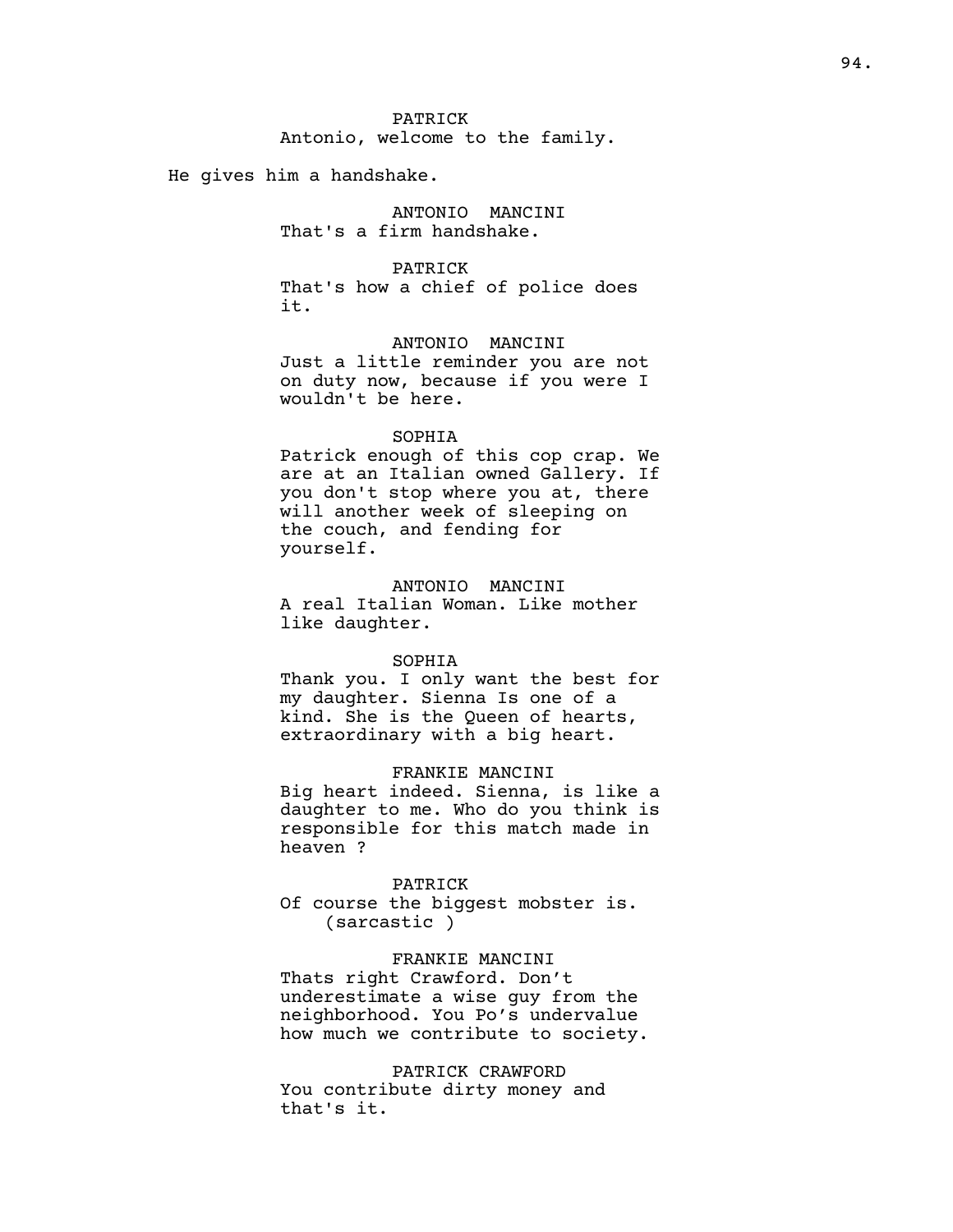(holding up a fist)

## PATRICK

Yeah I did.

Sophia is pushing Frankie away.

#### SOPHIA

Forgive him he has diarrhea of the mouth. He changed medications and it makes him unaware of what he says. Enough Patrick.

Patrick heads to the table, and Sienna comes and chimes in

### SIENNA

Is Dad at it again ?

#### SOPHIA

Yes, but it's under control. Don't stress.

## FRANKIE MANCINI

If you weren't a daughter to me I would knock your father out and have him on the garbage route.

#### ANTONIO MANCINI

Sienna, I didn't know your dad was a cop. That could change the nature of our relationship.

#### SIENNA

Yes but I assure you he is not a typical cop, and he is retiring in the fall.

#### ANTONIO MANCINI

I despise cops. You know they killed my father and they almost put me in the slammer.

#### SOPHIA

And my family is from the old country. My great uncle was Al Capone. You see a real cop would never marry into a Family with mob ties.

(MORE)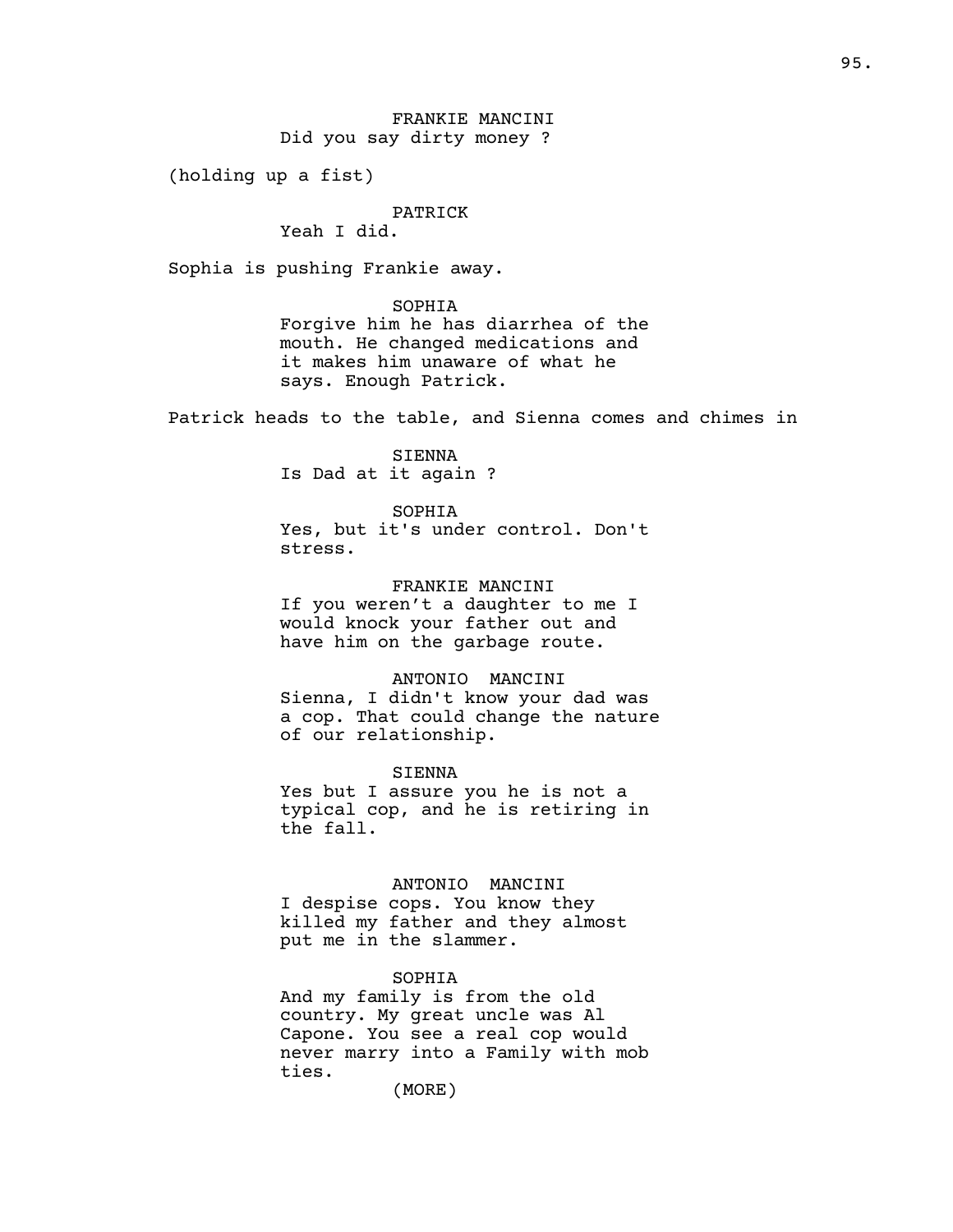SOPHIA (CONT'D) He is a fugazi, and to change the subject Let's enjoy the art, drink, and celebrate a true italian romance.

ANTONIO MANCINI Sienna's art will look so beautiful in my home in Paris.

SIENNA A home in Paris?

ANTONIO MANCINI It's just one of the surprises for you my love. Are those your friends? (he looks over to the table)

The camera switches to Claire and Athena, near the drink table. Then it switches back.

> SIENNA CRAWFORD Clarie, And Athena. I wouldn't exactly call them friends. It's my boss and her carbon clone assistant. Now Tiffany, on the other hand, Miss Queen of Pop is one of my girls and should be here any minute now, and of course Lilly, Frankie's girlfriend.

ANTONIO MANCINI Yes the kimono girl. I remember her. How could i forget her asian dumplings. (phone is ringing) Excuse me for a moment I have to make call.

The Text on Antonio's phone is from GIA and screen reads

GIA (TEXT) You need to come back before Monday. The results are in from the doctor, and they aren't good. He wants to meet with both of us.

SIENNA CRAWFORD We are making the speech in the next ten minutes, so hurry up.

Antonio heads outside.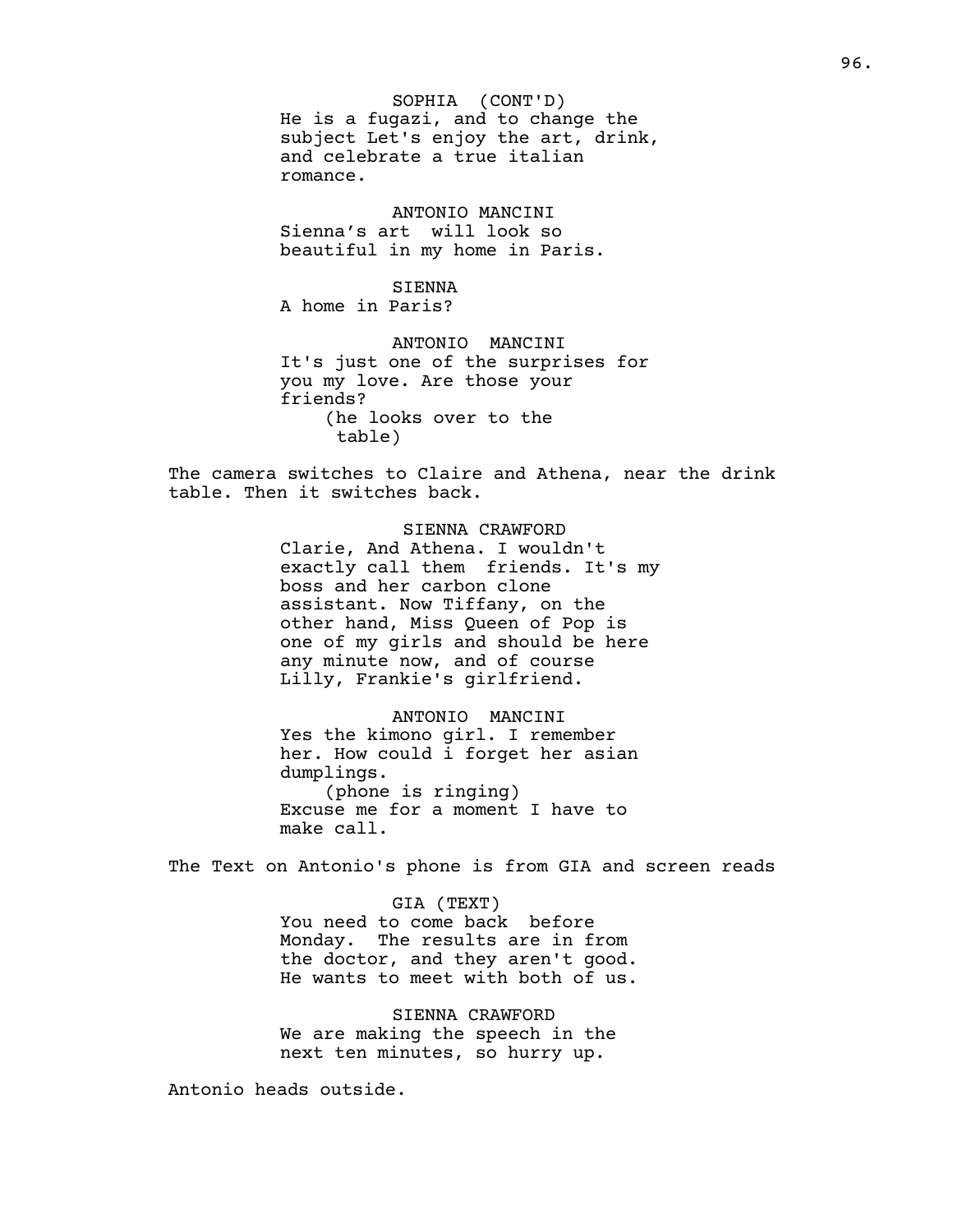Antonio is looking serious during his phone conversation outside the steps, and Jean Luc is listening to this conversation as he walks in.

> ANTONIO MANCINI Gia, we will get through this together. I love you, and when I said my vow to you 13 years ago I meant it through sickness and health until death do us part. Uhh I have to get back to client. See you tomorrow.

Jean Luc comes up.

JEAN LUC Is everything ok?

ANTONIO MANCINI Of course. Why wouldn't it be?

JEAN LUC The conversation seemed a bit off for someone who is getting engaged.

#### ANTONIO MANCINI

Don't stick your nose where it doesn't belong. In mine neck of the woods, that will get you killed and in the butchers freezer. Focus on your love life. Your fiancee is flirting up a storm with Giovanni.

JEAN LUC She is my ex fiancee.

ANTONIO MANCINI What happened?

JEAN LUC It doesn't matter now. All that matters is the celebration of you and Sienna. (sarcastic)

## CUT TO INTERIOR OF ART GALLERY

Music is playing . The camera is focusing on the people especially Claire and Giovanni flirting up a storm .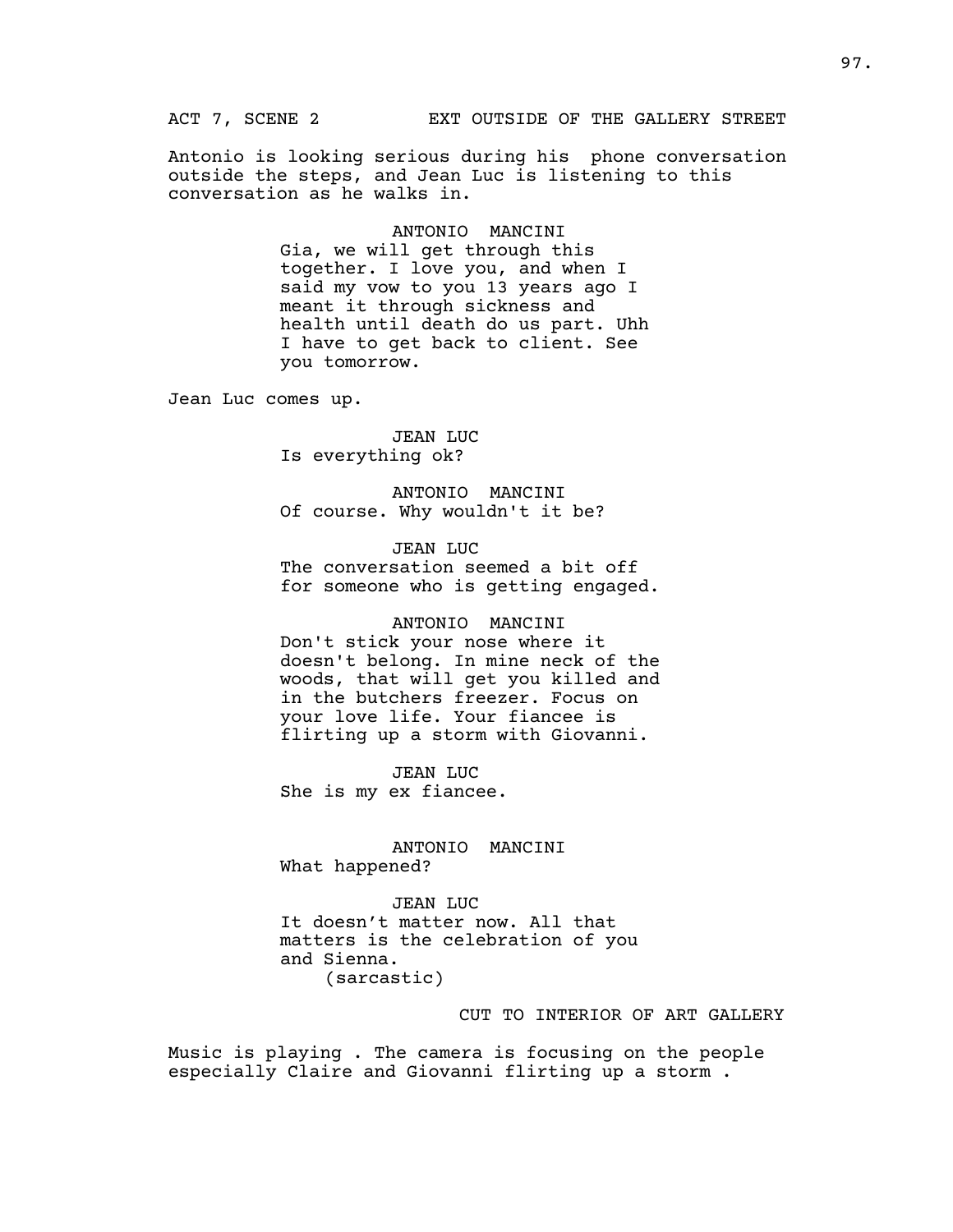## GIOVANNI

Claire, welcome to our gallery. You look beautiful. I heard your company is launching A wedding dress line.

## CLAIRE

Yes it is.

ATHENA We have the dress samples hitting the wedding expo this summer.

## GIOVANNI How exciting. Maybe you can design a dress for Sienna.

SOPHIA CRAWFORD That would be impossible. Sienna is set to marry in less than 3 weeks.

Jean LUc walks in and Claire realizes.

CLAIRE What the hell is he doing here ?

## ATHENA

Jean LUc.

#### CLAIRE

Yes. No one breaks up with me and then has audacity to show up right away at the same event.

#### GIOVANNI

I told Sienna to invite him because we are looking to partner with his Diamond Business.

## CLAIRE

Make sure he stays 10 feet away from my designer hand bag, otherwise he is going to get real wet, and I mean the bad way!

#### GIOVIANI

If he gives you a problem I will kick him out. It's my gallery.

Claire excuses herself as she starts to take deep breaths and choke up tears and says,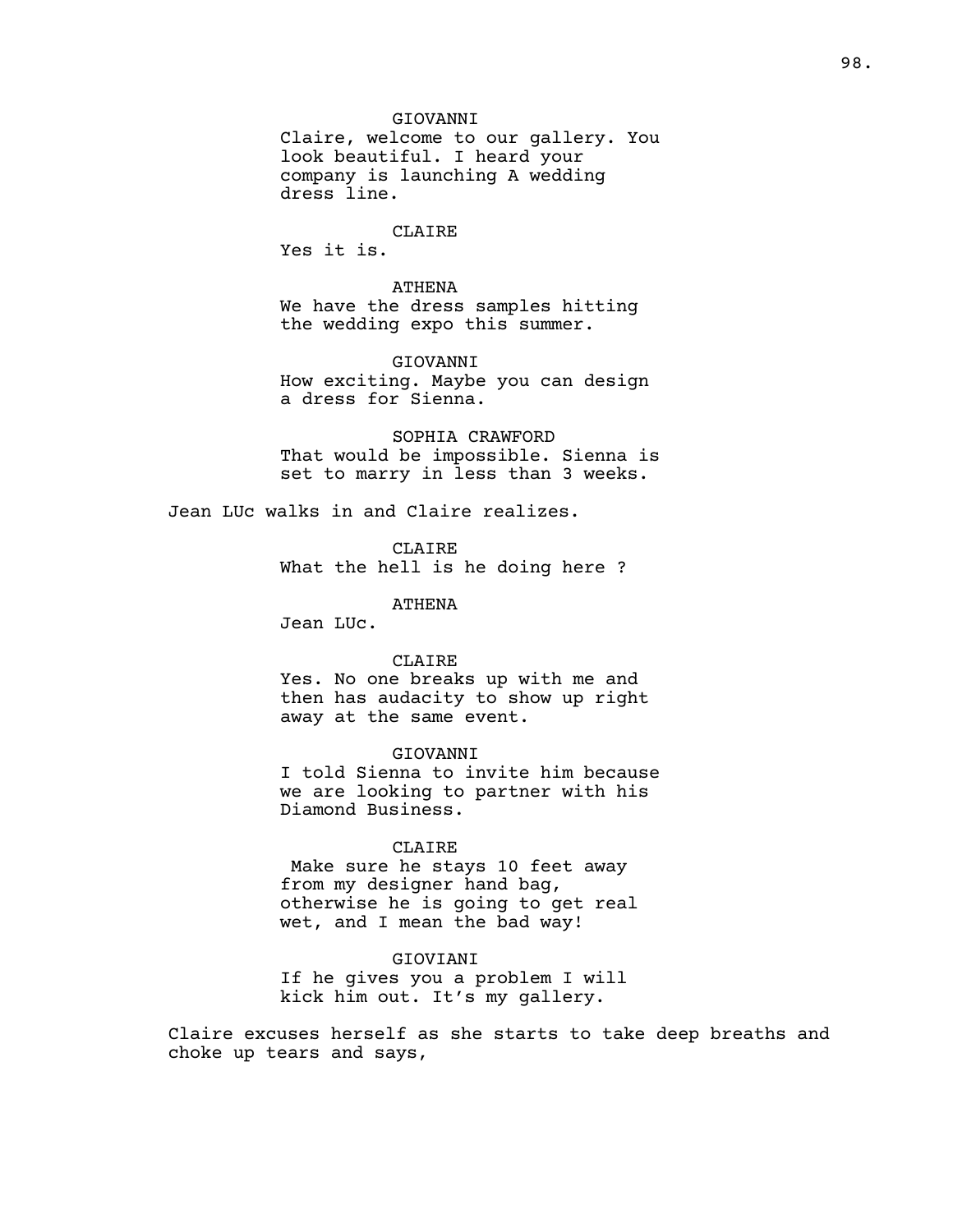CLAIRE I was supposed to be getting married this should be me. Excuse me I need a minute to compose myself.

## CUT TO THE FRONT OF THE GALLERY

FRANKIE MANCINI I need everyones attention. First off, I just wanted to thank everyone for attending . All the art is available for sale. Please take notice that the majority is Sienna's. Part of the proceeds will go to a local woman's shelter. Now I'm going to hand the mic to my cousin Antonio who is going to say a few words.

Antonio takes the microphone all confident, with his rico suave character.

> ANTONIO MANCINI Thank you all for attending. When Frank told me he found the perfect woman, he described her as a renaissance woman, waiting to just bloom upwards. It was love at first sight for me with Sienna. I just happened to be that ray of sunshine to help her bloom. Right babe.

## SIENNA CRAWFORD

Yes.

ANTONIO MANCINI Since I met Sienna, her art has flourished to another level. She has taught me so much about life, and to find gratitude in the small things. She is kind, witty, and and cooks for me in the flesh, no really ?

(Pause for laugher in audience )

In sexy lingerie or bikini's.She has made me the luckiest guy on earth and I can't wait to start my future with the soon to be Ms. Sienna Mancini.

They end up kissing. Frankie comes back.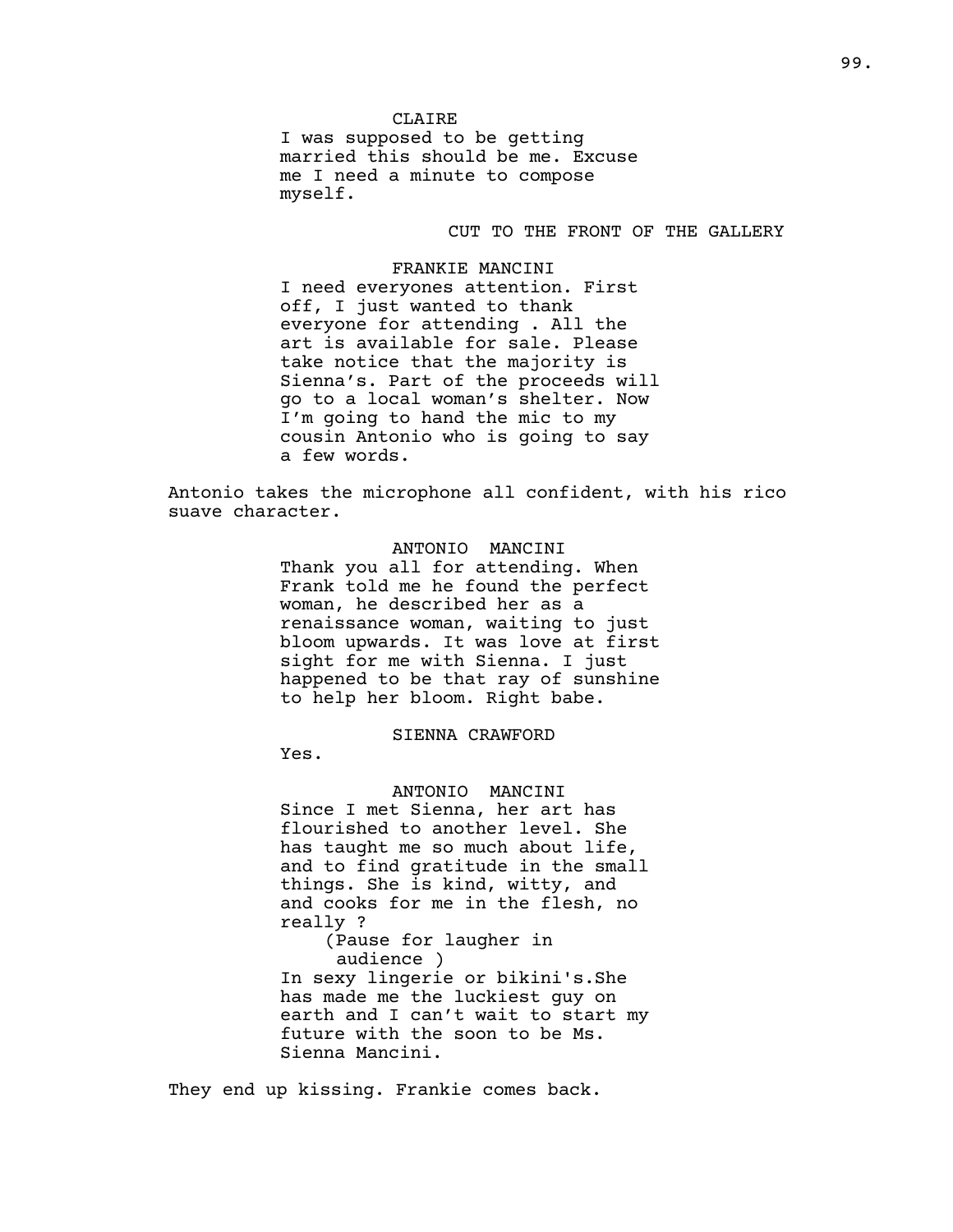FRANKIE MANCINI Before we get this party started does anyone else want to say anything about Sienna or Antonio.

Jean Luc speaks up

JEAN LUC

I do.

Claire is shocked.

FRANKIE MANCINI Your name ?

#### JEAN LUC

Jean Luc.

Frankie hands the microphone and Antonio looks jealous.

JEAN LUC (CONT'D) Some of you guys know me and other don't. My name is Jean Luc Spatkas, owner of Spatkas Diamonds, and former fiancée of Claire Canellakas, Sienna's boss.

CLAIRE Get off the mic, and leave. (shouts to Jean Luc)

SIENNA This is my engagement . Claire let Jean LUc continue.

#### JEAN LUC

Thank you Sienna. In the short time I have known Sienna she taught me a Lot. I got the honor to know Sienna at Moonlight Coffee .Through our random bump ins , she gave me wisdom that changed my life . I learned that whoever I end up with if they truly love me they won't care about the size of an engagement building a life together. Thank you Sienna for saving me in making the biggest mistake of my life . You will never know how much you mean to me and for that I'm grateful to you . (MORE)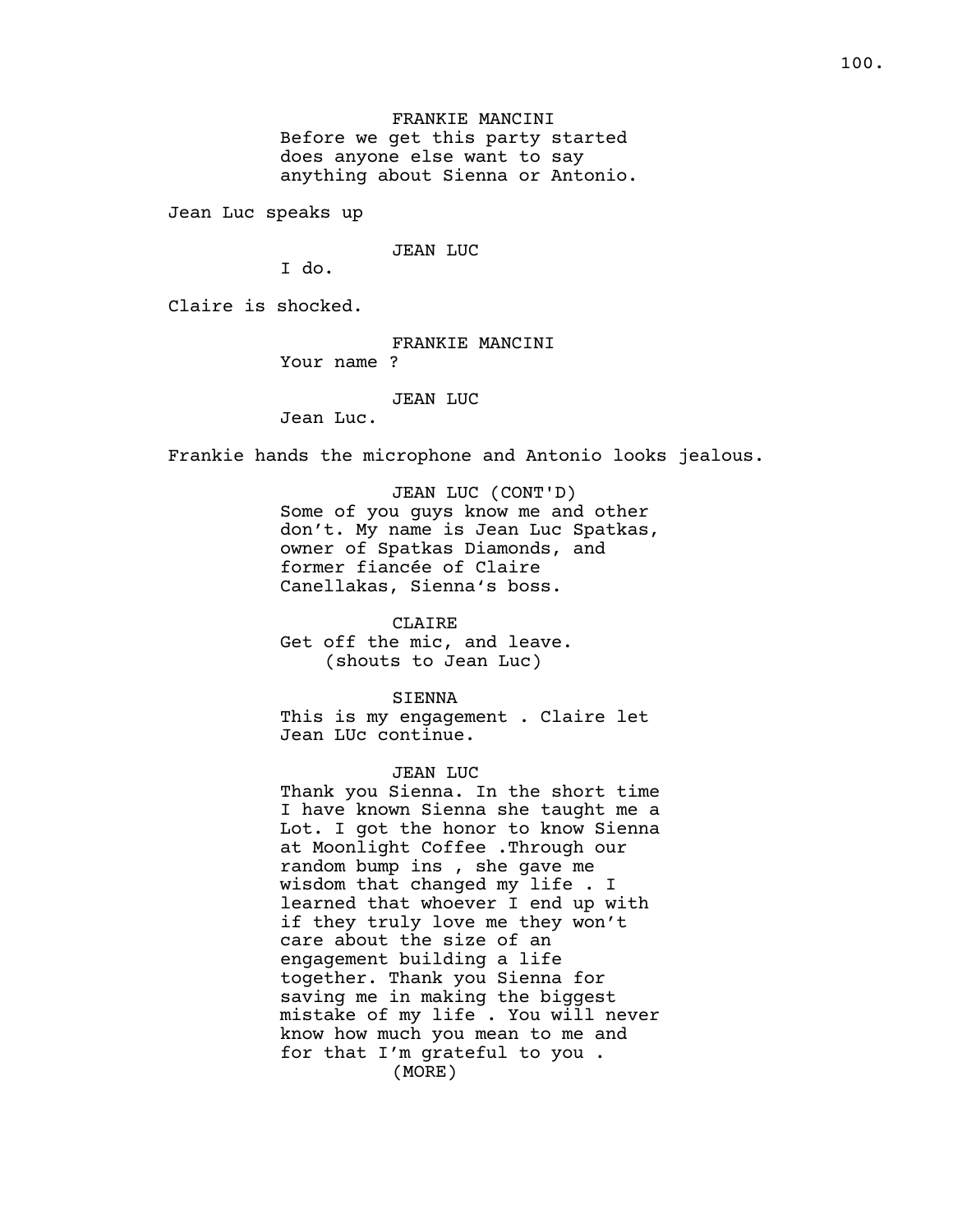JEAN LUC (CONT'D) I hope you and Antonio have many years filled with love, health , and happiness. In greek we say "Yamas" to toast .

Claire is getting angry And shouting . Giovanni is starting to restrain her .

#### CLAIRE

You fucking asshole. You made the biggest mistake of your life by not being with me. I will take down your diamond company and your so called royal name will be damaged. (giovani Is restraining her)

GIOVIANI It's about time you leave with your friend .

Claire is being escorted out with Athena as she yells

CLAIRE Sienna, your fired . Remove all your belongings by Monday.

The two get escorted out . Frankie takes the lead.

#### FRANKIE MANCINI

That was more drama people than the Bravo's New York Housewives. I can assure you it's not going to end in a boxing match but with Sienna as our last speaker to end the night on a high note.

Frank hands the microphone

#### SIENNA

Thank you Frankie. You know what they say one door closes another one opens, so arrivederici Modern Bridal. I believe everything happens for a reason. I'm going to make this short and sweet. To all family and friends, and my love Antonio, the wedding is set for May 14th, at 4:30 PM at the Ocean Inn. I never thought I see the day where I would be a bride instead of a bridesmaid.

(MORE)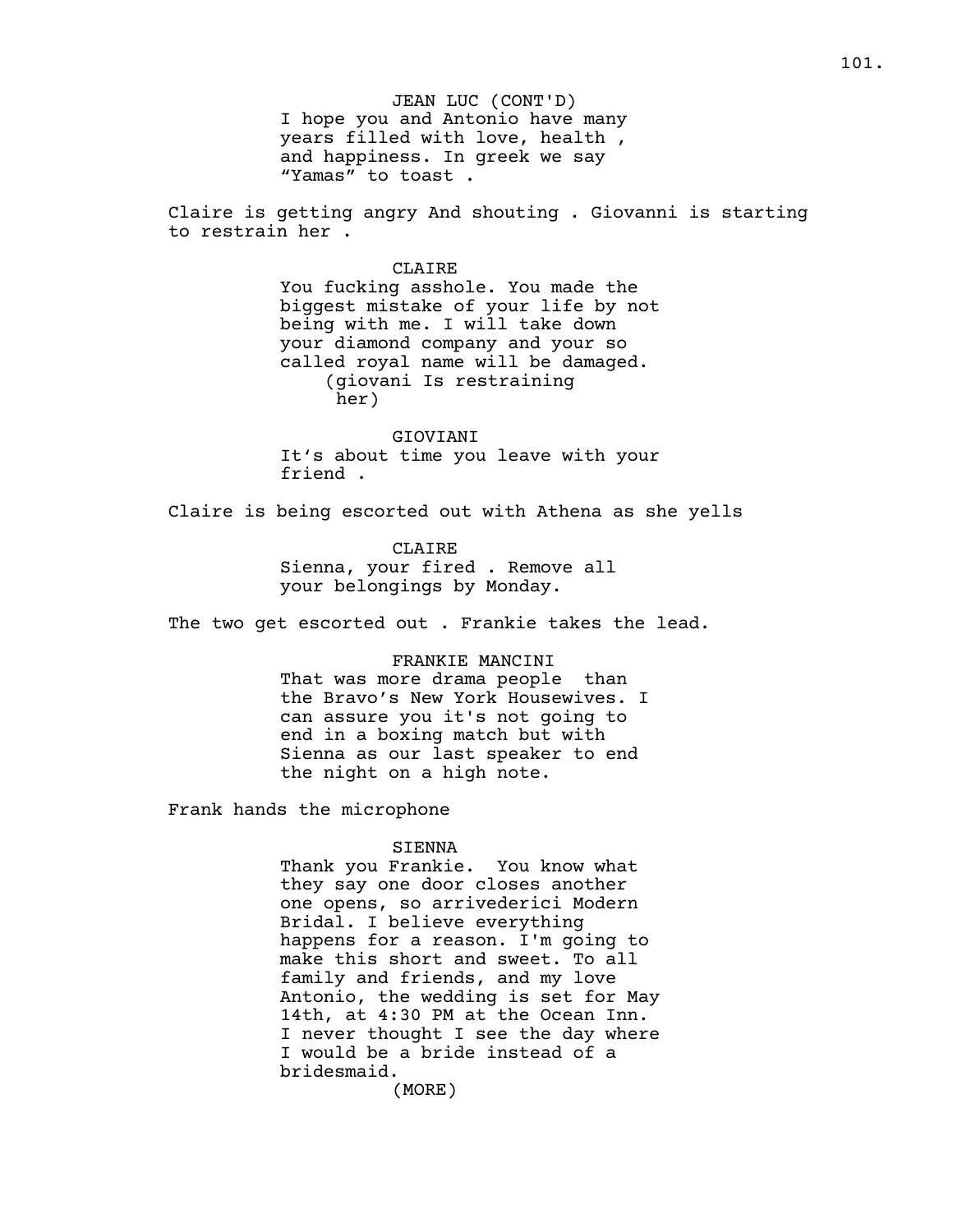SIENNA (CONT'D) Thank you everyone for attending, and don't forget to buy my art , part of the proceeds go to a woman's shelter and the other half goes launching my new business, now that I'm no longer with Modern Bridal. Let's celebrate!

The music comes on and Antonio looks surprised. People start talking. During the voice over. You see Sienna's family talking with guests, and Giovanni hands a note to Sienna.

## VOICEOVER That night was one for the books. Antonio was surprised his wedding was in less than two weeks. He didn't back out, but had some concerns over such an immediate wedding date. The night ended on another surprise, all of Sienna's art was bought by anonymous person. Giovani handed a note for Sienna.

The camera shows Sienna opening the note in private and it reads " Your Art is extraordinary. Please come meet tomorrow at noon at Moonlight Coffee, so I can reveal more.

ACT 7, SCENE 3 EXT : OUTSIDE MOON LIGHT CAFE

Sienna is walking to moonlight cafe, in deep thought. She is wearing a floral dress.

GRAPHICS ON SCREEN: "Those who love floral dresses, can get stung if not careful"

> SIENNA CRAWFORD VOICEOVER I was about to get a La sorpresa, in italian which means surprise.

> > CUT TO INT: MOONLIGHT CAFE

Jean Luce was waiting at the table in moonlight coffee. Sienna is shocked, and overwhelmed with emotion. Jean Luc gets up , and pull out a chair.

JEAN LUC

Sit down.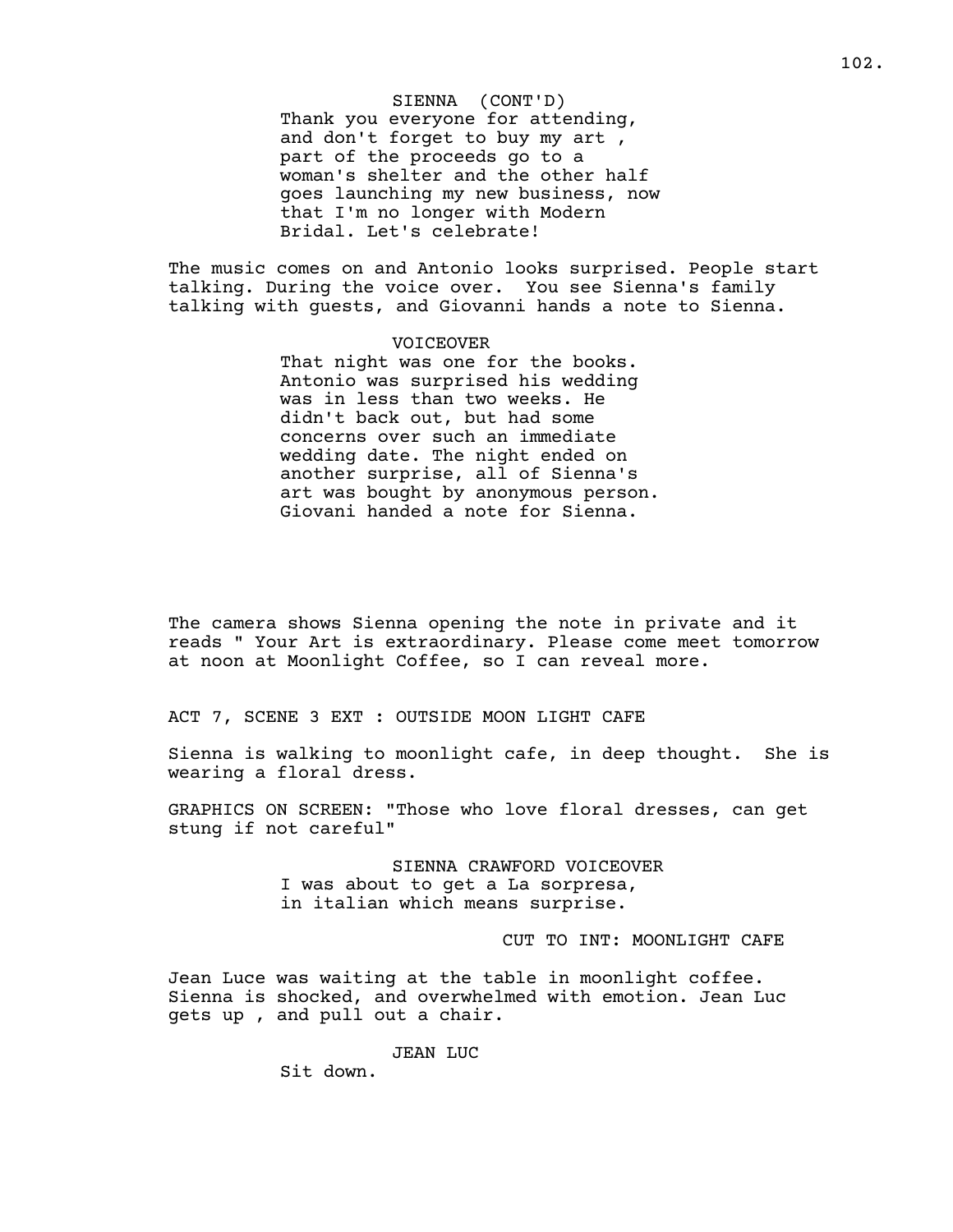## SIENNA CRAWFORD What a surprise.

JEAN LUC I meant every word last night. I was the one who left the note.

SIENNA CRAWFORD Where are you putting my art?

#### JEAN LUC

It's going to be shipped to Greece over the next few weeks. I will be leaving for Greece May 16th, and I wanted to extend an invitation to come.

SIENNA CRAWFORD I'm getting married in two weeks.

JEAN LUC How well do you know Antonio?

SIENNA CRAWFORD He is my fiancee, and best friend.

## JEAN LUC

I'm sorry to do this Sienna, I did my research and this guy is a fugazi. He is married legally to a woman named Gia Mancini in miami, Florida, and he he has a child. Here . I just googled and it popped up.

> (He shows her some pictures he found on the web with his phone)

SIENNA CRAWFORD There has to be an explanation.

## JEAN LUC

Explanation or not. Don't go through with it. Come to Greece with me for the summer. I have never met anyone like you. The way you bat your eyes, to your love of floral dresses, and the way you light up when you are around friends and family. All I'm asking for is a chance.

Jean luc is getting up,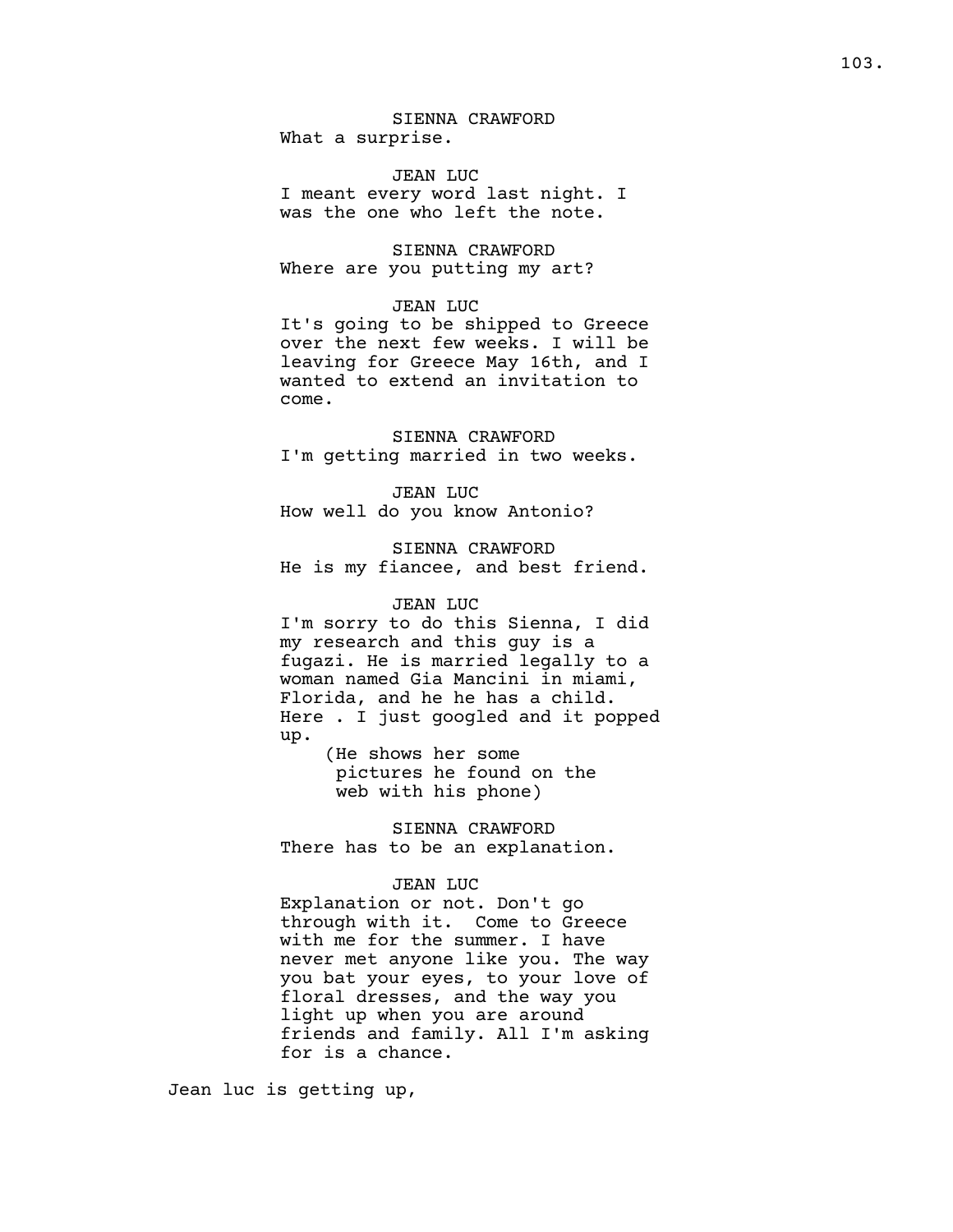JEAN LUC The writing is on the wall my love. Come to Greece with me you won't regret it.

Just as Jean Luc heads out, Tiffany heads into the cafe, and notices Jean Luc on the way out. Tiffany heads to Meet Sienna.

#### TIFFANY

All hell has broken loose at work. I'm not sure how I'm going to deal without you. I have some of your files, and dress designs.

She hands it to her.

## SIENNA CRAWFORD Thanks. I can't say I'm going to

miss working with Claire and Athena.

#### TIFFANY

Are ok girl?

#### SIENNA

I'm in a real life drama. I just met with Jean Luc and he asked me to go to Greece with him for the summer. He was the one who bought all my paintings at the opening, The anonymous buyer I told you about with the note.

### TIFFANY

You have two men after you. It depends where you want to travel to the amalfi coast or Greek Islands?

## SIENNA CRAWFORD Wait it gets better, Antonio has a double life.

She shows her the phone with Antonio's pics with his family.

TIFFANY How is he going to marry you?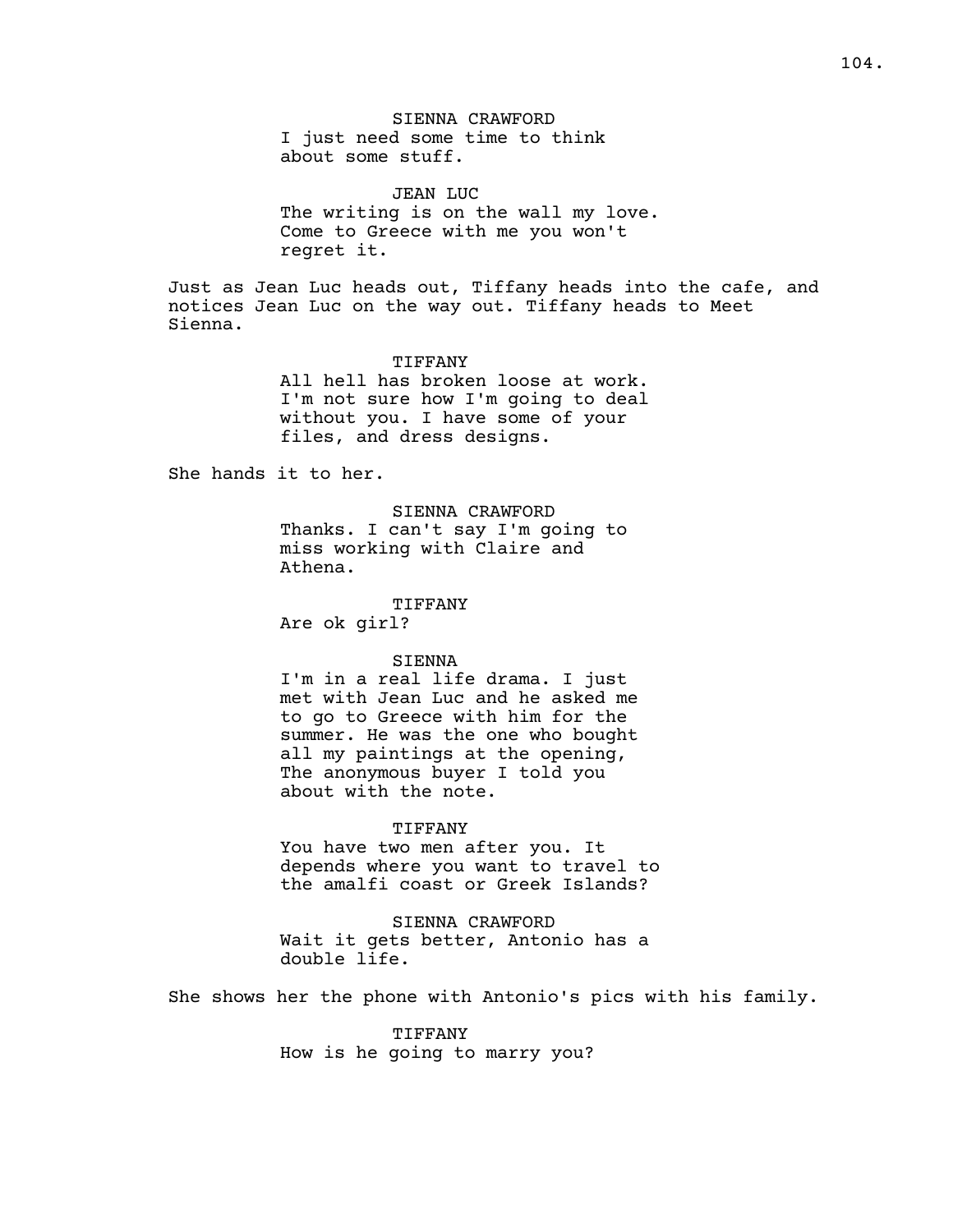## SIENNA CRAWFORD I just don't want to believe this. Nothing is going to stop me from walking down that aisle.

#### TIFFANY

You need to confront him.

## SIENNA CRAWFORD

I can't unless he stands me up on the day of the wedding. I saw a fortune teller and it's important I follow her instructions.

### TIFANNY

Girl. you don't believe in that vodoo stuff. Come on.

#### SIENNA CRAWFORD

I made up my mind. Just don't tell anyone. Promise me.

## TIFFANY

I won't.

# SIENNA CRAWFORD

One last thing will you be my maid of honor?

#### TIFFANY

Of course. What about your sister Katherine?

## SIENNA CRAWFORD

I don't need a drama queen to add to the fire. She is applying to the The tv show the View as we speak.

## TIFFANY

Seriously?

#### SIENNA CRAWFORD

No. but if you know anyone that has connections, she would be a great candidate her mouth would stir up ratings.

## TIFFANY

Anything else you need from me on the day of your wedding?

SIENNA CRAWFORD I need you to get me two wedding bouquets.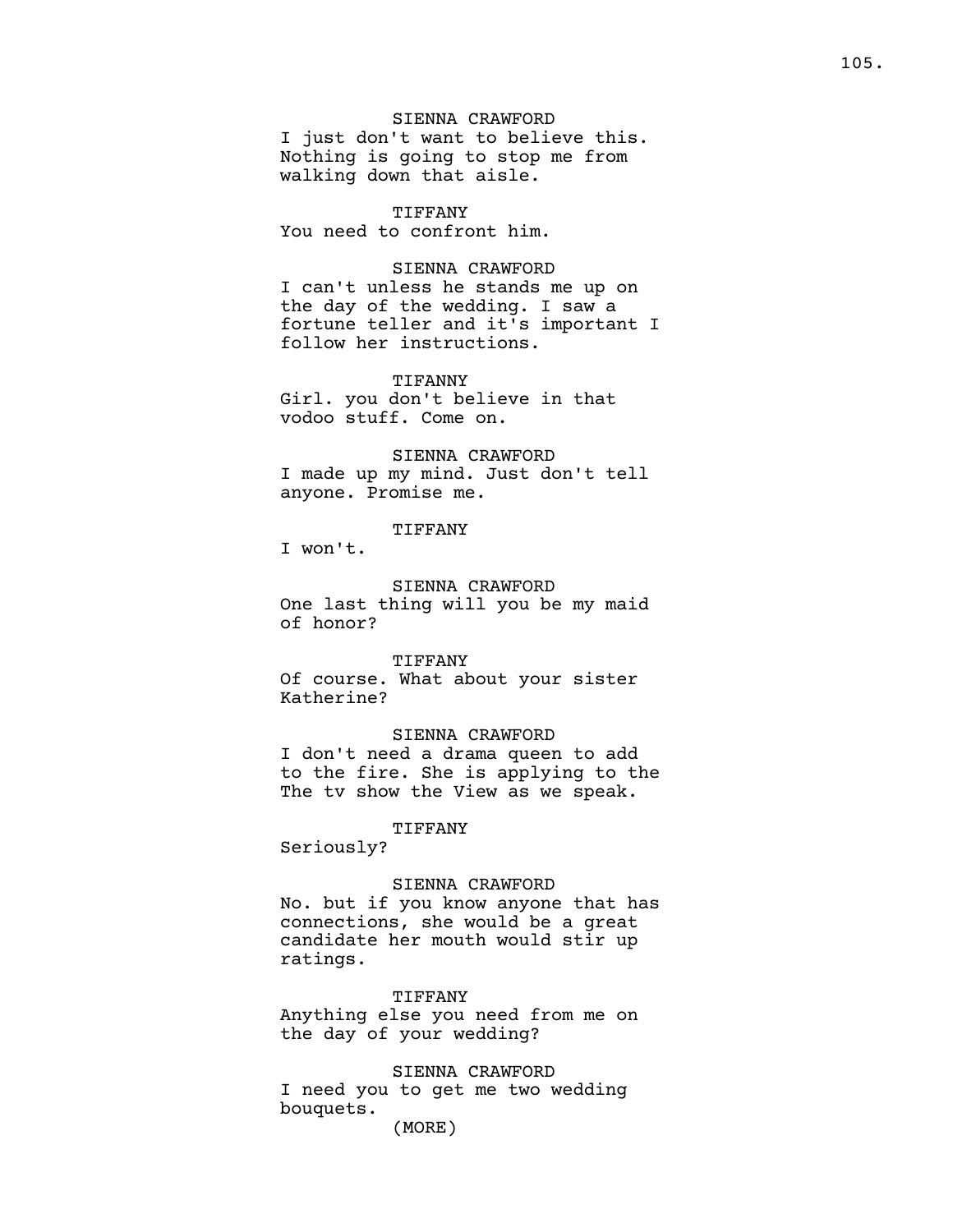SIENNA CRAWFORD (CONT'D) One fresh flowers, and the other fake. This is important just in case...

TIFFANY Don't think the worst.

## SIENNA CRAWFORD

I have to be prepared. There is a ancestral curse on me, and if Antonio doesn't marry me because he is really married I can be doomed the next 20 years in being a bridesmaid.

#### TIFFANY

Girl, are you sure you haven't lost your mind?

SIENNA CRAWFORD I'm hundred percent fine. Just do that.

TIFFANY Ok girl. One last thing can I wear pink for the bridesmaid dress?

SIENNA CRAWFORD No ,wear red or yellow. The Chinese say red or yellow during wedding celebrations ward off evil and bring good luck.

## TIFFANY

We are not Chinese.

SIENNA CRAWFORD Just do this for me.

#### TIFFANY

Ok. I'm running late I have to get back to the office. Talk to you soon.

ACT 7, SCENE 4, SCENE 5

Camera shows shots of Sienna in a Wedding Dress with her mom, planning the wedding, and one last date night with Antonio going over wedding details.

> SIENNA VOICEOVER The next few weeks flew by pretty quickly. (MORE)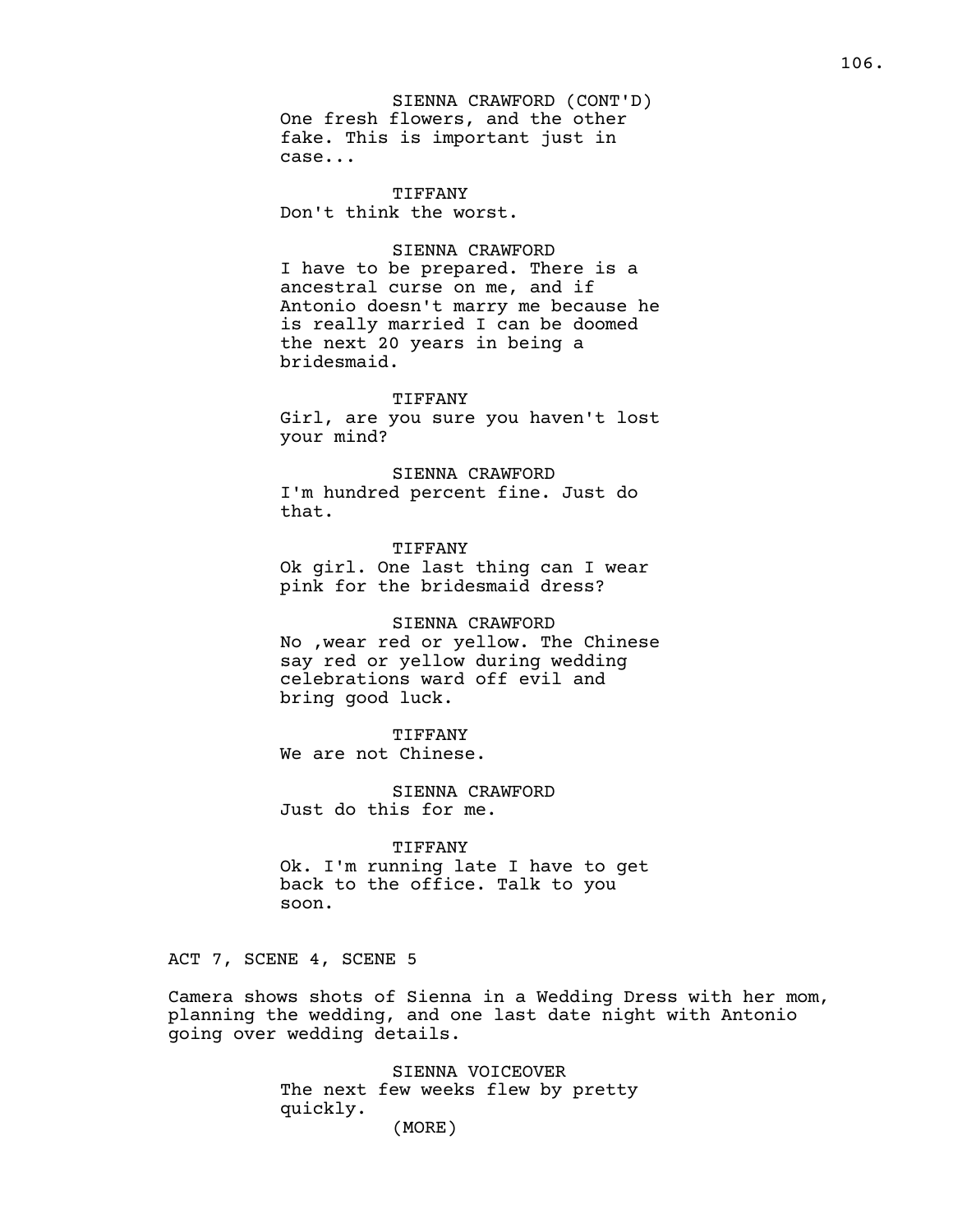SIENNA VOICEOVER (CONT'D) I forgot completely about what Jean Luc told me. I found the perfect wedding dress that made me feel like a princess. I finished planning the final details with the Ocean Inn Wedding Coordinator, and had one last date with Antonio 4 days before the wedding.

After the series of shots of the wedding details. Graphics on the Screen: 4 Days before the wedding "Every Rose has it's Thorn"

Sienna is cooking in the kitchen, and Antonio comes up behind. They kiss for a moment.

#### ANTONIO MANCINI

In less than 4 days we will be man and wife. Time just flies when you are in love. Before we eat, I wanted to talk to you about the legal marriage after the ceremony.

SIENNA Everything is set to go.

ANTONIO MANCINI Bella Donna, relax. Just hear me out. I have some news.

#### SIENNA

I already know. You are married to a woman named Gia, and have a son.

ANTONIO MANCINI Babe, how did you know?

SIENNA It's all over google. Plus, Jean Luc warned me.

ANTONIO MANCINI That Greek bastard! I have been living a separate life from Gia for years. I promise you I will legally divorce right away.

All of sudden Antonio's phone is getting a text from Gia.

GIA (TEXT) I'm in the hospital. It's an emergency. (MORE)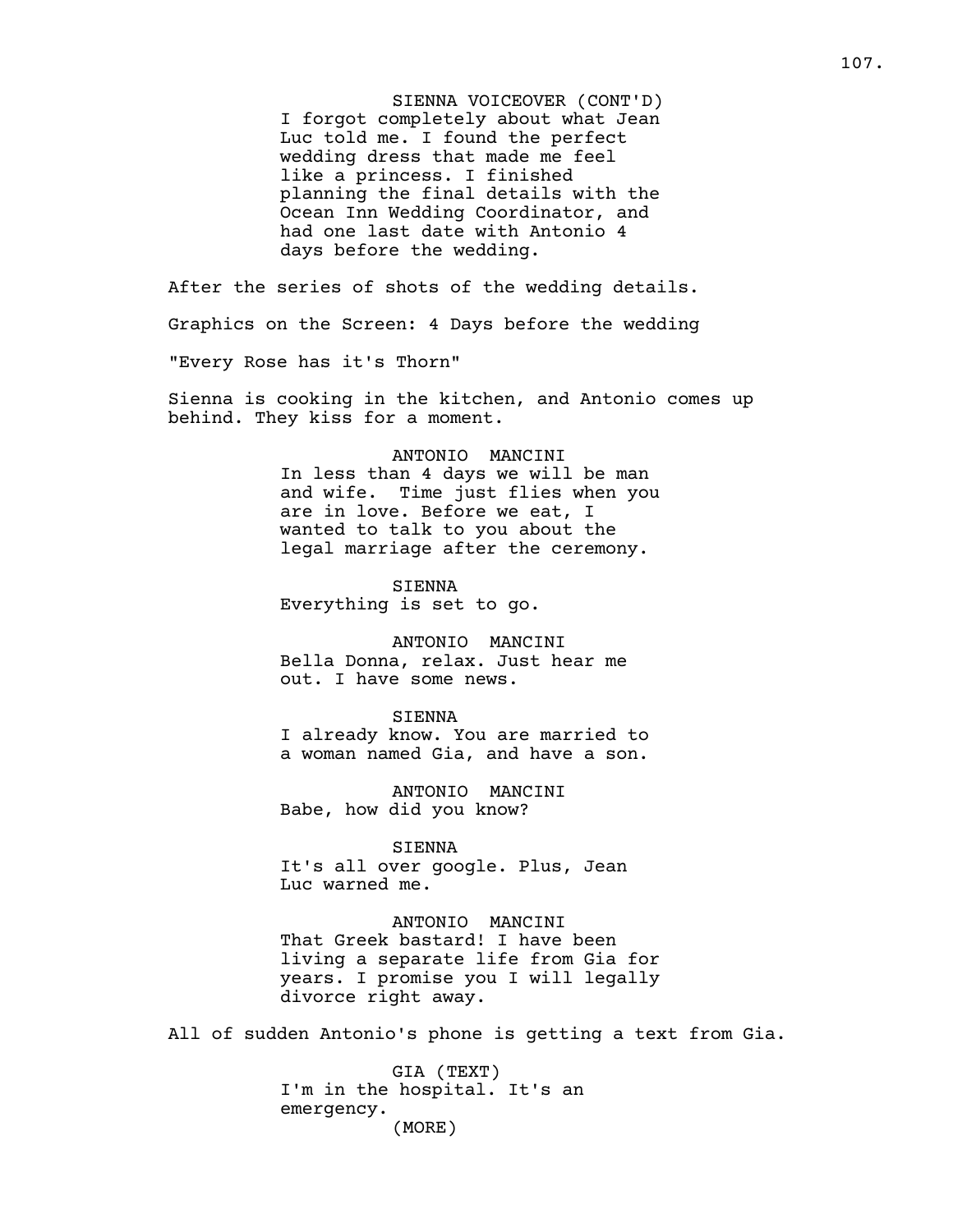Antonio looks at his phone.

SIENNA Is everything ok?

ANTONIO MANCINI Yes it's just a work emergency. I'm going to have to cut tonight short. I have to be back in Florida by the am. I will make it up to you at the wedding.

Antonio heads out, and Sienna is super bummed.

# ACT 7, SCENE 6, EXT: OCEAN INN WEDDING VENUE

Classical Music is playing pachebel cannon. Sienna's parent's walk her down the aisle. There is an outside arch, and her family and a few close friends are there. Sienna gets to the arch and there is the ordained minister and there is no sign of Antonio. Music keeps on playing. Tiffany is wearing a red dress, and holding the wedding bouquet.

Goes back to part of Voiceover in the beginning

SCREEN GRAPHICS: PRESENT WEDDING DAY

# SIENNA VOICEOVER

That day I was left at the alter was the day the wedding bouquet withered.

Frankie Enters and everyone is shocked because they are expecting Antonio. He comes right up to Sienna.

> FRANKIE MANCINI He isn't going to make it due to an emergency.

SIENNA VOICEOVER My heart just about broke into a million pieces.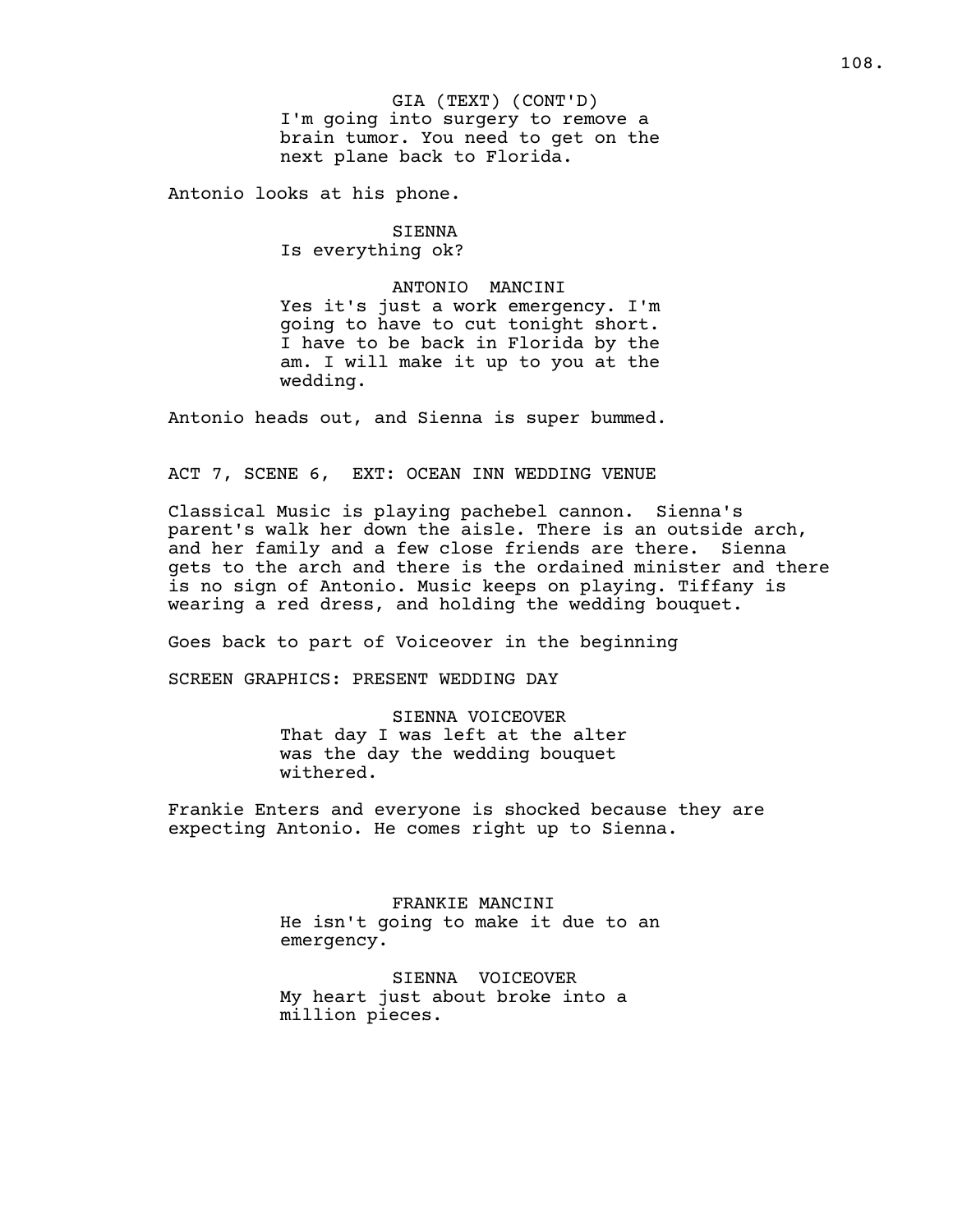### PATRICK CRAWFORD

What type of emergency is it to miss his own wedding? These fucking mobsters.

### SOPHIA CRAWFORD

Shhh. Sienna just relax. I'm sure there is explanation. We can always reschedule.

#### TIFFANY

Girl, I thought wearing the color red was supposed to ward off evil spirits, and bring good luck.

#### SIENNA

I'm fine. Let me step away for a moment, and gather my feelings.

As she is leaving Katherine shouts.

### KATHERINE

If only you listened to my advice about the dating bible you would be married!

### SIENNA

Katherine get a grip on your man. Every is talking at Giovani's Ristorante, he is at the strip club regular. Check your husband, and stop checking on me. If I were you, you may want to invest in a good couples therapist.

Katherine looks annoyed, and upset with Carmine. Sienna ends up going to bathroom of the Ocean Inn, and she receives a text from Antonio.

> ANTONIO MANCINI (TEXT WITH VOICE) Babe, I'm so sorry to do this to you. I know this unforgivable. Gia has stage 4 brain cancer, and she is being operated as we speak. The doctor doesn't know how long she has, but I have to be by her side. We have our assets tied together and a kid, and unfortunately if something happens to her and they found out I had ceremony marriage to another woman it could jeopardize everything. I'm sorry. You can keep the ring.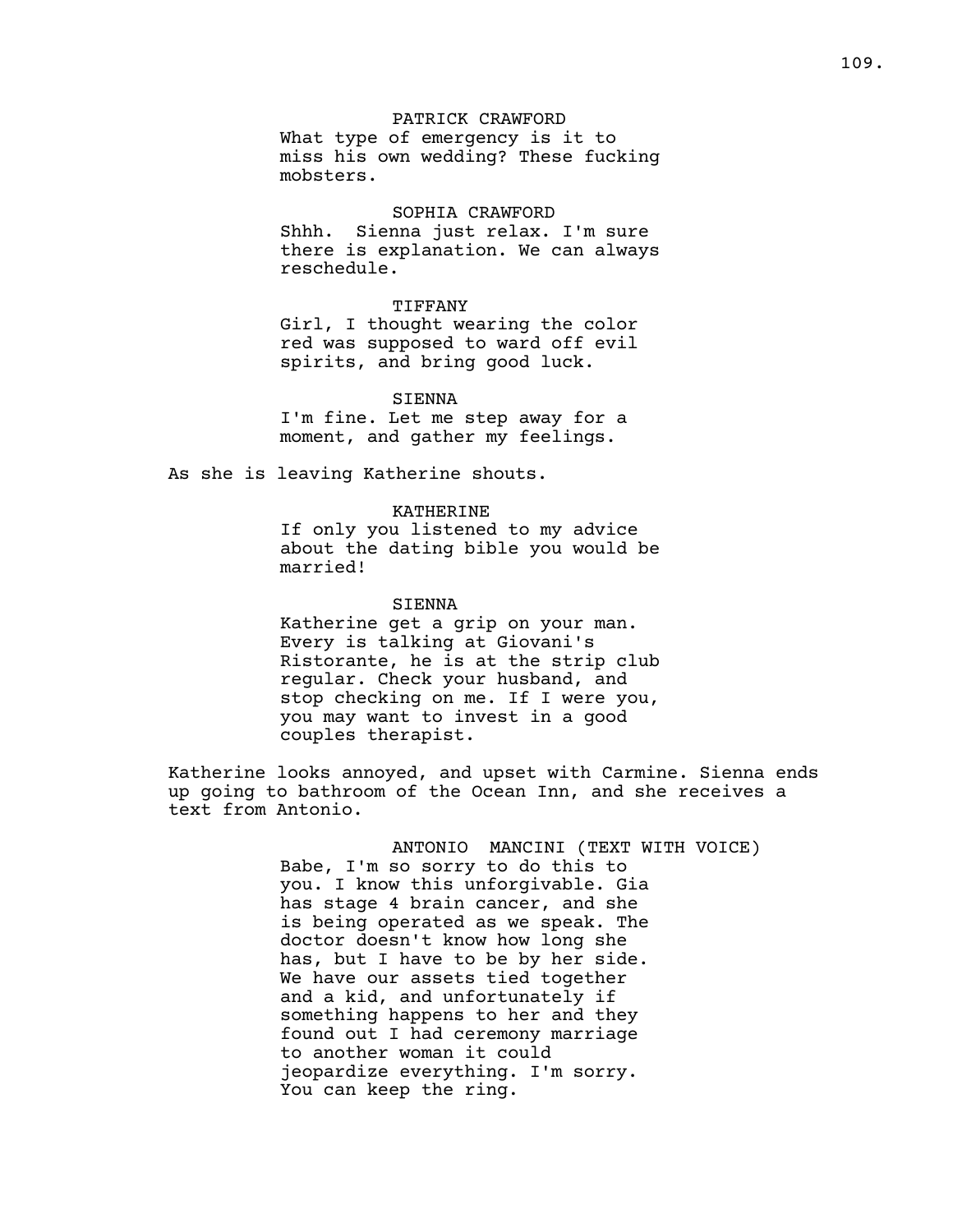In that moment, Sienna takes the ring off, and puts it in her purse.

ACT 7, SCENE 7 MONDAY MORNING EXT: SIENNA'S BEDROOM

Sienna is packing a suitcase. Her mother comes to the door.

SOPHIA CRAWFORD Your breakfast is getting cold. Are you doing ok?

SIENNA CRAWFORD Yes. Did dad leave for work?

SOPHIA CRAWFORD Yes he did.

SIENNA CRAWFORD You can come in.

SOPHIA CRAWFORD What are you doing? Don't leave me alone with Patrick.

# SIENNA CRAWFORD

I'm going away with someone I met for a few months maybe longer, or maybe shorter. I will let you know where I'm staying once I get there.

### SOPHIA CRAWFORD

Have you lost your marbles? I know your heart broken and I don't blame you for being upset, but to run away and go on a long trip by yourself isn't safe for a young woman.

## SIENNA CRAWFORD

I didn't say I was going by myself. I'm going with a male friend. I will tell you more once I arrive in Greece.

# SOPHIA CRAWFORD

Just think about what you are doing. You are going with some random stranger who can kidnap you and the next thing you know I see the story on Dateline.